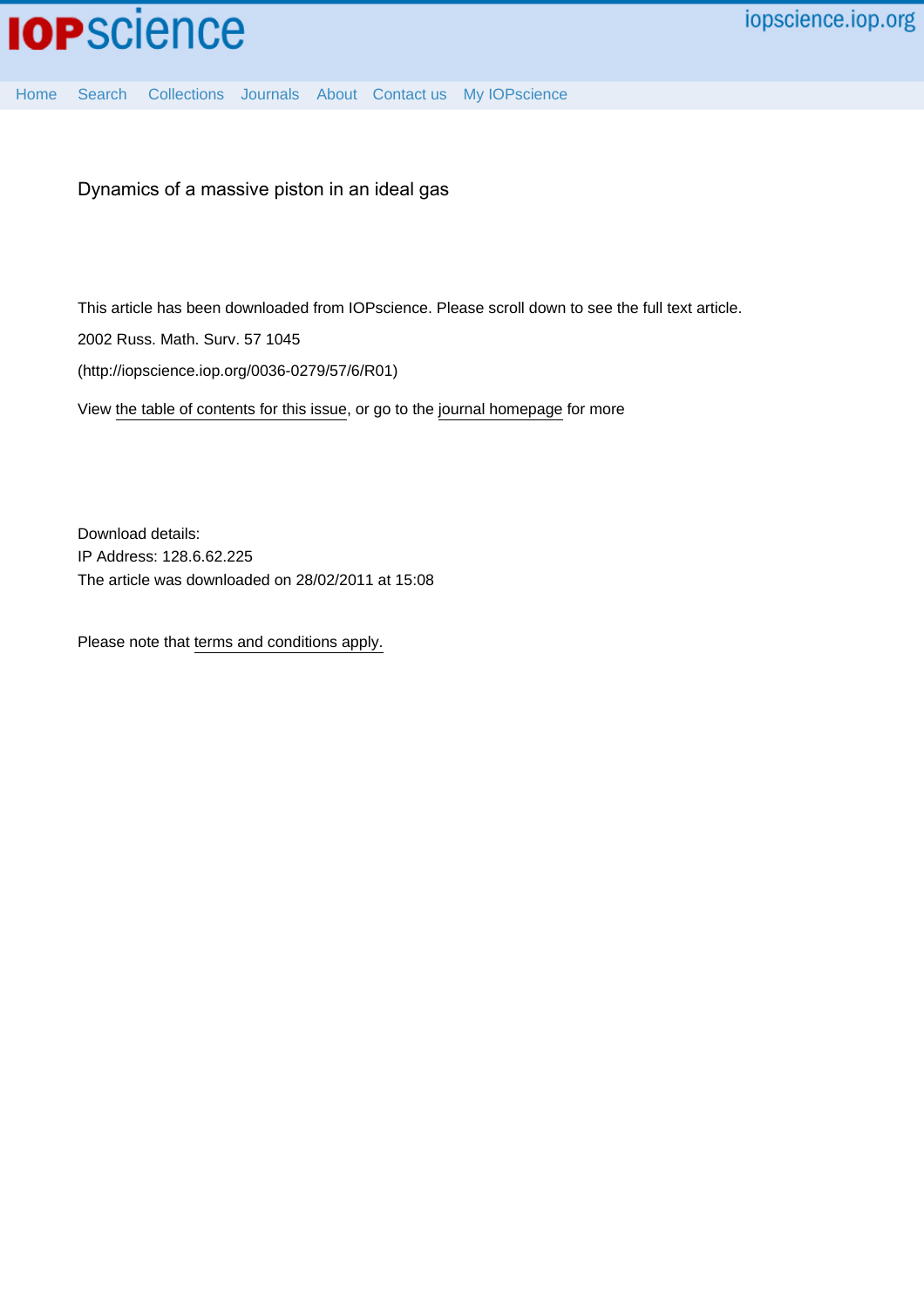Russian Math. Surveys 57:6 1045–1125 c 2002 RAS(DoM) and LMS

Uspekhi Mat. Nauk 57:6 3–86 DOI 10.1070/RM2002v057n06ABEH000572

# Dynamics of a massive piston in an ideal gas

N. I. Chernov, J. L. Lebowitz, and Ya. G. Sinai

Abstract. This survey is a study of a dynamical system consisting of a massive piston in a cubic container of large size L filled with an ideal gas. The piston has mass  $M \sim L^2$  and undergoes elastic collisions with  $N \sim L^3$  non-interacting gas particles of mass  $m = 1$ . It is found that under suitable initial conditions there is a scaling regime with time and space scaled by  $L$  in which the motion of the piston and the one-particle distribution of the gas satisfy autonomous coupled equations (hydrodynamic equations) such that in the limit  $L \to \infty$  the mechanical trajectory of the piston converges in probability to the solution of the hydrodynamic equations for a certain period of time. There is also a heuristic discussion of the dynamics of the system on longer intervals of time.

## Contents

| §2. Hydrodynamic equations<br>§3. Dynamics before the first recollision<br>§4. Dynamics between the first and second recollisions<br>§5. Beyond the second recollision<br>Appendix<br>Bibliography |  | §1. Introduction | 1045 |
|----------------------------------------------------------------------------------------------------------------------------------------------------------------------------------------------------|--|------------------|------|
|                                                                                                                                                                                                    |  |                  | 1054 |
|                                                                                                                                                                                                    |  |                  | 1068 |
|                                                                                                                                                                                                    |  |                  | 1088 |
|                                                                                                                                                                                                    |  |                  | 1106 |
|                                                                                                                                                                                                    |  |                  | 1118 |
|                                                                                                                                                                                                    |  |                  | 1124 |

#### §1. Introduction

The evolution of a macroscopic system consisting of a gas in a container divided by a massive movable wall (piston) is an old problem in statistical physics with a colourful history. This problem was discussed by Landau and Lifshitz [\[18\]](#page-80-0) and later by Lebowitz [\[20\],](#page-80-0) Feynman [\[9\],](#page-80-0) and Kubo [\[17\];](#page-80-0) see also the recent surveys by Lieb [\[21\],](#page-80-0) Gruber [\[10\],](#page-80-0) and others [\[15\].](#page-80-0)

In its simplest form, the model consists of an isolated cylinder filled with gas and divided into two compartments by a large piston which is free to move along the axis of the cylinder; see Fig. 1. Initially, the piston is held fixed by a clamp

The first author was partially supported by NSF grant DMS-0098788, the second author by NSF grant DMR-9813268 and Air Force grant F49620-01-0154, and the third author by NSF grant DMS-9706794. This work was completed when the first two authors stayed at the Institute for Advanced Study with partial support by NSF grant DMS-9729992.

AMS 2000 Mathematics Subject Classification. Primary 37N10, 35Q35; Secondary 37A99, 76N10, 60K40, 82C40, 80A10.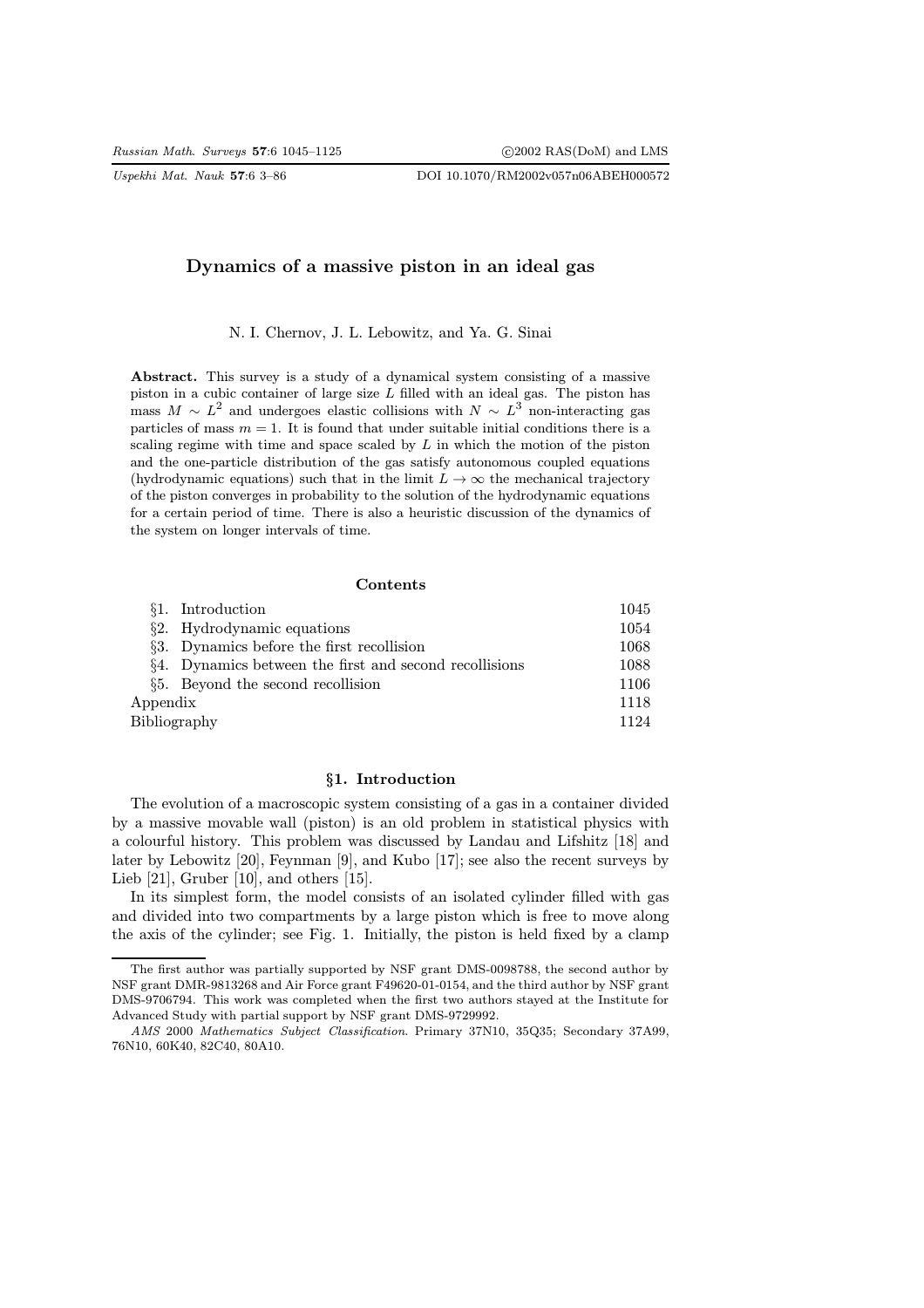

Figure 1. Piston in a cylinder filled with gas

and the gas in each compartment evolves independently and is in equilibrium.<sup>1</sup> We denote the density and temperature in the left and right compartments by  $n_L, T_L$ and  $n_R, T_R$ , respectively. The gas exerts on the piston a pressure (= force per unit area) given in equilibrium statistical mechanics as a function of the density and temperature:  $P_L = P(n_L, T_L)$  and  $P_R = P(n_R, T_R)$  on the left and on the right, respectively. At time  $t = 0$  the clamp is removed and the piston is released. One now wants to describe the evolution of the system, especially its limit (final) state as  $t \to \infty$ .

Starting with  $P_L \neq P_R$ , the piston moves under the net pressure difference and compresses the gas whose pressure is lower until this pressure builds up and pushes the piston back. Depending on the initial values of  $n_L, T_L, n_R, T_R$  and the dynamical characteristics of the gases, the piston may follow a complicated trajectory, moving back and forth, but gradually it comes to rest at a place where the pressure is the same on both sides:  $P_L = P_R$ . At that time one also expects that the gas in each compartment is again in equilibrium.

However, we observe that the equality  $P_L = P_R$  and the fact that the gas in each compartment separately is at equilibrium does not guarantee that  $T_L = T_R$ . In particular, for dilute gases (which we shall consider from now on), the pressure is related to the density and temperature by  $P = nk_BT$ , where  $k_B$  is Boltzmann's constant, and it is possible that  $T_L < T_R$  while  $n_L > n_R$ , so that the gas in the left compartment is cooler but denser, and in the right one hotter but more dilute (or vice versa). The exact values of the temperatures  $T_L$  and  $T_R$ , at the time when there is no longer any pressure difference between the left and right and the piston comes to rest, depend on the initial conditions and other characteristics of the system; see [\[7\], \[10\],](#page-80-0) for example. Therefore, we have two possibilities. If it happens that  $T_L = T_R$  as well as  $P_L = P_R$ , then the system as a whole is in equilibrium, and we say that it has come to thermal equilibrium. On the other hand, if  $P_L = P_R$  but  $T_L \neq T_R$ , then the system is said to be in mechanical equilibrium, or quasi-equilibrium.

<sup>&</sup>lt;sup>1</sup>For an isolated system of N atoms and total energy E, the equilibrium distribution is defined in statistical mechanics by a uniform probability distribution  $\rho_{\text{eq}}$  on the energy surface  $E = \text{const}$ in the phase space ( $\rho_{eq}$  is called a microcanonical ensemble; it remains invariant under the dynamics by the Liouville theorem). One says that the system (gas) is 'in equilibrium' if its states are 'typical' for the measure  $\rho_{eq}$ . In this state, a macroscopic gas has (approximately, for large N) a uniform spatial density and a Maxwellian velocity distribution. The latter means that the  $x, y, z$ components of the velocity vectors are independent normal random variables  $\mathcal{N}(0, \sigma^2)$  with the same variance  $\sigma^2 = k_B T/m$ , where  $k_B$  is Boltzmann's constant, T the temperature of the gas (which is a function of  $E$ ; see below), and  $m$  the mass of an atom.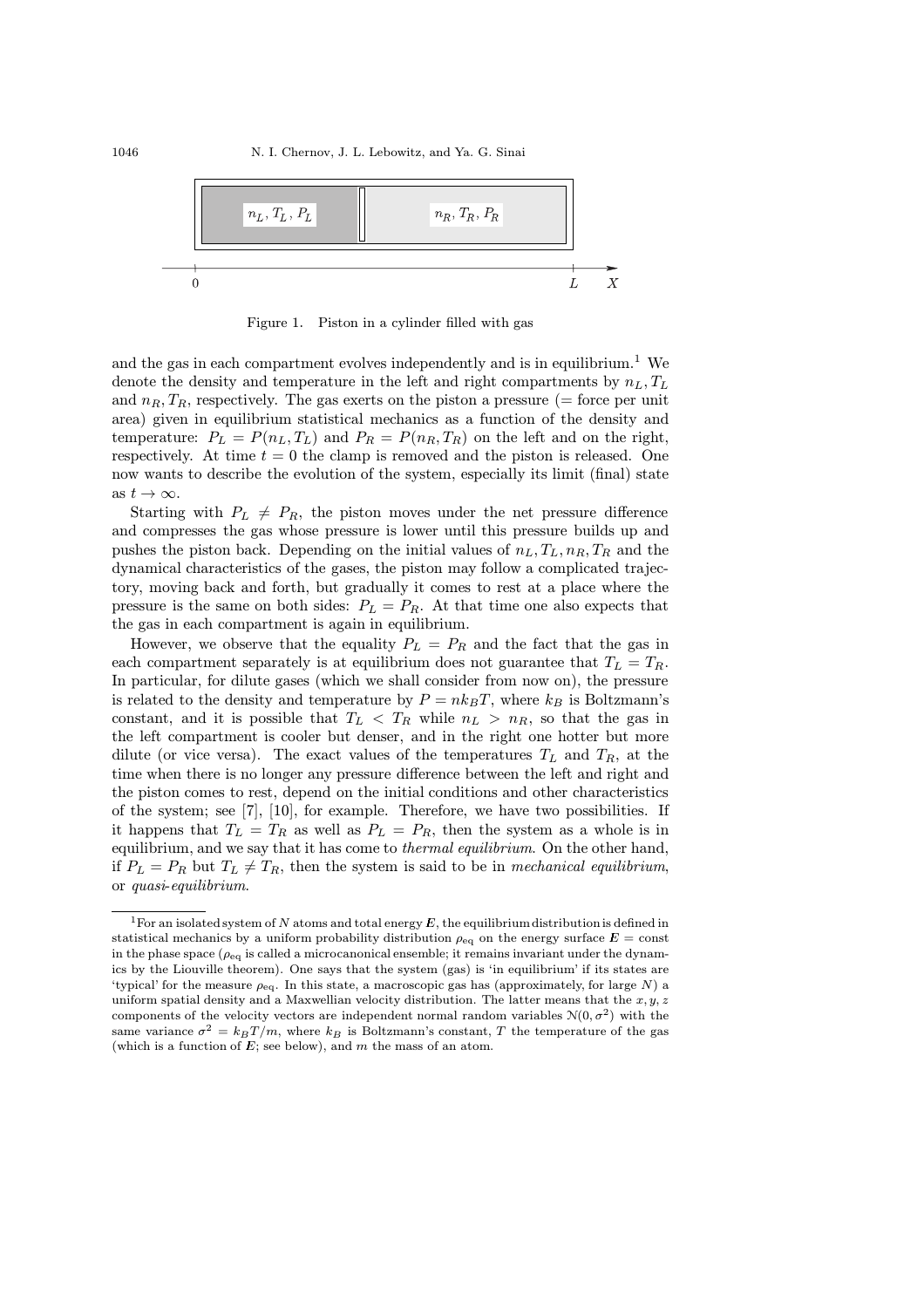One may now ask whether the mechanical equilibrium is stable in the sense that it can last forever (assuming that the whole system remains perfectly isolated from the outside world) or whether the gases can find ways to exchange energy through the piston and eventually bring the system to a thermal equilibrium. It was claimed in some textbooks, based on a simplistic interpretation of the laws of thermodynamics (see below), that the mechanical equilibrium can really persist 'forever'; cf. [\[10\], \[11\]](#page-80-0) for some history.

On the other hand, Landau and Lifshitz [\[18\],](#page-80-0) Feynman [\[9\],](#page-80-0) and many others argued intuitively that the system should converge from the mechanical equilibrium to a thermal equilibrium. They predicted that the cooler compartment should gradually heat up and the hotter one cool down, while the piston slowly moves from the cooler side to the hotter side with preservation of the pressure balance until the temperatures are equalized and the piston makes its final stop.

The confusion about the evolution of the gas after the establishment of mechanical equilibrium is due to the following: Heat conduction through a wall is normally associated with the internal motion of the molecules of the wall colliding with those of the gas and thus exchanging momentum and energy. However, the piston and the walls in our idealized model are supposed to be rigid, solid, and structureless bodies and the gas atoms bounce off them elastically. This idealization is exactly the reason why the gases in the different compartments could be in equilibrium at different temperatures when the piston was clamped. On the other hand, the unclamped piston interacts with gas atoms as a whole, that is, as one huge and massive molecule. It then makes tiny microscopic movements (vibrations) induced by collisions with atoms on both sides. Hence, some microscopic exchange of momentum and energy does take place. But these microscopic vibrations of the piston are not a part of the macroscopic thermodynamics in which the action of the piston on the gas in each compartment is regarded as an external mechanical force. Under this condition (and assuming that the piston has no entropy of its own) the second law of thermodynamics would predict that the entropy of the gas, as it goes from some initial equilibrium state to a final equilibrium state, could not decrease. When the gas in each compartment is in equilibrium, its thermodynamic entropy is known to be [\(\[18\], \[3\]\)](#page-80-0)

$$
S_i = N_i[-\log P_i + (1+3/2)\log T_i] + f(N_i), \qquad i = L, R,
$$

where  $N_L = n_L V_L$  and  $N_R = n_R V_R$  stand for the numbers of atoms in the gases, and the explicit form of  $f(N_i)$  is irrelevant since its value does not change in time. Now, if our system does evolve from mechanical equilibrium to thermal equilibrium, keeping the pressure balance  $P_L = P_R$  and the total kinetic energy  $\frac{3}{2}k_B(N_L T_L +$  $N_RT_R$ ) fixed, then one can easily compute (we leave this as an exercise) that the pressure of the gases stays constant in time and the total entropy of the system  $S = S_L + S_R$  grows until it reaches its maximum at the point of thermal equilibrium. At the same time the entropy  $S_R$  decreases while  $S_L$  increases, since  $T_R$  falls,  $T_L$  rises, and the pressure  $P_R = P_L$  remains constant. As already noted, this decrease of the entropy would violate the second law of thermodynamics if the behaviour of the piston were described in the framework of pure mechanics; see further discussions in [\[21\], \[7\]](#page-80-0) and critical remarks in [\[10\], \[11\].](#page-80-0)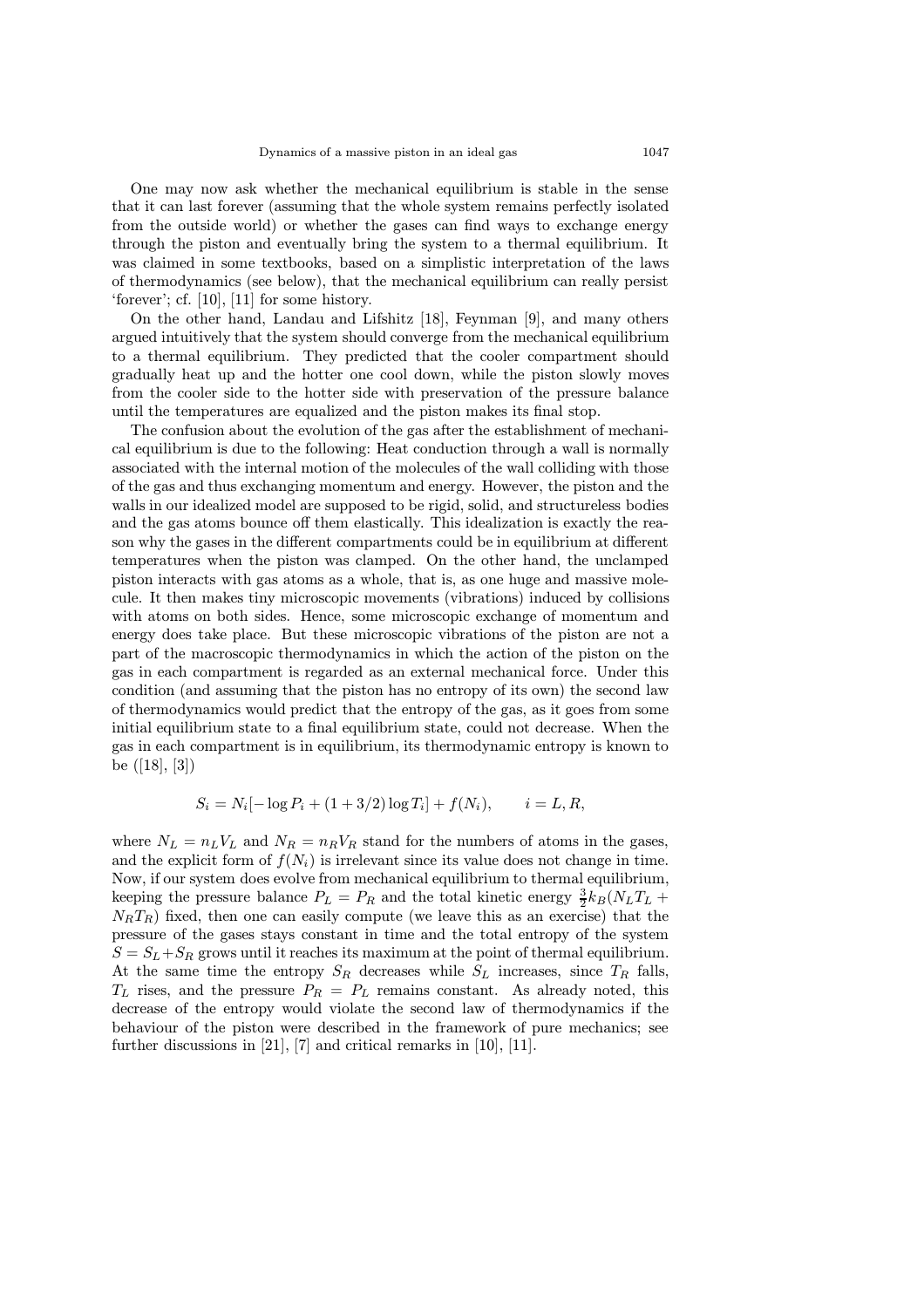Therefore, the evolution of the system beyond the mechanical equilibrium cannot be described by macroscopic thermodynamics (beyond the statement that any evolution in an isolated macroscopic system does not decrease the total entropy). The actual evolution is a result of microscopic energy transfer between the gases via collisions with the piston. This process is purely microscopic and, in a sense, counterintuitive, as we explain next. Under the collisions with gas atoms on both sides the piston vibrates, that is, it jiggles back and forth. When the piston moves toward the hotter side, the atoms of the hotter gas bounce off the piston with an increased speed and so gain energy, while the atoms of the cooler gas collide with the piston and slow down, hence lose some energy. When the piston moves toward the cooler side it is vice versa. Since, on the average, the hotter gas must cool down and the cooler gas must heat up, one may conclude that the piston's movements toward the cooler side dominate. On the other hand, the piston has to slowly move toward the hotter side to maintain the pressure balance (see above), so its displacements in the direction of the hotter gas actually dominate. It is not quite clear how these seemingly opposite motions manage to coexist. Some physicists joke about a 'conspiracy' between the microscopic vibrations of the piston and the incoming atoms of the gases [\[11\], \[12\].](#page-80-0) In the words of Callen [\[3\],](#page-80-0) "the movable adiabatic wall presents a unique problem with subtleties."

To understand the mechanism of heat transfer across the piston at mechanical equilibrium  $(P_L = P_R)$ , one usually considers the simplest gas of non-interacting particles, that is, an ideal gas. As early as 1959, Lebowitz [\[20\]](#page-80-0) studied a piston interacting with two infinite reservoirs filled with ideal gases held at different temperatures  $T_L \neq T_R$ . His piston also interacted with an external potential, for instance, a spring, and it could therefore come to a stationary non-equilibrium state under the influence of the infinite reservoirs. He used an approximation by a Markov process and found the distribution of the piston velocity to be Maxwellian corresponding to some intermediate temperature  $T \in (T_L, T_R)$ , which led to a systematic heat transfer between the gases. Recently, Gruber and others [\[12\], \[11\], \[25\]](#page-80-0) used kinetic theory to study a freely movable piston of mass  $M$  interacting with two infinite ideal gases of atoms of mass  $m \ll M$  at equal pressures but different temperatures. They use the expansion of the Boltzmann equation in  $\varepsilon = m/M$  to show that a macroscopic heat flux across the piston does occur whenever  $T_L \neq T_R$ ; hence, the system gradually approaches thermal equilibrium. They also found a stationary distribution of the piston velocity, whose average value is given by

$$
\langle V \rangle = \frac{\sqrt{2\pi m} \left( \sqrt{k_B T_R} - \sqrt{k_B T_L} \right)}{4M} + o\left(\frac{m}{M}\right)
$$
(1.1)

(it is independent of the gas densities). If  $T_L < T_R$ , then  $\langle V \rangle > 0$ , confirming our previous observation that the piston moves from the cooler side to the hotter side.

The equation (1.1) shows that the average velocity of the piston is different from zero, albeit just of order  $O(m/M)$ , despite the perfect pressure balance  $P_L = P_R$ . However, for a macroscopic-size piston the ratio  $m/M$  is so small that the time it takes the piston to cover any noticeable distance is much longer than the age of the universe [\[11\],](#page-80-0) so such a phenomenon cannot be observed experimentally.

We conclude that the evolution of the system proceeds in two different stages. The first is convergence to mechanical equilibrium, which is relatively fast and can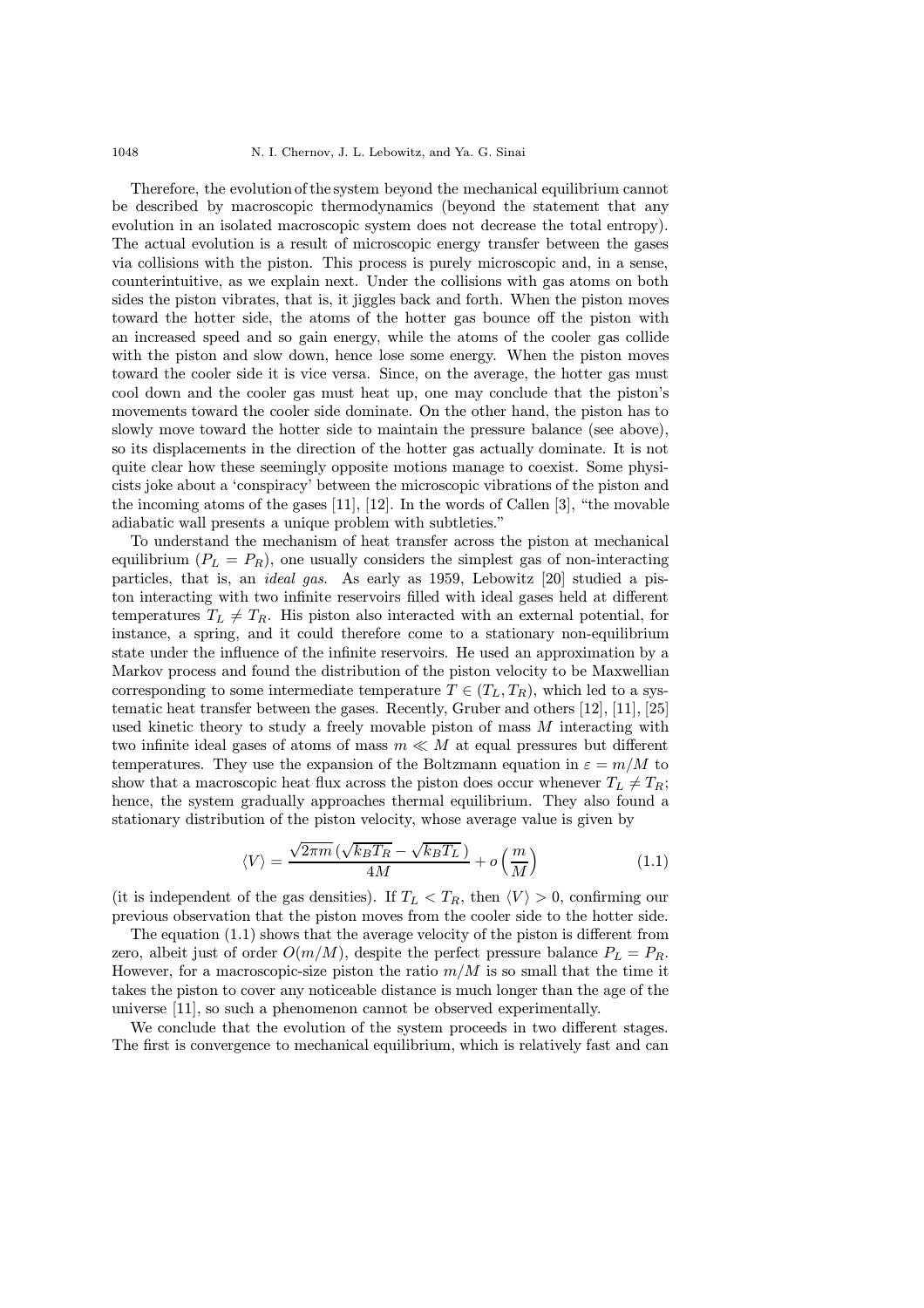be computed in principle on the basis of macroscopic equations. The second stage is the transition of the system from mechanical equilibrium to thermal equilibrium. This process is very slow and much less understood.

In addition, for an ideal gas (in which the atoms do not interact) a new problem arises. At time  $t = 0$ , before the piston is released, the gas atoms move independently of each other, namely, every atom bounces off the walls and the clamped piston, without exchanging momentum or energy with other atoms. Therefore, the velocity distribution does not have to be Maxwellian. A stationary state of the ideal gas can be described by any Poisson process with a uniform spatial density and a symmetric velocity distribution. For example, half the atoms may move toward the piston with unit velocity  $v = 1$  and the other half in the opposite direction with velocity  $v = -1$ , and this state is stationary. However, once the piston is released, the atoms start interacting with each other, indirectly, via collisions with the piston. This provides a way of exchanging momentum and energy between the atoms. One can expect that these interactions will ultimately lead to a true thermal equilibrium, when the velocity distribution becomes Maxwellian, as we explain in  $\S 5$ . However, this process may take even longer than the equilibration of the mean kinetic energies described above.

To consider this new process in its 'pure' form, we assume that the system is initially in a homogeneous state, that is, the gas density is constant across the entire cylinder and the velocity distribution is the same in both compartments (but different from Maxwellian). Then there seem to be no forces of any kind that would drive the piston in some direction. In particular, when the piston is initially placed in the middle of the cylinder, then by symmetry there should be no reason for it to move either way! On the other hand, the system is not in equilibrium until the velocity distribution becomes Maxwellian, hence it should find ways to evolve toward equilibrium, thus changing its macroscopic state. We discuss this further in § 5.

One can also consider a simpler case in which the container is infinitely long on both sides of the piston and the ideal gases have infinitely many atoms, as in [\[20\],](#page-80-0) [\[12\], \[25\].](#page-80-0) In that case the problem reduces to the classical Rayleigh gas, that is, to a big massive particle submerged in an ideal gas. In particular, our piston in an infinite cylinder becomes a one-dimensional Rayleigh gas, which we describe in some detail.

Let a heavy free particle (called a *molecule*) of mass M move on a line under elastic collisions with atoms of mass  $m$  of an ideal gas with a uniform density  $n$  and some velocity distribution  $f(v) dv$ . We denote by  $X(t)$  and  $V(t) = \dot{X}(t)$  the position and velocity of the molecule at time t. Even though  $f(v)$  need not be Maxwellian, the velocity function  $V(t)$  and the coordinate function  $X(t)$  can be approximated by certain Gaussian stochastic processes.

**Theorem 1.1** (Holley [\[13\]\)](#page-80-0). Let the density  $f(v)$  be symmetric,  $f(v) = f(-v)$ , and have a finite fourth moment  $\int v^4 f(v) dv < \infty$ . Then for every finite  $t_0 < \infty$  the function  $V(t)\sqrt{M}$  on the interval  $[0, t_0]$  converges in distribution as  $M, n \to \infty$ √ and  $M/n \to \text{const}$  to an Ornstein–Uhlenbeck velocity process  $\mathcal{V}_t$ , while  $X(t)\sqrt{M}$ converges to an Ornstein–Uhlenbeck position process  $\mathfrak{X}_t$ .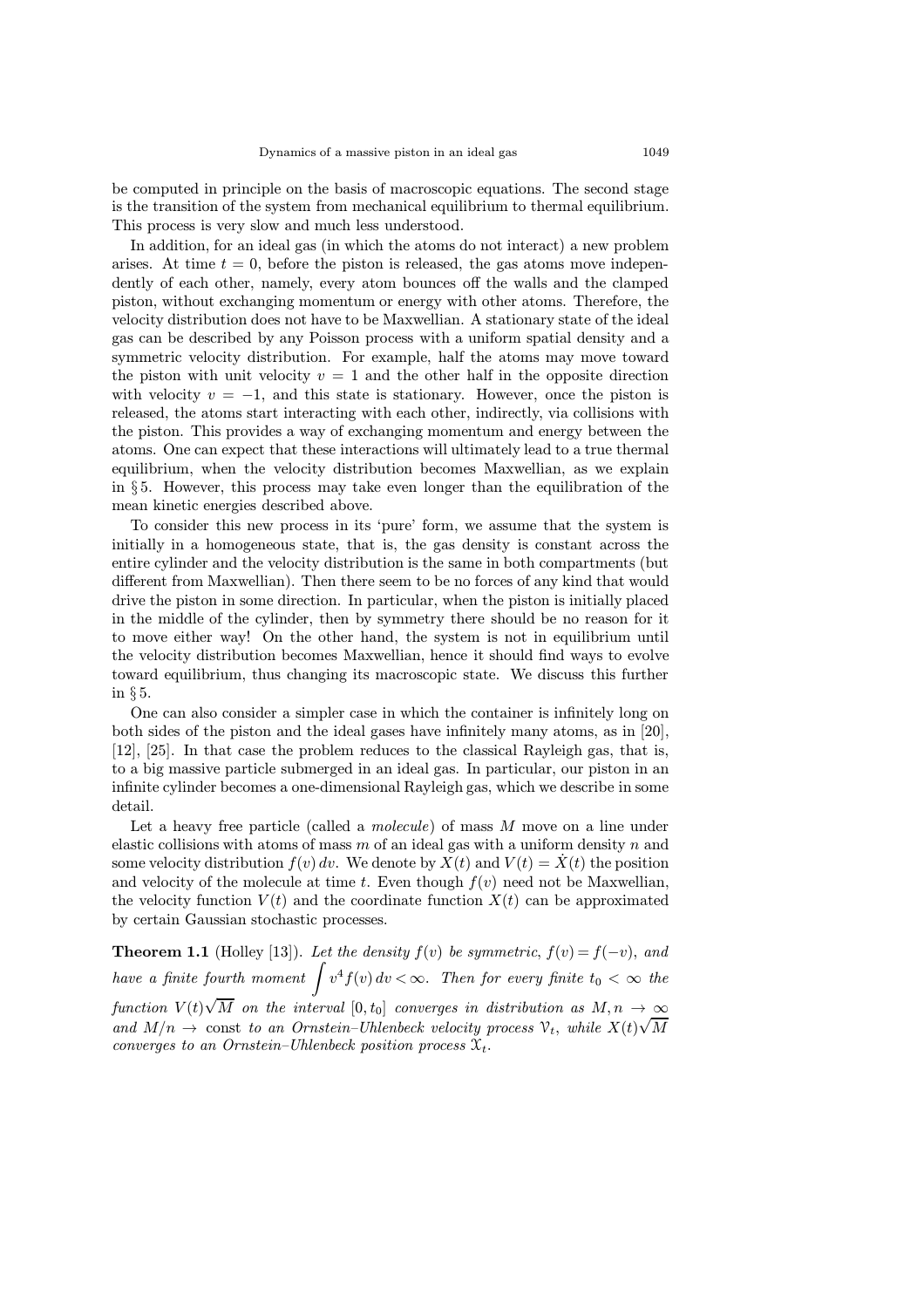An Ornstein–Uhlenbeck process  $(\mathfrak{X}_t, \mathfrak{V}_t)$  is defined by [\[24\]](#page-80-0)

$$
d\mathcal{X}_t = \mathcal{V}_t dt, \qquad d\mathcal{V}_t = -a\mathcal{V}_t dt + \sqrt{D} d\mathcal{W}_t,
$$

where  $a > 0$ ,  $D > 0$  are constants and  $W_t$  is a Wiener process. The Ornstein– Uhlenbeck position process  $\mathfrak{X}_t$  converges in an appropriate limit (for instance, for  $a \to \infty$  and  $a^2/D = \text{const}$  to a Wiener process. √

We note that the typical velocity  $V(t)$  of the molecule is of order  $O(1)$  $M),$ which agrees with the equipartition of energy in the system requiring that the average energies of all particles be equal, that is,  $M\langle V^2 \rangle = m\langle v^2 \rangle = m \int v^2 f(v) dv$ .

Dürr, Goldstein, and Lebowitz [\[8\]](#page-80-0) extended the above theorem to arbitrary dimension and to asymmetric velocity distributions. The main technical difficulty in the proof of this theorem comes from the so-called recollisions, which occur when an atom collides with the molecule more than once. Recollisions result in intricate autocorrelations in the process  $(X(t), V(t))$ , which otherwise would be Markovian. The proof consists essentially in estimating the undesirable effect of recollisions and showing that it vanishes in the limit as  $M \to \infty$ .

The effect of recollisions becomes crucial, though, if the gas is confined in a finite cylinder. All atoms travel to the walls, bounce off it, and come back to the piston for more and more collisions. The induced autocorrelations build up. There are no standard techniques available to estimate (let alone eliminate) the effect of recollisions in general, but we make partial progress in this direction; see § 4.

In summary, the piston problem raises serious mathematical questions and even leads to confusion in the physical theories. The 'notorious piston' (as it is known among physicists) has again attracted much attention recently due to a series of papers [\[11\], \[12\], \[25\], \[19\]](#page-80-0) where a more extensive mathematical apparatus was developed. At the same time, many new numerical experiments have led to a better theoretical understanding of the underlying dynamics but have also raised some new questions. We emphasize that very few rigorous results are available, even for ideal gases, apart from the Rayleigh-type stochastic approximations in the infinite cylinder mentioned above.

We study the piston in a finite cylinder filled with ideal gases. Our gases are ideal, so we do not need to assume that the velocity distribution of atoms is Maxwellian. Since autocorrelations induced by recollisions present a major difficulty, we specify the initial state in such a way that during a certain interval of time each gas atom collides with the piston at most twice. The main goal of our paper is to describe rigorously the dynamics of the piston during that time interval. We show that, in an appropriate limit, the evolution of the piston and the gas converges to a deterministic process which satisfies a certain closed system of differential equations. Our assumptions here simplify technical considerations but by no means reduce the problem to a triviality. In fact, many intriguing questions still remain open in our context, and we discuss them in the last two sections.

Precise statement of problem and main results. Let us consider a cubic domain  $\Lambda_L$  of size L separated into two parts by a movable wall (piston). Each part of  $\Lambda_L$  contains a gas of non-interacting particles of mass  $m = 1$ . The particles collide with the outer (fixed) walls of  $\Lambda_L$  and with the moving piston elastically.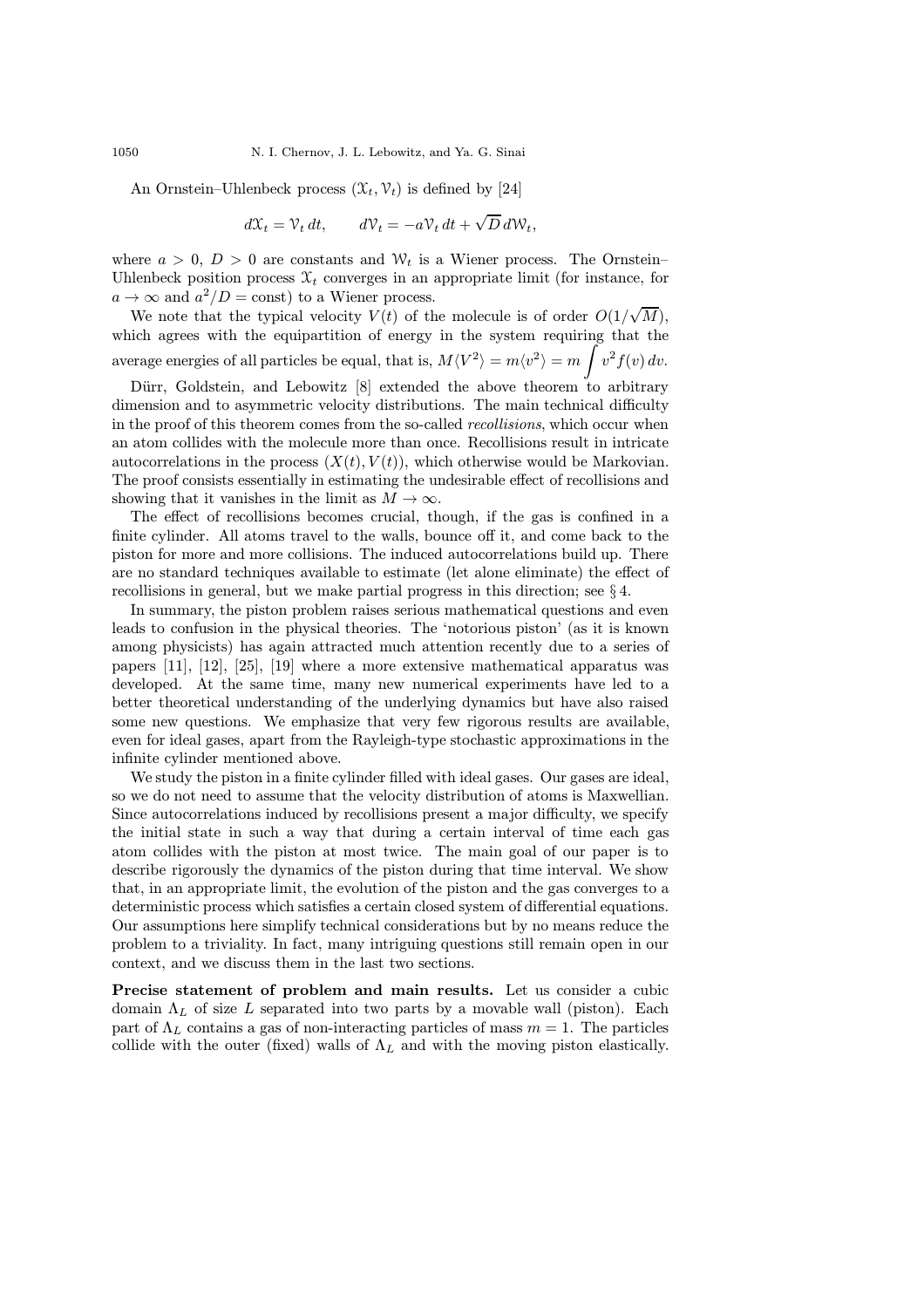The piston has mass  $M = M_L$  and moves along the x axis due to collisions with the gas particles on both sides. The size  $L$  of the cube is a large parameter of our model, and we are interested in the behaviour as  $L \to \infty$ . We assume that  $M_L$  is proportional to the area of the piston, that is,  $M_L \sim L^2$ , and the number of gas particles N is proportional to the volume of the cube  $\Lambda_L$ , that is,  $N \sim L^3$ , while the particle velocities remain of order one.

The position of the piston at time t is specified by a single coordinate  $X = X_L(t)$ ,  $0 \leq X \leq L$ , and its velocity is then given by  $V = V_L(t) = \dot{X}_L(t)$ . Since the components of the particle velocities perpendicular to the  $x$  axis play no role in the dynamics, we may assume that each particle has only one coordinate,  $x$ , and one component of velocity,  $v$ , directed along the  $x$  axis.

When a particle with velocity  $v$  collides with the piston with velocity  $V$ , their velocities  $v'$  and  $V'$  after the collision are given by

$$
V' = (1 - \varepsilon)V + \varepsilon v,\tag{1.2}
$$

$$
v' = -(1 - \varepsilon)v + (2 - \varepsilon)V,\tag{1.3}
$$

where  $\varepsilon = 2m/(M+m)$ . We assume that  $M + m = 2mL^2/a$ , where  $a > 0$  is a constant, and hence

$$
\varepsilon = \frac{2m}{M+m} = \frac{a}{L^2} \,. \tag{1.4}
$$

When a particle collides with a wall at  $x = 0$  or  $x = L$ , its velocity just changes sign.

The evolution of the system is then completely deterministic, but one needs to specify the initial conditions. We assume that the piston starts at the midpoint  $X_L(0) = L/2$  with zero velocity  $V_L(0) = 0$  (see also § 2). The initial configuration of gas particles and their velocities is chosen at random as a realization of a (twodimensional) Poisson process on the  $(x, v)$ -plane (restricted to  $0 \le x \le L$ ) with density  $L^2p_L(x, v)$ , where  $p_L(x, v)$  is a function satisfying certain conditions (see below), and the factor of  $L^2$  is the cross-sectional area of the container. This means that for any domain  $D \subset [0, L] \times \mathbb{R}^1$  the number  $N_D$  of gas particles  $(x, v) \in D$  at time  $t = 0$  has a Poisson distribution with parameter

$$
\lambda_D = L^2 \iint_D p_L(x, v) \, dx \, dv.
$$

For any two non-overlapping domains, say  $D_1 \cap D_2 = \emptyset$ , the corresponding numbers  $N_{D_1}$  and  $N_{D_2}$  are statistically independent. We note that the total number N of gas particles is a Poisson random variable, too. The total energy and the total initial momentum are random as well.

Let  $\Omega_L$  denote the space of all possible configurations of gas particles in  $\Lambda_L$ (that is, all countable subsets of  $[0, L] \times \mathbb{R}^1$ ). For each realization<sup>2</sup>  $\omega \in \Omega_L$  the deterministic piston trajectory will be denoted by  $X_L(t, \omega)$  and its velocity by  $V_L(t, \omega)$ .

<sup>2</sup>Technically, it is possible that two or more particles collide with the piston simultaneously, and then the dynamics will no longer be defined, but multiple collisions are known to occur with probability zero [\[13\],](#page-80-0) and so we ignore such anomalies.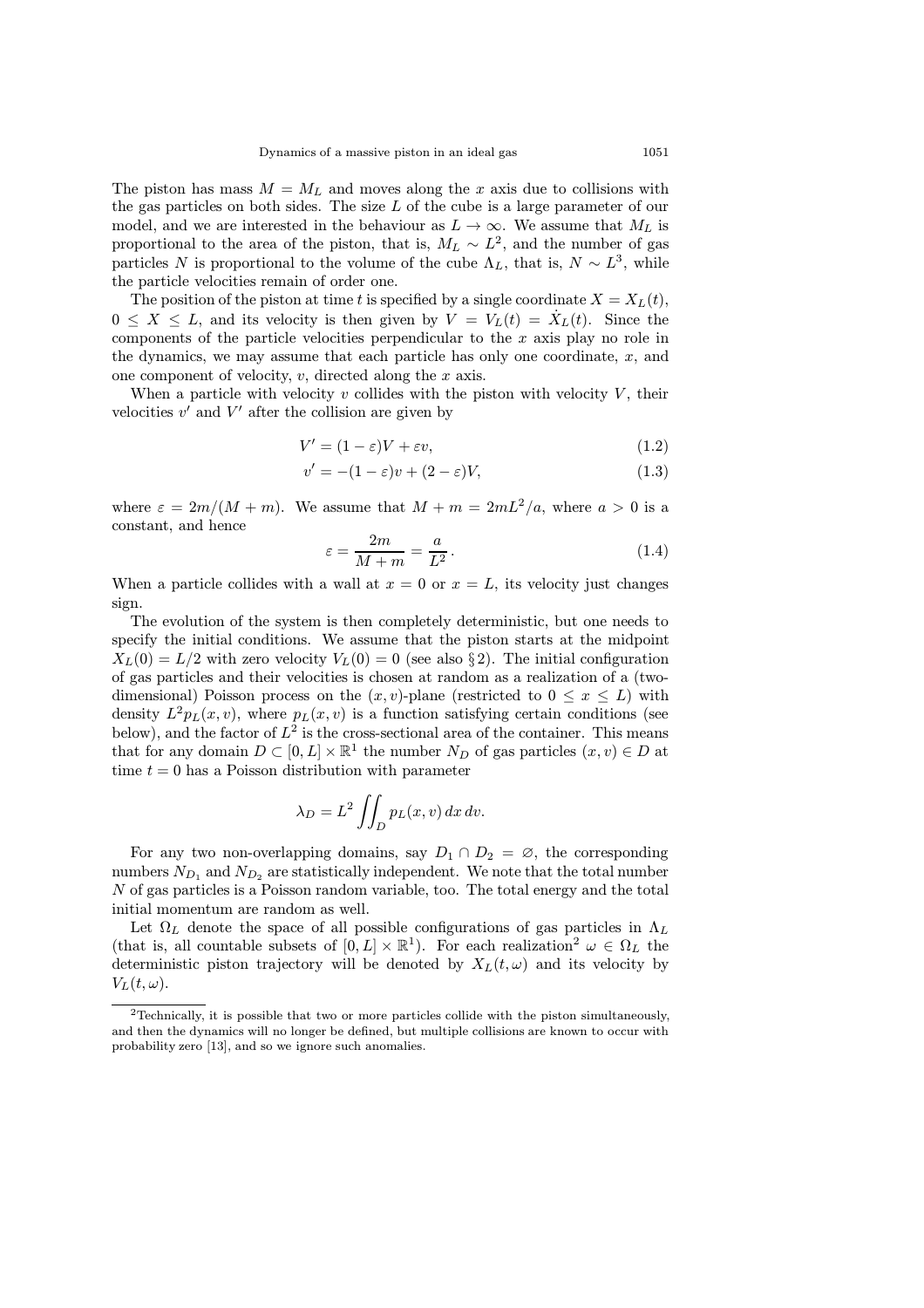Thus, the above model is a mechanical system whose dynamical characteristics  $X_L(t, \omega)$  and  $V_L(t, \omega)$  depend on the large parameter L and are random (depend on  $\omega$ ) for each L.

To obtain a deterministic description of the dynamics of the piston, one needs to take a limit as  $L \to \infty$  and simultaneously rescale space and time. We introduce new space and time coordinates by

$$
y = x/L \quad \text{and} \quad \tau = t/L,\tag{1.5}
$$

which corresponds to the Euler scaling for the hydrodynamic limit transition. We call y and  $\tau$  the macroscopic ('slow') variables, as opposed to the original microscopic ('fast') variables x and t. Now let

$$
Y_L(\tau, \omega) = X_L(\tau L, \omega)/L, \qquad W_L(\tau, \omega) = V_L(\tau L, \omega) \tag{1.6}
$$

denote the position and velocity of the piston in the macroscopic context. The initial conditions are then  $Y_L(0) = X_L(0)/L = 0.5$  and  $W(0) = V(0) = 0$ .

It is now very natural to assume that the initial density  $p_L(x, v)$  agrees with our rescaling,

$$
p_L(x, v) = \pi_0(x/L, v), \tag{1.7}
$$

where the function  $\pi_0(y, v)$  is independent of L. Without loss of generality, we can assume that  $\pi_0$  is normalized in such a way that

$$
\int_0^1 \int_{-\infty}^\infty \pi_0(y, v) dv dy = 1.
$$

Then the mean number of particles in the entire container  $\Lambda_L$  is exactly equal to  $L^3$ ,

$$
\mathsf{E}(N) = \iint L^2 p_L(x, v) \, dv \, dx = L^3,
$$

where  $E(\cdot)$  is the expected value.

Furthermore, we assume that the function  $\pi_0(y, v)$  satisfies several technical requirements stated below. The meaning and the purpose of these assumptions will become clear below.

- (P1) Smoothness.  $\pi_0(y, v)$  is a piecewise  $C^1$  function with uniformly bounded partial derivatives, that is,  $|\partial \pi_0/\partial y| \leq D_1$  and  $|\partial \pi_0/\partial v| \leq D_1$  for some  $D_1 > 0.$
- (P2) Discontinuity lines.  $\pi_0(y, v)$  may be discontinuous on the line  $y = Y_L(0)$ (that is, 'on the piston'). In addition, it may have finitely many  $(< K_1$ ) other discontinuity lines in the  $(y, v)$ -plane with strictly positive slopes (each line is given by an equation  $v = f(y)$ , where  $f(y)$  is  $C^1$  and  $0 < c_1 < f'(y) <$  $c_2 < \infty$ ).
- (P3) Density bounds. Let

$$
\pi_0(y, v) > \pi_{\min} > 0 \quad \text{for} \quad v_1 < |v| < v_2 \tag{1.8}
$$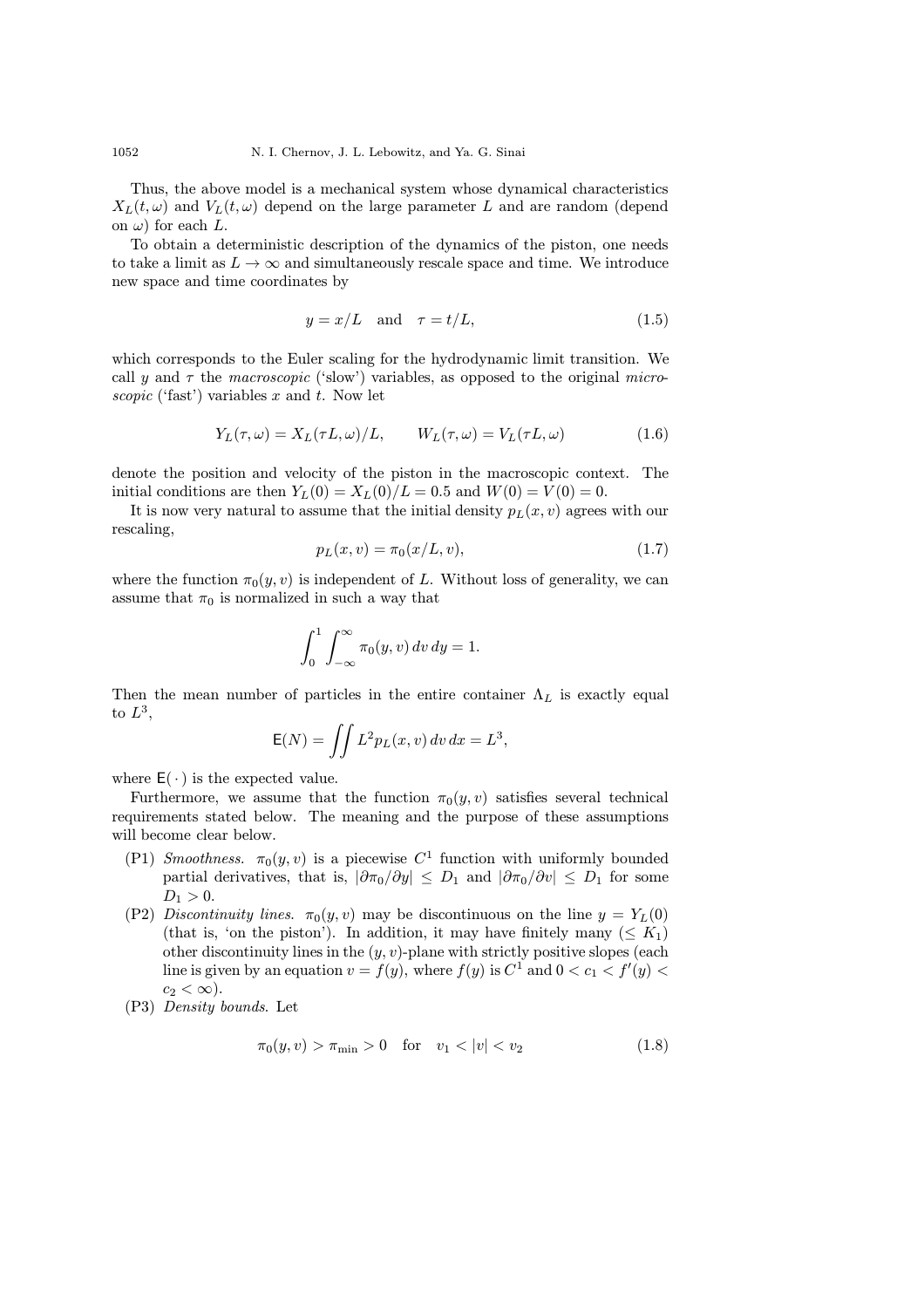for some  $0 < v_1 < v_2 < \infty$  and let

$$
\sup_{y,v} \pi_0(y,v) = \pi_{\max} < \infty. \tag{1.9}
$$

The requirements (1.8) and (1.9) basically mean that  $\pi_0(y, v)$  takes values of order one.

(P4) Velocity 'cutoff '. Let

$$
\pi_0(y, v) = 0 \quad \text{if} \quad |v| < v_{\text{min}} \quad \text{or} \quad |v| > v_{\text{max}} \tag{1.10}
$$

with some  $0 < v_{\text{min}} < v_{\text{max}} < \infty$ . This means that the speed of the gas particles is bounded above by  $v_{\text{max}}$  and below by  $v_{\text{min}}$ .

(P5) Approximate pressure balance.  $\pi_0(y, v)$  must be nearly symmetric about the piston, that is,

$$
|\pi_0(y, v) - \pi_0(1 - y, -v)| < \varepsilon_0 \tag{1.11}
$$

for all  $0 < y < 1$  and some sufficiently small  $\varepsilon_0 > 0$ .

The requirements (P4) and (P5) are crucial. We shall see that they are made to ensure that the speed  $|V_L(t, \omega)|$  of the piston is less than the minimum speed of the gas particles for times  $t = O(L)$  with probability close to one. Such assumptions were first made in [\[19\].](#page-80-0)

We think of  $D_1$ ,  $K_1$ ,  $c_1$ ,  $c_2$ ,  $v_1$ ,  $v_2$ ,  $v_{\min}$ ,  $v_{\max}$ ,  $\pi_{\min}$ , and  $\pi_{\max}$  in (P1)–(P4) as fixed (global) constants and of  $\varepsilon_0$  in (P5) as an adjustable small parameter. We assume throughout the paper that  $\varepsilon_0$  is small enough, meaning that

$$
\varepsilon_0 < \overline{\varepsilon}_0(D_1, K_1, c_1, c_2, v_1, v_2, v_{\min}, v_{\max}, \pi_{\min}, \pi_{\max}).
$$

It is important to note that the hydrodynamic limit does not require that  $\varepsilon_0 \to 0$ . The parameter  $\varepsilon_0$  stays positive and fixed as  $L \to \infty$ .

Now we state our main result.

**Theorem 1.2.** There exist an L-independent function  $Y(\tau)$  defined for all  $\tau \geq 0$ and a positive  $\tau_* \approx 2/v_{\text{max}}$  (actually,  $\tau_* \to 2/v_{\text{max}}$  as  $\varepsilon_0 \to 0$ ) such that

$$
\sup_{0 \leq \tau \leq \tau_*} |Y_L(\tau, \omega) - Y(\tau)| \to 0 \tag{1.12}
$$

and

$$
\sup_{0 \leq \tau \leq \tau_*} |W_L(\tau, \omega) - W(\tau)| \to 0 \tag{1.13}
$$

in probability as  $L \to \infty$ . Here  $W(\tau) = \dot{Y}(\tau)$ .

This theorem establishes the convergence in probability of the random functions  $Y_L(\tau,\omega), W(\tau,\omega)$  characterizing the mechanical evolution of the piston to the deterministic functions  $Y(\tau)$ ,  $W(\tau)$  in the hydrodynamic limit  $L \to \infty$ .

The functions  $Y(\tau)$  and  $W(\tau)$  satisfy certain (Euler-type) differential equations stated in the next section. Those equations have solutions for all  $\tau \geq 0$ , but we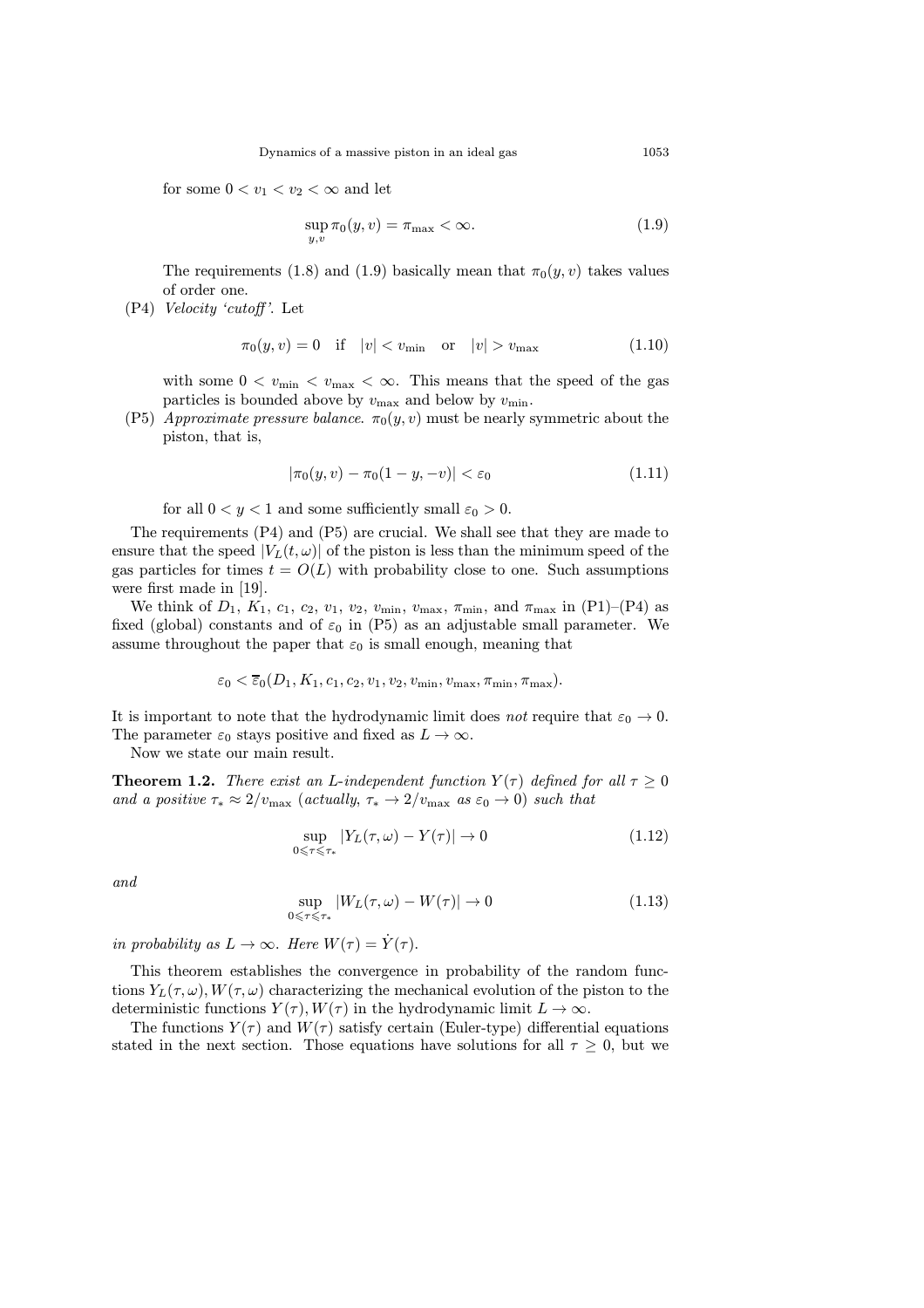can guarantee the convergence (1.12) and (1.13) only for  $\tau < \tau_*$ . What happens for  $\tau > \tau_*$ , especially as  $\tau \to \infty$ , remains an open problem. Some numerical results and heuristic observations in this direction are presented in § 5.

Remarks. The function  $Y(\tau)$  is at least  $C^1$  and also piecewise  $C^2$ . On the interval  $(0, \tau_*)$  the first derivative  $W = \dot{Y}$  (velocity) and the second derivative  $A = \ddot{Y}$ (acceleration) remain  $\varepsilon_0$ -small,  $\sup_{\tau} |W(\tau)| \leq \text{const} \cdot \varepsilon_0$  and  $\sup_{\tau} |A(\tau)| \leq \text{const} \cdot \varepsilon_0$ ; see the next section.

We shall also estimate the rate of convergence in (1.12) and (1.13). Precisely, we claim that there is a  $\tau_0 > 0$  ( $\tau_0 \approx 1/v_{\text{max}}$ ) for which

$$
|Y_L(\tau,\omega) - Y(\tau)| = O\left(\frac{\log L}{L}\right)
$$

if  $0 < \tau < \tau_0$  and

$$
|Y_L(\tau,\omega) - Y(\tau)| = O\left(\frac{\log L}{L^{1/7}}\right)
$$

if  $\tau_0 < \tau < \tau_*$ . The same bounds are valid for  $|W_L(\tau,\omega) - W(\tau)|$ ; see §§ 3 and 4. These estimates hold with 'overwhelming' probability, specifically, for all  $\omega\in\Omega^*_L\subset$  $\Omega_L$ , where  $P(\Omega_L^*)=1-O(L^{-\log L}).$ 

### § 2. Hydrodynamic equations

The equations describing the deterministic function  $Y(\tau)$  involve another deterministic function, namely, the scaled density  $\pi(y, v, \tau)$  of the gas. Initially we have  $\pi(y, v, 0) = \pi_0(y, v)$ , and for  $\tau > 0$  the density  $\pi(y, v, \tau)$  evolves according to the following rules.

(H1) Free motion. Inside the container the density satisfies the standard continuity equation for a non-interacting particle system without external forces:

$$
\left(\frac{\partial}{\partial \tau} + v \frac{\partial}{\partial y}\right) \pi(y, v, \tau) = 0 \tag{2.1}
$$

for all y except  $y = 0$ ,  $y = 1$ , and  $y = Y(\tau)$ . The equation (2.1) has a simple solution

$$
\pi(y, v, \tau) = \pi(y - vs, v, \tau - s) \tag{2.2}
$$

for  $0 < s < \tau$  such that  $y - vr \notin \{0, Y(\tau - r), 1\}$  for all  $r \in (0, s)$ . The equation  $(2.2)$  has an advantage over  $(2.1)$ , namely, it applies to all points  $(y, v)$ , including those where the function  $\pi$  is not differentiable.

(H2) Collisions with the walls. At the walls  $y = 0$  and  $y = 1$  we have

$$
\pi(0, v, \tau) = \pi(0, -v, \tau), \tag{2.3}
$$

$$
\pi(1, v, \tau) = \pi(1, -v, \tau). \tag{2.4}
$$

(H3) Collisions with the piston. At the piston  $y = Y(\tau)$  we have

$$
\pi(Y(\tau) - 0, v, \tau) = \pi(Y(\tau) - 0, 2W(\tau) - v, \tau) \quad \text{for} \quad v < W(\tau),
$$
\n
$$
\pi(Y(\tau) + 0, v, \tau) = \pi(Y(\tau) + 0, 2W(\tau) - v, \tau) \quad \text{for} \quad v > W(\tau), \tag{2.5}
$$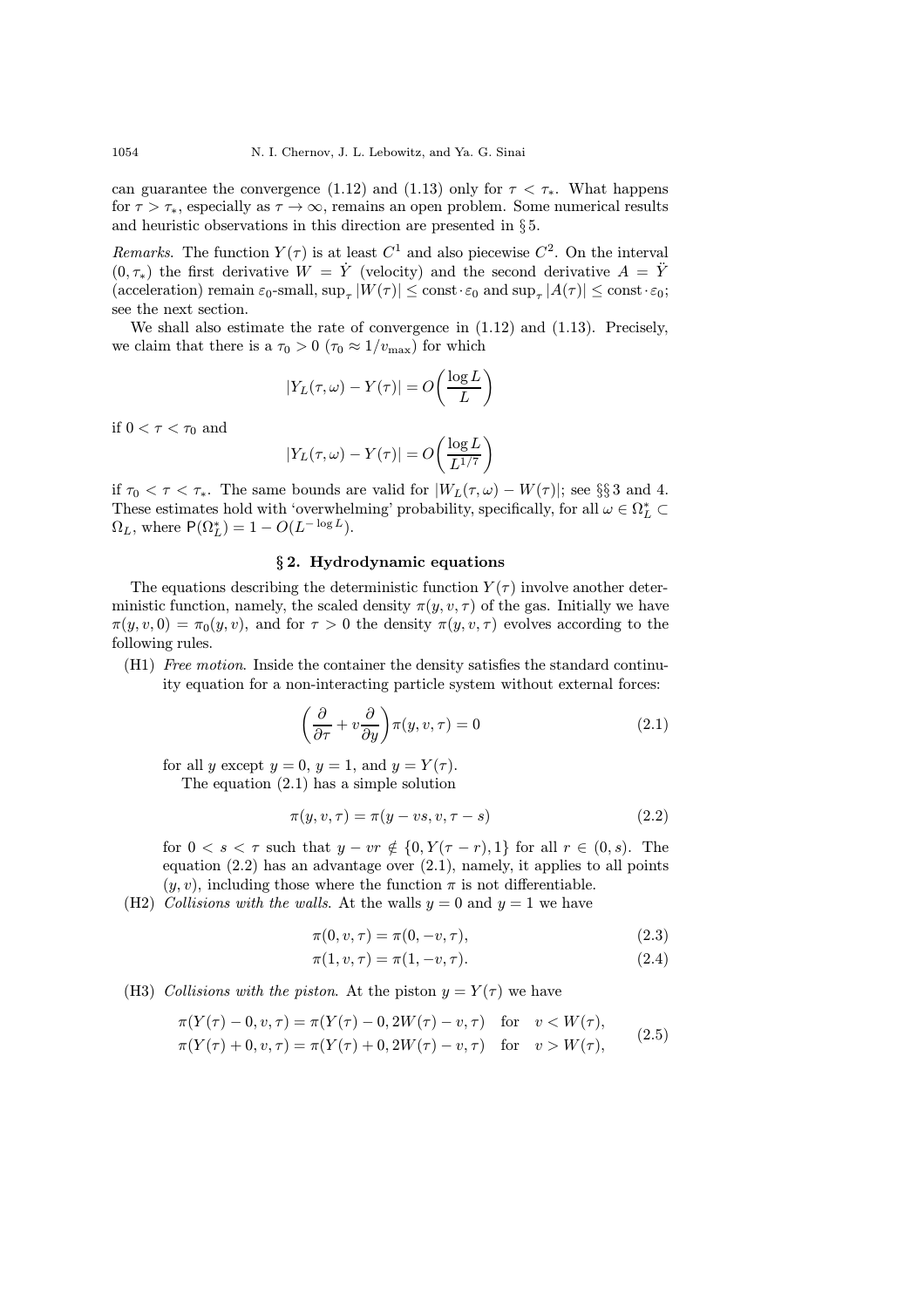where v stands for the velocity after the collision and  $2W(\tau) - v$  for that before the collision; here

$$
W(\tau) = \frac{d}{d\tau}Y(\tau) \tag{2.6}
$$

is the (deterministic) velocity of the piston.

It remains to describe the evolution of  $W(\tau)$ . Suppose that the piston's position at time  $\tau$  is Y and its velocity is W. The piston is affected by the particles  $(y, v)$ hitting it from the right (with  $y = Y + 0$  and  $v < W$ ) and from the left (with  $y = Y - 0$  and  $v > W$ ).

(H4) The piston's velocity. The velocity  $W = W(\tau)$  of the piston must satisfy the equation

$$
\int_{W}^{\infty} (v - W)^2 \pi (Y - 0, v, \tau) dv = \int_{-\infty}^{W} (v - W)^2 \pi (Y + 0, v, \tau) dv; \qquad (2.7)
$$

see also the additional requirement  $(H4')$  below.

In physical terms, (2.7) is a pressure balance: the piston 'chooses' the velocity W in such a way that the pressure of the incoming particles balances out. The equation (2.7) is instrumental for our deterministic approximation of the piston dynamics.

One can combine the two integrals in (2.7) into one by introducing the density of the particles colliding with the piston ('density on the piston') by

$$
q(v, \tau; Y, W) = \begin{cases} \pi(Y + 0, v, \tau) & \text{if } v < W, \\ \pi(Y - 0, v, \tau) & \text{if } v > W. \end{cases}
$$
 (2.8)

Then (2.7) can be rewritten as

$$
\int_{-\infty}^{\infty} (v - W(\tau))^2 \operatorname{sgn}(v - W(\tau)) q(v, \tau; Y(\tau), W(\tau)) dv = 0.
$$

We also note that for  $\tau > 0$ , when (2.5) holds, we have

$$
W(\tau) = \frac{\int v\pi(Y - 0, v, \tau) dv}{\int \pi(Y - 0, v, \tau) dv} = \frac{\int v\pi(Y + 0, v, \tau) dv}{\int \pi(Y + 0, v, \tau) dv},
$$

that is, the piston's velocity is the average of the nearby particle velocities on each side.

The system of (hydrodynamic) equations given in (H1)–(H4) is closed and, for given appropriate initial conditions, must completely determine the functions  $Y(\tau)$ ,  $W(\tau)$ , and  $\pi(y, v, \tau)$  for  $\tau > 0$ , as we shall see shortly.

To specify the initial conditions, we set  $\pi(y, v, 0) = \pi_0(y, v)$  and  $Y(0) = 0.5$ . The initial velocity  $W(0)$  need not be specified: it comes 'for free' as the solution of the equation (2.7) at time  $\tau = 0$ . It is easy to check that the initial speed  $|W(0)|$  is less than  $v_{\min}$ ; in fact,  $W(0) \rightarrow 0$  as  $\varepsilon_0 \rightarrow 0$  in (P5).

We first determine conditions under which the equation  $(2.7)$  has a solution W. Let

$$
v_{\sup}^-(\tau) = \sup\{v : \pi(Y - 0, v, \tau) > 0\}
$$

(with the convention that the supremum of an empty set is  $-\infty$ ) and

$$
v_{\inf}^+(\tau) = \inf\{v : \pi(Y + 0, v, \tau) > 0\}
$$

(similarly, the infimum of an empty set is  $+\infty$ ).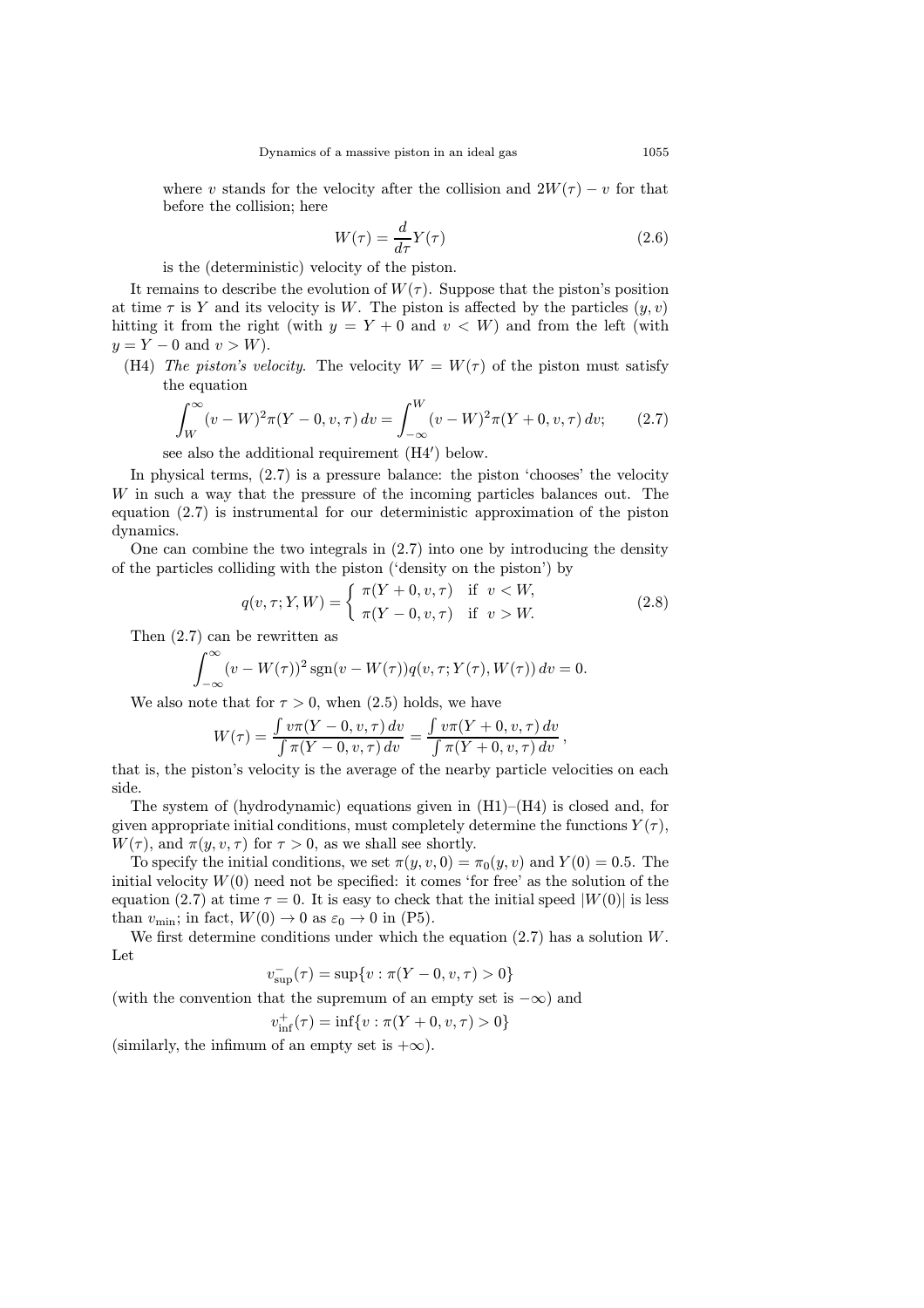Lemma 2.1. There are three cases:

- (a) If  $v_{\text{sup}}^- > v_{\text{inf}}^+$  or  $v_{\text{sup}}^- = v_{\text{inf}}^+ \in \mathbb{R}^1$ , then (2.7) has a unique solution  $W \in$  $[v_{\rm inf}^+, v_{\rm sup}^-].$
- (b) If  $v_{\rm sup}^- < v_{\rm inf}^+$ , then the solutions of (2.7) fill the entire interval  $[v_{\rm sup}^-, v_{\rm inf}^+]$ .
- (c) If  $v_{\text{sup}}^- = v_{\text{inf}}^+ = \infty$  or  $v_{\text{sup}}^- = v_{\text{inf}}^+ = -\infty$ , then (2.7) has no real solutions.

Proof. In the case (a), the difference between the left-hand side and the right-hand side of  $(2.7)$  is a continuous and strictly monotonically decreasing function of W. It is positive for  $W < v<sub>inf</sub><sup>+</sup>$  and negative for  $W > v<sub>sup</sub><sup>-</sup>$ . The rest of the proof goes by direct inspection.  $\Box$ 

Under our assumptions  $(P1)$ – $(P4)$  it is easy to show (we do not elaborate) that for every  $\tau > 0$  the density  $\pi(y, v, \tau)$  has compact support in the  $(y, v)$ -plane, that is,  $\pi(y, v, \tau) \equiv 0$  for  $|v| > v_{\text{max}}(\tau)$ . Therefore, the 'no solution' case (c) never occurs. The multiple solution case (b) is very unlikely, but not impossible. If this happens, then the velocity  $W(\tau)$  must be determined uniquely by an additional requirement:

(H4') If  $W(\tau - 0) \in [v_{\rm sup}^-, v_{\rm inf}^+]$ , we define  $W(\tau)$  by continuity,  $W(\tau) = W(\tau - 0)$ . If  $W(\tau - 0) < v_{\text{sup}}^{\text{-}}$  or  $W(\tau - 0) > v_{\text{inf}}^{\text{+}}$ , we set  $W(\tau) = v_{\text{sup}}^{\text{-}}$  or  $W = v_{\text{inf}}^{\text{+}}$ , respectively.

This completes the definition of  $W(\tau)$  started by (H4).

The velocity  $W(\tau)$  is continuous for generic piecewise smooth densities  $\pi(y, v, \tau)$ , but in some cases the continuity of  $W(\tau)$  might be violated. However, the following simple lemma is helpful.

**Lemma 2.2.** Suppose that for every  $\tau \in [a, b]$  the density  $\pi(y, y, \tau)$  is piecewise  $C^1$  and has finitely many  $C^1$  smooth discontinuity lines in the  $(y, v)$ -plane with positive slopes, as required of  $\pi_0(y, v)$  in § 1. Then  $W(\tau)$  is continuous and piecewise differentiable on the interval [a, b].

We now pause to make a few remarks. The piston mass is never used in our equations, because its macroscopic mass is zero. Indeed, for the mechanical system described in §1 the piston mass is  $\sim L^2$ , while the total mass of the gas particles is ~  $L^3$ , and hence the relative mass of the piston vanishes as  $L \to \infty$ . Let us consider now the total (macroscopic) mass of the gas

$$
\mathcal{M}_{\text{tot}}(\tau) = \int_0^1 \int \pi(y, v, \tau) \, dv \, dy,
$$

the masses in the left and right compartments separately,

$$
\mathcal{M}_L(\tau) = \int_0^{Y(\tau)} \int \pi(y, v, \tau) dv dy,
$$
  

$$
\mathcal{M}_R(\tau) = \int_{Y(\tau)}^1 \int \pi(y, v, \tau) dv dy,
$$

and the total kinetic energy

$$
2\mathcal{E}_{\text{tot}}(\tau) = \int_0^1 \int v^2 \,\pi(y, v, \tau) \,dv \,dy.
$$

The following lemma is left as a (simple) exercise.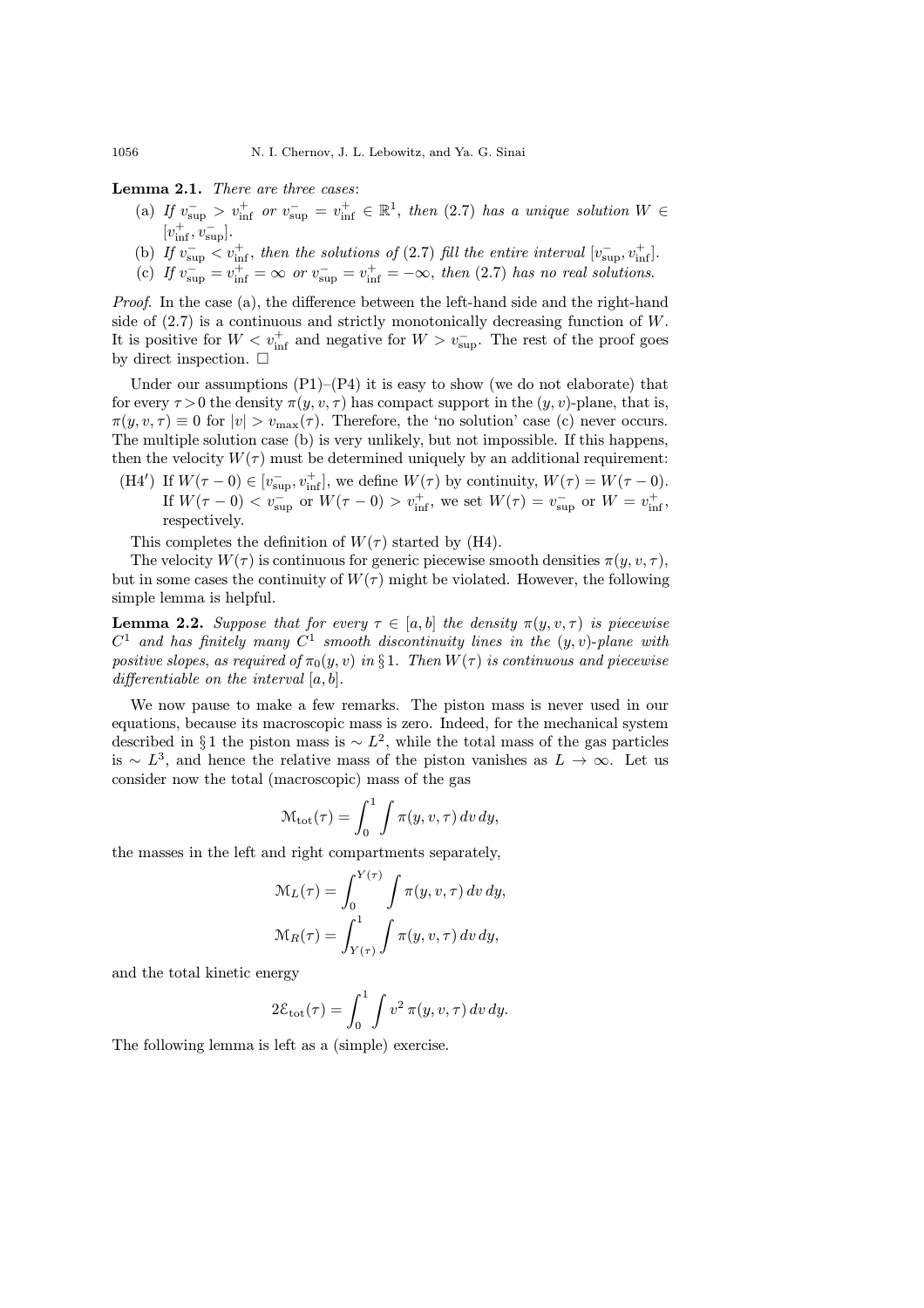**Lemma 2.3.** The quantities  $\mathcal{M}_{\text{tot}}$ ,  $\mathcal{M}_L$ ,  $\mathcal{M}_R$ , and  $\mathcal{E}_{\text{tot}}$  remain constant in  $\tau$ .

The main equation (2.7) also preserves the total momentum  $\iint v \pi(y, v, \tau) dv dy$ , but this quantity changes due to collisions with the walls.

Remark. Previously [\[19\],](#page-80-0) Lebowitz, Piasecki, and Sinai studied the piston dynamics under essentially the same initial conditions as our  $(P1)$ – $(P5)$ . They argued heuristically that the piston dynamics could be approximated by certain deterministic equations in the original (microscopic) variables  $x$  and  $t$ . In fact, the present article grew as a continuation of [\[19\].](#page-80-0) The deterministic equations found in [\[19\]](#page-80-0) correspond to our  $(2.2)$ – $(2.6)$  with an obvious transformation back to the variables  $x, t$ , but our main equation (2.7) has a different counterpart in the context of [\[19\],](#page-80-0) which is

$$
\frac{d}{dt}V(t) = a \left[ \int_V^{\infty} (v - V(t))^2 \pi (Y - 0, v, t) dv - \int_{-\infty}^V (v - V(t))^2 \pi (Y + 0, v, t) dv \right].
$$
\n(2.9)

Here  $X = X(t)$  and  $V = V(t) = \dot{X}(t)$  stand for the deterministic position and velocity of the piston and  $\pi(x, y, t)$  for the density of the gas (the constant a appeared in  $(1.4)$ ). We refer to [\[19\]](#page-80-0) for more details and for a heuristic derivation of  $(2.9)$ . Since  $(2.9)$  is a differential equation, unlike our  $(2.7)$ , the initial velocity  $V(0)$  must be specified separately, and it is customary to set  $V(0)=0$ . The equation (2.9) can be reduced to (2.7) in the limit as  $L \to \infty$  as follows. One can show (we omit the details) that (2.9) is a dissipative equation whose solution with any (small enough) initial condition  $V(0)$  converges to the solution of (2.7) during a t-time interval of length  $\sim \log L$ . That interval has length  $\sim L^{-1} \log L$  on the  $\tau$  axis, and thus it vanishes as  $L \to \infty$ ; this is why we replace (2.9) with (2.7) and ignore the initial condition  $V(0)$  when working with the thermodynamic variables  $\tau$  and y. For the same reason, it is convenient to reset the initial value of the piston velocity in the mechanical model of §1 from  $V(0) = 0$  to  $V(0) = W(0)$ ; see Theorem 3.5 below. The equation (2.9) will not be used further in this paper.

Let us now describe the solution of the hydrodynamic equations (H1)–(H4) in more detail. We assume that for some  $\tau > 0$  the gas density  $\pi(y, v, \tau)$  satisfies the following requirements, which are similar to the conditions  $(P1)$ – $(P5)$  imposed on the initial function  $\pi_0(y, v)$  in § 1.

- (P1') Smoothness.  $\pi(y, v, \tau)$  is a piecewise  $C^1$  function with uniformly bounded partial derivatives, that is,  $|\partial \pi/\partial y| \le D'_1$  and  $|\partial \pi/\partial v| \le D'_1$  for some  $D'_1 > 0.$
- (P2') Discontinuity lines.  $\pi(y, v, \tau)$  has finitely many  $(\leq K'_1)$  discontinuity lines in the  $(y, v)$ -plane with strictly positive slopes (each line is given by an equation  $v = f(y)$ , where  $f(y)$  is  $C^1$  and  $0 < c'_1 < f'(y) < c'_2 < \infty$ ).
- (P3 ) Density bounds. Let

$$
\pi(y, v, \tau) > \pi'_{\min} > 0 \quad \text{for} \quad v'_1 < |v| < v'_2 \tag{2.10}
$$

for some  $0 < v'_1 < v'_2 < \infty$ , and let

$$
\sup_{y,v} \pi(y,v,\tau) = \pi'_{\max} < \infty. \tag{2.11}
$$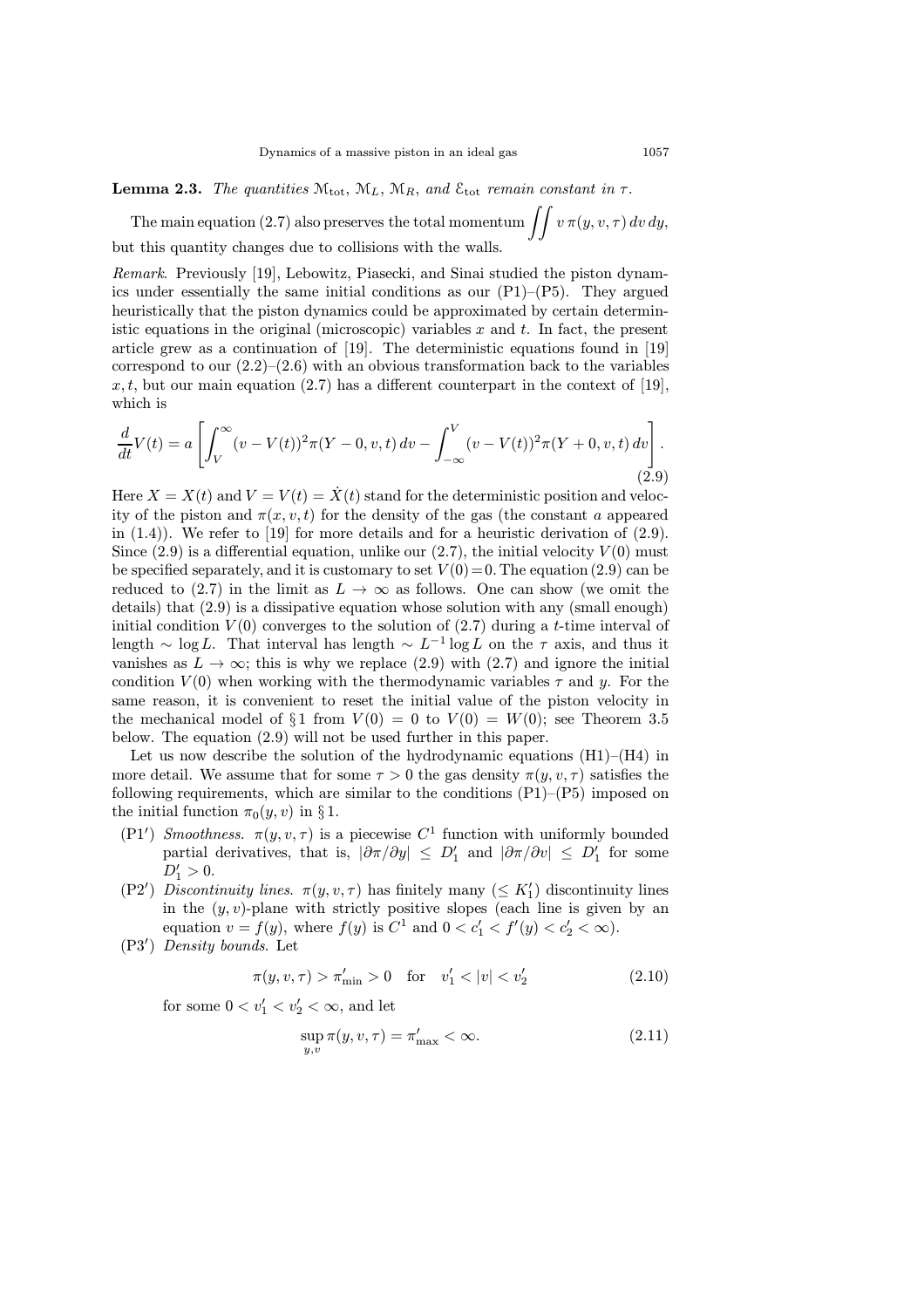(P4 ) Velocity 'cutoff '. Let

$$
\pi(y, v, \tau) = 0 \quad \text{for} \quad |v| \leqslant v_{\text{min}}' \quad \text{or} \quad |v| \geqslant v_{\text{max}}' \tag{2.12}
$$

with some  $0 < v'_{\text{min}} < v'_{\text{max}} < \infty$ .

Lastly, we want to assume as in (P5) that  $\pi(y, v, \tau)$  is nearly symmetric about the piston. However, this assumption requires a little extra work, since the piston does not have to stay at the middle point  $Y(0) = 0.5$ . For every  $Y \in (0,1)$  we denote by  $h_Y$  the unique homeomorphism of [0, 1] such that  $h_Y(0) = 1$ ,  $h_Y(1) = 0$ ,  $h_Y(Y) = Y$ , and  $h_Y$  is linear on the subintervals [0, Y] and [Y, 1]. Next, we consider  $[0, Y] \times \mathbb{R}^1$  as a manifold in which the points  $(0, v)$  and  $(0, -v)$  are identified for all  $v > 0$ , as are the points  $(Y, v)$  and  $(Y, -v)$  for  $v > 0$ . Similarly, let  $[Y, 1] \times \mathbb{R}^1$  be a manifold in which one identifies  $(1, v)$  with  $(1, -v)$  and  $(Y, v)$  with  $(Y, -v)$  for all  $v > 0$ . We denote by  $d_Y$  the distance on each of these two manifolds induced by the Euclidean metric  $\left(dy^2 + dv^2\right)^{1/2}$ . The reason why we need this special distance will be clear later, in the proof of Proposition 2.10.

(P5 ) Approximate pressure balance. We require that

$$
|Y(\tau) - 0.5| < \varepsilon_0' \tag{2.13}
$$

and that for any point  $(y, v)$  with  $0 \le y \le 1$  and  $v'_{\min} \le |v| \le v'_{\max}$ there is another point  $(y_*, v_*)$  'across the piston' (that is, a point such that  $(y - Y)(y^* - Y) < 0$ , where  $Y = Y(\tau)$  satisfying

$$
d_Y((y_*,v_*), (h_Y(y),-v)) < \varepsilon'_0
$$
\n(2.14)

and

$$
|\pi(y, v, \tau) - \pi(y_*, v_*, \tau)| < \varepsilon_0' \tag{2.15}
$$

for some sufficiently small  $\varepsilon'_0 > 0$ . In addition, we require that

$$
\varepsilon_0' < C_0' \varepsilon_0 \tag{2.16}
$$

with some constant  $C'_0 > 0$ .

Actually, the map  $(y, v) \mapsto (y_*, v_*)$  in (P5'), which we denote by  $R_{\tau}$ , is one-to-one and will be explicitly constructed below in the proof of Proposition 2.10.

Again we think of  $D'_1$ ,  $K'_1$ ,  $c'_1$ ,  $c'_2$ ,  $v'_1$ ,  $v'_2$ ,  $v'_{\min}$ ,  $v'_{\max}$ ,  $\pi'_{\min}$ ,  $\pi'_{\max}$ , and now also of  $C'_0$ , as global constants. They must be bounded on the time interval on which we consider the dynamics (and  $v'_{\text{min}}$  and  $\pi'_{\text{min}}$  must be bounded away from zero); hence, we may treat all these constants as being independent of  $\tau$ . By (2.16),  $\varepsilon'_0$  is a small adjustable parameter, just like  $\varepsilon_0$  in (P5).

Now we derive rather elementary but important consequences of the above assumptions. Since the density  $\pi(y, v, \tau)$  vanishes for  $|v| < v'_{\min}$ , so does the function  $q(v, \tau; Y, W)$  defined by (2.8). Moreover, for any  $|W| < v'_{\min}$  the function  $q(v, \tau; Y, W)$  is independent of W and can be redefined by

$$
q(v,\tau;Y) = \begin{cases} \pi(Y+0,v,\tau) & \text{for } v < 0, \\ \pi(Y-0,v,\tau) & \text{for } v > 0. \end{cases}
$$
 (2.17)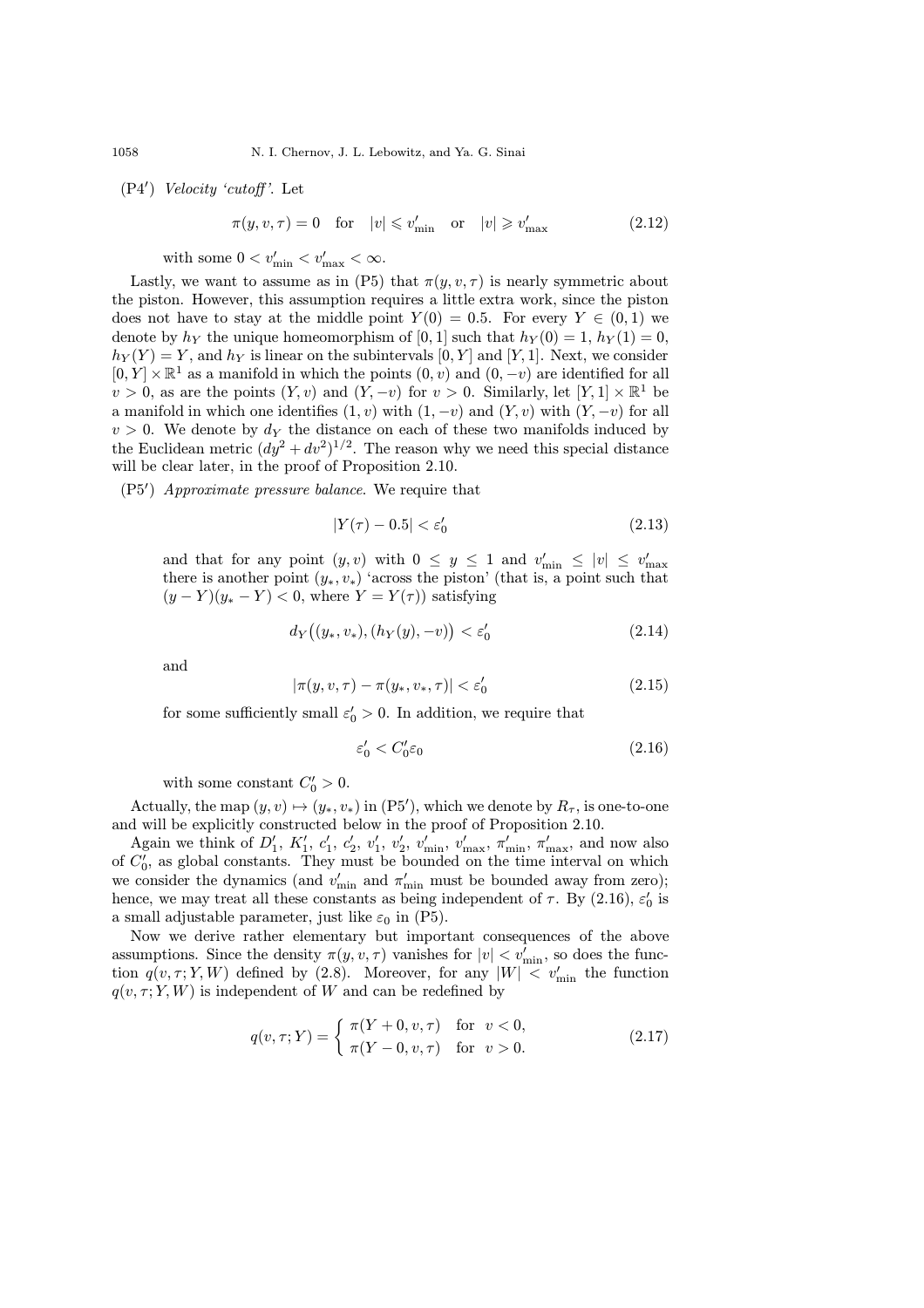The equation (2.7) can also be simplified, namely, the factor sgn( $v - W$ ) can be replaced by sgn  $v$ . Then expanding the squares in  $(2.7)$  reduces it to a simple quadratic equation for W:

$$
\mathcal{Q}_0 W^2 - 2\mathcal{Q}_1 W + \mathcal{Q}_2 = 0, \tag{2.18}
$$

where

$$
\mathcal{Q}_0 = \int \operatorname{sgn} v \cdot q(v, \tau; Y) dv,
$$
\n(2.19)

$$
\mathcal{Q}_1 = \int v \operatorname{sgn} v \cdot q(v, \tau; Y) dv,
$$
\n(2.20)

$$
\mathcal{Q}_2 = \int v^2 \operatorname{sgn} v \cdot q(v, \tau; Y) dv \qquad (2.21)
$$

with  $Y = Y(\tau)$ . The integrals  $\mathcal{Q}_0, \mathcal{Q}_1, \mathcal{Q}_2$  have the following physical meaning:

$$
m\mathcal{Q}_0 = m_L - m_R,
$$
  
\n
$$
m\mathcal{Q}_1 = p_L - p_R,
$$
  
\n
$$
m\mathcal{Q}_2 = 2(e_L - e_R),
$$

where  $m_L, p_L, e_L$  represent the total mass, momentum, and energy of the incoming gas particles (per unit length) on the left-hand side of the piston, and  $m_R, p_R, e_R$ stand for those on the right-hand side of it. The value  $\mathcal{Q}_2$  also represents the net pressure exerted on the piston by the gas if the piston did not move. Of course, if  $\mathcal{Q}_2(\tau) = 0$ , then we must have  $W(\tau) = 0$ , which agrees with (2.18). The next lemma follows easily from (P1')–(P5'). It means that the function  $q(v, \tau; Y(\tau))$  is nearly symmetric in v about  $v = 0$ .

**Lemma 2.4.** For any smooth function  $f(v)$  defined for  $v > 0$ 

$$
\left|\int_0^\infty f(v)q(v,\tau;Y(\tau))\,dv - \int_{-\infty}^0 f(-v)q(v,\tau;Y(\tau))\,dv\right| \leqslant C_f\varepsilon_0,
$$

where the factor  $C_f > 0$  depends on f but not on  $\varepsilon_0$ .

Convention. We refer to constants that do not depend on our small adjustable parameter  $\varepsilon_0$  in (P5) and (P5') as global constants (such as  $C_f$  in the above lemma). All the constants in  $(P1)$ – $(P5)$  and  $(P1')$ – $(P5')$  are global, except  $\varepsilon_0$  itself and the related  $\varepsilon'_0$ . In many cases we denote diverse global constants by  $C_i$ ,  $i \geq 0$ , or just by  $C$ .

Lemma 2.4 implies that  $\mathcal{Q}_0$  and  $\mathcal{Q}_2$  are small, more precisely,

$$
\max\{|\Omega_0|, |\Omega_2|\} \leqslant C\varepsilon_0,\tag{2.22}
$$

where  $C > 0$  is a global constant. At the same time, the assumption  $(P3')$  guarantees that

$$
\Omega_1 \geqslant \Omega_{1,\min} > 0,\tag{2.23}
$$

where  $Q_{1,\text{min}}$  is another global constant.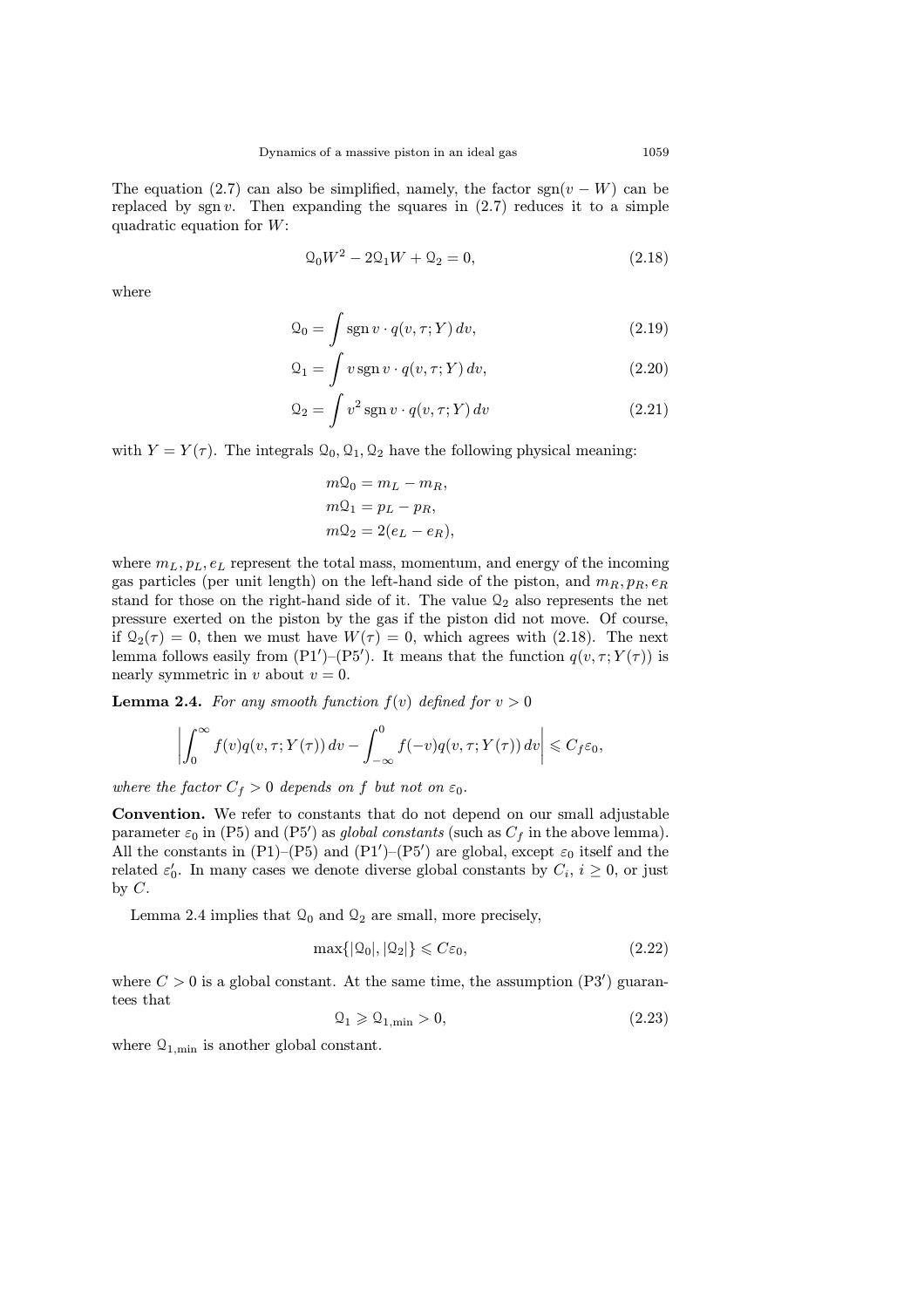If  $\varepsilon_0$  is small enough, then there is a unique root W of the quadratic polynomial (2.18) on the interval  $(-v'_{\min}, v'_{\min})$ , and W corresponds to the unique solution of  $(2.7)$ . Since the absolute value of W is less than that of the other root of  $(2.18)$ , W can be expressed by

$$
W = \frac{\mathcal{Q}_1 - \sqrt{\mathcal{Q}_1^2 - \mathcal{Q}_0 \mathcal{Q}_2}}{\mathcal{Q}_0},\tag{2.24}
$$

where the sign before the radical is  $-$  rather than  $+$ . Of course, (2.24) applies whenever  $\mathcal{Q}_0 \neq 0$ , while for  $\mathcal{Q}_0 = 0$  we simply have

$$
W = \frac{Q_2}{2Q_1}.
$$
\n(2.25)

Corollary 2.5. If  $\varepsilon_0$  is small enough, then

$$
|W(\tau)| \leqslant B\varepsilon_0 < v_{\min}'/3\tag{2.26}
$$

with some global constant  $\mathcal{B} > 0$ .

*Proof.* This follows immediately from the equations  $(2.22)$ – $(2.25)$ .  $\Box$ 

We now make an important remark.

Remark (on extension). Let us consider the density of the incoming gas particles on the left-hand side of the piston, that is,  $\pi(y, v, \tau)$  for  $y = Y(\tau) - 0$  and  $v > v'_{\text{min}}$ . This function 'terminates' on the piston; in other words, it has a discontinuity in y at  $y = Y(\tau)$ . But it can be naturally extended smoothly 'across the piston', that is, for  $y > Y(\tau)$ , if one ignores the interaction with the piston of the gas coming from the left compartment at times  $s \in (\tau - \delta, \tau)$  and applies the rule (H1) instead as if the gas had 'passed through the piston'. This defines a smooth extension of  $\pi(y, v, \tau)$  from the region  $y \leq Y(\tau)$  to the region  $Y(\tau) < y < Y(\tau) + O(\delta)$  for all  $v \geq v'_{\min}$ . This extension allows us to differentiate the function  $q(v, \tau; Y)$  defined by (2.17) with respect to Y for any  $v \ge v'_{\min}$ . A similar extension can be made for the density  $\pi(y, v, \tau)$ , from the region  $y \geq Y(\tau)$  to the region  $Y(\tau) - O(\delta) < y < Y(\tau)$ for all  $v \le -v'_{\min}$ , and hence  $q(v, \tau; Y)$  becomes differentiable with respect to Y for  $v \le -v'_{\min}$ . We note that our extension can be defined unambiguously, because we need it only for  $|v| \ge v'_{\min}$ , while the piston's velocity remains less than  $v'_{\min}$ .

Now the quantities  $\mathcal{Q}_0$ ,  $\mathcal{Q}_1$ , and  $\mathcal{Q}_2$  defined by  $(2.19)-(2.21)$  become differentiable in Y for each fixed  $\tau$ , and the assumptions  $(P1')-(P4')$  easily imply that

$$
|d\Omega_i/dY| \leq C_1, \qquad i = 0, 1, 2,
$$
\n
$$
(2.27)
$$

where  $C_1 > 0$  is a global constant.

**Corollary 2.6.** The piston acceleration  $A(\tau) = dW(\tau)/d\tau$  satisfies

$$
|A(\tau)| \leqslant C\varepsilon_0\tag{2.28}
$$

with a global constant  $C > 0$ .

*Proof.* We differentiate the quadratic equation (2.18) with respect to  $\tau$  and obtain

$$
A(\tau) = \frac{(d\Omega_0/d\tau)W^2 - 2(d\Omega_1/d\tau)W + (d\Omega_2/d\tau)}{2(\Omega_1 - \Omega_0 W)}.
$$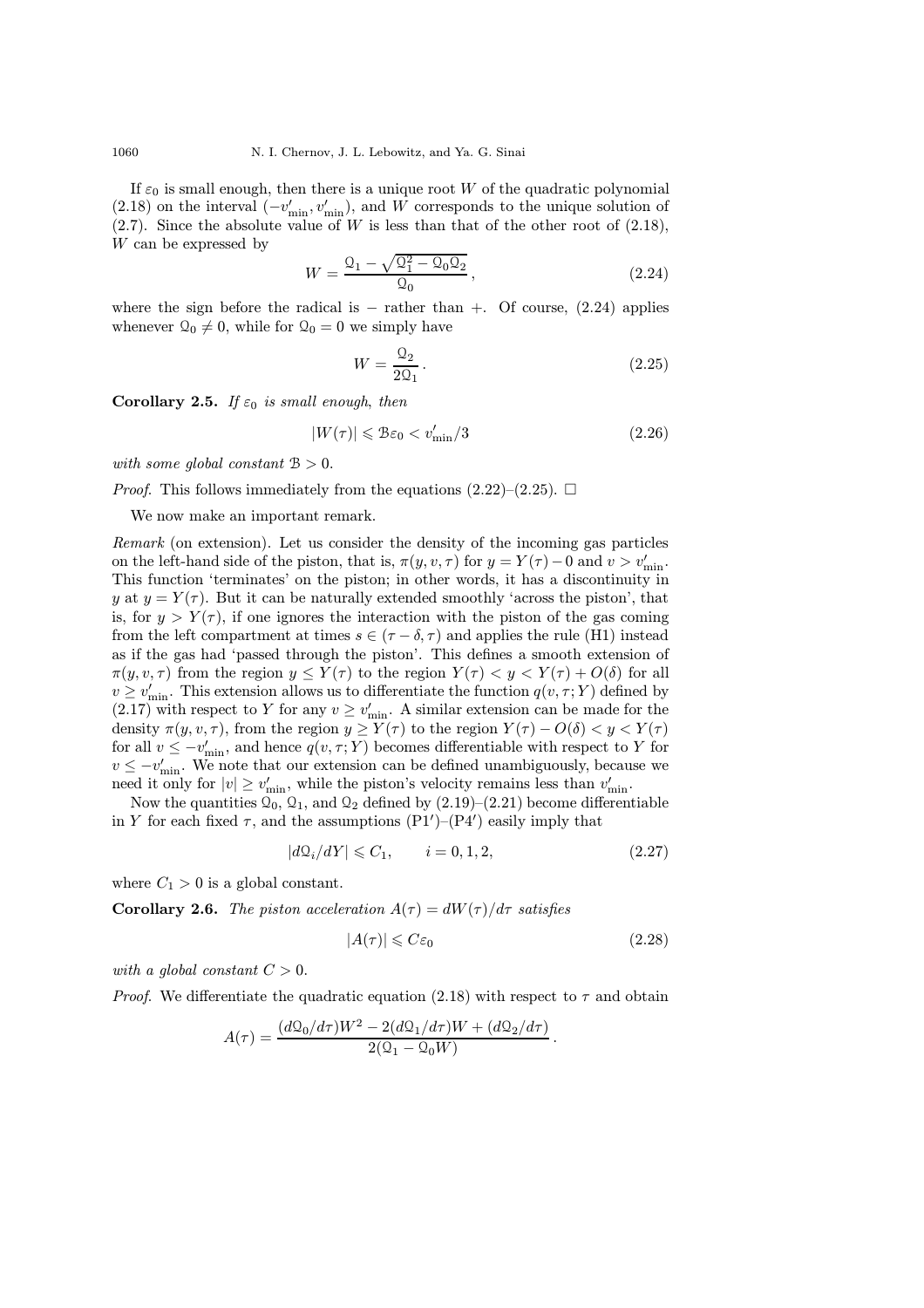Clearly, the denominator is bounded away from zero, and the numerator has an upper bound of order  $\varepsilon_0$ , because  $|d\Omega_i/d\tau| = |(d\Omega_i/dY)W| \leq \text{const} \cdot \varepsilon_0$  by  $(2.27)$ and  $(2.26)$ .  $\Box$ 

More importantly, we can now derive the existence and uniqueness of a solution of the hydrodynamic equations  $(H1)$ – $(H4)$  as long as the conditions  $(P1')$ – $(P5')$ continue holding.

**Lemma 2.7.** If the hydrodynamic equations  $(H1)$ – $(H4)$  have a solution on an interval  $0 \leq \tau \leq T$  and the conditions  $(PI')-(P5')$  hold on this interval, then the solution is unique at  $\tau = T$  and can be extended immediately beyond the point  $\tau = T$ .

*Proof.* The only differential equation in our system  $(H1)$ – $(H4)$  is  $(2.6)$ , in which  $W(\tau)$  is the root of the quadratic equation (2.18) given by (2.24), (2.25). Due to the above extension remark we can think of  $W$  as an implicit function of  $Y$ , that is, effectively  $W = F(Y, \tau)$ . Then the differential equation (2.6) takes the canonical form

$$
\frac{d}{d\tau}Y(\tau) = F(Y(\tau), \tau). \tag{2.29}
$$

For this equation to have a unique solution, it is sufficient that  $F(Y, \tau)$  have a bounded partial derivative with respect to Y .

Since  $W$  is a root of the quadratic equation (2.18), we can differentiate (2.18) with respect to Y and obtain

$$
\frac{\partial F(Y,\tau)}{\partial Y} = \frac{(d\mathfrak{Q}_0/dY)W^2 - 2(d\mathfrak{Q}_1/dY)W + (d\mathfrak{Q}_2/dY)}{2(\mathfrak{Q}_1 - \mathfrak{Q}_0W)}\,.
$$

We already know that the denominator is bounded away from zero. It follows from (2.27) that the numerator stays bounded above, and hence

$$
\left| \frac{\partial F(Y,\tau)}{\partial Y} \right| \leqslant \kappa \tag{2.30}
$$

with a global constant  $\kappa > 0$ .  $\Box$ 

Next we consider the evolution of a point  $(y, v)$  in the domain

$$
\mathcal{G} := \{(y, v) : 0 \leqslant y \leqslant 1\}
$$

under the rules  $(H1)$ – $(H3)$ , that is, as it moves freely with constant velocity and collides elastically with the walls and the piston. We denote by  $(y_\tau, v_\tau)$  its position and velocity at time  $\tau \geq 0$ . Then (H1) translates into  $\dot{y}_{\tau} = v_{\tau}$  and  $\dot{v}_{\tau} = 0$ whenever  $y_{\tau} \notin \{0, 1, Y(\tau)\},$  (H2) becomes  $(y_{\tau+0}, v_{\tau+0})=(y_{\tau-0}, -v_{\tau-0})$  whenever  $y_{\tau-0} \in \{0, 1\}$ , and (H3) gives

$$
(y_{\tau+0}, v_{\tau+0}) = (y_{\tau-0}, 2W(\tau) - v_{\tau-0})
$$
\n(2.31)

whenever  $y_{\tau-0} = Y(\tau)$ . We note that (2.31) corresponds to a special case of the mechanical collision rules (1.2)–(1.3) with  $\varepsilon = 0$  (equivalently,  $m = 0$ ). Hence, the point  $(y, v)$  moves in G as if it were a gas particle with zero mass.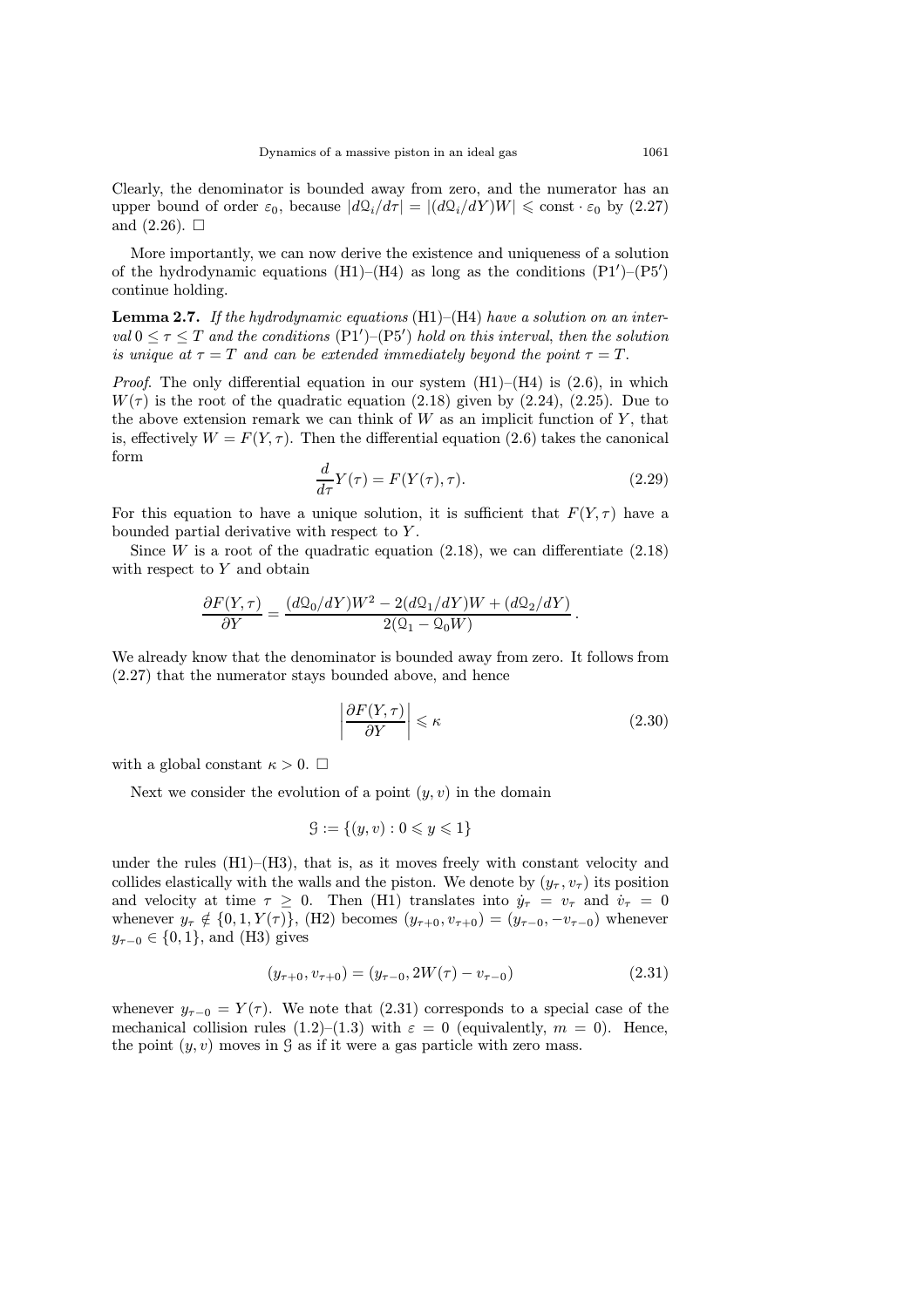The motion of points in  $(y, v)$  is described by a one-parameter family of transformations  $\mathcal{F}^{\tau}$ :  $\mathcal{G} \to \mathcal{G}$  defined by  $\mathcal{F}^{\tau}(y_0, v_0)=(y_{\tau}, v_{\tau})$  for  $\tau > 0$ . We also write  $\mathcal{F}^{-\tau}(y_\tau, v_\tau) = (y_0, v_0)$ . According to (H1)–(H3), the density  $\pi(y, v, \tau)$  satisfies a simple equation of the form

$$
\pi(y_{\tau}, v_{\tau}, \tau) = \pi(\mathcal{F}^{-\tau}(y_{\tau}, v_{\tau}), 0) = \pi_0(y_0, v_0)
$$
\n(2.32)

for all  $\tau > 0$ . It is also easy to see that for each  $\tau > 0$  the map  $\mathcal{F}^{\tau}$  is one-to-one and preserves area, that is,  $\det|D\mathcal{F}^{\tau}(y, v)| = 1$ .

Because of (P4), the initial density  $\pi_0(y, v)$  can be positive only in the region

$$
\mathcal{G}^+ := \{ (y, v) : 0 \leq y \leq 1, \ v_{\min} \leq |v| \leq v_{\max} \}.
$$

Hence, we restrict ourselves to the points  $(y, v) \in \mathcal{G}^+$  only. At any time  $\tau > 0$ , the images of those points are confined to the region  $\mathcal{G}^+(\tau) := \mathcal{F}^{\tau}(\mathcal{G}^+)$ . In particular,  $\pi(y, v, \tau) = 0$  for  $(y, v) \notin \mathcal{G}^+(\tau)$ .

We now make an important observation. If a point  $(y_\tau, v_\tau)$  collides with a piston whose velocity is slow,  $|W(\tau)| \ll |v_\tau|$ , then they cannot recollide too soon: the point must travel to a wall, bounce off it, and then travel back to the piston before hitting it again. This is quantified in the following lemma.

**Lemma 2.8.** Let a point  $(y_\tau, v_\tau) \in \mathcal{G}^+(\tau)$  collide with the piston, that is,  $y_\tau =$  $Y(\tau)$ . Then during the interval  $(\tau, \tau + \Delta)$  with

$$
\Delta=\frac{1-2\mathcal{B}\varepsilon_0\tau}{v'_{\max}+3\mathcal{B}\varepsilon_0}
$$

it cannot recollide with the piston, that is,  $y_s \neq Y(s)$  for  $s \in (\tau, \tau + \Delta)$  under the assumption that  $(PI')-(P5')$  hold during this interval.

*Proof.* The point's speed after the collision is at least  $v'_{\text{min}} - 2\mathcal{B}\varepsilon_0$  and at most  $v'_{\text{max}} + 2\mathcal{B}\varepsilon_0$ . The piston cannot 'catch up' with the point, since  $|W(\tau)|$  <  $v'_{\rm min} - 2\mathcal{B}\varepsilon_0$  by (2.26). So the point travels to the wall, bounces off it, and travels back to the piston, and all that takes the time

$$
\Delta \geqslant 2D/(v'_{\rm max}+3\mathcal{B}\varepsilon_0),
$$

where  $D = \min\{Y(\tau), 1 - Y(\tau)\} \geq 0.5 - \mathcal{B}\varepsilon_0 \tau$ .

Therefore, as long as  $(P1')-(P4')$  are satisfied, the collisions of each moving point  $(y_\tau, v_\tau) \in \mathcal{G}^+(\tau)$  with the piston occur at well-separated moments of time, which allows us to effectively count them. For  $(x, v) \in \mathcal{G}^+$ 

$$
N(y, v, \tau) = \#\{s \in (0, \tau) : y_s = Y(s), \ v_s \neq W(s)\}\
$$

is the number of collisions of the point  $(y, v)$  with the piston during the interval  $(0, \tau)$ . For each  $\tau > 0$  we partition the region  $\mathcal{G}^+(\tau)$  into the subregions

$$
\mathcal{G}_n^+(\tau) := \{ \mathcal{F}^\tau(y, v) : (y, v) \in \mathcal{G}^+ \text{ and } N(y, v, \tau) = n \},
$$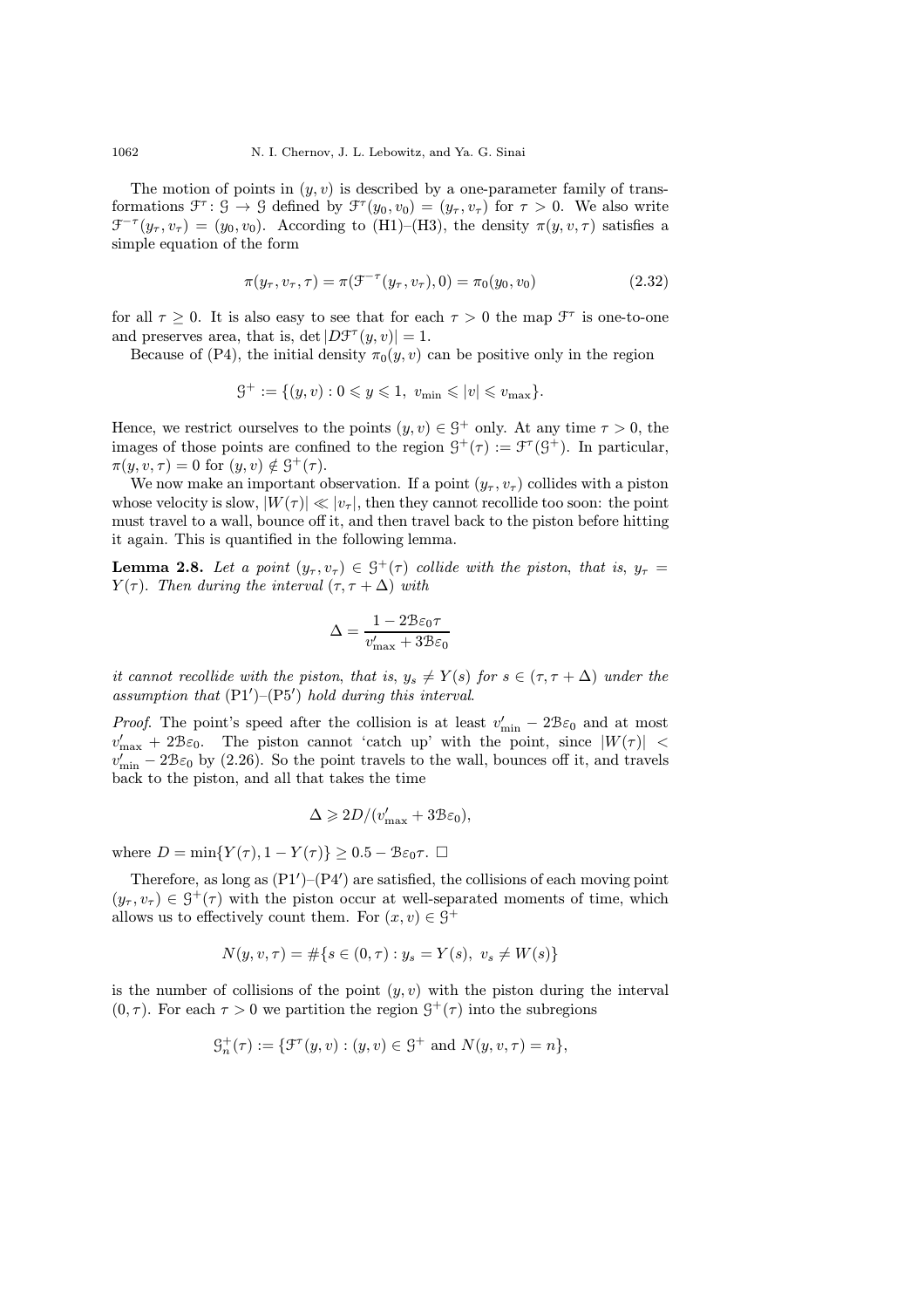so that  $\mathcal{G}_n^+(\tau)$  is occupied by the points that have experienced exactly n collisions with the piston during the interval  $(0, \tau)$ .

For each  $n \geq 1$  we define  $\tau_n > 0$  to be the first time when some point  $(y_\tau, v_\tau) \in$  $\mathcal{G}^+(\tau)$  experiences its  $(n+1)$ st collision with the piston, that is,

$$
\tau_n = \sup\{\tau > 0 : \mathcal{G}^+_{n+1}(\tau) = \varnothing\}.
$$

In particular,  $\tau_1 > 0$  is the earliest time when some point  $(y_\tau, v_\tau) \in \mathcal{G}^+(\tau)$  experiences its first recollision with the piston. Hence, no recollisions occur on the interval  $[0, \tau_1)$ , and we call it the *zero-recollision interval*. Similarly, at most one recollision with the piston is possible for any point on the interval  $(\tau_1, \tau_2)$ , and we call it the one-recollision interval.

The time  $\tau_*$  in Theorem 1.2 is the earliest time when some point  $(y_\tau, v_\tau) \in \mathcal{G}^+(\tau)$ either experiences its third collision with the piston, or has its second collision with the piston under the condition that the first collision occurred after  $\tau_1$ . Hence,  $\tau_* \leq \tau_2$ , and  $\tau_*$  is actually very close to  $\tau_2$ ; see the next lemma.

**Lemma 2.9.** Let  $(P1')-(P5')$  hold on the interval  $(0, n/v_{\text{max}} + \delta)$  for some  $n \geq 1$ and  $\delta > 0$ . Then

$$
|\tau_k - k/v_{\text{max}}| \leqslant C\varepsilon_0
$$

for all sufficiently small  $\varepsilon_0$  and for all  $1 \leq k \leq n$ , where  $C > 0$  is a global constant that may depend on n. Moreover,

$$
|\tau_* - 2/v_{\text{max}}| \leqslant C\varepsilon_0.
$$

*Proof.* The necessary lower bounds for  $\tau_k$  follow from Lemma 2.8. The necessary upper bounds are just as easy to obtain; we omit the details.  $\Box$ 

It is clear at this point that the hydrodynamic equations  $(H1)$ – $(H4)$  have a unique and 'well-behaved' solution as long as the conditions  $(PI')-(P5')$  continue holding with some small  $\varepsilon_0$ . Our next goal is to show that this is indeed the case.

**Proposition 2.10.** Let  $T > 0$ . If the initial density  $\pi_0(y, v)$  satisfies (P1)–(P5) and the  $\varepsilon_0$  in (P5) is small enough (for the given T), then the conditions (P1')–(P5') hold on the interval  $0 < \tau < T$ .

We note that the corresponding global constants in  $(P1')-(P5')$  depend on T as specified below.

*Proof.* The main idea is to show that the restrictions on  $\pi(y, v, \tau)$  imposed by  $(P1)$ – $(P5)$  at  $\tau = 0$  'deteriorate' very slowly as time goes on, and hence the conditions (P1 )–(P5 ) continue holding ('propagate') with the respective global constants slowly changing in time.

We first note that as long as  $(P1')-(P5')$  hold, the number of collisions grows at most linearly in  $\tau$ , that is, on any interval  $(0, \tau)$  on which  $(P1')-(P5')$  hold, every moving point  $(y_s, v_s) \in \mathcal{G}^+(s)$  experiences at most  $\tau v'_{\text{max}} + 1$  collisions with the piston if  $\varepsilon_0$  is small enough; see Lemmas 2.8 and 2.9. Next, we examine the conditions (P1 )–(P5 ) individually and show that each of them should hold up to time T provided that the others do.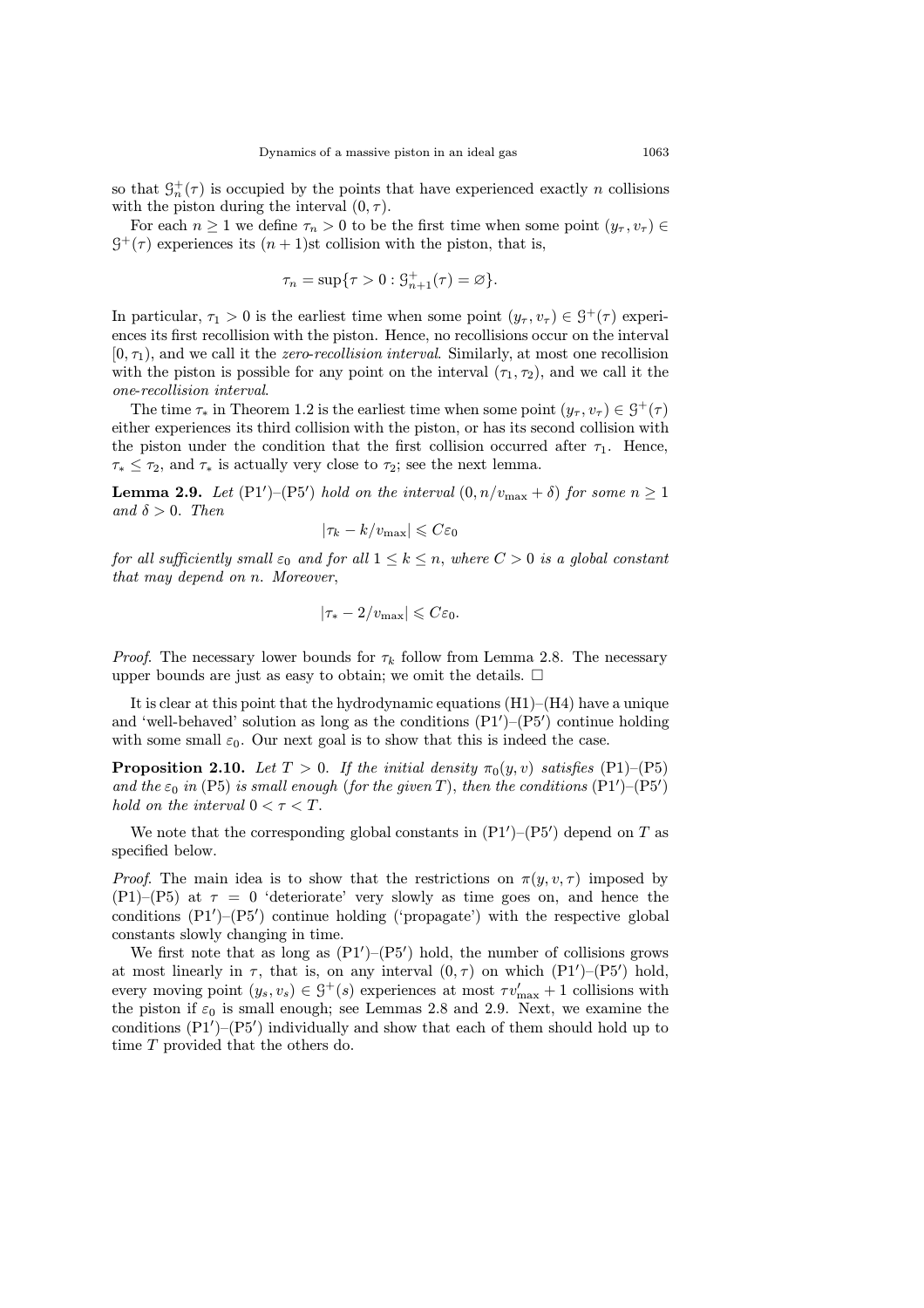We start with (P1). Due to (H1) we have

$$
\frac{\partial \pi(y, v, \tau + s)}{\partial y} = \frac{\partial \pi(y - sv, v, \tau)}{\partial y}
$$

and

$$
\frac{\partial \pi(y,v,\tau+s)}{\partial v} = \frac{\partial \pi(y-sv,v,t)}{\partial v} - s\frac{\partial \pi(y-sv,v,\tau)}{\partial y}
$$

for all  $s > 0$  such that the moving point located at  $(y, v)$  at time  $\tau + s$  did not experience collisions with the piston during the interval  $(\tau, \tau + s)$ . Thus, between collisions with the walls and the piston, the partial derivatives of  $\pi(y, v, \tau)$  can grow with  $\tau$  at most linearly. Collisions with the walls can change only the sign of the derivatives of  $\pi$  and not their absolute values.

Let us now consider the effect of interactions with the piston. We estimate the partial derivatives of  $\pi(y, v, \tau)$  at a point  $(y, v)$  after a collision with the piston at some earlier time  $s \in (0, \tau)$ . For simplicity, we assume that there are no other collisions of the moving point  $(y, v)$  with the piston or the walls on the interval  $(s, \tau)$ . Then s satisfies the equation

$$
Y(s) = y - (\tau - s)v.\tag{2.33}
$$

By (H3) and (H1) we have

$$
\pi(y, v, \tau) = \pi(y - (\tau - s)v, v, s + 0) = \pi(y - (\tau - s)v, 2W - v, s - 0)
$$
  
=  $\pi(y - (\tau - s)v - (s - s_0)(2W - v), 2W - v, s_0),$ 

where  $s_0 < s$  is any earlier time (which we consider fixed) and  $W = W(s)$  is the piston velocity at the time of collision. Let  $y_0 = y - (\tau - s)v - (s - s_0)(2W - v)$ and  $v_0 = 2W - v$ . Then

$$
\frac{\partial \pi(y, v, \tau)}{\partial y} = \frac{\partial \pi(y_0, v_0, s_0)}{\partial y} \left[ 1 + v \frac{ds}{dy} - 2(s - s_0) \frac{dW}{dy} - (2W - v) \frac{ds}{dy} \right] + \frac{\partial \pi(y_0, v_0, s_0)}{\partial v} \cdot 2 \frac{dW}{dy}.
$$

Differentiating  $(2.33)$  with respect to y gives

$$
\frac{dY}{ds} \cdot \frac{ds}{dy} = 1 + v\frac{ds}{dy},
$$

and hence

$$
\frac{ds}{dy} = \frac{1}{W - v} \, .
$$

Moreover,

$$
\frac{dW}{dy} = \frac{dW}{ds} \cdot \frac{ds}{dy} = \frac{A}{W - v},
$$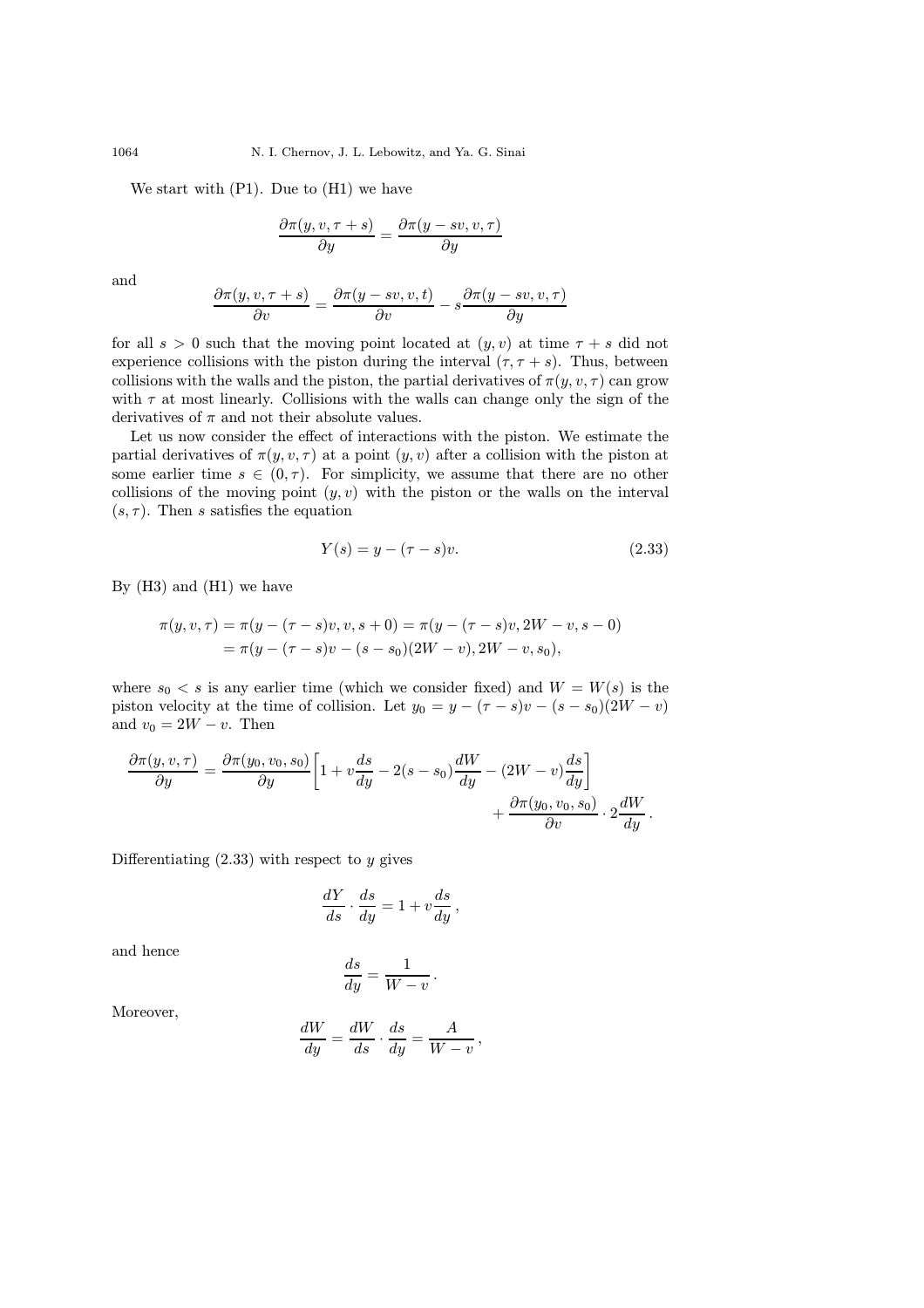where  $A = A(s)$  is the piston acceleration at the time of collision. As long as  $(P1')-(P5')$  hold, we have  $W = O(\varepsilon_0)$  and  $A = O(\varepsilon_0)$ ; hence,  $ds/dy =$  $-v^{-1}+O(\varepsilon_0)$  and

$$
\frac{\partial \pi(y, v, \tau)}{\partial y} = \frac{\partial \pi(y_0, v_0, s_0)}{\partial y} + O(\varepsilon_0).
$$

In other words, the piston (due to its low speed and acceleration) acts almost as a wall, which changes only the sign of  $\partial \pi / \partial y$ . A similar calculation (we omit it) holds for the partial derivative with respect to  $v$ .

Thus, as long as  $(P1')-(P5')$  hold, the density  $\pi(y, v, \tau)$  remains piecewise  $C^1$ , and its partial derivatives can grow at most linearly with  $\tau$ .

Next, we check the condition (P2 ). We begin with three special discontinuity lines that do not appear explicitly in (P2). They are created immediately by the reflections at the walls and the piston at time  $\tau = 0$ , since the initial density  $\pi(y, y, 0)$  does not have to satisfy (H2)–(H3). Those discontinuity lines are  $y = 0$ ,  $y = 0.5$ , and  $y = 1$  at  $\tau = 0$ , and their images for  $\tau > 0$  are the slanted lines

$$
y = v\tau
$$
,  $y = 0.5 + v\tau$ ,  $y = 1 + v\tau$ , (2.34)

respectively; see Fig. 2. Their slope at any time  $\tau$  is positive and constant,  $dy/dv = \tau$ . It is not bounded away from zero as  $\tau \to 0$ , so we have a technical violation of (P2') for small  $\tau$ , but it will be clear immediately below why this should not bother us.



Figure 2. Slanted discontinuity lines. The dashed vertical line shows the piston position

The singularity lines (2.34) exist only in the region  $v_{\text{min}} \leq |v| \leq v_{\text{max}}$  (elsewhere  $p \equiv 0$ ), and hence they cannot intersect the piston  $y = Y(\tau)$  for small  $\tau$ . It takes some time, at least

$$
\tau^* = \frac{0.5}{v_{\text{max}} + \mathcal{B}\varepsilon_0} > 0,
$$

before any of these singularity lines 'reaches' the piston and its effect has to be reckoned with. At that time the slopes of those lines are bounded away from zero,  $dy/dv \geq \tau^* > 0$ , and hence (P2') holds.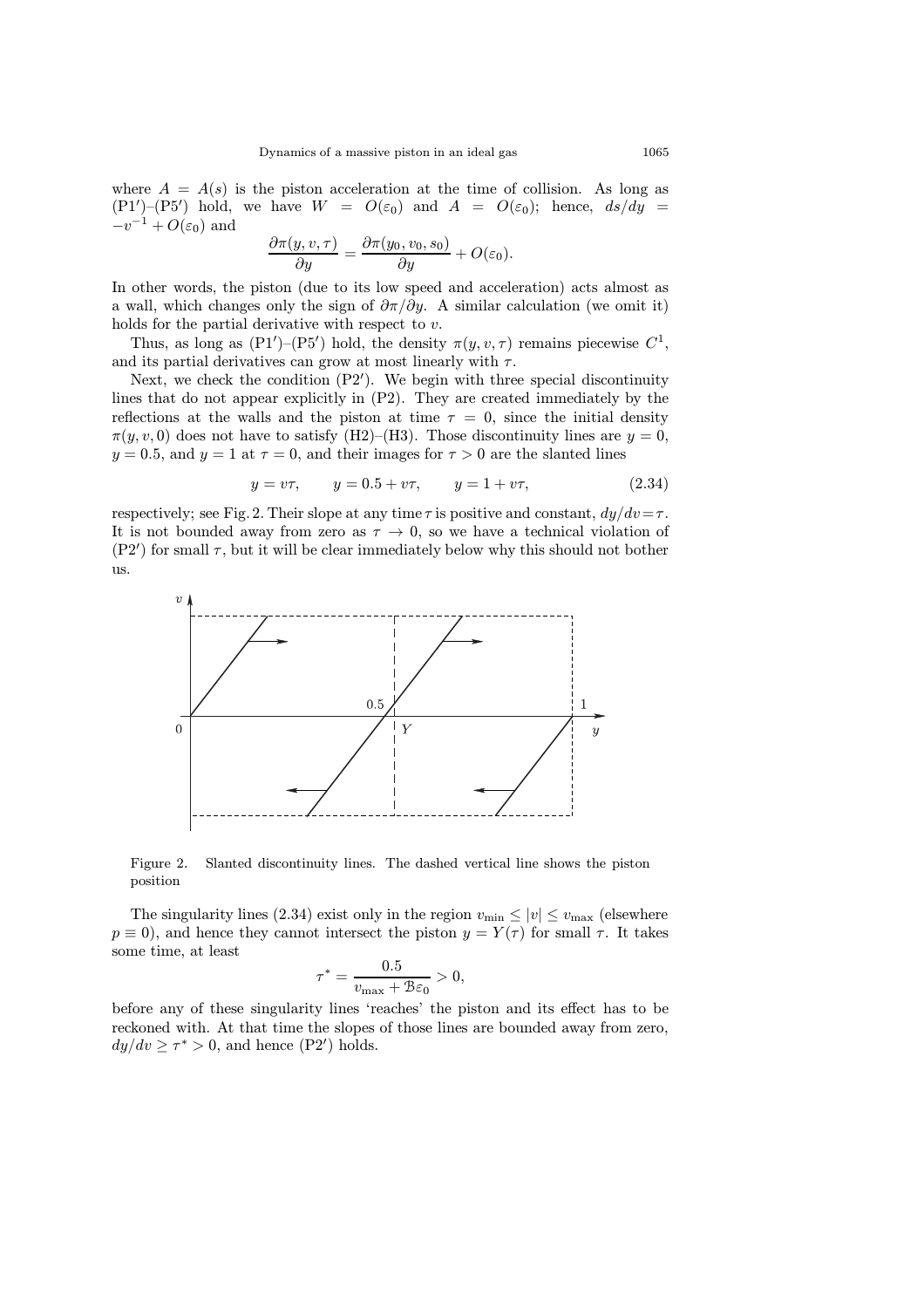We now consider the evolution of all discontinuity curves of the function  $\pi(y, v, \tau)$ as  $\tau$  increases. Let a discontinuity curve of  $\pi(y, v, s)$  at time s be given by an equation  $y = g_s(v)$ , and thus its slope is  $h_s(v) = dg_s(v)/dv$ . Since the curve and its slope change in time, the function  $g_s$  and its derivative  $h_s$  depend on s. According to (2.2), we have  $g_{s+r}(v) = g_s(v) + vr$  between collisions with the piston and the walls, and therefore

$$
\frac{dg_s(v)}{ds} = v \quad \text{and} \quad \frac{dh_s(v)}{ds} = 1. \tag{2.35}
$$

Hence, between collisions with the piston, the slope of discontinuity curves grows linearly with  $\tau$  (in particular, the slope remains positive).

Now let the curve  $y = g_s(v)$  cross the piston at some point

$$
g_s(v) = Y(s) \tag{2.36}
$$

(this equation makes v a function of s). After the collision with the piston, this point transforms to  $(Y, 2W - v)$ , according to the rule (H3), where  $W = W(s)$ stands for the piston velocity. If  $\tau > s$  is some fixed time, then the image of our point at time  $\tau$  is  $(Y + (\tau - s)(2W - v), 2W - v)$ . These points form a curve in the  $(y, v)$ -plane, parameterized by s (the collision time). This is a discontinuity curve for the density  $\pi(y, v, \tau)$  at time  $\tau$ . Let  $y_s = Y + (\tau - s)(2W - v)$  and  $v_s = 2W - v$ be the coordinates of a point on that curve. To compute the slope  $dy_s/dv_s$ , we first differentiate  $y_s$  and  $v_s$  with respect to the parameter s,

$$
\frac{dy_s}{ds} = W + (\tau - s) \left[ 2\frac{dW}{ds} - \frac{dv}{ds} \right] - (2W - v) = v - W + (\tau - s) \left[ 2A - \frac{dv}{ds} \right]
$$

and

$$
\frac{dv_s}{ds} = 2\frac{dW}{ds} - \frac{dv}{ds} = 2A - \frac{dv}{ds},
$$

where  $A = A(s)$  is the piston acceleration (at the collision time s). Differentiating  $(2.36)$  with respect to s and using  $(2.35)$  gives

$$
\frac{dg_s(v)}{ds} \cdot \frac{dv}{ds} + v = W,
$$

and hence

$$
\frac{dv}{ds} = \frac{W - v}{h_s(v)}.
$$

Therefore, the slope of our singularity curve at time  $\tau$  is

$$
\frac{dy}{dv}(\tau) = \frac{(v - W)[h_s(v) + \tau - s] + 2Ah_s(v)(\tau - s)}{v - W + 2Ah_s(v)}.
$$
\n(2.37)

As long as  $(P1')-(P5')$  hold, we have  $W = O(\varepsilon_0)$  and  $A = O(\varepsilon_0)$ , and therefore

$$
\frac{dy}{dv}(\tau) = h_s(v) + \tau - s + O(\varepsilon_0). \tag{2.38}
$$

Hence, every collision with the piston adds only an  $O(\varepsilon_0)$  correction to the linear growth of the slopes of discontinuity curves.

Next we check the conditions  $(P3')-(P5')$  by using the following lemma.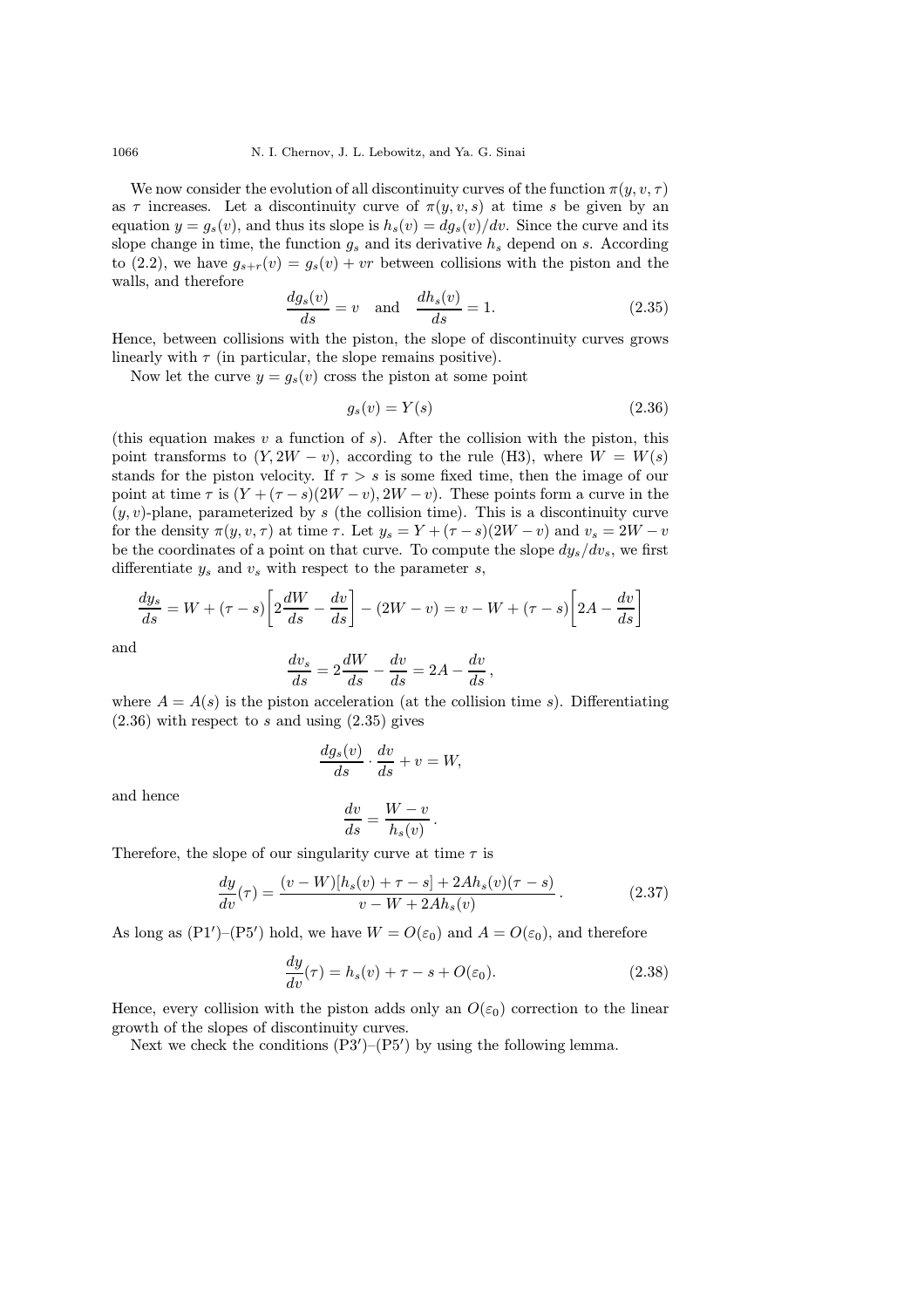**Lemma 2.11.** Let  $(P1')-(P5')$  hold on an interval  $(0, \tau)$ . Then for every point  $(y, v) \in \mathcal{G}^+(\tau)$  there is another point  $(y_0, v_0) \in \mathcal{G}^+$  such that  $\pi(y, v, \tau) = \pi(y_0, v_0, 0)$ and

$$
||v| - |v_0|| = 2(v'_{\max}\tau + 1)\mathcal{B}\varepsilon_0.
$$

*Proof.* We set  $(y_0, v_0) = \mathcal{F}^{-\tau}(y, v)$  and use (2.32). At each collision of the point  $(y_0, v_0)$  with the piston, the speed |v| changes by  $2|W| \leq 2\mathcal{B}\varepsilon_0$  according to  $(2.31)$ and (2.36), and the number of collisions is bounded by  $v'_{\text{max}}\tau + 1$ .  $\Box$ 

Lemma 2.11 implies immediately that  $(P3')$  and  $(P4')$  continue holding with global constants  $v'_1, v'_2, v'_{\text{min}}$ , and  $v'_{\text{max}}$  changing slowly with time: they change at most by  $CT\varepsilon_0$  on the interval  $(0,T)$  with a global constant  $C > 0$ . In particular,  $v'_1$  and  $v'_{\text{min}}$  remain positive provided that  $\varepsilon_0$  is small enough. The constants  $\pi'_{\text{min}}$ and  $\pi'_{\text{max}}$  do not change at all.

To check (P5'), we explicitly construct the map  $R_{\tau} : (y, v) \mapsto (y_*, v_*)$  in (2.14) and (2.15); it is defined here by  $R_{\tau} = \mathcal{F}^{\tau} \circ R_0 \circ \mathcal{F}^{-\tau}$ , where  $R_0(y, v) = (1 - y, -v)$  is a simple reflection across the piston at time  $\tau = 0$ . Now (2.13) follows from (2.26), and (2.15) follows from (P5).

Lastly, we derive (2.14) from Lemma 2.11. Let  $(y, v)$  be a moving point at time  $\tau$ and let  $(y_0, v_0) = \mathcal{F}^{-\tau}(y, v) \in \mathcal{G}^+$  be the pre-image at time zero. Let us compare the evolution of the point  $(y_0, v_0)$  and of its mirror image  $R_0(y_0, v_0) = (1-y_0, -v_0) \in \mathcal{G}^+$ across the piston during the interval  $(0, \tau)$ . Due to  $(2.13)$  and  $(2.26)$ , these two points experience collisions with the walls and the piston at moments that differ at most by  $O(\varepsilon_0)$ . Their velocities also differ at most by  $O(\varepsilon_0)$ , and hence their positions at time T are almost symmetric about the piston, up to  $O(\varepsilon_0)$ . This implies (2.14).

We note that the numbers of collisions experienced by the above two moving points by a given time  $T$  can be different, because one point may have just collided with the piston or a wall, while the other may be about to collide with it. To take care of this case, we introduced the special distance  $d_Y$  in (P5').  $\Box$ 

We summarize our main results in the following theorem.

**Theorem 2.12.** Let  $T > 0$  be given. If the initial density  $\pi_0(y, v)$  satisfies (P1)–(P5) with a sufficiently small  $\varepsilon_0$ , then:

- (a) a solution of our hydrodynamic equations  $(H1)$ – $(H4)$  exists and is unique on the interval  $(0, T)$ ;
- (b) the density  $\pi(y, v, \tau)$  satisfies  $(PI')-(P5')$  for all  $0 < \tau < T$ ;
- (c) the piston velocity and acceleration remain small,  $|W(\tau)| = O(\varepsilon_0)$  and  $|A(\tau)| = O(\varepsilon_0)$ , and the piston position remains close to the midpoint 0.5 in the sense that  $|Y(\tau) - 0.5| = O(\varepsilon_0)$  for all  $0 < \tau < T$ ;
- (d)  $|\tau_k k/v_{\text{max}}| = O(\varepsilon_0)$  for all  $1 \leq k < T v_{\text{max}}$ , and if  $Tv_{\text{max}} > 2$ , then also  $|\tau_* - \tau_2| = O(\varepsilon_0).$

**Corollary 2.13.** If  $\varepsilon_0 = 0$ , and hence the initial density  $\pi_0(y, v)$  is completely symmetric about the piston, then the solution is trivial, with  $Y(\tau) \equiv 0.5$  and  $W(\tau) \equiv 0$  for all  $\tau > 0$ .

Lastly, we demonstrate the reason for our assumption that all the discontinuity curves of the initial density  $\pi(y, v)$  must have positive slopes. It would be quite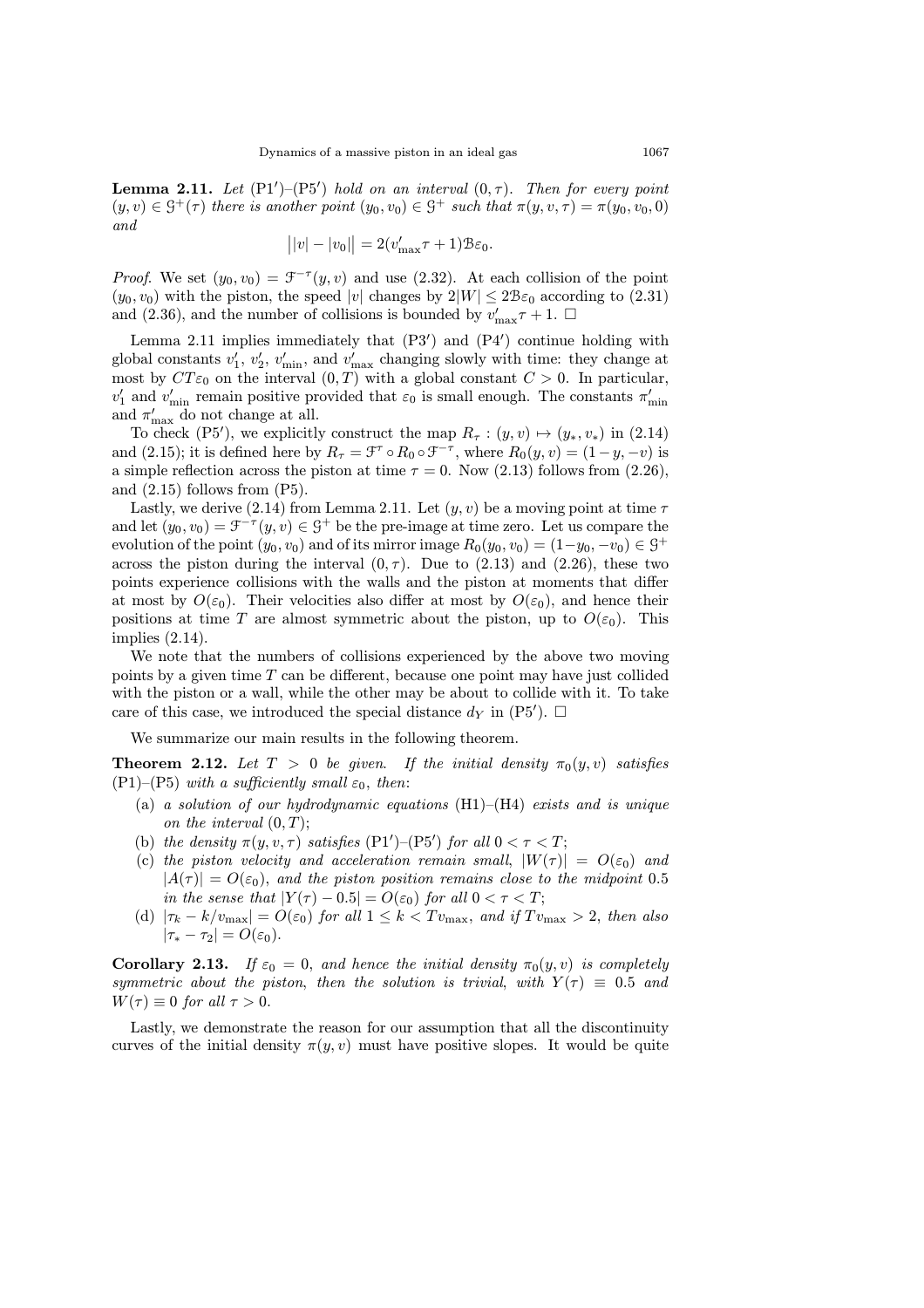tempting to let  $\pi(y, v)$  have more general discontinuity lines, for instance, allow it to be smooth for  $v_{\text{min}} < |v| < v_{\text{max}}$  and abruptly drop to 0 at  $v = v_{\text{min}}$  and  $v = v_{\text{max}}$ . The following example shows why this is not acceptable.

**Example.** Suppose that the initial density  $\pi_0(y, v)$  has a horizontal discontinuity line  $v = v_0$  (say,  $v_0 = v_{\text{min}}$  or  $v_0 = v_{\text{max}}$ ). After one interaction with the piston the image of this discontinuity line can oscillate up and down, due to fluctuations of the piston acceleration (Fig. 3). As time goes on, this oscillating curve 'travels' to the wall and comes back to the piston, experiencing some distortions on its way caused by the differences in velocities of its points (Fig. 3). When this curve comes back to the piston again, it may well have 'turning points' at which its tangent line is vertical, or may even contain vertical segments of positive length. This produces undesirable singularities or even discontinuities of the piston velocity and acceleration. The same phenomena can also occur when a discontinuity line of the initial density  $\pi_0(y, v)$  has a negative slope.



Figure 3. A horizontal discontinuity line (bottom) comes off the piston as an oscillating curve (top)

#### § 3. Dynamics before the first recollision

In this section we begin to study the mechanical model of the piston in the ideal gas described in § 1. We claim that the random trajectory of the piston described by the functions  $Y_L(\tau, \omega) = X_L(\tau L, \omega)/L$  and  $W_L(\tau, \omega) = V_L(\tau L, \omega)$  (cf. (1.6)) converges in probability as  $L \to \infty$  to the solution  $Y(\tau)$ ,  $W(\tau)$  of the hydrodynamic equations (this solution was found in the previous section) on the zero-recollision interval  $(0, \tau_1)$ .

**Convention.** For brevity, we suppress the dependence on L and  $\omega$  in our expressions if it causes no confusion. For example, we write  $X(t)$  and  $V(t)$  instead of  $X_L(t, \omega)$  and  $V_L(t, \omega)$ , respectively, and so on.

We work here with the microscopic time  $t$ . First, we define the 'microscopic' gas density for all  $t \geq 0$  and denote it by  $p(x, v, t)$ . For  $t = 0$  the density is initialized by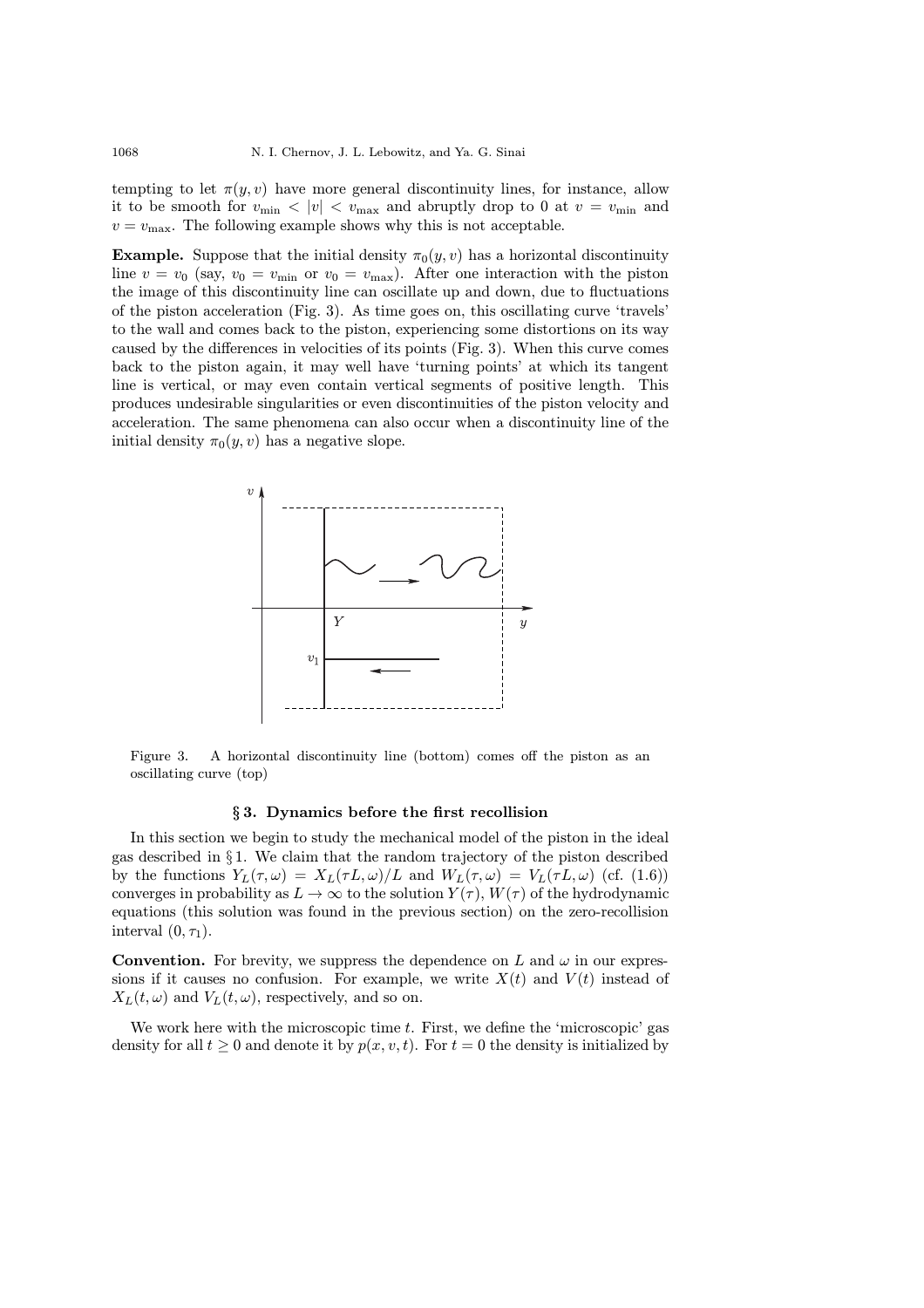$p(x, v, 0) = \pi_0(x/L, v)$ ; see (1.7). For  $t > 0$  its evolution is defined by rules similar to (H1)–(H3): the free motion between collisions,

$$
p(x, v, t) = p(x - vs, v, t - s)
$$
\n(3.1)

for s > 0 such that  $x - v r \notin \{0, X(t - r), L\}$  for all  $r \in (0, s)$ ; reflections at the walls,

$$
p(0, v, t) = p(0, -v, t) \quad \text{and} \quad p(L, v, t) = p(L, -v, t); \tag{3.2}
$$

and elastic collisions with the piston,

$$
p(X(t) \pm 0, v, t) = p(X(t) \pm 0, 2V(t) - v, t).
$$
\n(3.3)

Since the last equation involves the random functions  $X(t)$  and  $V(t)$ , the density  $p(x, v, t)$  depends on  $\omega$ , that is, it is now a random function.

The evolution of the density  $p(x, v, t)$  can be conveniently described with the help of a one-parameter family of transformations  $F<sup>t</sup>$  similar to  $\mathcal{F}<sup>\tau</sup>$  defined in §2. Let  $(x, v)$  be a point in the domain

$$
G := \{(x, v) : 0 \leqslant x \leqslant L\}.
$$

Its trajectory  $(x_t, v_t)$  for  $t > 0$  is determined by the free motion  $\dot{x}_t = v_t$ ,  $\dot{v}_t = 0$  inside the container whenever  $x_t \notin \{0, X(t), L\}$ , reflections  $(x_{t+0}, v_{t+0})=(x_{t-0}, -v_{t-0})$ at the walls whenever  $x_{t-0} \in \{0, L\}$ , and collisions

$$
(x_{t+0}, v_{t+0}) = (x_{t-0}, 2V(t) - v_{t-0})
$$
\n(3.4)

with the piston whenever  $x_{t-0} = X(t)$ . The family of transformations  $F<sup>t</sup>$  is defined by  $F^{t}(x_0, v_0) = (x_t, v_t)$  for  $t > 0$ . We also write  $F^{-t}(x_t, v_t) = (x_0, v_0)$ . We now simply have

$$
p(x_t, v_t, t) = p(F^{-t}(x_t, v_t), 0) = p(x_0, v_0, 0).
$$
\n(3.5)

Note that for each  $t > 0$  the map  $F<sup>t</sup>$  is a bijection of G and preserves area, that is,

$$
\det |DF^t(x, v)| = 1. \tag{3.6}
$$

We emphasize that the transformation  $F<sup>t</sup>$ , like the density  $p(x, v, t)$ , is random, that is, depends on  $\omega$ .

Remark. The piston velocity  $V(t)$  is a piecewise constant function updated at the moments of collision with gas atoms by the rules  $(1.2)$ – $(1.3)$ . If t is such a collision time, then the value  $V(t)$  in equation (3.3) must be replaced by the average  $(V(t-0) + V(t+0))/2$  of the one-sided limits. This modification is important, since it makes the rule (3.3) equivalent to  $(1.2)$ – $(1.3)$  when  $(x_t, v_t)$  represents an actual gas particle of mass m. Otherwise it corresponds to the motion of a particle of zero mass, and we may call it a virtual particle.

Because of (P4), the initial density  $p(x, v, 0)$  can be positive only in the region

$$
G^{+} := \{ (x, v) : 0 \leq x \leq L, \ v_{\min} \leq |v| \leq v_{\max} \},
$$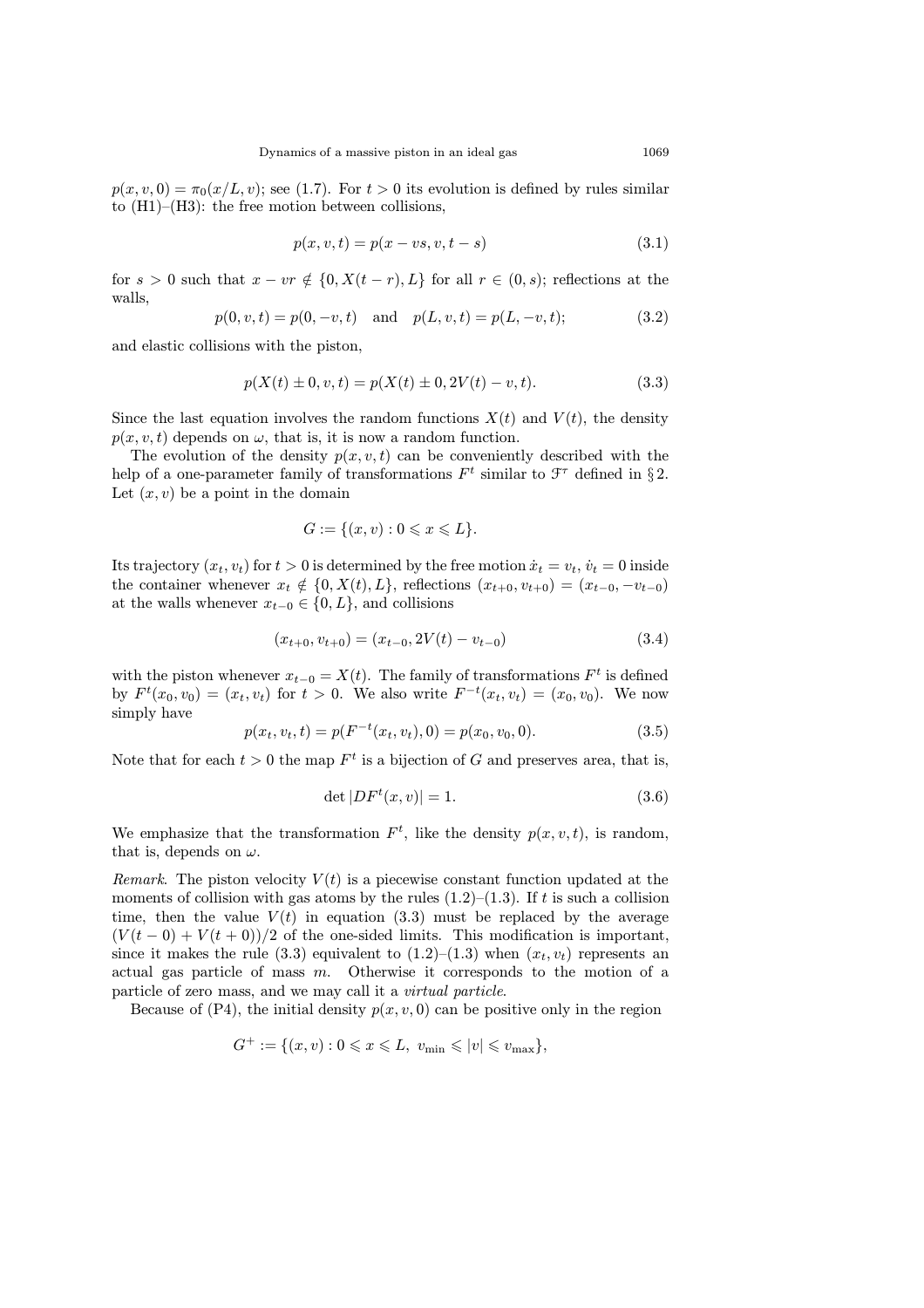and therefore the set  $G^+$  contains all the gas particles at time  $t = 0$ . For any  $t > 0$ the region  $G^+(t) := F^t(G^+)$  contains all the actual gas particles at time t, and  $p(x, v, t) = 0$  for all  $(x, v) \notin G^+(t)$ .

For each point  $(x, v) \in G$  and  $t > 0$  we define the number of collisions with the piston during the interval  $(0, t)$ ,

$$
N(x, v, t) = \#\{s \in (0, t) : x_s = X(s), v_s \neq V(s)\}.
$$

Then we partition the region  $G$  into the subregions

$$
G_n(t) := \{ F^t(x, v) : (x, v) \in G \text{ and } N(x, v, t) = n \}
$$

and set  $G_n^+(t) := G^+(t) \cap G_n(t)$ . The region  $G_n^+(t)$  is occupied by the points that have experienced exactly n collisions with the piston during the time interval  $(0, t)$ .

We emphasize that our transformations  $F<sup>t</sup>$  and the regions  $G<sub>n</sub>(t)$  and  $G<sup>+</sup><sub>n</sub>(t)$ depend on  $\omega$ , that is, are random. We note, however, that they are completely determined by the trajectory of the piston, that is, by the function  $X(s)$ ,  $0 < s < t$ .

The family of transformations  $\mathfrak{F}^{\tau} : \mathfrak{S} \to \mathfrak{S}$  introduced in §2 induces a (deterministic) family  $\widetilde{F}^t$ :  $G \to G$  defined as follows: if  $\mathcal{F}^{\tau}(y, v)=(y_{\tau}, v_{\tau})$ , then we set  $\widetilde{F}^{\tau L}(yL, v) := (y_{\tau}L, v)$ . The transformations  $\widetilde{F}^t$  define a deterministic density function on G by  $\tilde{p}(x, v, t) := p(\tilde{F}^t(x, v), 0)$ ; this is related to the density  $\pi(y, v, \tau)$ studied in § 2 by  $\widetilde{p}(x, v, t) = \pi(x/L, v, t/L)$ . We also set  $G^+(t) := \mathcal{F}^t(G^+)$ .

The gas particles in  $G_0(t)$  determine a Poisson process, as the following lemma shows. Let  $\omega \in \Omega$  and  $t > 0$ . We fix the trajectory of the piston  $X(s)$ ,  $0 < s < t$ . This completely specifies the region  $G_0(t)$  and the density  $p(x, v, t)$ .

**Lemma 3.1.** The conditional distribution of the gas particles in  $G_0(t)$  (given the trajectory  $X(s)$ ,  $0 < s < t$ , of the piston) is Poisson with the density function  $L^2p(x, v, t)$ .

*Proof.* Let  $D \subset G_0(t)$  be any domain. Then its pre-image  $F^{-(t-s)}(D)$  remains at a positive distance from the piston  $X(s)$  for all  $s \in (0, t)$ . Hence, the particles starting out from the region  $F^{-t}(D)$  and ending up in the region D cannot affect the piston during the time interval  $(0, t)$ . Therefore, the number of particles in D at time t, which is equal to the number of particles in  $F^{-t}(D)$  at time 0, is independent of the piston trajectory. Thus, it is a Poisson random variable with parameter

$$
\lambda_D(t) = L^2 \iint_{F^{-1}(D)} p(x, v, 0) \, dx \, dv = L^2 \iint_D p(x, v, t) \, dx \, dv.
$$

The equality of the above integrals follows from (3.5) and (3.6).  $\Box$ 

Remark. For any domain  $D \subset G_0(t)$  its pre-image  $F^{-t}(D)$  is actually independent of  $\omega$ . Indeed, let  $F_0^t$  be another family of transformations on G determined by the free motion on the entire interval  $0 < x < L$  and by elastic reflections only at the walls  $x = 0$  and  $x = L$  (as if the piston did not exist). Then we have  $F^{-t}(D) = F_0^{-t}(D)$  for any domain  $D \subset G_0(t)$ .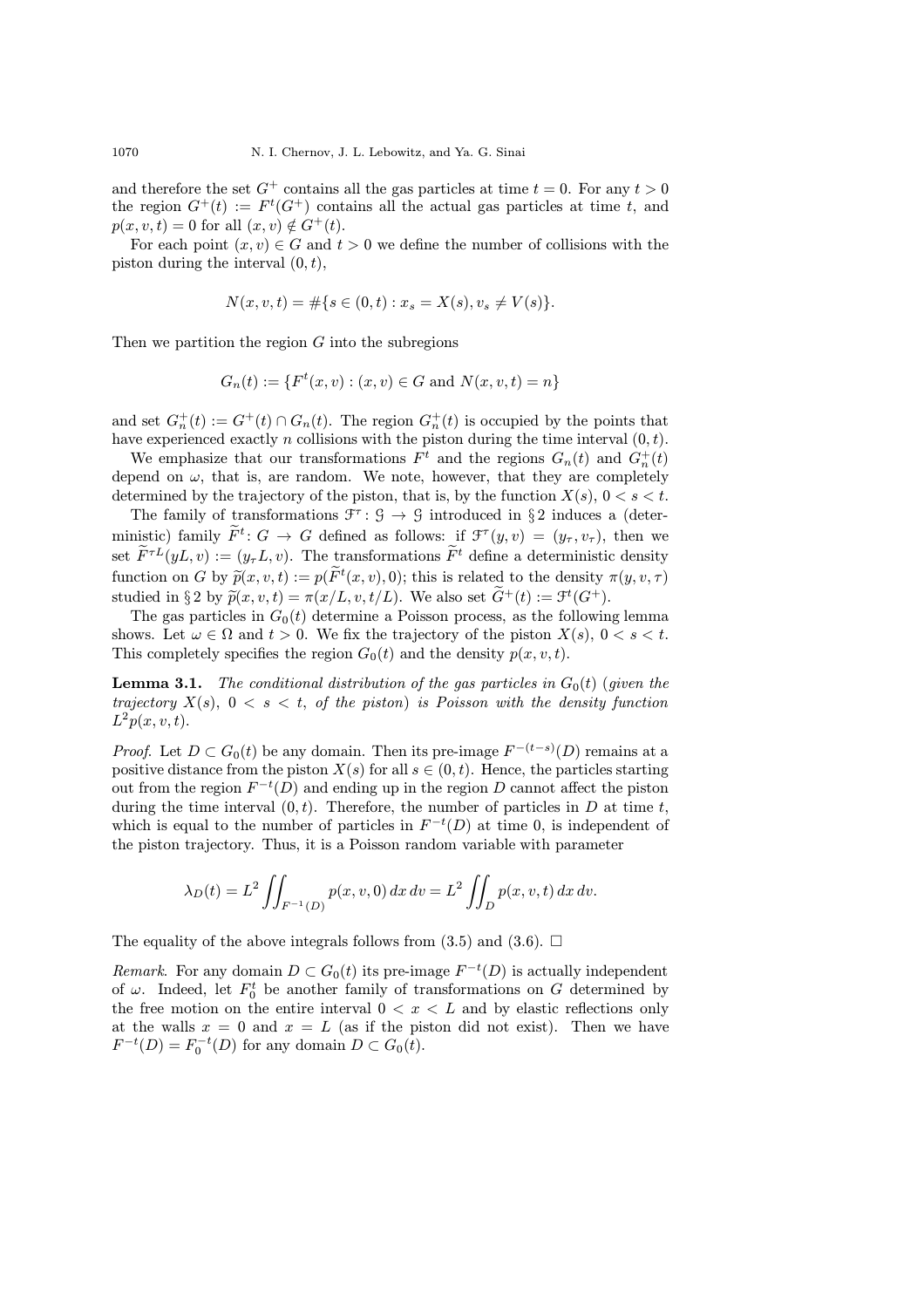For  $n \geq 1$ , we define  $T_n$  to be the earliest time the piston interacts with points from  $G_n^+(t)$  (thus creating the region  $G_{n+1}^+(t)$ ), or, equivalently,

$$
T_n = \sup_{t>0} \{ G_{n+1}^+(t) = \varnothing \}. \tag{3.7}
$$

The times  $T_n = T_n(\omega)$  are random analogues of the times  $\tau_n$  introduced in §2. In particular,  $T_1$  is the time of the first recollision in the system (by an actual or a virtual particle).

**Lemma 3.2.** For all  $\omega \in \Omega$ 

$$
T_1 \leqslant T_{1,\text{max}} := L/v_{\text{max}}.\tag{3.8}
$$

*Proof.* The fastest particles  $(x, v) \in G^+$  that collide with the piston at time 0 move with speed  $v_{\text{max}}$  and recollide with the piston at a time t which satisfies  $v_{\text{max}}t + |X(t) - L/2| = L$ . For all such t we have

$$
T_1 \leqslant t = \frac{L - |X(t) - L/2|}{v_{\text{max}}}.
$$

This proves the lemma.  $\square$ 

During the time interval  $(0, T_1)$  the piston interacts with particles in  $G_0^+(t)$ . We denote by

$$
\mathcal{X}_0(t) = \{(x, v) : x = X(t) + 0, -v_{\text{max}} < v < -v_{\text{min}}\}
$$
  

$$
\cup \{(x, v) : x = X(t) - 0, v_{\text{min}} < v < v_{\text{max}}\}
$$

the union of the two immediate one-sided neighbourhoods of the piston which contain all 'incoming' particles that are about to collide with the piston.

To study the piston dynamics on the zero-recollision interval, it is convenient to assume that the piston is slow enough and interacts only with the original particles that started in  $G^+$  at time 0. A subinterval  $(0, S_1) \subset (0, T_1)$  where the piston satisfies these requirements is said to be a 'slow' interval.

**Definition.** We define  $(0, S_1) \subset (0, T_1)$  to be the maximal time interval on which

- (a)  $|V(t)| < v_{\min}$ ;
- (b)  $\mathfrak{X}_0(t) \subset G_0(t)$ .

By the condition (b), all the incoming particles that are about to hit the piston at time t have started out in  $G^+$  at time zero and have not interacted with the piston during the time interval  $(0, t)$ .

Almost all our considerations in this section are restricted to the slow interval  $(0, S_1)$ . But at the end of the section we shall see that for typical  $\omega \in \Omega$  the slow interval coincides with the whole interval  $(0, T_1)$ , that is,  $S_1 = T_1$ .

For each  $t \in (0, S_1)$  we define the density  $q(v, t)$  of colliding particles 'on the piston' by

$$
q(v,t) = \begin{cases} p(X(t) - 0, v, t) & \text{for } v > 0, \\ p(X(t) + 0, v, t) & \text{for } v < 0 \end{cases}
$$
 (3.9)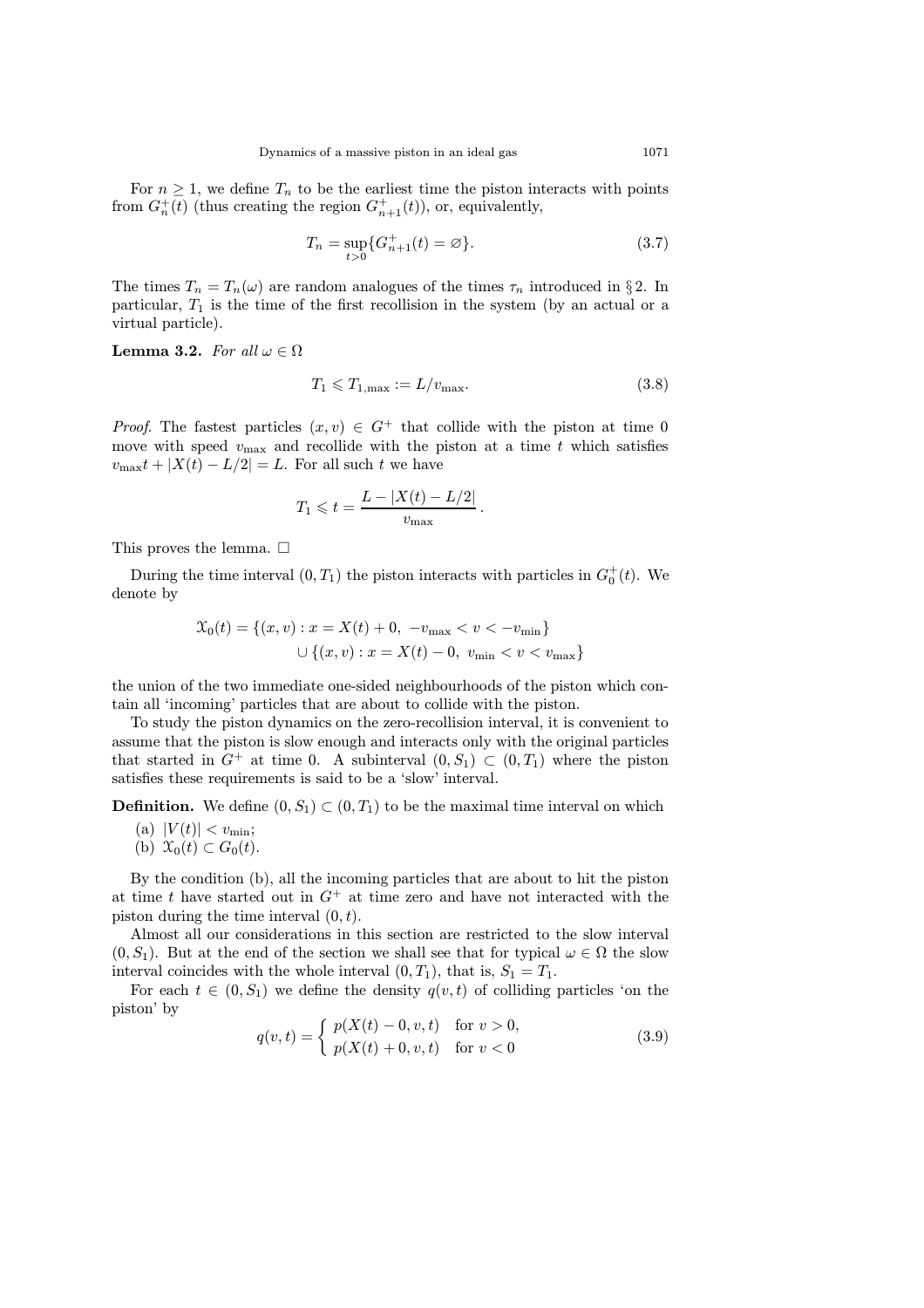$(cf. (2.17))$ . Next, we define

$$
Q_0(t) = \int \operatorname{sgn} v \cdot q(v, t) dv,
$$
\n(3.10)

$$
Q_1(t) = \int v \operatorname{sgn} v \cdot q(v, t) dv,
$$
\n(3.11)

$$
Q_2(t) = \int v^2 \operatorname{sgn} v \cdot q(v, t) dv,
$$
\n(3.12)

in a way similar to  $(2.19)$ – $(2.21)$  in § 2.

Since the restriction of  $p(x, v, t)$  to the domain  $G_0(t)$  coincides with  $\tilde{p}(x, v, t)$  =  $\pi(x/L, v, t/L)$ , the conditions (P1')–(P2') imply the following assertion.

**Lemma 3.3.** The density  $p(x, v, t)$  restricted to the region  $G_0(t)$  is piecewise  $C^1$ smooth in the  $(x, v)$ -plane, and  $|\partial p(x, v, t)/\partial x| \le D'_1/L$ . The discontinuity lines of  $p(x, v, t)$  within the region  $G_0(t)$  have slope of order  $O(1/L)$  (for large L, they are almost parallel to the x axis).

By the above lemma the quantities  $Q_i$ ,  $i = 0, 1, 2$ , are smooth as functions of the piston position  $X$ , and

$$
\left|\frac{\partial Q_i}{\partial X}\right| \leqslant \frac{\text{const}}{L},\tag{3.13}
$$

where const is a global constant.

The following theorem gives a key technical estimate of this section.

**Theorem 3.4.** For sufficiently large L there is a set  $\Omega_0^* \subset \Omega$  of initial configurations of gas particles such that:

(i) for some constant  $c > 0$ 

$$
\mathsf{P}(\Omega_0^*) > 1 - L^{-c \log \log L};
$$

(ii) for each configuration  $\omega \in \Omega_0^*$  and for each time interval

$$
(t, t + \Delta t) \subset (0, S_1)
$$

such that

$$
\frac{1}{L^2} < \Delta t < \frac{1}{L^{2/3} \log L},\tag{3.14}
$$

the change of the velocity of the piston during  $(t, t + \Delta t)$  satisfies

$$
V(t + \Delta) - V(t) = \mathcal{D}(t)\Delta t + \chi,\tag{3.15}
$$

where

$$
\mathcal{D}(t)/a = Q_0(t)V^2(t) - 2Q_1(t)V(t) + Q_2(t)
$$
\n(3.16)

and

$$
|\chi| \leqslant C \frac{\log L \sqrt{\Delta t}}{L} \tag{3.17}
$$

with some constant  $C > 0$ .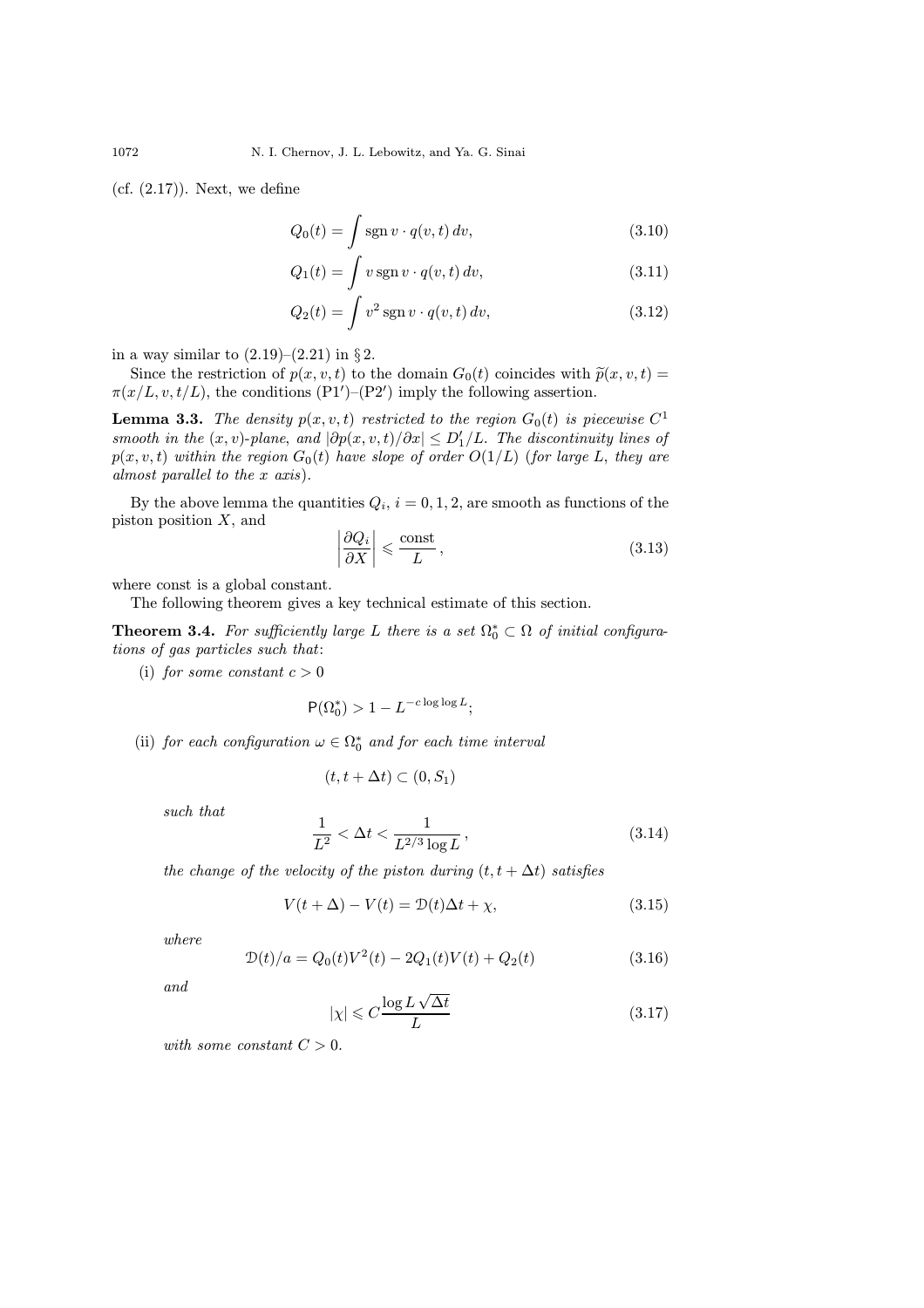Remark. The function  $\mathcal{D}(t)/a$  in (3.16) is the random analogue of the quadratic polynomial (2.18). The term  $\mathcal{D}(t) \Delta t$  in (3.15) is the main ('deterministic') component of the dynamics of the piston velocity. The term  $\chi$  represents random fluctuations.

*Proof.* The set  $\Omega_0^*$  consists of all configurations that satisfy certain requirements. We start with *preliminary requirements*.

Let us consider the discrete set of times  $t_i = i/L^2$ , where  $i = 0, 1, \ldots, I$  and  $I = [T_{1,\text{max}}L^2]$ , and partition the domain G into the strips  $S_j := \{(x,v): j/L^2 \leq$  $x < (j+1)/L^2$ , where  $j = 0, 1, \ldots, L^3 - 1$ . For each i and j we denote by  $N_{i,j}$ the number of gas particles in the region  $S_j \cap G_0(t_i)$  at time  $t_i$ . Our preliminary requirements are that

$$
N_{i,j} \leqslant \log L \tag{3.18}
$$

for all  $0 \leq i \leq I$  and  $0 \leq j < L^3$ . We observe that  $N_{i,j}$  is the number of gas particles in the region  $F^{-t_i}(S_j \cap G_0(t_i))$  at time 0, and

$$
F^{-t_i}(S_j \cap G_0(t_i)) \subset F_0^{-t_i}(S_j).
$$

Thus,  $N_{i,j}$  does not exceed the number of gas particles in  $F_0^{-t_i}(S_j)$  at time 0; we denote the latter by  $\widetilde{N}_{i,j}$ . Further,  $\widetilde{N}_{i,j}$  is a Poisson random variable whose parameter  $\lambda_{i,j}$  is bounded:

$$
\lambda_{i,j} \leqslant L^2 \pi_{\text{max}} |S_j| \leqslant 2 \pi_{\text{max}} (v_{\text{max}} - v_{\text{min}}).
$$

According to Corollary A.4, for each  $i, j$  our requirement (3.18) fails with probability  $\langle L^{-d \log \log L} \rangle$  for some  $d > 0$ . The total number of pairs i, j is equal to  $L^{3}I = L^{5}T_{1,\text{max}} \leq L^{6}/2v_{\text{max}}$ . Hence, all our preliminary requirements hold with probability  $> 1 - L^{-c'}$  log log L for some global constant  $c' > 0$ .

We now turn to the proof of (3.14)–(3.16). Let  $i = [L^2t]$  and  $t_1 = (i+1)/L^2$ , and note that  $t_1 - t \leq L^{-2}$ . One can easily derive from our preliminary requirements that the number of gas particles colliding with the piston on the time interval  $(t, t_1)$ is less than const $\cdot \log L$ . Hence, the piston velocity V does not change by more than const · log  $L/L^2$  during this interval. This amount is less than the bound for  $\chi$  in (3.17) for all  $\Delta t$  satisfying (3.14). Therefore, we can ignore the interval  $(t, t_1)$  and assume that  $t = t_1$ . We note that the quantities  $Q_0, Q_1, Q_2$  in (3.16) also change as the result of the substitution  $t = t_1$ , but only by an amount  $\langle \cosh L^3 \rangle$ , in view of Lemma 3.3. This change can obviously be ignored, too. So, we suppose that  $t = i/L^2$  for some  $i = 0, 1, \ldots, I$ 

Now we state our *main requirements*. We again partition the  $x$  axis into intervals  $S_j := \{j/L^2 \le x < (j+1)/L^2\},\$  where  $j = 0, 1, ..., L^3 - 1$ . For each j we set  $x_j = j/L^2$ . For each integer p,  $|p| \le v_{\text{min}} L^2$ , we set  $v_p = p/L^2$  and for each integer  $1 \le q \le L^2$  we set  $d_q = q/L^2$ . For each triple  $(j, p, q)$  we now define two trapezoidal domains in the  $(x, v)$ -plane (see Fig. 4 below),

$$
D_{j,p,q}^- = \left\{ (x,v) : \frac{v - v_p}{x - x_j} < -\frac{1}{d_q}, \ v_{\min} < v < v_{\max} \right\},\tag{3.19}
$$

$$
D_{j,p,q}^{+} = \left\{ (x,v) : \frac{v - v_p}{x - x_j} < -\frac{1}{d_q}, -v_{\text{max}} < v < -v_{\text{min}} \right\} \tag{3.20}
$$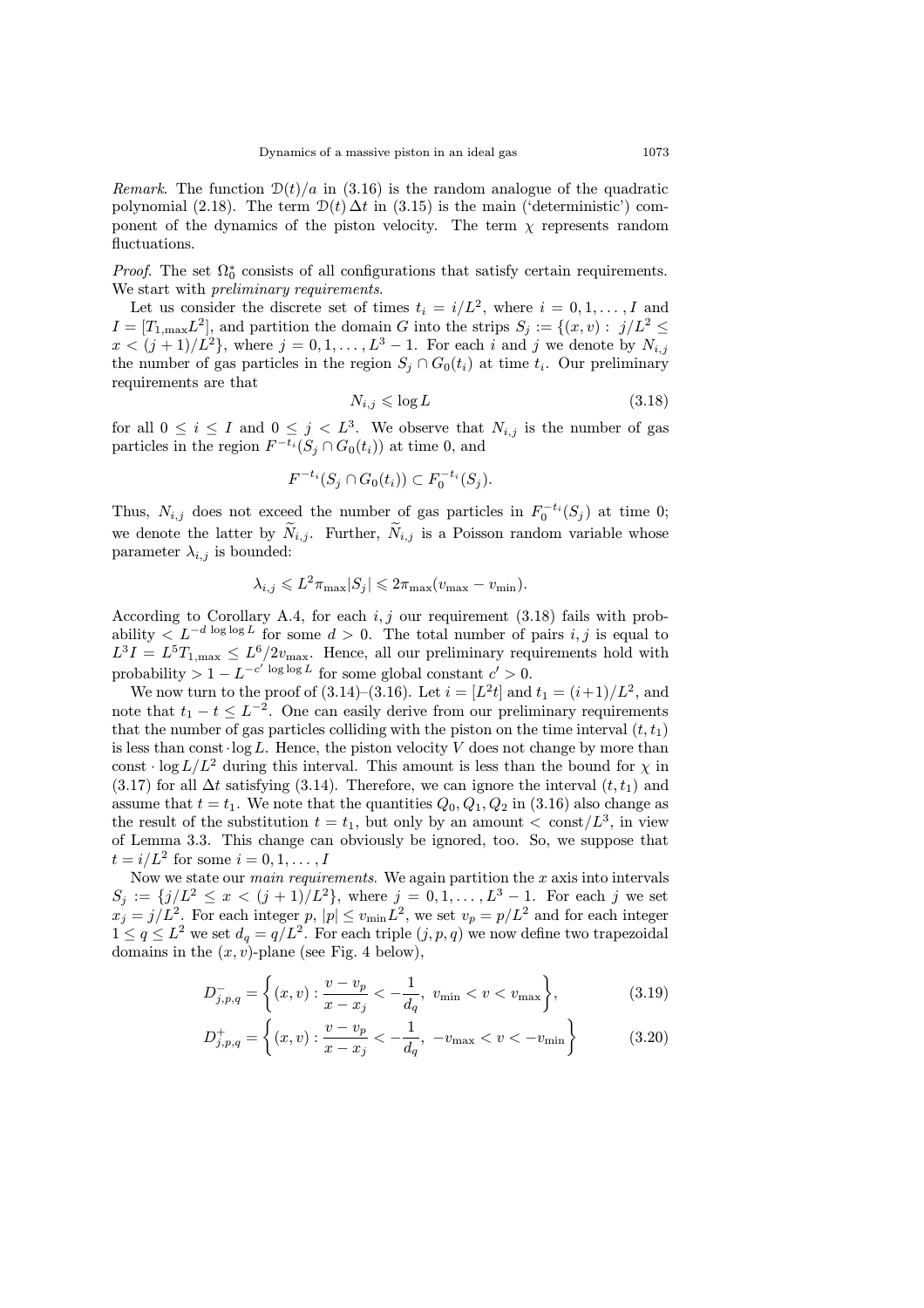(here  $-1/d_q$  is the slope of the oblique side of these trapezoids), and two strips

$$
U_{j,p,q}^{-} = \{(x,v) : |x - x_j + d_q(v - v_p)| < 10v_{\max}/L^2, v_{\min} < v < v_{\max}\},
$$
  

$$
U_{j,p,q}^{+} = \{(x,v) : |x - x_j + d_q(v - v_p)| < 10v_{\max}/L^2, -v_{\max} < v < -v_{\min}\}.
$$

We note that  $U^{\pm}_{j,p,q}$  are neighbourhoods of the oblique sides of the trapezoids  $D^{\pm}_{j,p,q}$ .

Let us consider all times  $t_i = i/L^2$  for  $i = 0, 1, ..., I$ . We denote by  $N^{\pm}_{i,j,p,q}$  the number of particles in the region  $F_0^{-t_i}(D^{\pm}_{j,p,q})$  at time 0 and by  $M^{\pm}_{i,j,p,q}$  the number of particles in the region  $F_0^{-t_i}(U_{j,p,q}^{\pm})$  at time 0. These are Poisson random variables. The parameter of the variable  $N^{\pm}_{i,j,p,q}$  is

$$
\lambda_{i,j,p,q}^{\pm} = \mathsf{E}(N_{i,j,p,q}^{\pm}) = L^2 \int_{F_0^{-t_i}(D_{j,p,q}^{\pm})} p(x,v,0) \, dx \, dv.
$$

One can verify directly that the  $\lambda^{\pm}_{i,j,p,q}$  are uniformly bounded below by a positive constant (even for the smallest  $d_p$ , that is, for  $d_q = 1/L^2$ ), due to the assumption (1.8) on the initial density. The parameters of the variables  $M^{\pm}_{i,j,p,q}$  are uniformly bounded above by

$$
\mathsf{E}(M^\pm_{i,j,p,q}) < \pi_{\max}|U^\pm_{i,j,p,q}| < 20 \, v_{\max}(v_{\max} - v_{\min}) \pi_{\max}.
$$

Our main requirements are that

$$
|N_{i,j,p,q}^{\pm} - \lambda_{i,j,p,q}^{\pm}| \leqslant \log L \sqrt{\lambda_{i,j,p,q}^{\pm}}
$$
\n(3.21)

and

$$
M_{i,j,p,q}^{\pm} \leqslant \log L. \tag{3.22}
$$

By Lemma A.3 and Corollary A.4, the probability that at least one of these requirements fails is less than  $L^{-d}$  log log L with some constant  $d > 0$ . The total number of quadruples  $(i, j, p, q)$  does not exceed  $L^9T_{1,\text{max}} \leq L^{A''}$  with some fixed  $A'' > 0$ . Therefore, all our main requirements hold with probability  $> 1 - L^{-c''}$  log log L for some constant  $c'' > 0$ .

In addition, let

$$
Z_{i,j,p,q}^{\pm} = \sum_{(x,v)\in F_0^{-t_i}(D_{j,p,q}^{\pm})} v
$$

(taken at time 0). This is an 'integrated' Poisson random variable, as defined in the Appendix. (Technically, we require there that the domain must be on one side of the x axis, and now it may happen that the region  $F_0^{-t_i}(D_{j,p,q}^{\pm})$  crosses the wall  $x = 0$  or  $x = L$  and then lies on both sides on the x axis; in that case we must replace  $t_i$  by a nearby time  $t_{i'} < t_i$  in such a way that  $F_0^{-t_{i'}}(D_{j,p,q}^{\pm})$  lies entirely on one side of the x axis and define  $Z_{i,j,p,q}^{\pm}$  at time  $t_i - t_{i'}$  rather than at 0;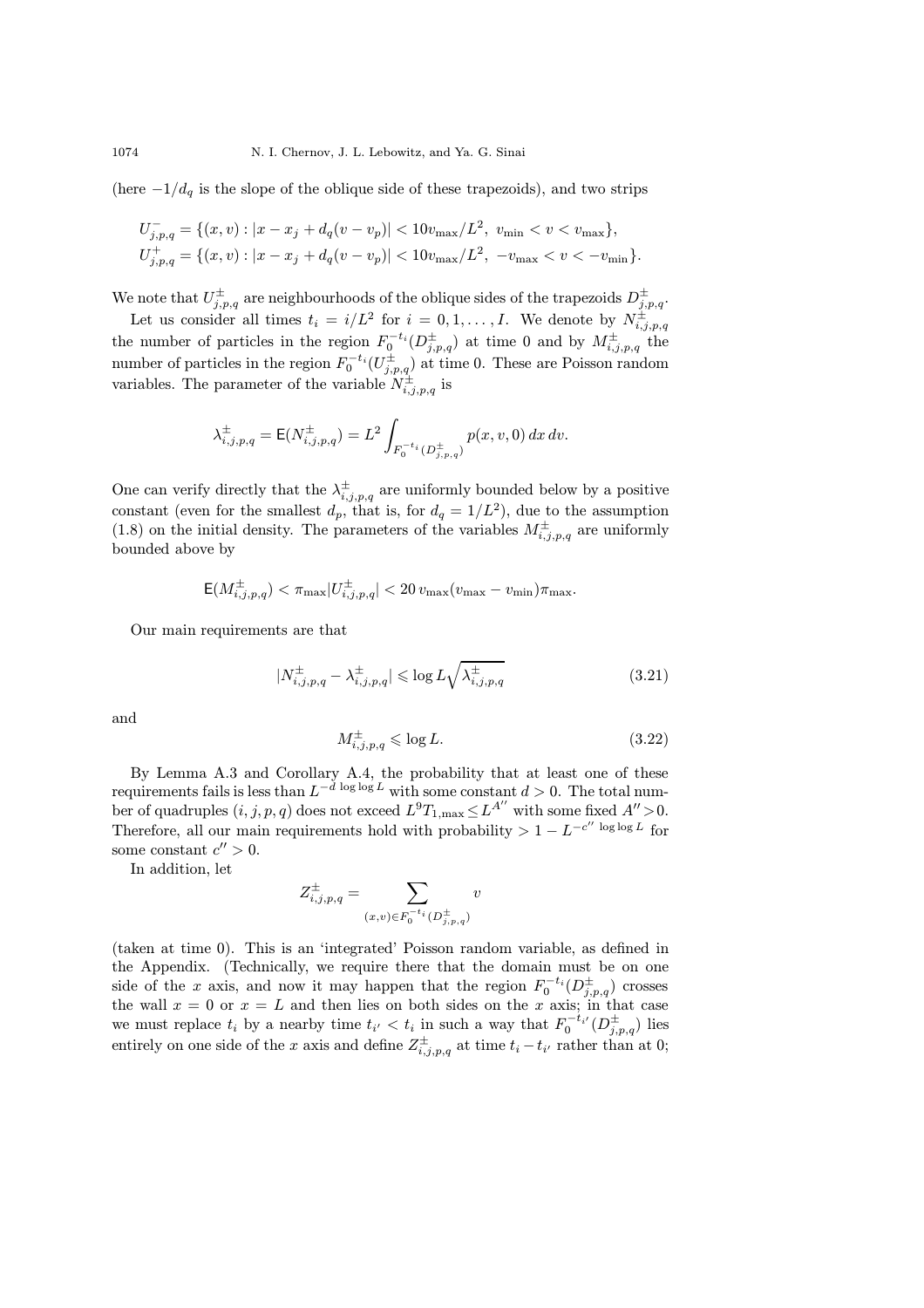some obvious modifications are then needed, but we omit the details.) The estimates obtained in the Appendix yield

$$
E(Z_{i,j,p,q}^{\pm}) = L^2 \int_{F_0^{-t_i}(D_{j,p,q}^{\pm})} vp(x,v,0) dx dv,
$$
\n(3.23)

$$
D(Z_{i,j,p,q}^{\pm}) = L^2 \int_{F_0^{-t_i}(D_{j,p,q}^{\pm})} v^2 p(x,v,0) dx dv.
$$
 (3.24)

Our last main requirement is that

$$
|Z_{i,j,p,q}^{\pm} - \mathsf{E}(Z_{i,j,p,q}^{\pm})| \leq \log L \sqrt{\mathsf{D}(Z_{i,j,p,q}^{\pm})}
$$
\n
$$
(3.25)
$$

for all  $i, j, p, q$ . The probability of failure for these requirements is estimated exactly as above, by using Lemma A.6.

We now turn to the estimation of the piston velocity on the time interval  $(t, t + \Delta t)$ . We recall that  $t = t_i$  for some  $i = 0, 1, \ldots, I$ .

Velocity decomposition scheme. Here we obtain a general formula for the piston velocity; this formula is used below in the proof of several theorems. The laws of elastic collisions imply [\[19\]](#page-80-0) that

$$
V(t + \Delta t) = (1 - \varepsilon)^k V(t) + \varepsilon \sum_{j=1}^k (1 - \varepsilon)^{k-j} v_j.
$$
 (3.26)

Here  $k$  is the number of particles colliding with the piston during the time interval  $(t, t + \Delta t)$ , and the  $v_i$  are their velocities enumerated in the order in which the particles collide. The equation  $(3.26)$  can easily be verified by induction on k.

We modify the formula (3.26) as follows:

$$
V(t + \Delta t) = (1 - \varepsilon k)V(t) + \varepsilon \sum_{j=1}^{k} v_j + \chi^{(1)} + \chi^{(2)},
$$
 (3.27)

where

$$
\chi^{(1)} = V(t)[(1 - \varepsilon)^k - 1 + \varepsilon k],
$$
  

$$
\chi^{(2)} = \varepsilon \sum_{j=1}^k v_j [(1 - \varepsilon)^{k-j} - 1].
$$

Let us assume that the fluctuations of the velocity  $V(s)$  on the interval  $(t, t + \Delta t)$ are bounded,

$$
\sup_{s \in (t, t + \Delta t)} |V(s) - V(t)| \leq \delta V. \tag{3.28}
$$

We consider two regions in the  $(x, v)$ -plane,

$$
D_1 = \left\{ (x, v) : \frac{v - V(t) - (\operatorname{sgn} v) \delta V}{x - X(t)} < -\frac{1}{\Delta t}, \ v_{\min} < |v| < v_{\max} \right\}, \quad (3.29)
$$

$$
D_2 = \left\{ (x, v) : \frac{v - V(t) + (\text{sgn } v)\delta V}{x - X(t)} < -\frac{1}{\Delta t}, \ v_{\min} < |v| < v_{\max} \right\}.
$$
 (3.30)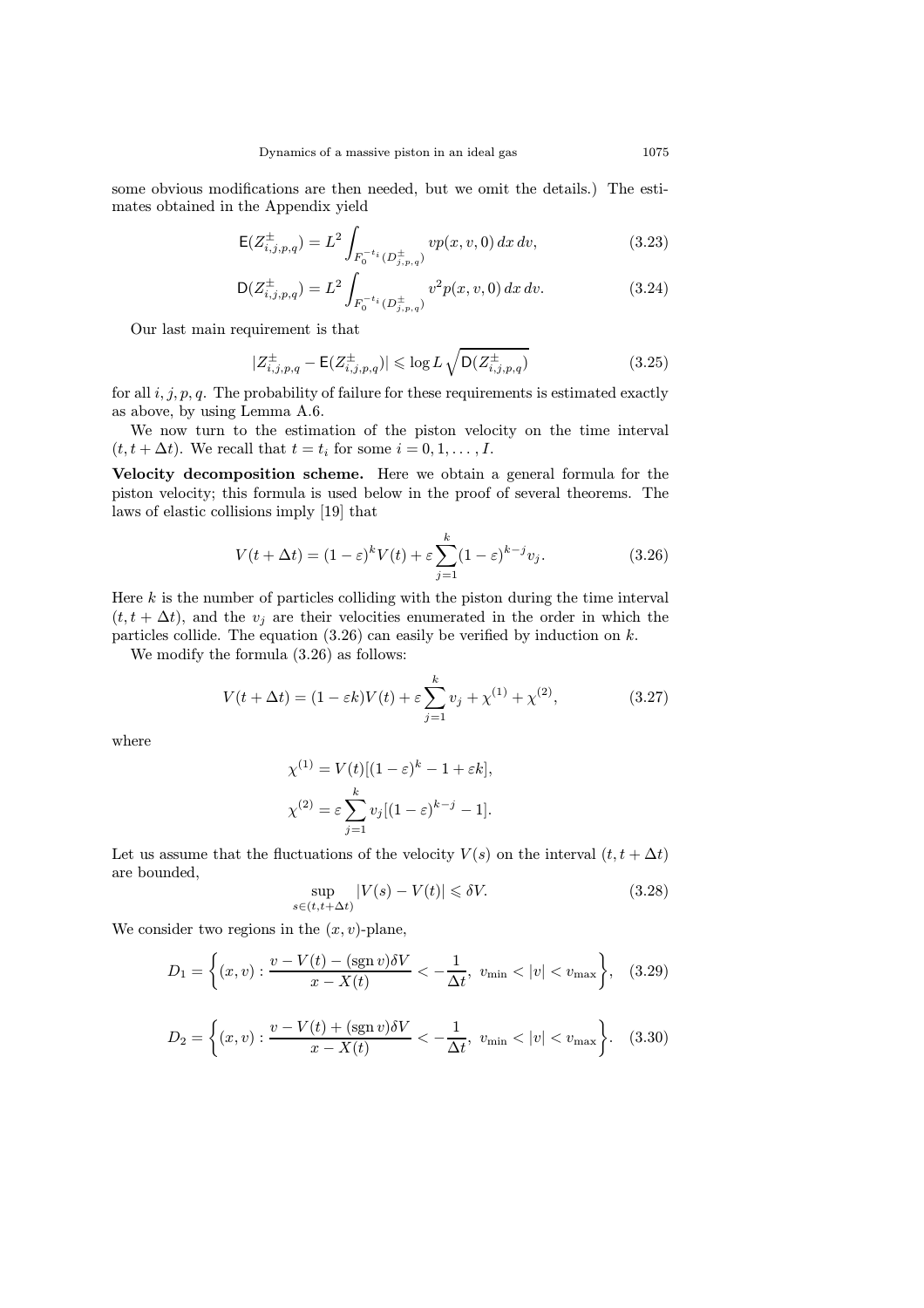1076 N. I. Chernov, J. L. Lebowitz, and Ya. G. Sinai



Figure 4. Region  $D_1$  is bounded by solid lines. Region  $D_2$  is bounded by a dashed line

Each of them is a union of two trapezoids  $D_i = D_i^+ \cup D_i^-$ ,  $i = 1, 2$ , where  $D_i^$ stands for the upper and  $D_i^+$  for the lower trapezoid; see Fig. 4.

We note that  $D_1 \subset D_2$ . The estimate (3.28) implies that all the particles in the region  $D_1$  necessarily collide with the piston during the time interval  $(t, t + \Delta t)$ . Moreover, the trajectory of every point  $(x, v) \in D_1$  hits the piston within a time less than  $\Delta t$ , and hence  $D_1 \subset G_0(t)$  by the condition (b) in the definition of the slow interval  $(0, S_1)$ . The estimate  $(3.28)$  also implies that all the particles actually colliding with the piston during the interval  $(t, t+\Delta t)$  are contained in  $D_2$  (though it is not necessarily true that  $D_2 \subset G_0(t)$ .

We now obtain an upper bound for  $k$ . Since the velocities of the gas particles and the piston are bounded by  $v_{\text{max}}$ , all the particles colliding with the piston during the interval  $(t, t + \Delta t)$  are contained in the region  $S' \cap G_0(t)$ , where

$$
S' = \{(x, v) : |x - X(t)| < 2v_{\text{max}}\Delta t\}.
$$

Hence, k does not exceed the number of particles in the region  $F_0^{-t}(S')$  at time zero. Our preliminary requirements imply that

$$
k \leqslant 2v_{\text{max}}\Delta t \, L^2 \log L. \tag{3.31}
$$

This allows us to bound the quantities  $\chi^{(1)}$  and  $\chi^{(2)}$  for large L as follows:

$$
|\chi^{(u)}| \leq v_{\text{max}} \varepsilon^2 k^2 \leq 4a^2 v_{\text{max}}^3 (\log L)^2 (\Delta t)^2 \tag{3.32}
$$

for  $u = 1, 2$ . It also follows from  $(3.27)$  that

$$
\delta V \leqslant 5av_{\text{max}} \Delta t \log L. \tag{3.33}
$$

We denote by  $k_r^{\pm}$  the number of particles in the regions  $D_r^{\pm} \cap G_0(t)$  for  $r = 1, 2$  at time  $t = t_i$ . We also denote by  $k^-$  the number of particles colliding with the piston 'on the left', and by  $k^+$  that 'on the right' (of course,  $k^- + k^+ = k$ ). Clearly,

$$
k_1^{\pm} \leqslant k^{\pm} \leqslant k_2^{\pm}.\tag{3.34}
$$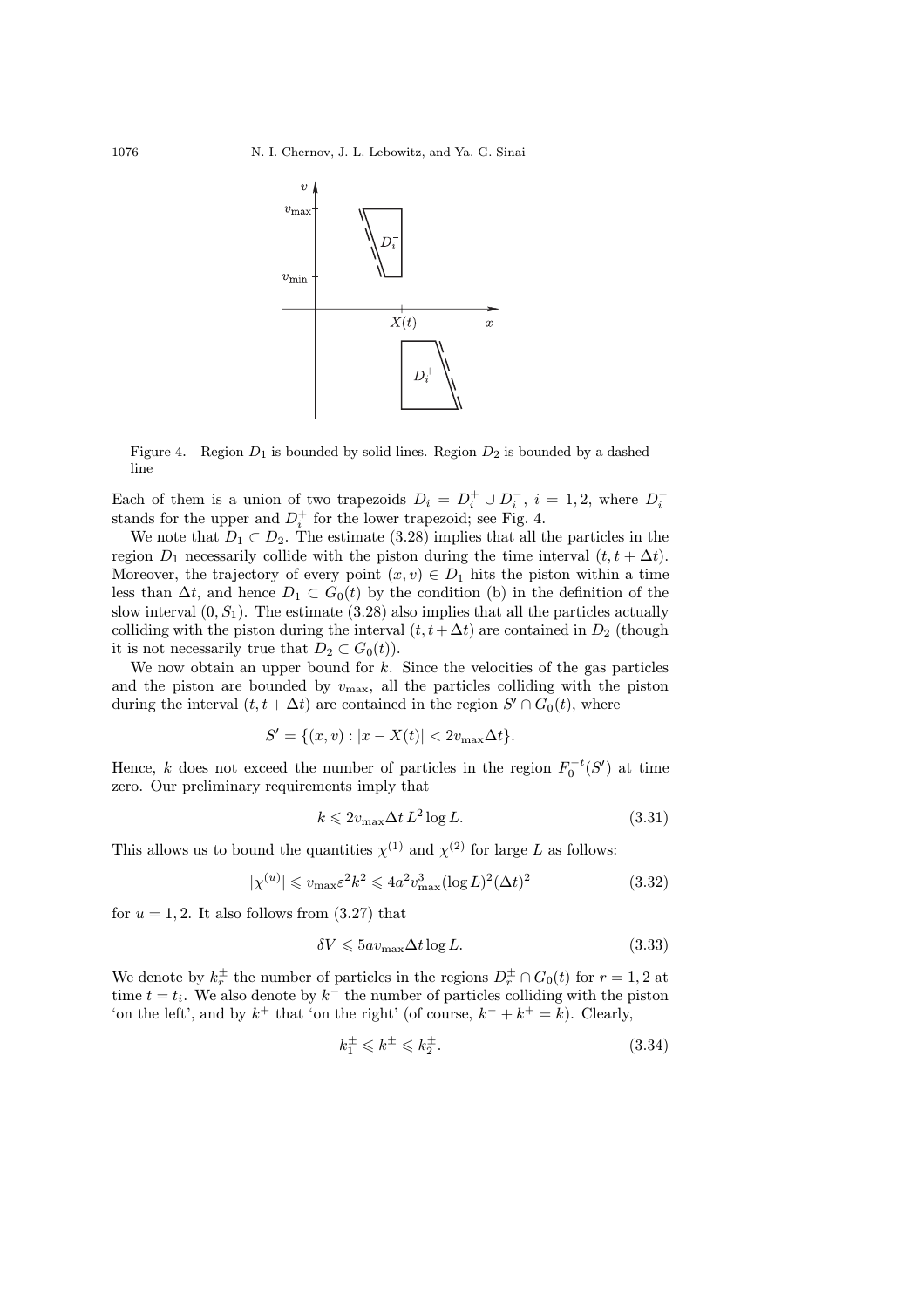Since  $D_1 \subset G_0(t)$ ,  $k_1^{\pm}$  is equal to the number of particles in the region  $F_0^{-t}(D_1^{\pm})$ at time 0. Similarly,  $k_2^{\pm}$  is equal to the number of particles in  $F_0^{-t}(D_2^{\pm} \cap \tilde{G}_0(t))$  at time 0.

The trapezoids  $D_r^{\pm}$ ,  $r = 1, 2$ , can be well approximated by some trapezoids  $D_{j,p,q}^{\pm}$ defined earlier in our main requirements. In fact, the horizontal sides  $v = \pm v_{\text{min}}^{(0,0,0)}$ and  $v = \pm v_{\text{max}}$  are common for all trapezoids, and only the vertical side  $x = X(t)$ and the oblique side need an approximation. The symmetric difference between  $D_r^{\pm}$  and  $D_{j,p,q}^{\pm}$  lies inside some strips  $S_j$  and  $U_{j,p,q}^{\pm}$  (also defined above). Then our main requirements guarantee that

$$
k_1^{\pm} \leq \lambda_1^{\pm} - \log L \sqrt{\lambda_1^{\pm}}
$$
 and  $k_2^{\pm} \leq \lambda_2^{\pm} + \log L \sqrt{\lambda_2^{\pm}}$ ,

where

$$
\lambda_1^{\pm} = L^2 \int_{F_0^{-t}(D_1^{\pm})} p(x, v, 0) dx dv = L^2 \int_{D_1^{\pm}} p(x, v, t) dx dv,
$$
  

$$
\lambda_2^{\pm} = L^2 \int_{F_0^{-t}(D_2^{\pm} \cap G_0(t))} p(x, v, 0) dx dv \le \lambda_1^{\pm} + L^2 \pi_{\max} |D_2^{\pm} \setminus D_1^{\pm}|;
$$

here we used the boundedness of the density (1.9). The area of the domain  $D_2^{\pm} \setminus D_1^{\pm}$ is bounded:

$$
|D_2^{\pm} \setminus D_1^{\pm}| < 4v_{\text{max}} \delta V \Delta t.
$$

Moreover, (1.9) implies that

$$
\lambda_1^{\pm} \leqslant L^2 \pi_{\text{max}} |D_1^{\pm}| \leqslant 2 \pi_{\text{max}} v_{\text{max}}^2 L^2 \Delta t.
$$

Combining the above estimates gives

$$
|k^{\pm} - \lambda_1^{\pm}| \le \text{const} \cdot (L \log L \sqrt{\Delta t} + L^2 \delta V \Delta t). \tag{3.35}
$$

We now turn to the quantity

$$
Z = \sum_{j=1}^{k} v,
$$

which is also involved in the main equation (3.27). We can again decompose  $Z =$  $Z^- + Z^+$ , where  $Z^-$  and  $Z^+$  stand for the sums of velocities of the particles colliding with the piston on the left and on the right, respectively. We set

$$
Z_1^{\pm} = \sum_{(x,v)\in D_1^{\pm}} v
$$

(taken at time t). An analysis similar to that above and the requirement  $(3.25)$ , together with the formulae (3.23)–(3.24), give

$$
|Z^{\pm} - \mathsf{E}(Z_1^{\pm})| \le \text{const} \cdot (L \log L \sqrt{\Delta t} + L^2 \delta V \Delta t). \tag{3.36}
$$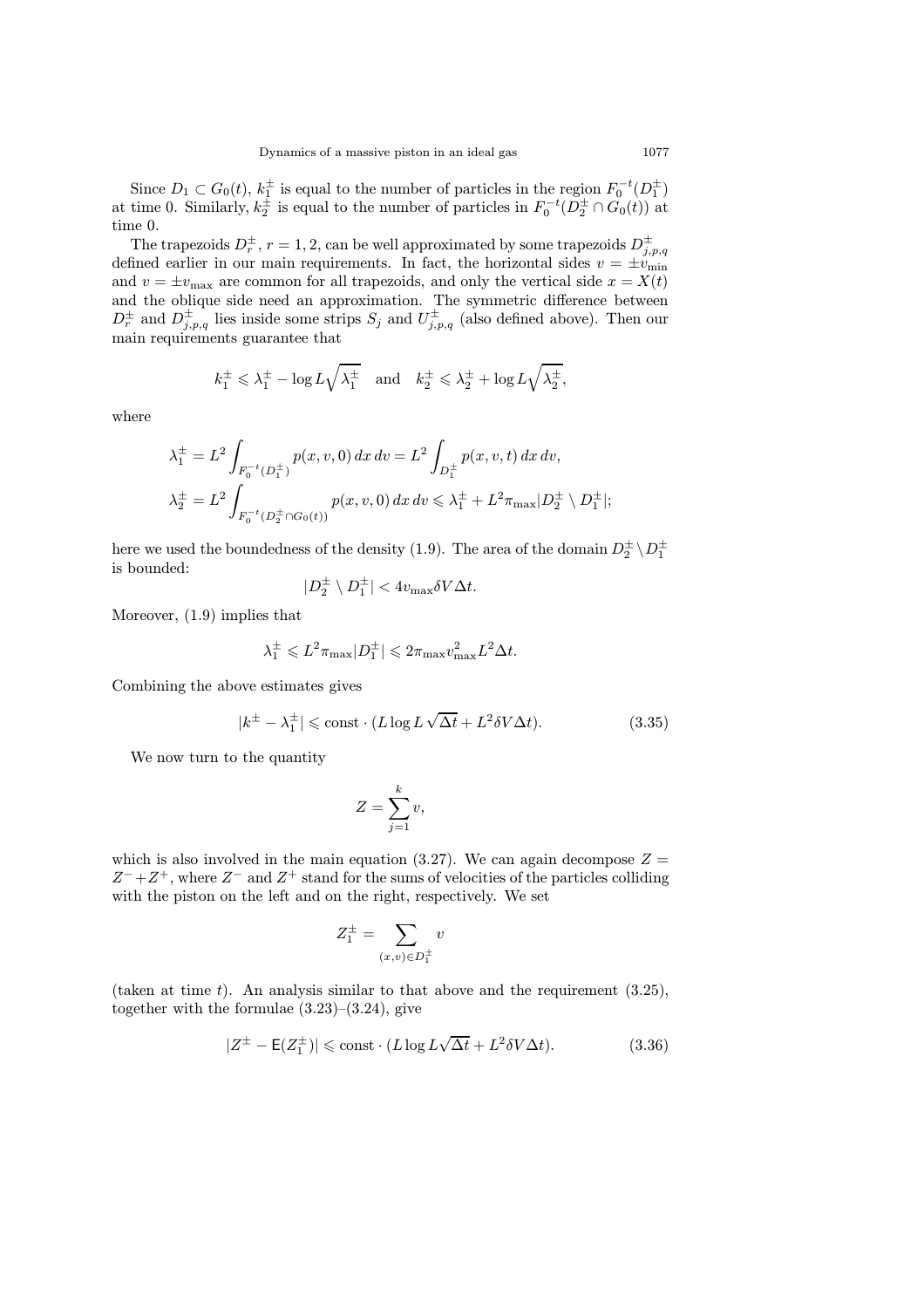We now combine (3.27) with the subsequent estimates and obtain

$$
V(t + \Delta) - V(t) = -\varepsilon \lambda_1 V(t) + \varepsilon E(Z_1) + \chi^{(3)},
$$
\n(3.37)

where

$$
\lambda_1 = \lambda_1^+ + \lambda_1^- = L^2 \int_{D_1} p(x, v, t) \, dx \, dv,
$$
  
\n
$$
\mathsf{E}(Z_1) = \mathsf{E}(Z_1^+) + \mathsf{E}(Z_1^-) = L^2 \int_{D_1} v \, p(x, v, t) \, dx \, dv,
$$
  
\n
$$
|\chi^{(3)}| \le \text{const} \cdot \left[L^{-1} \log L \sqrt{\Delta t} + \delta V \Delta t + (\log L)^2 (\Delta t)^2\right].
$$

Using Lemma 3.3 (as we already did in deriving  $(3.13)$ ) to bound possible fluctuations of the density  $p(x, v, t)$  within  $D_1$  gives

$$
\int_{D_1} p(x, v, t) dx dv = (Q_1(t) - Q_0(t))V(t)\Delta t + \chi^{(4)},
$$
\n(3.38)

$$
\int_{D_1} v p(x, v, t) dx dv = (Q_2(t) - Q_1(t))V(t)\Delta t + \chi^{(5)}, \tag{3.39}
$$

where

$$
|\chi^{(u)}| \le \text{const} \cdot \left[ (\Delta t)^2 / L + \delta V \Delta t \right] \tag{3.40}
$$

for  $u = 4, 5$ .

Therefore, we obtain

$$
V(t + \Delta t) - V(t) = \mathcal{D}(t)\Delta t + \chi,\tag{3.41}
$$

where

$$
|\chi| \le \text{const} \cdot \left[L^{-1} \log L \sqrt{\Delta t} + \delta V \Delta t + (\log L)^2 (\Delta t)^2\right].\tag{3.42}
$$

By using (3.14) and (3.33), it is easy to incorporate the second and third terms in  $(3.42)$  into the first. Theorem 3.4 is proved.  $\Box$ 

For the next theorem we rewrite (P5) in terms of the microscopic coordinates,

$$
|p(x, v, 0) - p(L - x, -v, 0)| < \varepsilon_0. \tag{3.43}
$$

We also assume that the initial velocity  $V(0)$  of the piston is set to be  $W(0)$  rather than 0; see the remark in  $\S 2$  and another remark below.

**Theorem 3.5.** If  $\varepsilon_0 > 0$  is small enough, then for all sufficiently large L, for each configuration  $\omega \in \Omega_0^*$ , and for all  $t \in (0, S_1)$ 

(i) there is a constant  $B > 0$  such that

$$
|V(t)| < B\varepsilon_0,\tag{3.44}
$$

(ii) there is a constant  $C_0 > 0$  such that

$$
|V(t) - V_0(t)| < \frac{C_0 (\log L)^{3/2}}{L^{2/3}},\tag{3.45}
$$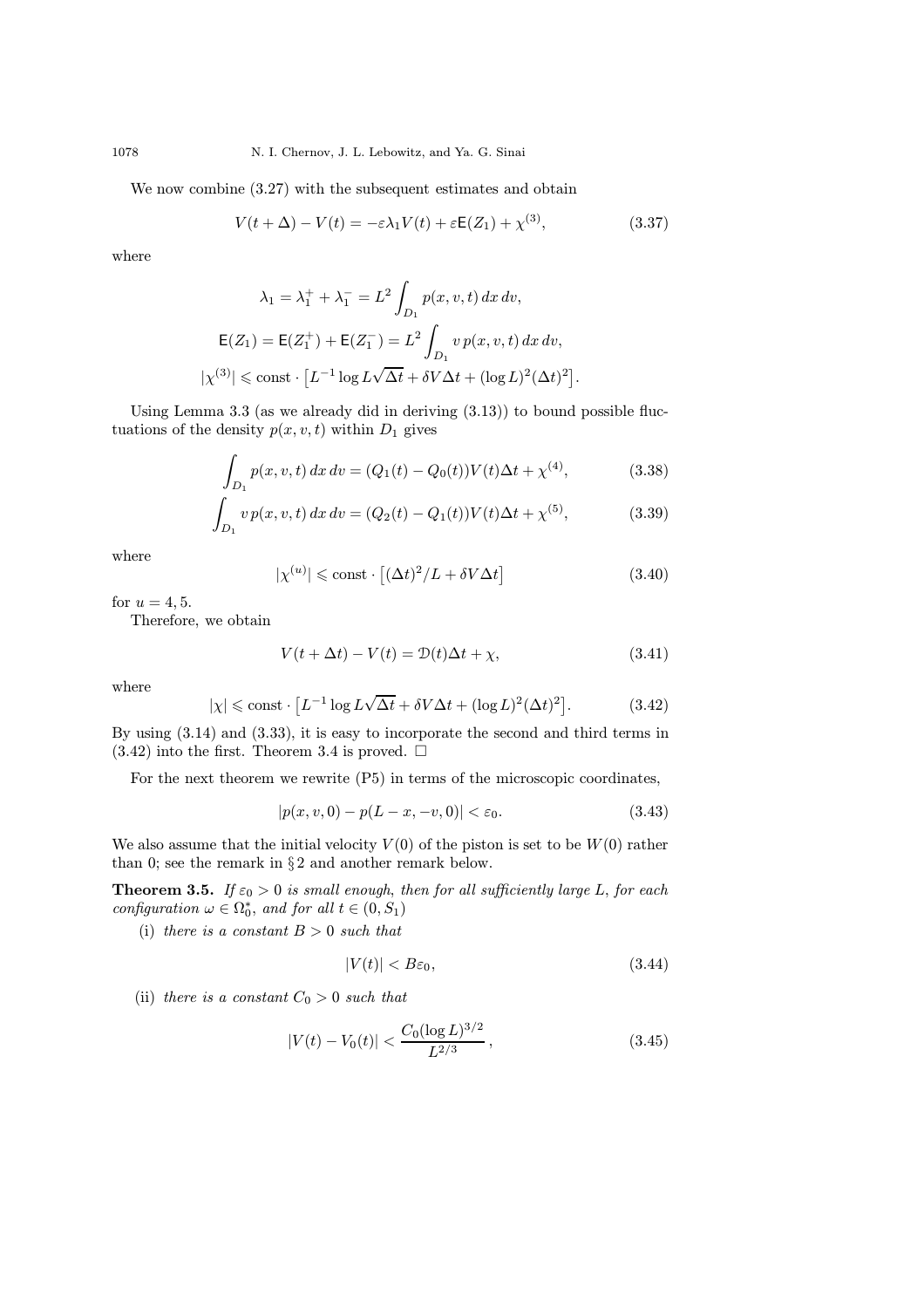where  $V_0(t)$  is defined by

$$
V_0(t) = \frac{Q_1(t) - \sqrt{Q_1^2(t) - Q_0(t)Q_2(t)}}{Q_0(t)}
$$
\n(3.46)

whenever  $Q_0(t) \neq 0$  and by

$$
V_0(t) = \frac{Q_2(t)}{2Q_1(t)}\tag{3.47}
$$

otherwise.

Proof. We start with the proof of (i) and obtain (ii) as a 'side result'.

Assume that (i) is false, and let  $t_* < S_1$  be the first time (3.44) fails, that is, let

$$
|V(t_*+0)| \geqslant B\varepsilon_0. \tag{3.48}
$$

Since (3.44) holds for  $t < t_*$ , the piston's position satisfies

$$
|X(t) - L/2| \leqslant B\varepsilon_0 t \tag{3.49}
$$

for all  $t < t<sub>*</sub>$ . We assume for the moment that the piston did not move at all, in other words,  $X(s) = L/2$  for all  $0 < s < t$ . Then by (3.43) the density  $q(v, t)$  of the gas 'on the piston' would be almost symmetric, that is,

$$
|q(v,t) - q(-v,t)| < \varepsilon_0.
$$

Hence, we would have

$$
|Q_i(t)| < C_1 \varepsilon_0, \qquad i = 0, 2,\tag{3.50}
$$

with  $C_1 = v_{\text{max}}^3$ . We emphasize that  $C_1$  does not depend on the choice of B in (3.44). Below we introduce some other constants  $C_i$ ,  $i \geq 2$ , none depending on B.

If the piston actually moves and covers the distance  $X(t)-L/2$ , then (3.13) and (3.50) imply that

$$
|Q_i(t)| < C_1 \varepsilon_0 + C_2 L^{-1} |X(t) - L/2|, \qquad i = 0, 2,\tag{3.51}
$$

with some constant  $C_2 > 0$ . At the same time,  $Q_1(t)$  stays bounded above and below by positive constants for all  $t < t_*$ ,

$$
0 < Q_{1,\min} \leqslant Q_1(t) \leqslant Q_{1,\max} < \infty,
$$
\n
$$
(3.52)
$$

where  $Q_{1,\text{min}}$  and  $Q_{1,\text{max}}$  are constants determined by  $\pi_{\text{min}}$  and  $\pi_{\text{max}}$  in (P3).

By  $(3.49)$ ,  $(3.51)$ , and  $(3.8)$  we have

$$
|Q_i(t)| < (C_1 + Bv_{\text{max}}^{-1})\varepsilon_0, \qquad i = 0, 2,\tag{3.53}
$$

for all  $t < t<sub>*</sub>$ . This and (3.52) imply that the quadratic polynomial (3.16) has two real roots, and the smaller one (the root closer to zero) is given by  $(3.46)$ – $(3.47)$ , cf.  $(2.24)$  and  $(2.25)$  in § 2. Due to  $(2.22)$  and  $(3.52)$  we have

$$
|V_0(t)| < C_3 \varepsilon_0 + C_4 L^{-1} |X(t) - L/2| \tag{3.54}
$$

for all  $t < t_*$  and for some constants  $C_3, C_4 > 0$  (independent of the choice of B).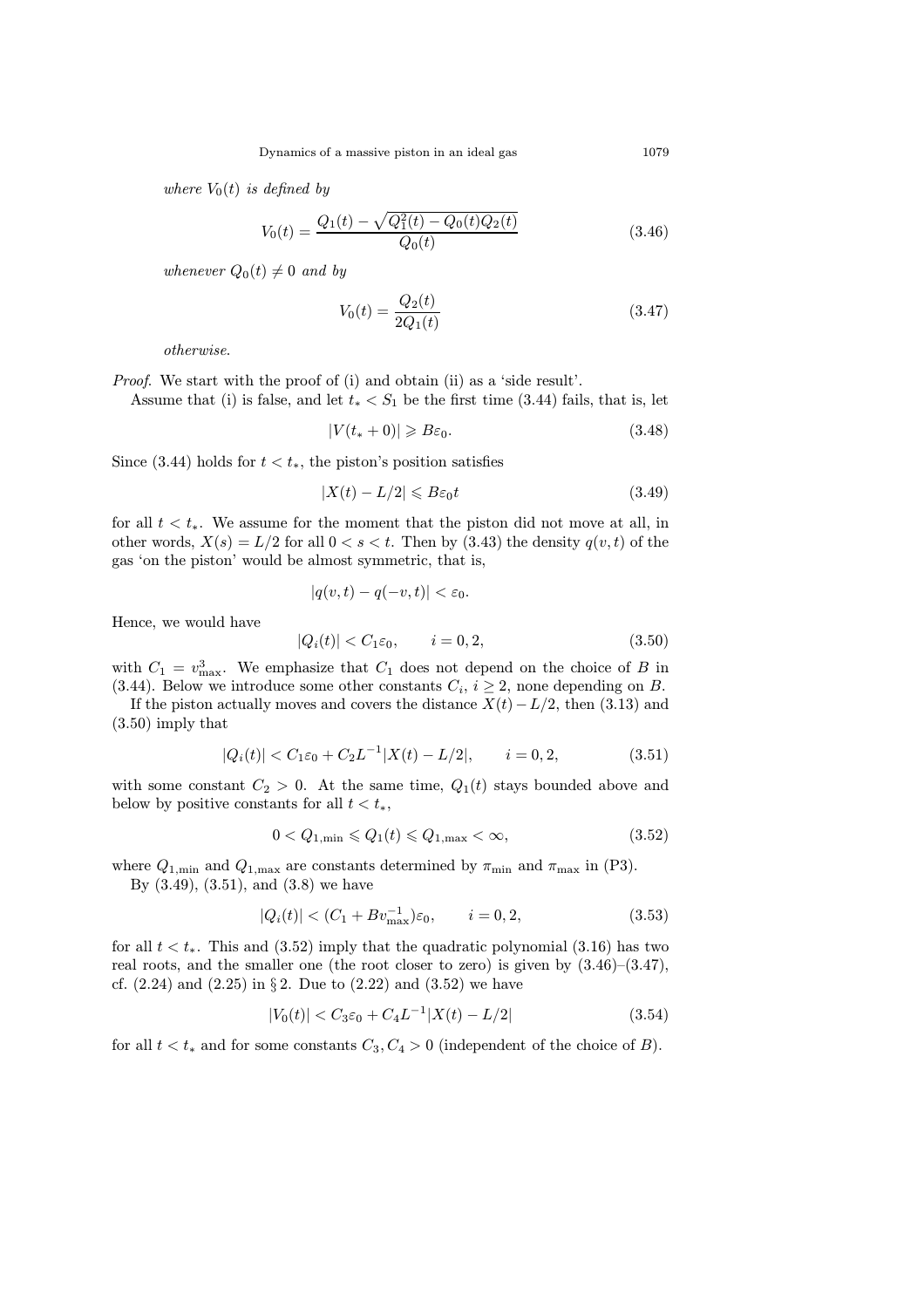1080 N. I. Chernov, J. L. Lebowitz, and Ya. G. Sinai

We note that (3.54) and (3.8) imply the boundedness of  $V_0(t)$ :

$$
|V_0(t)| \le \text{const} = C_3 \varepsilon_0 + C_4 v_{\text{max}}^{-1}
$$
\n(3.55)

for all  $t < t_*$ .

Next, we must estimate the derivative  $dV_0(t)/dt$ . (Note that the function  $V_0(t)$ defined by (3.46)–(3.47) is continuous and piecewise differentiable, and it should not be confused with the piston velocity  $V(t)$ , which is piecewise constant and hence not even continuous). By (3.13),

$$
\left| \frac{dQ_i(t)}{dt} \right| = \left| \frac{dQ_i(t)}{dX} \cdot V(t) \right| \leq \frac{\text{const} \cdot \varepsilon_0}{L}
$$
\n(3.56)

for  $i = 0, 1, 2$ . Differentiating the quadratic equation

$$
Q_0(t)V_0^2(t) - 2Q_1(t)V_0(t) + Q_2(t) = 0
$$

with respect to  $t$  gives

$$
\frac{dV_0(t)}{dt} = \frac{(dQ_0/dt)V_0^2 - 2(dQ_1/dt)V_0 + (dQ_2/dt)}{2(Q_1 - Q_0V_0)}.
$$
\n(3.57)

In view of (2.22), (3.52), (3.55), and (3.56) we have

$$
\left| \frac{dV_0(t)}{dt} \right| \leqslant \frac{E_0 \varepsilon_0}{L},\tag{3.58}
$$

where  $E_0 > 0$  is a constant.

Let us now consider the quantity  $D$  defined by  $(3.16)$  as a function of V (with fixed  $Q_i$ ,  $i = 0, 1, 2$ . Its derivative is

$$
\frac{\partial \mathcal{D}}{\partial V} = 2a[Q_0V - Q_1].
$$

By (3.52) and (3.53), there are positive constants  $0 < E_1 < E_2$  such that for all  $t < t_*$ 

$$
-E_2 < \frac{\partial \mathcal{D}}{\partial V} < -E_1.
$$

Therefore, by the mean value theorem, for all  $t < t_*$ 

$$
-E_2 < \frac{\mathcal{D}(t)}{V(t) - V_0(t)} < -E_1. \tag{3.59}
$$

Let us now prove (3.45) for all  $t < t_*$  with some constant  $C_0 > 0$  independent of the choice of  $B$  in  $(3.44)$ . We recall that the initial velocity of the piston was set to be  $V(0) = W(0)$  and that  $W(0) = V_0(0)$ ; see §2. Arguing by contradiction, let  $t \in (0, t_*)$  be the first time (3.45) fails. We denote by

$$
\Delta_0 = \frac{1}{L^{3/2}\log L}
$$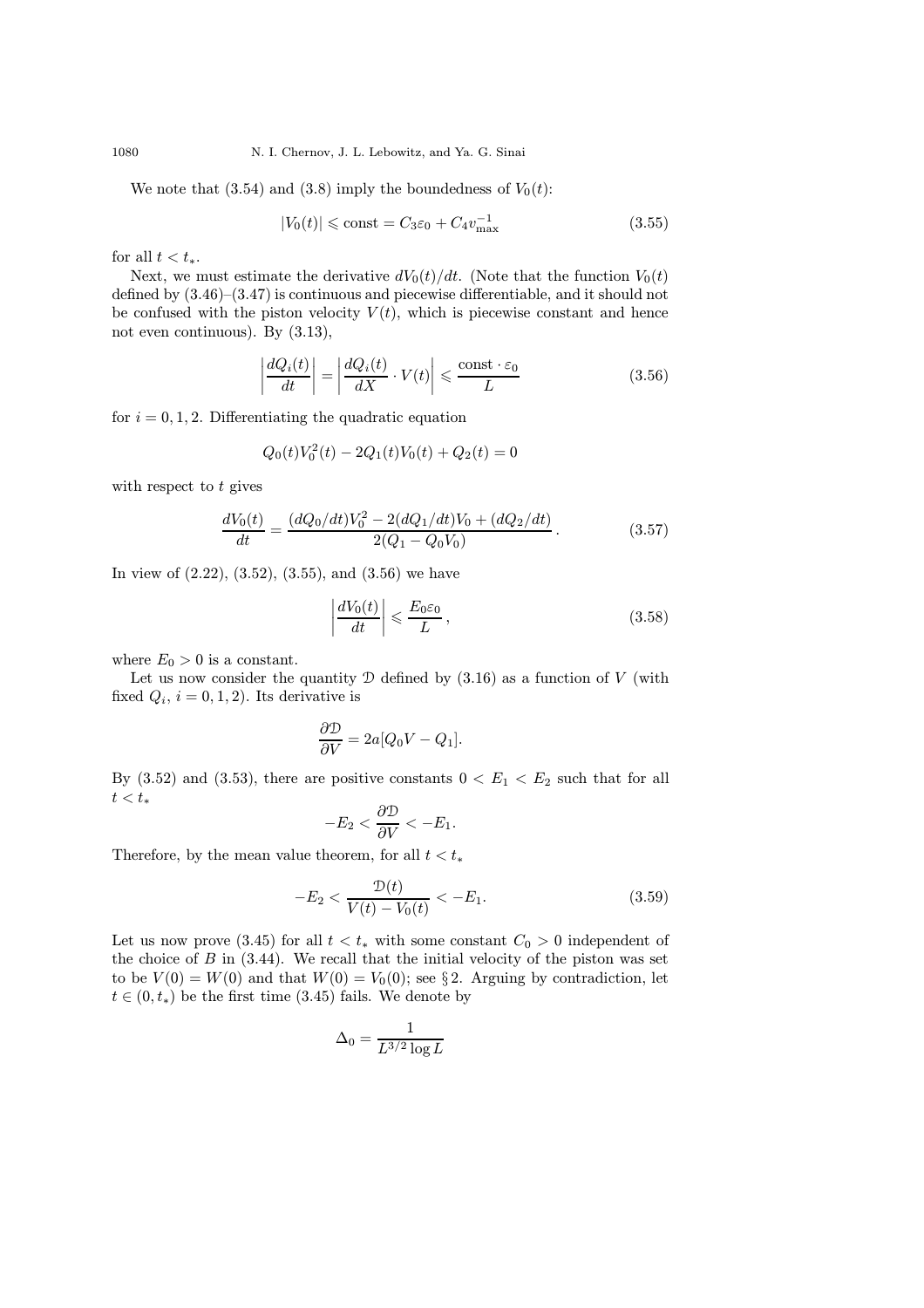the maximal allowed time increment in Theorem 3.4. Let  $s = t - \Delta_0$ . From Theorem 3.4 we obtain

$$
V(t) = V(s) + \mathcal{D}(s)\Delta_0 + \chi,\tag{3.60}
$$

where

$$
|\chi| \leqslant \frac{C\sqrt{\Delta_0}\log L}{L} = \frac{C\sqrt{\log L}}{L^{4/3}}\,.
$$

Due to (3.58) we have

$$
V_0(t) = V_0(s) + \chi_0 \tag{3.61}
$$

with

$$
|\chi_0| \leqslant \frac{E_0 \varepsilon_0 \Delta_0}{L} = \frac{E_0 \varepsilon_0}{L^{5/3} \log L} \, .
$$

For brevity, we set  $U(s) = V(s) - V_0(s)$  for all s. Subtracting (3.61) from (3.60) gives

$$
U(t) = U(s) + \mathcal{D}(s)\Delta_0 + \chi'
$$
\n(3.62)

with  $\chi' = \chi - \chi_0$ , and hence

$$
|\chi'| \leqslant \frac{2C\sqrt{\log L}}{L^{4/3}}\tag{3.63}
$$

for large L. Without loss of generality we can assume that  $U(t) > 0$ . Since (3.45) fails at time  $t$ , we have

$$
U(t) \geqslant \frac{C_0 (\log L)^{3/2}}{L^{2/3}}.
$$
\n(3.64)

Let us consider two cases. If  $U(s) \leq 0$ , then by  $(3.59)$ 

$$
U(t) \leq |\mathcal{D}(s)|\Delta_0 + |\chi'| \leq E_2|U(s)|\Delta_0 + |\chi'| \leq \frac{(\log L)^{3/2}}{L^{2/3}}
$$

for large L, which contradicts (3.64). If  $U(s) > 0$ , then again by (3.62) and (3.59),

$$
U(t) < U(s)[1 - E_1 \Delta_0] + \chi',
$$

and therefore

$$
U(s) > \frac{U(t) - \chi'}{1 - E_1 \Delta_0} > (U(t) - \chi')(1 + E_1 \Delta_0) > U(t) + U(t)E_1 \Delta_0 - 2\chi'. \quad (3.65)
$$

If  $C_0$  in (3.45) is large enough, say,  $C_0 = 5C/E_1$ , then  $U(t)E_1\Delta_0 > 2\chi'$  by (3.64) and (3.63). This fact and (3.65) imply that  $U(s) > U(t)$ , and (3.45) fails at an earlier time  $s < t$ , a contradiction. Hence, (3.45) is proved for all  $t < t_*$  and  $C_0 = 5C/E_1.$ 

Combining (3.54) and (3.45) for large L and all  $t < t_*$ , we see that

$$
|dX(t)/dt| < 2C_3\varepsilon_0 + C_4L^{-1}|X(t) - L/2|.
$$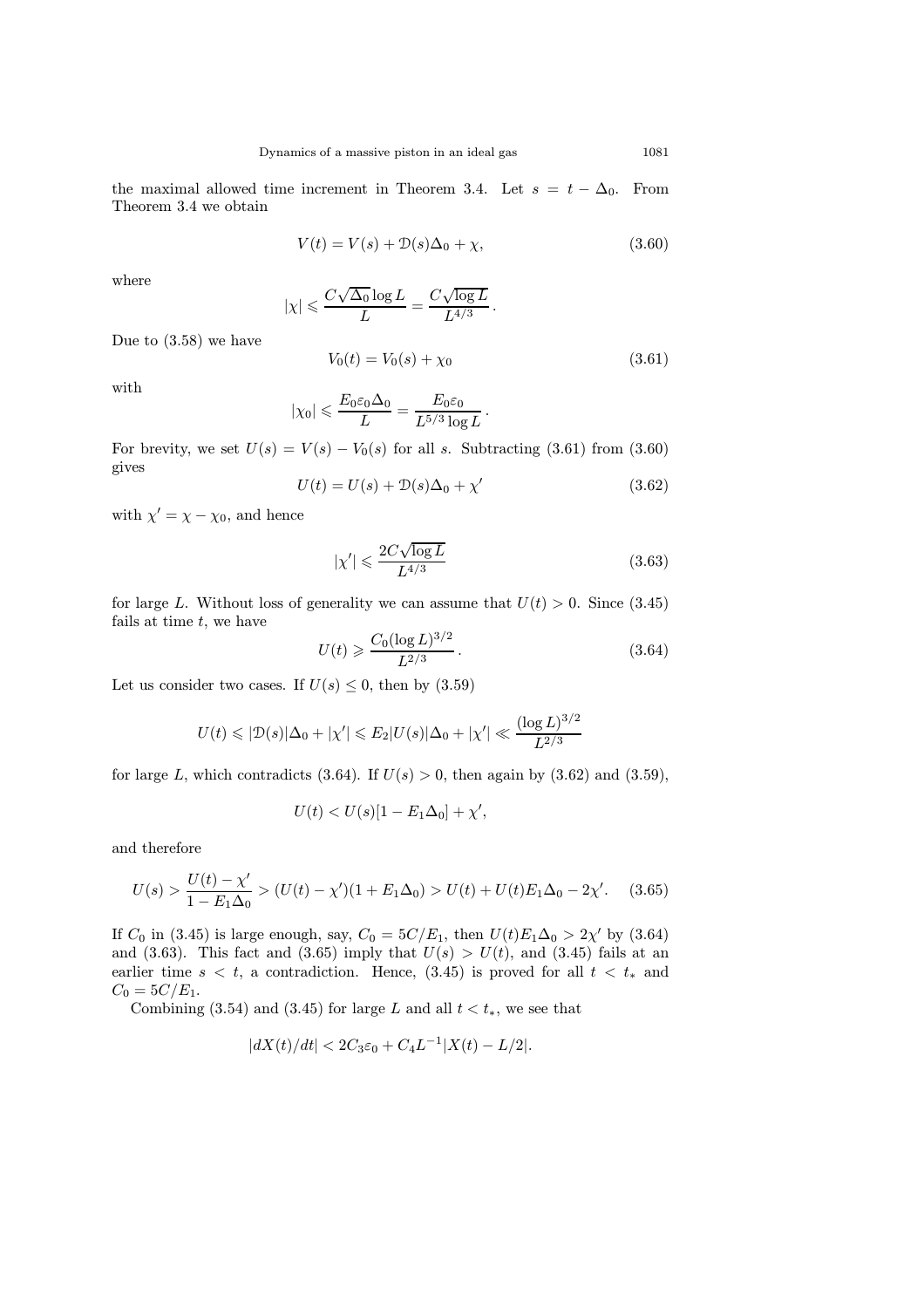Use of the standard Gronwall inequality in differential equations (see, for example, Lemma 2.1 in  $[26]$  gives

$$
|X(t) - L/2| < 2\varepsilon_0 C_3 C_4^{-1} L(e^{C_4 L^{-1} t} - 1)
$$

and

$$
|V(t)| < 2\varepsilon_0 C_3 e^{C_4 L^{-1} t}
$$

for all  $t < t_*$ . By (3.8),

$$
|V(t)| < 2\varepsilon_0 C_3 e^{C_4 v_{\text{max}}^{-1}}.\tag{3.66}
$$

We now choose  $B = 3C_3e^{C_4v_{\text{max}}^{-1}}$ . Clearly, (3.66) then contradicts (3.38). This completes the proof of (3.44) for all  $t < S_1$ . Theorem 3.5 is now proved.  $\Box$ 

Corollary 3.6. If  $\varepsilon_0 > 0$  in (1.11) is small enough, then  $S_1 = T_1$  for all large L and all  $\omega \in \Omega_0^*$ , that is, the previous theorems hold on the entire zero-recollision interval  $(0, T_1)$ .

*Proof.* We recall that the slow interval  $(0, S_1) \subset (0, T_1)$  is defined by two conditions, (a) and (b). If  $S_1 < T_1$ , then either (a) or (b) fails at  $S_1$ . Clearly, (a) cannot fail 'abruptly', since  $(3.44)$  holds for all  $t < S_1$ .

Suppose that (b) fails at some  $s < T_1$ , while (a) still holds. The failure of (b) means that at time s the piston 'collides' with a point  $(x, v)$  such that  $v_{\text{min}} < |v|$  $v_{\text{max}}$  and  $(x, v) \notin G_0(s)$ . Therefore, the backward trajectory  $F^{-(s-t)}(x, v)$ ,  $0 < t < s$ , of the point  $(x, y)$  hits the piston at some time  $t > 0$ . During the time interval  $(0, t)$ the piston covers the distance  $|X(t) - L/2| \leq B\varepsilon_0 t$ , and during the time interval  $(t, s)$  the trajectory of our point covers the distance  $|v|(s-t) < v_{\text{max}}(s-t)$ . Hence,

$$
L \leq |X(t) - L/2| + |v|(s - t) + |X(s) - L/2|
$$
  

$$
\leq |X(s) - L/2| + v_{\text{max}}s - (v_{\text{max}} - B\varepsilon_0)t.
$$

On the other hand, since  $s < T_1$ , we have

$$
L > |X(s) - L/2| + v_{\text{max}}s;
$$

see the proof of Lemma 3.2. This contradiction shows that (b) cannot fail either. The proof of Corollary 3.6 is complete.  $\Box$ 

Remark. We have reset the initial velocity of the piston to  $V(0) = W(0)$  here, while in § 1 it was set to zero. If  $V(0) = 0$ , then Theorem 3.4 would imply that  $V(t)$  converges to  $V_0(t)$  exponentially fast in t until  $V(t)$  becomes  $\delta$ -close to  $V_0(t)$ with  $\delta = C_0(\log L)^{3/2}L^{-2/3}$ . After that, all our results apply without change. The initial interval on which the convergence takes place is of order  $log L$ , and in the hydrodynamic time it is  $L^{-1} \log L$ , which vanishes as  $L \to \infty$ . This is why we simply opted for the most convenient setting  $V(0) = W(0)$  here.

The following theorem improves the results of Theorems 3.4 and 3.5.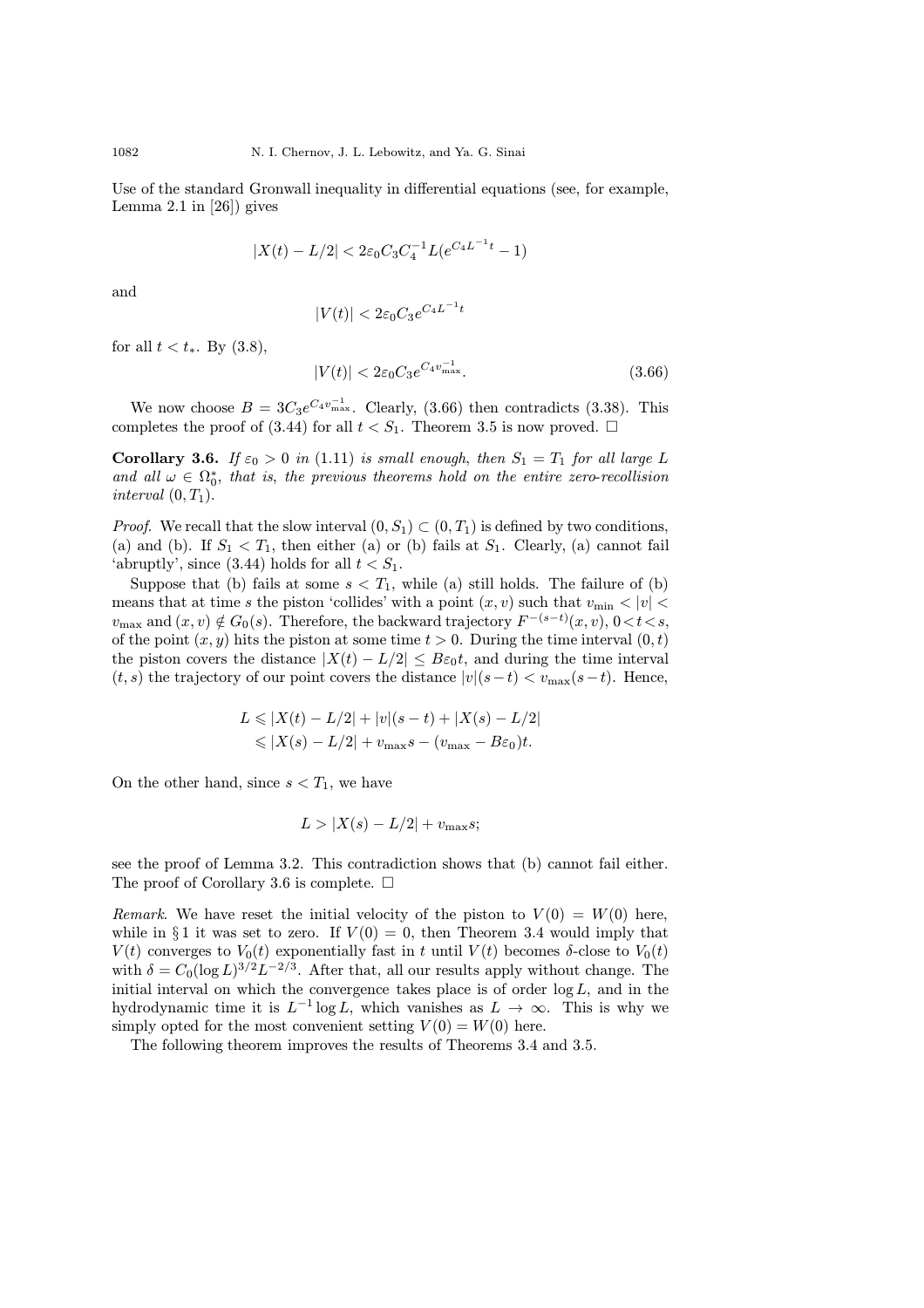**Theorem 3.7.** If  $\varepsilon_0 > 0$  in (1.11) is small enough, then there is a constant  $C > 0$ such that

$$
|V(t) - V_0(t)| < \frac{C \log L}{L} \tag{3.67}
$$

for all large L, all  $\omega \in \Omega_0^*$ , and all  $t < T_1$ , and

$$
|V(t + \Delta t) - V(t)| < C \frac{\log L \sqrt{\Delta t}}{L} \tag{3.68}
$$

for any time interval  $(t, t + \Delta t) \subset (0, T_1)$  such that  $L^{-2} < \Delta t \leq 1$ .

*Proof.* Due to our choice of the initial velocity we have  $V(0) = V_0(0)$ , and hence (3.67) holds for at least small t. Assume that (3.67) fails at some  $t_* < T_1$ , and  $t_*$ is the earliest time of failure. Without loss of generality we can assume that

$$
V(t_{*}) - V_0(t_{*}) \geqslant \frac{C \log L}{L}.
$$
\n(3.69)

Let  $0 < t_0 < t_*$  be the latest time when

$$
V(t_0) - V_0(t_0) \leqslant \frac{C \log L}{2L} \,. \tag{3.70}
$$

Then

$$
V(t_0) - V_0(t_0) \le V(t) - V_0(t) \le V(t_*) - V_0(t_*)
$$
\n(3.71)

for all  $t \in (t_0, t_*)$ . Let

$$
\Delta t = \min\{1, t_* - t_0\}.\tag{3.72}
$$

Let us analyze the dynamics of the piston during the time interval  $(t_0, t_0 + \Delta t)$ . By (3.58),

$$
|V_0(t) - V_0(t_0)| < \delta V := E_0 \varepsilon_0 L^{-1} \Delta t \tag{3.73}
$$

for all  $t \in (t_0, t_0 + \Delta t)$ , and hence (3.71) implies that

$$
V(t) > V(t_0) - \delta V.
$$
\n
$$
(3.74)
$$

We note that  $\Delta t$  is not too small, namely,  $\Delta t > (L^{2/3} \log L)^{-1}$ . Indeed, otherwise we would have  $t_* = t_0 + \Delta t$ , and then (3.69), (3.70), and (3.73) would imply that

$$
V(t_{*}) - V(t_{0}) \geq 2^{-1}CL^{-1}\log L - E_{0}\varepsilon_{0}L^{-5/3},
$$

which would contradict Theorem 3.4, since  $\mathcal{D}(t_0) < 0$  (because  $V(t_0) > V_0(t_0)$ ).

Next, we develop a generalized version of the velocity decomposition (3.27) in the proof of Theorem 3.4. We partition the interval  $(t_0, t_0 + \Delta t)$  into subintervals of length  $\delta$  (to be chosen shortly) with endpoints  $t_i = t_0 + i\delta$ ,  $i = 0, 1, \ldots, I$ , where  $I = \Delta t / \delta$ . We select a  $\delta$  for which

$$
\frac{0.5}{L\log L} < \delta < \frac{1}{L\log L} \tag{3.75}
$$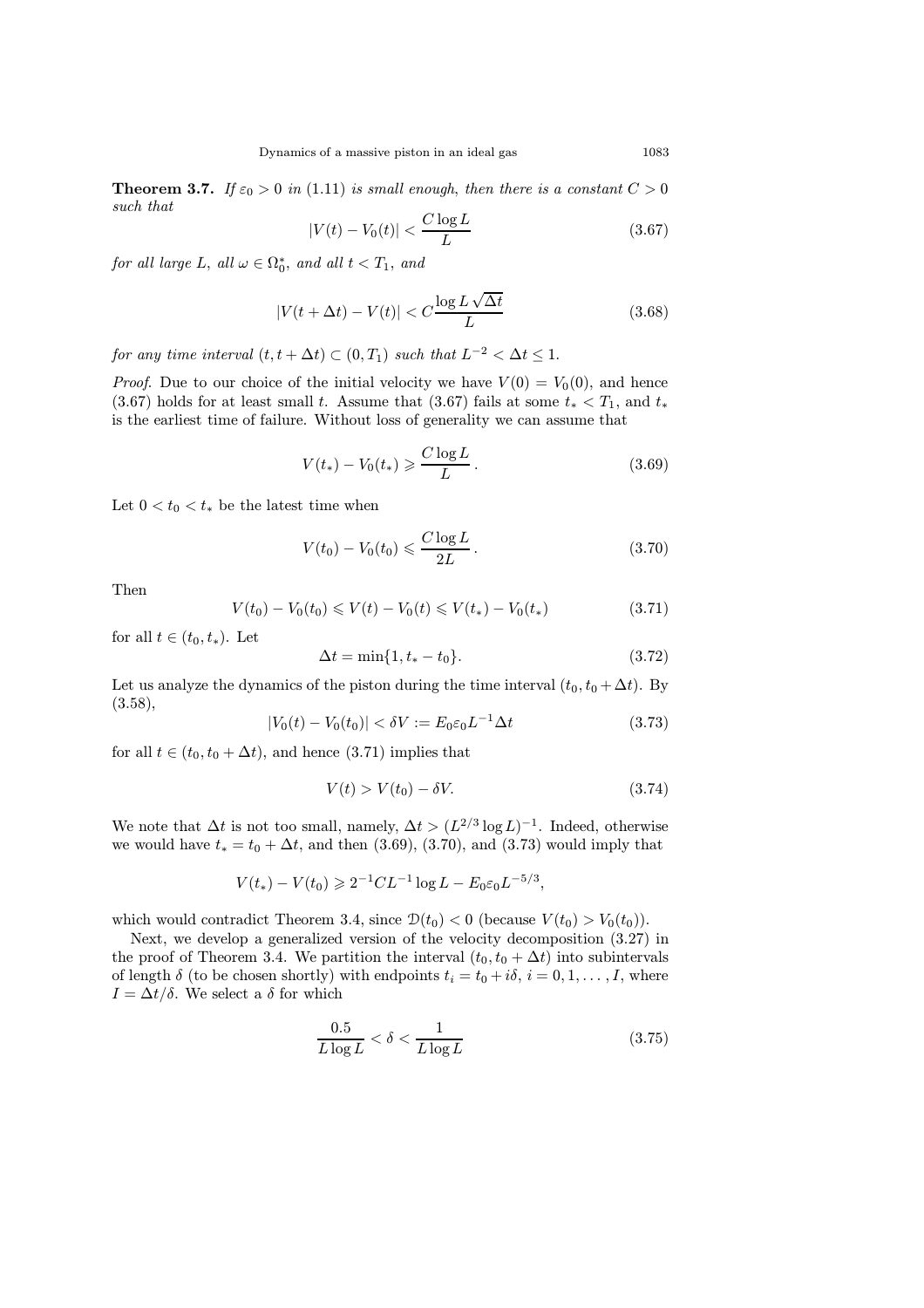and  $\Delta t/\delta$  is an integer (for convenience). The preliminary requirements in the proof of Theorem 3.4 enable us to adjust the time in such a way that  $L^2 t_0$  and  $L^2 \delta$  are integers, and hence  $L^2 t_i$  is an integer for every i. The velocity decomposition in the proof of Theorem 3.4 now applies to each subinterval  $(t_i, t_{i+1})$  of length  $\delta$ . In particular, (3.27) implies that

$$
V(t_{i+1}) - V(t_i) = -\varepsilon k_i V(t_i) + \varepsilon \sum_{j=1}^{k_i} v_j + \chi_i^{(1)},
$$
\n(3.76)

where  $k_i$  is the number of particles colliding with the piston during the time interval  $(t_i, t_{i+1})$  and  $v_j$ ,  $1 \leq j \leq k_i$ , are their velocities. The fluctuation term  $\chi_i^{(1)}$  can be bounded by the expression in (3.32):

$$
|\chi_i^{(1)}| \leq 8a^2 v_{\text{max}}^3 (\log L)^2 \delta^2. \tag{3.77}
$$

In view of  $(3.74)$ , the decomposition  $(3.76)$  can be rewritten as

$$
V(t_{i+1}) - V(t_i) \leqslant -\varepsilon k_i V(t_0) + \varepsilon \sum_{j=1}^{k_i} v_j + \chi_i^{(1)} + \chi_i^{(2)}
$$
(3.78)

with

$$
|\chi_i^{(2)}| \leqslant \varepsilon k_i \delta V \leqslant 2 a v_{\max} E_0 \varepsilon_0 L^{-1} \log L \, \Delta t \, \delta,
$$

where at the last step we used  $(3.31)$  and  $(3.73)$ . Summing  $(3.78)$  over i yields

$$
V(t_0 + \Delta t) - V(t_0) \leqslant -\varepsilon k V(t_0) + \varepsilon \sum_{j=1}^{k} v_j + \chi^{(3)}, \tag{3.79}
$$

where  $k$  is the number of particles colliding with the piston during the time interval  $(t_0, t_0 + \Delta t)$  and  $v_j$ ,  $1 \leq j \leq k$ , are their velocities, and we have

$$
|\chi^{(3)}| \leq 8a^2 v_{\text{max}}^3 (\log L)^2 \delta \Delta t + 2a v_{\text{max}} E_0 \varepsilon_0 L^{-1} \log L (\Delta t)^2
$$
  

$$
\leq (8a^2 v_{\text{max}}^3 + 2a v_{\text{max}} E_0 \varepsilon_0) L^{-1} \log L (\Delta t)
$$
 (3.80)

(where we used (3.73) and the assumption that  $\Delta t \leq 1$ ).

The decomposition (3.79) can be analyzed like (3.27) in the proof of Theorem 3.4. We define a region in the  $(x, v)$ -plane:

$$
D_1 = \left\{ (x, v) : \frac{v - V(t_0) + \delta V}{x - X(t_0)} < -\frac{1}{\Delta t}, \ v_{\min} < |v| < v_{\max} \right\}.
$$
\n(3.81)

It is the union of two trapezoids  $D_1 = D_1^+ \cup D_1^-$ , where  $D_1^-$  stands for the upper and  $D_1^+$  for the lower one; see Fig. 4. The bound (3.74) implies that all the particles in the region  $D_1^+$  necessarily collide with the piston during the time interval  $(t_0, t_0+\Delta t)$ and all the particles actually colliding with the piston on its left-hand side during this time interval are contained in  $D_1^-$ .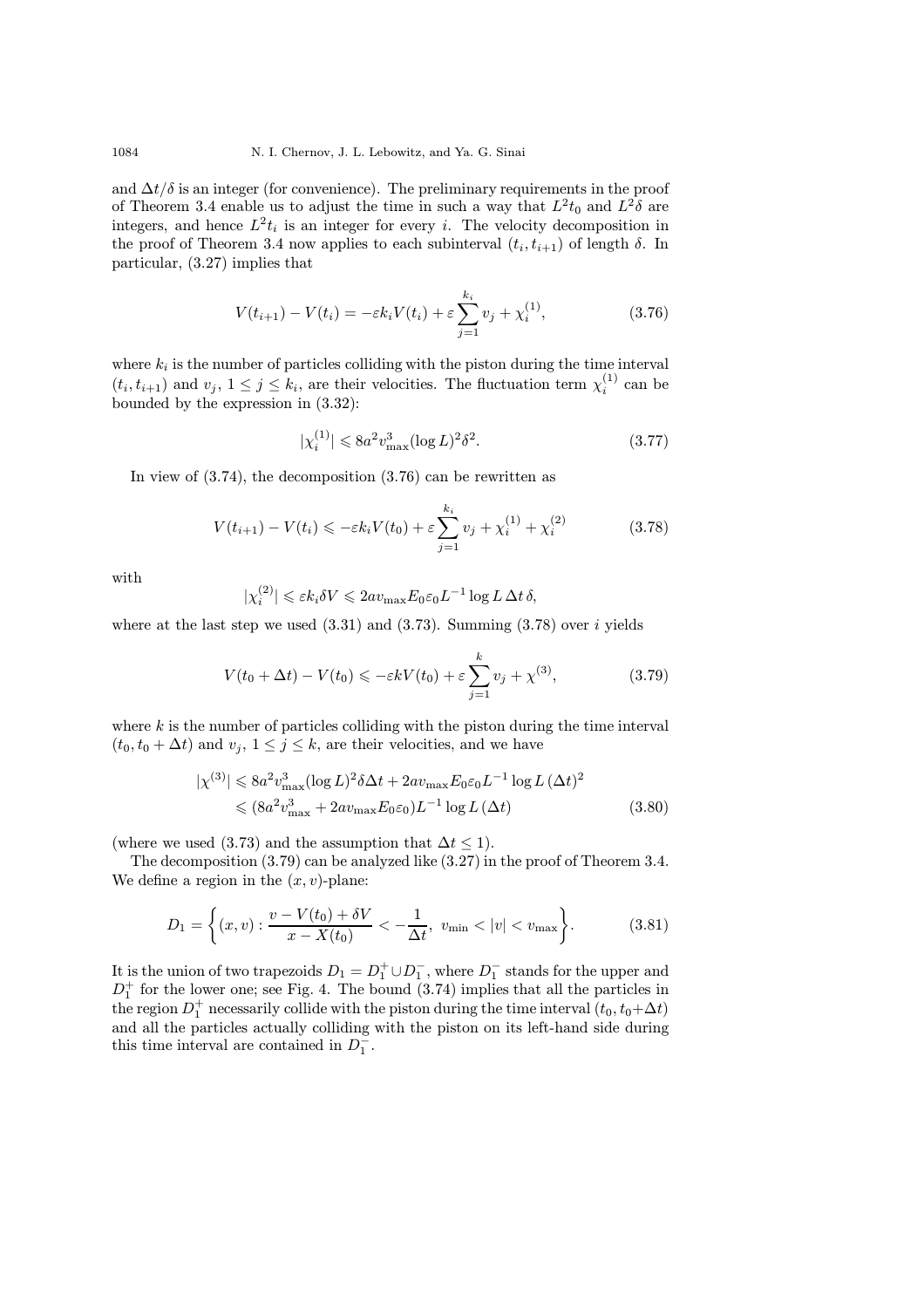Since  $v > V(t_0)$  for all particles  $(x, v) \in D_1^-$  and  $v < V(t_0)$  for all  $(x, v) \in D_1^+$ , we can remove from (3.79) the particles that do not belong in  $D_1^+$  and simultaneously add to (3.79) the particles that belong in  $D_1^-$  but do not collide with the piston. This modification only makes the right-hand side of (3.79) larger, and therefore

$$
V(t_0 + \Delta t) - V(t_0) \le -\varepsilon k_1 V(t_0) + \varepsilon \sum_{j=1}^{k_1} v_j + \chi^{(3)},
$$
 (3.82)

where  $k_1$  is the number of particles in  $D_1$  at time  $t_0$ , and the summation runs over all those particles. Let  $Z_1 = \sum_{(x,v)\in D_1} v$ . Just as in the proof of Theorem 3.4, our main requirements stated there guarantee that

$$
|k_1 - \mathsf{E}(k_1)| \leqslant c_3 L \log L \sqrt{\Delta t}
$$

and

$$
|Z_1 - \mathsf{E}(Z_1)| \leqslant c_4 L \log L \sqrt{\Delta t},
$$

where the constants  $c_3, c_4 > 0$  do not depend on the choice of C in (3.67), which we have not made yet. Computing the mean values of  $k_1$  and  $Z_1$  as in the proof of Theorem 3.4, we now arrive at the inequality

$$
V(t_0 + \Delta t) - V(t_0) \leq \mathcal{D}(t_0)\Delta t + \chi^{(3)} + \chi^{(4)}
$$
\n(3.83)

with

$$
|\chi^{(4)}| \leqslant a(c_3 + c_4)L^{-1}\log L\sqrt{\Delta t} + c_5\delta V\Delta t, \tag{3.84}
$$

where  $c_5 > 0$  is a constant independent of the choice of C in (3.67). The last term in (3.84) comes from the adjustment  $\delta V$  to the velocity  $V(t_0)$  in (3.81). This term is bounded by  $c_5E_0 \epsilon_0 L^{-1}(\Delta t)^2$  and can be incorporated into the first term in (3.84), since  $\Delta t \leq 1$ . We recall that  $V(t_0) - V_0(t_0) \approx 2^{-1}CL^{-1} \log L > 0$  (here we have an approximation up to a quantity of order  $1/L^2$ , since the piston velocity changes by  $O(1/L^2)$  at each collision). Then by  $(3.59)$ ,

$$
\mathcal{D}(t_0) \leqslant -E_1(V(t_0) - V_0(t_0)) \approx 2^{-1} C E_1 L^{-1} \log L.
$$

Therefore, combining the above estimates gives

$$
V(t_0 + \Delta t) - V(t_0) \leq 2^{-1} C E_1 L^{-1} \log L \Delta t + \chi^{(5)}
$$
\n(3.85)

with  $\chi^{(5)} = \chi^{(3)} + \chi^{(4)}$  bounded in view of (3.80) and (3.84):

$$
|\chi^{(5)}| \leq c_6(L^{-1}\log L \Delta t + L^{-1}\log L \sqrt{\Delta t}),
$$

where  $c_6 > 0$  is a constant independent of the choice of C in (3.67). We now choose the constant C there as

$$
C = \max\{c_6, 6E_1^{-1}c_6\}.
$$
\n(3.86)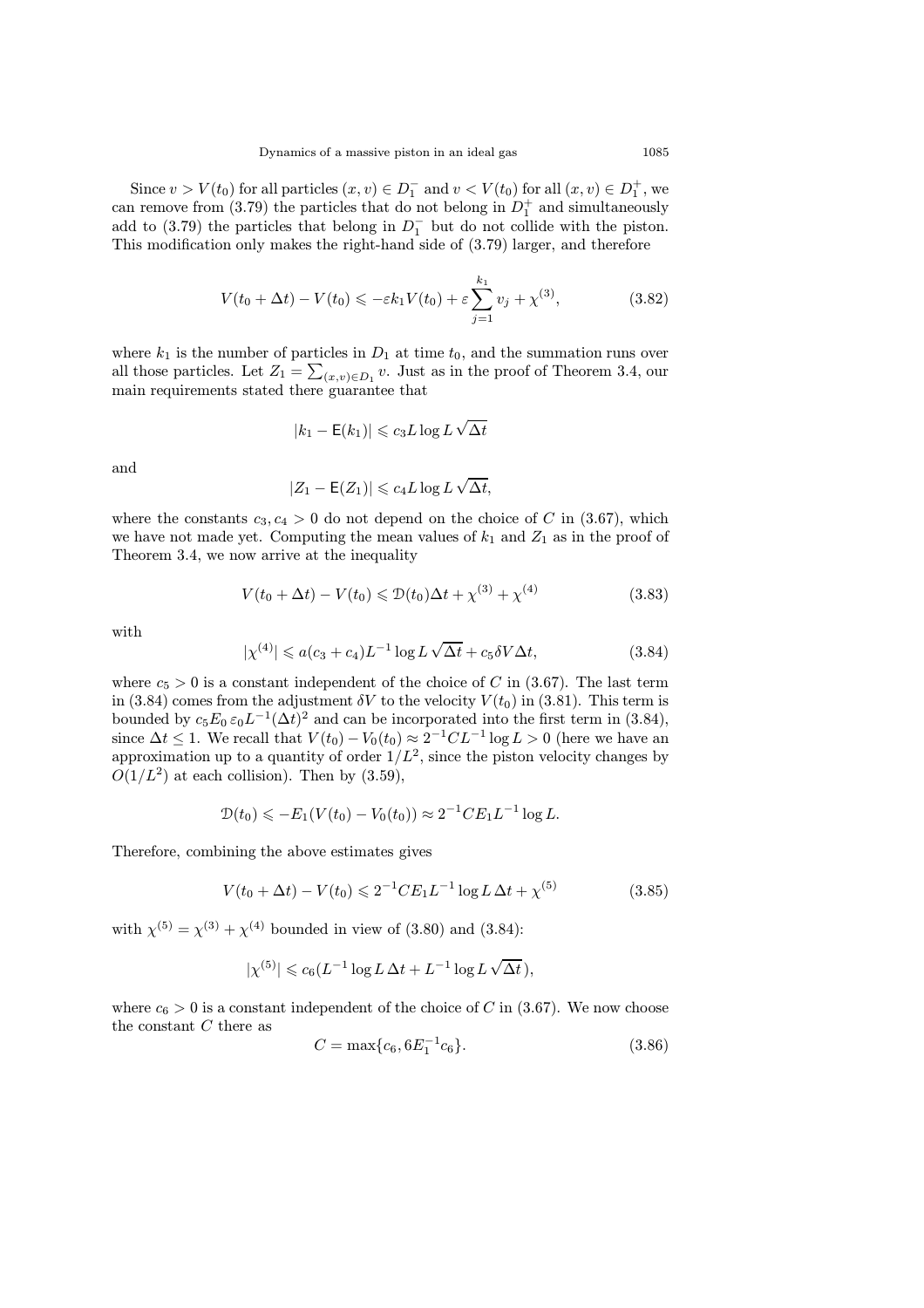1086 N. I. Chernov, J. L. Lebowitz, and Ya. G. Sinai

Then (3.85) implies that

$$
V(t_0 + \Delta t) - V(t_0) \leqslant c_6 L^{-1} \log L \left( -2\Delta t + \sqrt{\Delta t} \right),
$$

and therefore, due to (3.73),

$$
V(t_0 + \Delta t) - V_0(t_0 + \Delta t) \le V(t_0) - V_0(t_0) + c_6 L^{-1} \log L(-2\Delta t + \sqrt{\Delta t}) + E_0 \varepsilon_0 L^{-1} \Delta t.
$$
\n(3.87)

We now have two cases. First, let  $t_* - t_0 \leq 1$ , and hence  $\Delta t \leq 1$ . The expression We now have two cases. First, let  $t_* - t_0 \leq 1$ , and hence  $\Delta t \leq 1$ . The expression  $-2\Delta t + \sqrt{\Delta t}$  has a maximum equal to  $1/8$  at the point  $\Delta t = 1/16$ . Therefore, (3.87) implies that

$$
V(t_{*})-V_{0}(t_{*})
$$

This contradicts  $(3.69)$  and  $(3.70)$  when L is large enough (recall our choice of C in (3.86)). Let us consider the other case,  $t_* - t_0 > 1$ . Then  $\Delta t = 1$ , and (3.87) implies for large L that

$$
V(t_0+1) - V_0(t_0+1) < V(t_0) - V_0(t_0) - 2^{-1}c_6L^{-1}\log L,
$$

which contradicts  $(3.71)$ . This completes the proof of  $(3.67)$ .

We now prove (3.68). If  $\Delta t < (L^{2/3} \log L)^{-1}$ , then we can use Theorem 3.4:

$$
|V(t + \Delta t) - V(t)| \leq |\mathcal{D}(t)|\Delta t + CL^{-1}\log L\sqrt{\Delta t}.
$$

The above estimates (3.59) and (3.67) imply that

$$
|\mathcal{D}(t)| \leqslant E_2|V(t) - V_0(t)| \leqslant C E_2 L^{-1} \log L,\tag{3.88}
$$

so that  $(3.68)$  follows (with a larger value of C than that above).

Now let  $(L^{2/3} \log L)^{-1}$  ≤  $\Delta t$  ≤ 1. Without loss of generality we can assume that  $V(t + \Delta t) > V(t)$  and

$$
V(s) > V(t) \quad \text{for} \quad s \in (t, t + \Delta t). \tag{3.89}
$$

Indeed, if this is not the case, then we can replace t by  $t' = \max\{s < t + \Delta t :$  $V(s) \le V(t)$ } and prove (3.68) for the smaller interval  $(t', t + \Delta t)$ .

Next, our plan is to apply some estimates from the proof of (3.67) and then argue along the lines of the proof of Theorem 3.4. We write  $t_0 = t$  and partition the interval  $(t_0, t_0 + \Delta t)$  into subintervals of length  $\delta$  satisfying (3.75). Then we again have the decompositions (3.76)–(3.77). Due to (3.89) we have  $V(t_i) > V(t_0)$ for all  $i$ , and hence  $(3.76)$  implies that

$$
V(t_{i+1}) - V(t_i) \leqslant -\varepsilon k_i V(t_0) + \varepsilon \sum_{j=1}^{k_i} v_j + \chi_i^{(1)}.
$$

Summing this over  $i$  gives  $(3.79)$  with the bound  $(3.80)$ , in which the second term can simply be removed since we no longer have  $\chi_i^{(2)}$ . Next, the possible fluctuations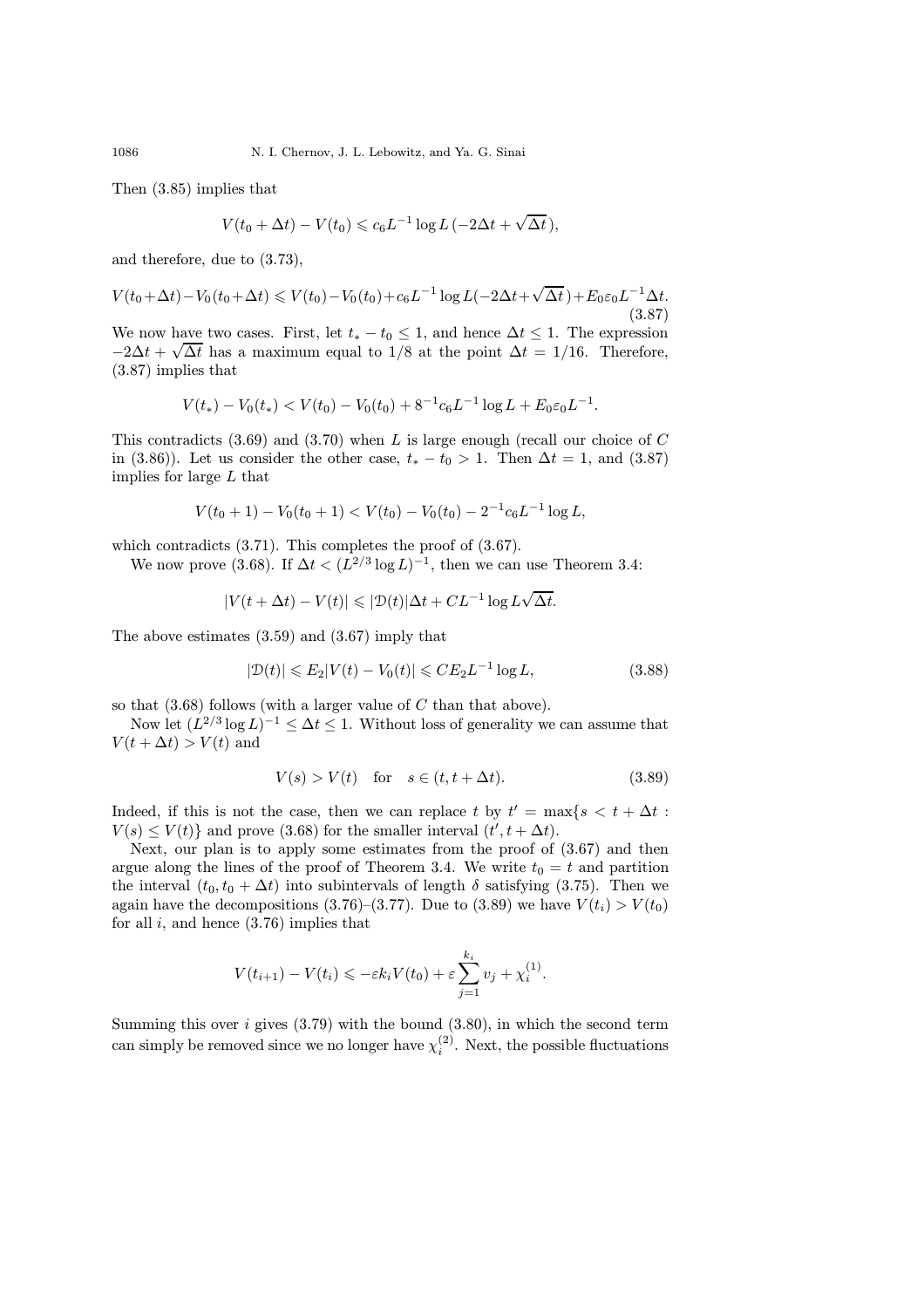of the piston velocity  $V(s)$  during the time interval  $(t_0, t_0 + \Delta t)$  can be estimated with the help of  $(3.67)$  and  $(3.73)$ :

$$
|V(s)-V(t_0)|\leqslant \delta V:=2CL^{-1}\log L+E_0\varepsilon_0 L^{-1}\Delta t
$$

for all  $s \in (t_0, t_0 + \Delta t)$ . Then we estimate the random variables k and  $Z = \sum_j v_j$ as in the proof of Theorem 3.4, starting with the construction of two domains  $D_1$ and  $D_2$  by using  $(3.29)$ – $(3.30)$ , and so on. Repeating the argument almost word by word, we arrive at an analogue of (3.41):

$$
V(t + \Delta t) - V(t) < \mathcal{D}(t)\Delta t + \chi'
$$

with

$$
|\chi'|\leqslant {\mathrm{const}}\cdot \big[ L^{-1}\log L\sqrt{\Delta t} + \delta V \Delta t + L^{-1}\log L\,\Delta t\big],
$$

where the last term comes from  $(3.80)$ , which we now have instead of  $(3.32)$  (we note that (3.32) would no longer be nearly enough, since  $\Delta t$  is large; this is why we needed to partition the interval  $(t, t + \Delta t)$  into smaller subintervals). We combine the above estimates with (3.88) and complete the proof of (3.68) and of Theorem 3.7.  $\Box$ 

Finally, we prove the convergence as  $L \to \infty$  of the random trajectory of the piston to the solution  $Y(\tau)$ ,  $W(\tau)$  of the hydrodynamic equations found in § 2.

**Theorem 3.8.** If  $\varepsilon_0 > 0$  in (1.11) is small enough, then for all large L and all  $\omega \in \Omega_0^*$  there is a constant  $C > 0$  such that

$$
|Y_L(\tau,\omega) - Y(\tau)| \leqslant \frac{C \log L}{L},\tag{3.90}
$$

$$
|W_L(\tau,\omega) - W(\tau)| \leqslant \frac{C \log L}{L} \tag{3.91}
$$

for all  $0 < \tau < \min\{\tau_1, T_1/L\}$ , and

$$
|\tau_1 - T_1/L| \leqslant \frac{C \log L}{L} \,. \tag{3.92}
$$

*Proof.* In § 2 we defined a function  $F(Y, \tau)$  such that the hydrodynamic solution  $Y(\tau)$  satisfies

$$
dY(\tau)/d\tau = F(Y, \tau), \qquad Y(0) = 1/2 \tag{3.93}
$$

(see (2.29)). Theorem 3.7 implies that for all  $\omega \in \Omega_0^*$  the random trajectory satisfies

$$
\partial Y_L(\tau,\omega)/\partial \tau = F(Y,\tau) + \chi(\tau,\omega), \qquad Y_L(0,\omega) = 1/2, \tag{3.94}
$$

where

$$
|\chi(\tau,\omega)| \leqslant \frac{C \log L}{L} \, .
$$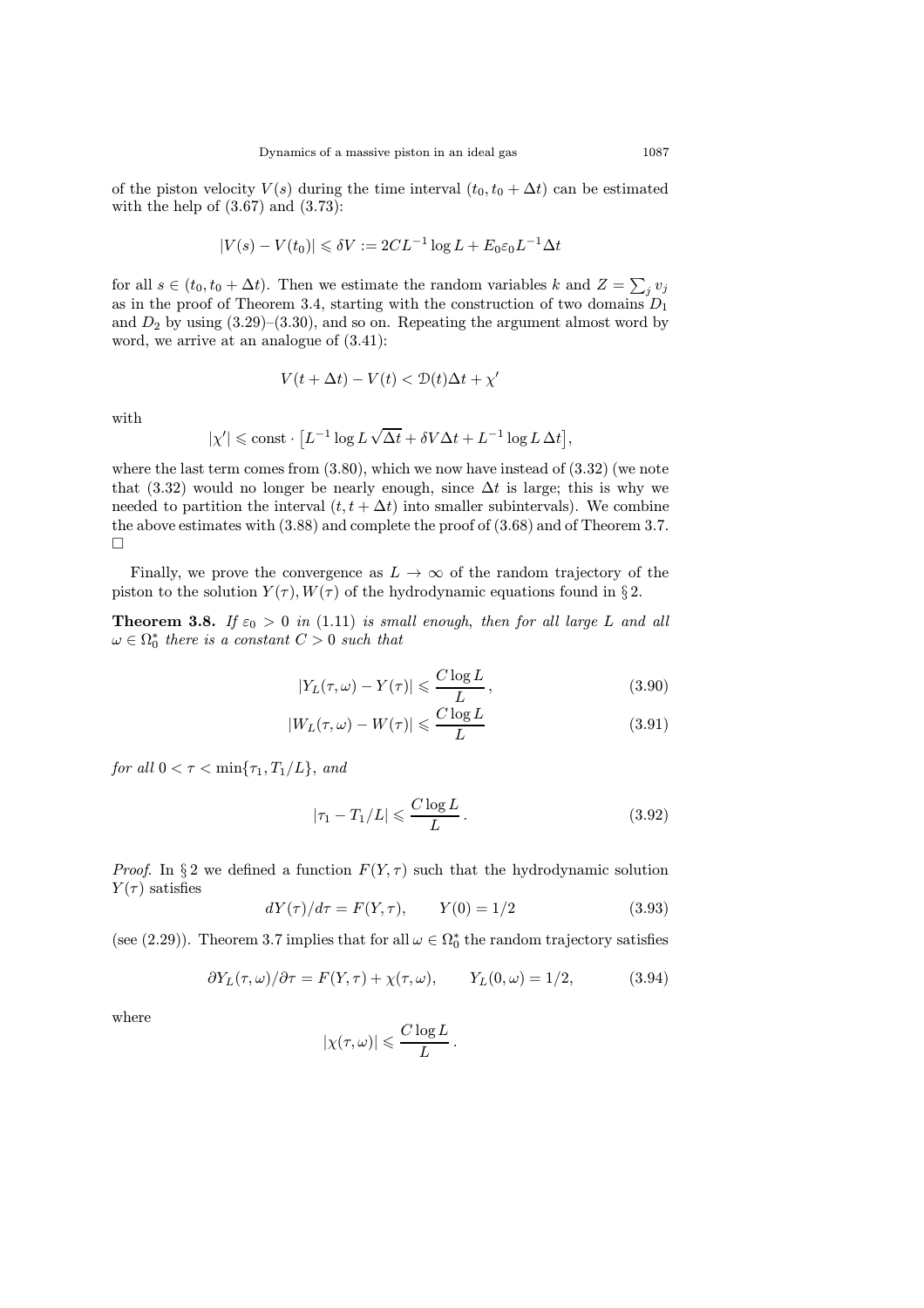We recall that  $|\partial F(Y,\tau)/\partial Y| \leq \kappa$ ; see (2.30). Therefore, the difference  $Z_L(\tau,\omega) :=$  $Y_L(\tau,\omega) - Y(\tau)$  satisfies

$$
|Z'_L(\tau,\omega)| \leq \kappa |Z_L(\tau,\omega)| + \frac{C \log L}{L}
$$

and  $Z_L(0, \omega) = 0$ . By the standard Gronwall inequality in differential equations (see, for example, Lemma 2.1 in [\[26\]\)](#page-81-0), we have

$$
|Z_L(\tau,\omega)| \leqslant \frac{C \log L}{\kappa L} (e^{\kappa \tau} - 1),
$$
  

$$
|Z'_L(\tau,\omega)| \leqslant \frac{C \log L}{L} e^{\kappa \tau}
$$

for all  $\tau < \min{\lbrace \tau_1, T_1/L \rbrace}$ , which implies (3.90) and (3.91).

Lastly, let us verify (3.92). By (3.91), the random fluctuations of the piston velocity are bounded by  $CL^{-1}$  log L. Hence, the random fluctuations of the velocities of particles that have had one collision with the piston are bounded by  $2CL^{-1} \log L$ . The random fluctuations of the positions of both the piston and particles at every moment of time  $t < \min\{\tau_1 L, T_1\}$  are bounded by the same quantities (possibly with a different value of C) in the coordinate  $y = x/L$ . On the other hand, the relative velocity of the piston and the particles stays bounded away from zero (say, by  $v_{\text{min}} - 4B\varepsilon_0 > 0$ . Hence, the time  $T_1/L$  of the first recollision can differ from  $\tau_1$  by at most const  $\cdot L^{-1}$  log L. Theorem 3.8 is proved.  $\Box$ 

## § 4. Dynamics between the first and second recollisions

In this section we study the one-recollision interval  $(\tau_1, \tau_2)$  on which gas particles experience the second collision (that is, the first recollision) with the piston.

The particles that have collided with the piston no longer determine a Poisson process, and hence their distribution is much harder to control. This is our main trouble. On the other hand, we shall be satisfied with much weaker estimates than those in the previous section. Moreover, many arguments and constructions in this section are similar to those in § 3, and we omit some details and focus on new ideas.

Here our analysis is always restricted to the configurations  $\omega \in \Omega_0^*$ . Later we shall impose additional requirements on  $\omega$ .

We recall that for  $\omega \in \Omega_0^*$  the piston velocity is small,  $|V(t)| < B\varepsilon_0$ , on the zero recollision interval  $(0, T_1)$ ; see  $(3.44)$ . Hence, the velocities of gas particles that have experienced one collision with the piston on the interval  $(0, T_1)$  are bounded,

$$
v_{1,\min} < |v| < v_{1,\max},\tag{4.1}
$$

where

$$
v_{1,\min} := v_{\min} - 2B\varepsilon_0 \quad \text{and} \quad v_{1,\max} := v_{\max} + 2B\varepsilon_0. \tag{4.2}
$$

The earliest time  $T_2 = T_2(\omega)$  of a second recollision is defined by  $T_2 =$  $\sup_{t>0}$ { $G_3^+ = \varnothing$ }; see (3.7). From (3.44) and (4.1) the following bound can easily be obtained as in the proof of Lemma 3.2:

$$
T_2 \leqslant \frac{L}{v_{\text{max}}} + \frac{L}{v_{\text{max}} - 2B\varepsilon_0} \leqslant \frac{3L}{v_{\text{max}}}.
$$
\n
$$
(4.3)
$$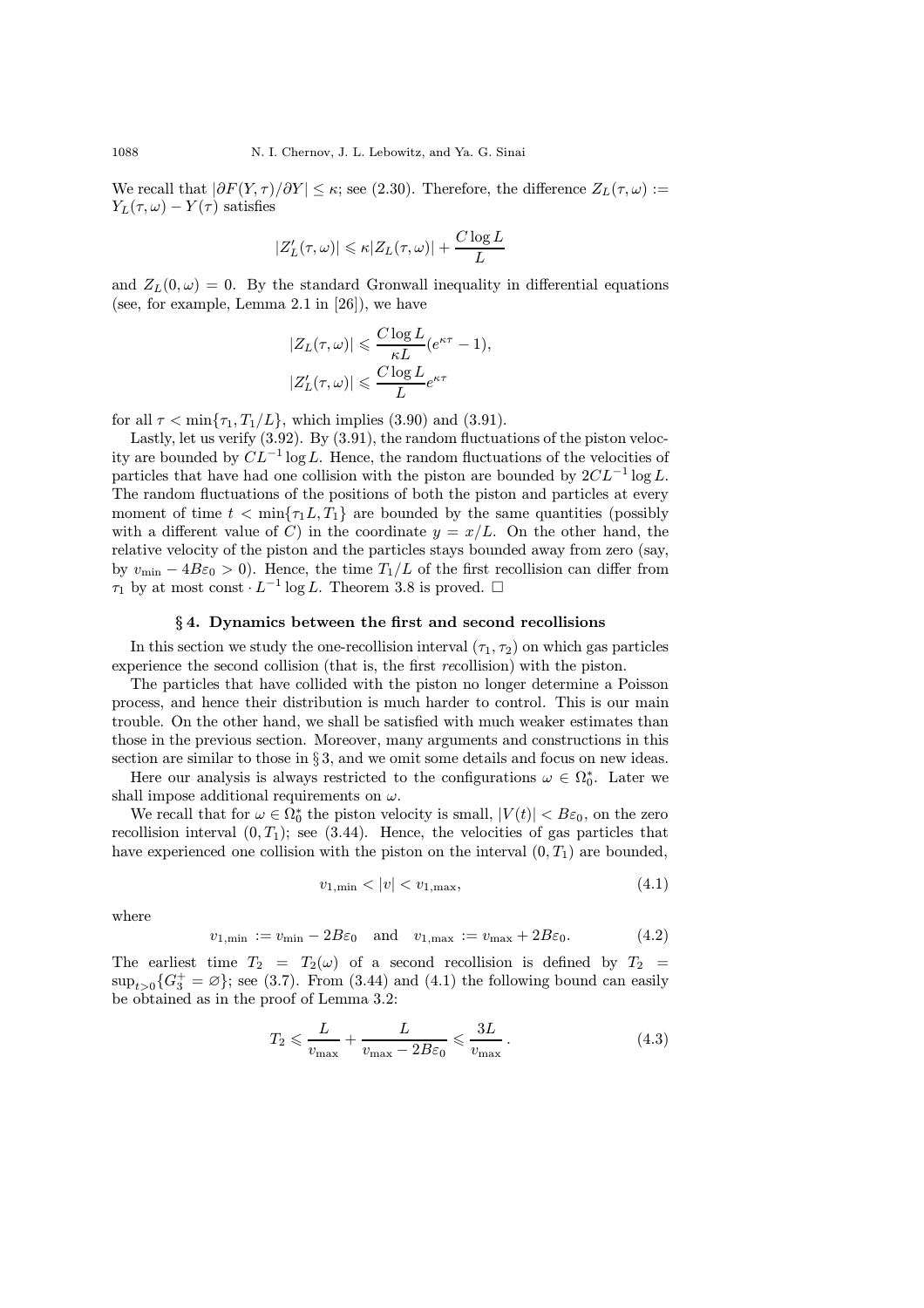Suppose that  $(x, v) \in G^+$  and let  $(x_t, v_t) = F^t(x, v)$  for  $t > 0$ . We denote by

$$
s_1(x, v) = \min\{t : x_t = X(t)\}
$$

the time of the first collision with the piston. The region

$$
G_*^+(t) := \{(x_t, v_t) \in G_1^+(t) : s_1(x, v) < T_1\}
$$

is occupied by points that by time  $t$  have experienced one collision with the piston before time  $T_1$ . By removing the superscript  $+$  in the above formula we define  $G_*(t)$ . Let  $T_* \leq T_2$  be the earliest time the piston interacts with the particles

$$
(x,v) \in [G_1^+(t) \setminus G_*^+(t)] \cup G_2^+(t).
$$

The time  $T_*$  is a random analogue of the time  $\tau_*$  introduced in §2. During the interval  $(T_1, T_*)$  the piston interacts with the particles from  $G_0^+(t) \cup G_*^+(t)$  only, and hence their velocities must be bounded by (4.1). For each  $t \in (T_1, T_*)$  we denote by

$$
\mathcal{X}_1(t) = \{(x, v) : x = X(t) + 0, -v_{1, \max} < v < -v_{1, \min}\}\
$$
  

$$
\cup \{(x, v) : x = X(t) - 0, v_{1, \min} < v < v_{1, \max}\}\
$$
(4.4)

the union of the two immediate one-sided neighbourhoods of the piston which contain all incoming particles.

As in the previous section, we define a subinterval  $(T_1, S_2) \subset (T_1, T_*)$  on which the motion of the piston is sufficiently slow.

**Definition.** Let  $(T_1, S_2) \subset (T_1, T_*)$  be the maximal time interval during which

(a)  $|V(t)| < v_{1,\text{min}},$ 

(b)  $\mathcal{X}_1(t) \subset G_0(t) \cup G_*(t)$ .

The condition (b) means that the particles with velocities  $v_{1,\text{min}} < |v| < v_{1,\text{max}}$ which are about to collide with the piston at time  $t$  have interacted with it during the interval  $(0, t)$  at most once, and, if they did, then the interaction occurred before time  $T_1$ .

Next we estimate how large the interval  $(T_1, S_2)$  is. Suppose that

$$
|V(t) - W(t/L)| \leq \Delta \tag{4.5}
$$

for any  $t < S_2$  and for a small  $\Delta$  (we shall estimate  $\Delta$  below and show that  $\Delta \to 0$ as  $L \to \infty$ ). This immediately implies that  $|V(t)| \leq \Delta + B\varepsilon_0$ , according to (2.26). Integrating  $(4.5)$  with respect to t gives

$$
|X(t) - LY(t/L)| \leq t\Delta,
$$

and hence

$$
|X(t) - L/2| \leq (\Delta + B\varepsilon_0)t.
$$
\n(4.6)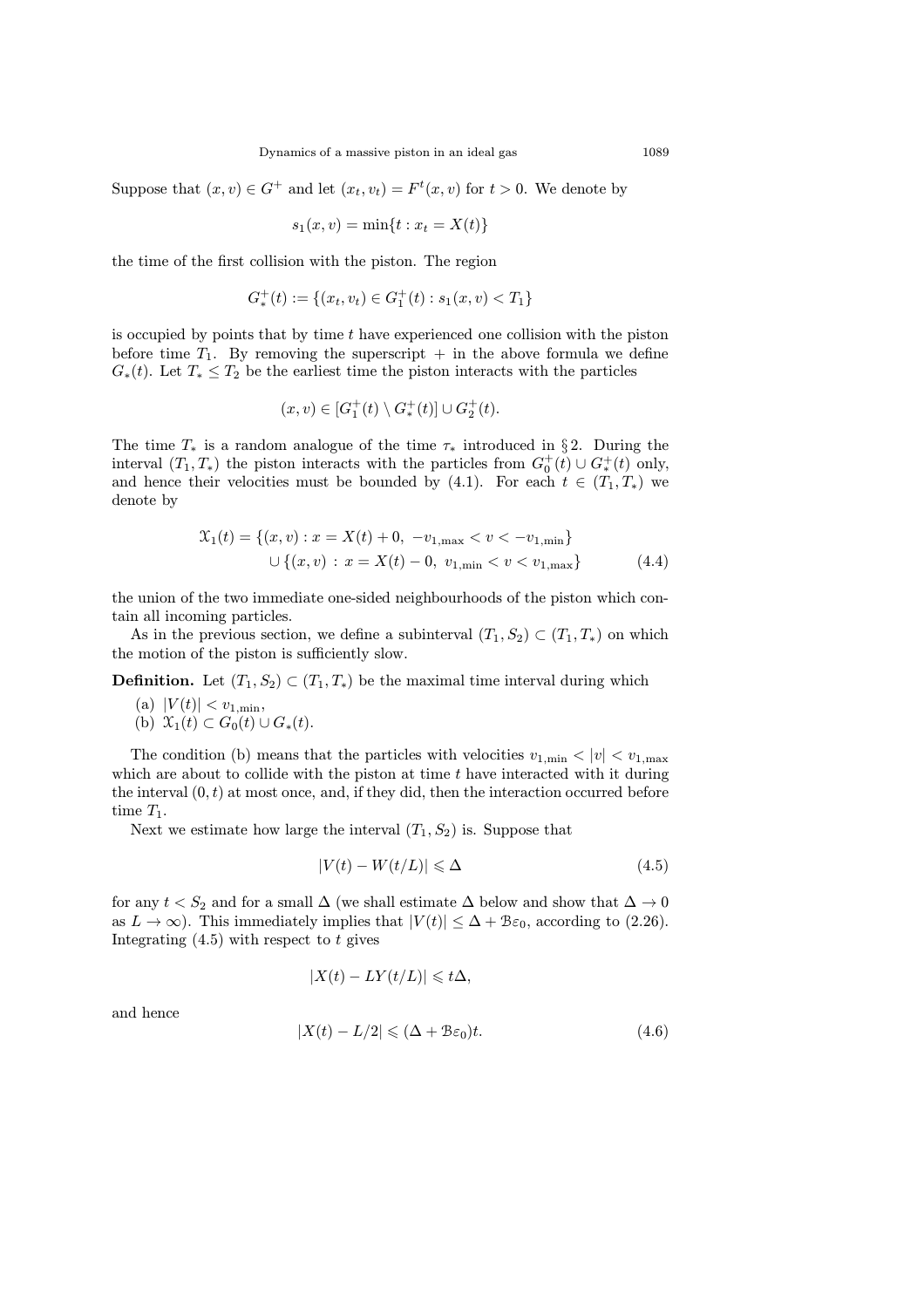**Proposition 4.1.** If (4.5) holds for  $t < S_2$  with some small  $\Delta > 0$ , then  $T_2 - S_2 \leq$  $CL(\Delta + \varepsilon_0)$ , where  $C > 0$  is a constant.

*Proof.* If  $S_2 = T_2$ , then the statement is trivial. If  $S_2 < T_2$ , then either  $S_2 < T_*$ , and hence at least one of the conditions (a) or (b) in the previous definition fails at time  $S_2$ , or  $S_2 = T_* < T_2$ . We note that the condition (a) cannot fail abruptly, since we assume that  $|V(t)| \leq \Delta + \mathcal{B}\varepsilon_0$  on  $(0, S_2)$ , that is,  $V(t)$  remains small. If (b) fails, then at time  $S_2$  the piston collides with a point  $(x, v)$  such that  $v_{1,\text{min}} \leq |v| \leq v_{1,\text{max}}$ whose past trajectory  $(x_t, v_t) := F^{t-S_2}(x, v)$  for  $t \in (0, S_2)$  hits the piston at some time  $t_1 \geq T_1$ . If  $S_2 = T_* < T_2$ , then at time  $S_2$  the piston recollides with a gas particle  $(x, v)$  whose past trajectory  $(x_t, v_t) := F^{t-S_2}(x, v)$  experiences the first collision with the piston at some time  $t_1 \geq T_1$ . In the last case, by (4.5),

$$
|v| \leq v_{\text{max}} + 2|V(t_1)| \leq v_{\text{max}} + 2(\Delta + B\varepsilon_0).
$$

In either of the above two cases, the trajectory  $(x_t, v_t)$  collides with the piston twice, namely, first at time  $t_1 \geq T_1$  and then at  $t_2 = S_2$ . We denote by  $X_1, X_2$ the positions of the piston and by  $V_1, V_2$  its velocities at times  $t_1, t_2$ , respectively. Without loss of generality we can assume that our trajectory  $(x_t, v_t)$  lies to the right of the piston. The speed  $|v| = |v_t|$  for  $t_1 < t < t_2$  satisfies

$$
|v| \le \max\{v_{1,\max}, v_{\max} + 2(\Delta + B\varepsilon_0)\} \le v_{\max} + 2(\Delta + B_1\varepsilon_0)
$$
 (4.7)

with  $B_1 = \max\{B, \mathcal{B}\}\.$  Then by (4.6) and (4.7), the obvious identity

$$
|v|(t_2 - t_1) = (L - X_1) + (L - X_2)
$$

implies that

$$
t_2 - t_1 \geqslant \frac{L - (\Delta + B\varepsilon_0)(t_1 + t_2)}{v_{\text{max}} + 2(\Delta + B_1\varepsilon_0)}.
$$

On the other hand, let us consider a particle that experiences the very first recollision with the piston (this happens at time  $T_1$ ). After the collision, that particle acquires a velocity satisfying  $|v(T_1 + 0)| \ge v_{\text{max}} - 2|V(T_1)|$ . The next collision of this particle with the piston occurs after  $T_2$ . Therefore,

$$
T_2 - T_1 \leqslant \frac{L/2 + |X(T_1) - L/2| + L/2 + |X(T_2) - L/2|}{v_{\text{max}} - 2|V(T_1)|}
$$
  

$$
\leqslant \frac{L + (\Delta + B\varepsilon_0)(T_1 + T_2)}{v_{\text{max}} - 2(\Delta + B\varepsilon_0)}.
$$

Combining the above estimates gives

$$
T_2 - S_2 \leqslant (T_2 - T_1) - (t_2 - t_1) \leqslant CL(\Delta + \varepsilon_0)
$$

with some  $C > 0$  determined by B and B.  $\square$ 

Next, we study the dynamics during the time interval  $(T_1, S_2)$ . We again define the density  $q(v, t)$  of colliding particles on the piston by the equation (3.9), and the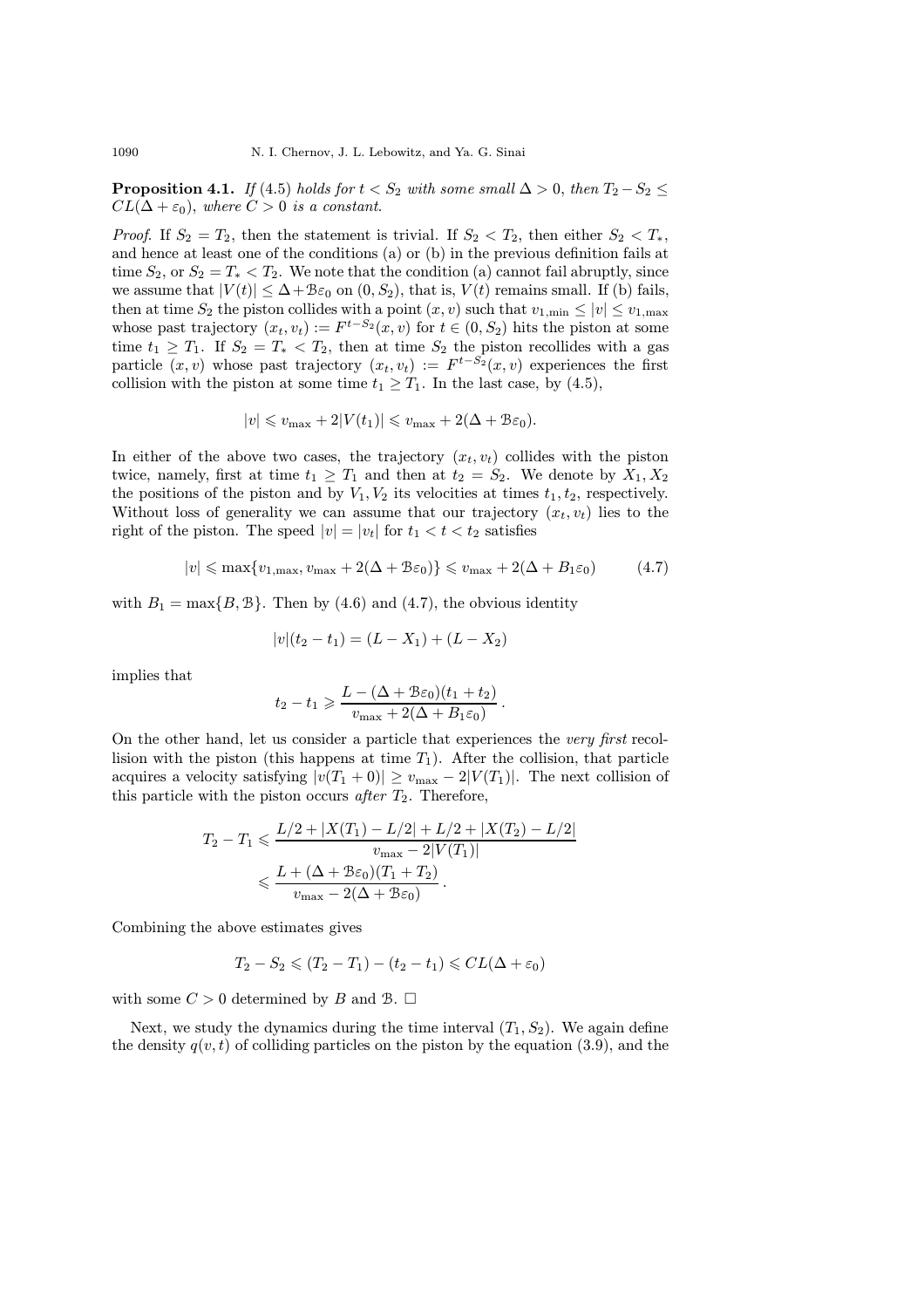functions  $Q_i(t)$ ,  $i = 0, 1, 2$ , by  $(3.10)$ – $(3.12)$ . We emphasize that, unlike what we had in the previous section, the density  $p(x, v, t)$  now depends *essentially* on  $\omega$  (at least for  $(x, v) \in G_*^+(t)$ , and hence  $q(v, t)$  and  $Q_i(t)$  depend on  $\omega$  not only through the piston position  $X(t)$  but also through the surrounding density  $p(x, v, t)$ .

In the previous sections we also introduced the deterministic density  $\tilde{p}(x, v, t)$ . We can now define the corresponding deterministic density

$$
\widetilde{q}(v,t) = \begin{cases} \widetilde{p}(X(t) + 0, v, t) & \text{for } v < 0, \\ \widetilde{p}(X(t) - 0, v, t) & \text{for } v > 0 \end{cases}
$$
\n(4.8)

on the piston (cf. (2.17)), and we can define the deterministic functions  $\tilde{Q}_i(t)$ ,  $i = 0, 1, 2$ , by equations similar to  $(3.10)$ – $(3.12)$  but with tildes over the corresponding functions. We use tildes to distinguish these deterministic functions from the random ones.

We now compare the random functions  $p, q, Q_i$  with their deterministic counterparts on the interval  $(T_1, S_2)$ . Since the transformations  $F^t: G^+ \to G^+(t)$  and  $\widetilde{F}^t$ :  $\widetilde{G}^+ \to \widetilde{G}^+(t)$  (recall that  $\widetilde{G}^+(t) = \widetilde{F}^t(G^+)$ ) are invertible area-preserving maps, so is the map

$$
\Psi^t = \widetilde{F}^t \circ F^{-t},
$$

which takes  $G^+(t)$  onto  $\widetilde{G}^+(t)$ . The next lemma follows easily from Theorem 3.8. **Lemma 4.2.** Let  $t < S_2$  and  $\omega \in \Omega_0^*$ . For every  $(x, v) \in G_*^+(t)$  let  $(\tilde{x}, \tilde{v}) :=$  $\Psi^t(x, v)$ . Then

$$
|x - \widetilde{x}| \leqslant C \log L \quad \text{and} \quad |v - \widetilde{v}| \leqslant CL^{-1} \log L
$$

with a constant  $C > 0$ . Moreover,

$$
p(x, v, t) = p(\widetilde{x}, \widetilde{v}, t).
$$

Next, the properties of the density  $p(x, v, t)$  stated in Lemma 3.3 obviously hold for the deterministic density  $\tilde{p}(x, v, t)$  on the entire region  $\tilde{G}^+$ . That is, the density  $\widetilde{p}(x, v, t)$  is piecewise  $C^1$  smooth with  $|\partial \widetilde{p}(x, v, t)/\partial x| \le D'_1/L$ , and the discontinuity lines of  $\tilde{p}(x, v, t)$  have slopes of order  $O(1/L)$  (thus, they are almost parallel to the  $x$  axis). Therefore, as in  $(3.13)$ , we have

$$
\left|\frac{\partial \widetilde{Q}_i}{\partial X}\right| \leqslant \frac{\text{const}}{L} \,. \tag{4.9}
$$

Lemma 4.2 allows us to compare  $Q_i$  and  $\widetilde{Q}_i$  regarded as functions of X in the following way.

**Lemma 4.3.** Let  $t < S_2$  and  $\omega \in \Omega_0^*$ . Then for  $i = 0, 1, 2$ 

$$
|Q_i(t) - \widetilde{Q}_i(t)| \leq CL^{-1} \log L.
$$

We note that  $\tilde{Q}_i(t)$  is defined in terms of  $\tilde{q}(v, t)$ , which uses the (random) position of the piston  $X(t)$  for the given  $\omega$ ; see (4.8). The above lemma shows that the dependence of  $Q_i(t)$  on  $\omega$  through the density  $p(x, v, t)$  (which itself depends on  $\omega$ ) is very weak, because  $L^{-1} \log L$  is small. In other words, the density  $p(x, v, t)$  of the gas surrounding the piston fluctuates with  $\omega$  very little.

The following theorem is an analogue of Theorem 3.4.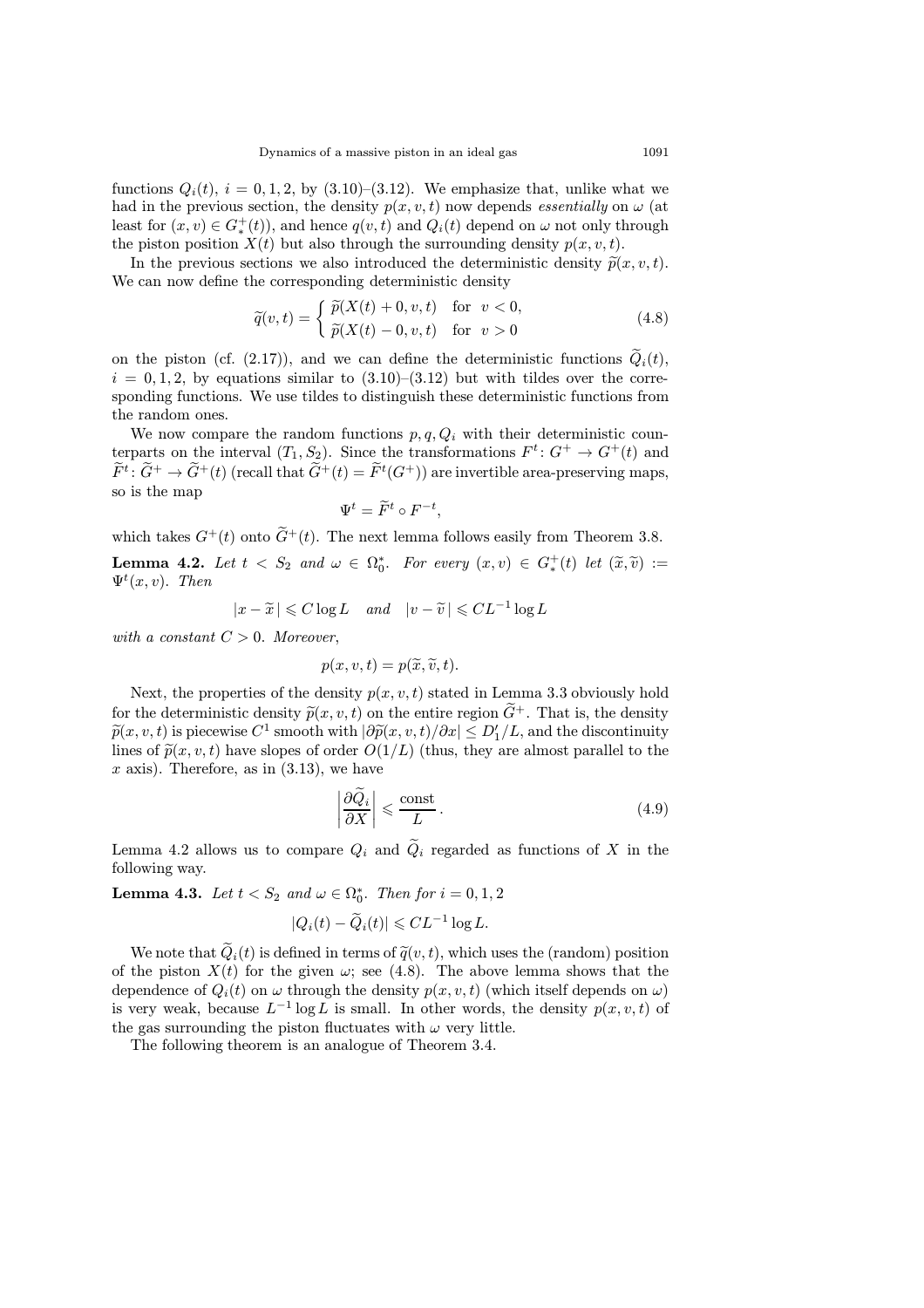**Theorem 4.4.** For any sufficiently large L there exists a set  $\Omega_1^* \subset \Omega_0^*$  of initial configurations of particles such that:

(i) there is a constant  $c > 0$  for which

$$
\mathsf{P}(\Omega_1^*) > 1 - L^{-c \log \log L};\tag{4.10}
$$

(ii) for each configuration  $\omega \in \Omega_1^*$  and for each time interval

$$
(t, t + \Delta t) \subset (T_1, S_2)
$$

such that

$$
\frac{(\log L)^2}{L^{1/3}} \leqslant \Delta t \leqslant \frac{1}{L^{1/7}}\tag{4.11}
$$

the change of the velocity of the piston satisfies

$$
V(t + \Delta t) - V(t) = \tilde{\mathcal{D}}(t)\Delta t + \chi,\tag{4.12}
$$

where

$$
\widetilde{\mathcal{D}}(t) = a[\widetilde{Q}_0(t)V^2(t) - 2\widetilde{Q}_1(t)V(t) + \widetilde{Q}_2(t)]
$$
\n(4.13)

and

$$
|\chi| \leqslant C \frac{\log L(\Delta t)^{1/4}}{L^{1/4}}\tag{4.14}
$$

with some global constant  $C > 0$ .

Remark. We note that our bound (4.14) for the random fluctuations represented by  $\chi$  is much weaker than (3.17) in Theorem 3.4. This is due to the lack of good control over large deviations for the distribution of gas particles, as will be clear from the proof.

Proof. Our argument goes basically along the lines of the proof of Theorem 3.4, but it involves a good deal of new construction, which we describe in detail. The first step is the velocity decomposition scheme (see (3.27))

$$
V(t + \Delta t) = (1 - \varepsilon k)V(t) + \varepsilon \sum_{j=1}^{k} v_j + \chi^{(1)} + \chi^{(2)}.
$$
 (4.15)

The error terms  $\chi^{(1)}$  and  $\chi^{(2)}$  are defined in § 3 after (3.27), and they are bounded:

$$
|\chi^u| \leqslant v_{\text{max}} \varepsilon^2 k^2
$$

for  $u = 1, 2$ ; see (3.32). We shall see later that

$$
k \le \text{const} \cdot L^2 \Delta t,\tag{4.16}
$$

and hence

$$
|\chi^u| \le \text{const} \cdot (\Delta t)^2 \tag{4.17}
$$

for  $u = 1, 2$ .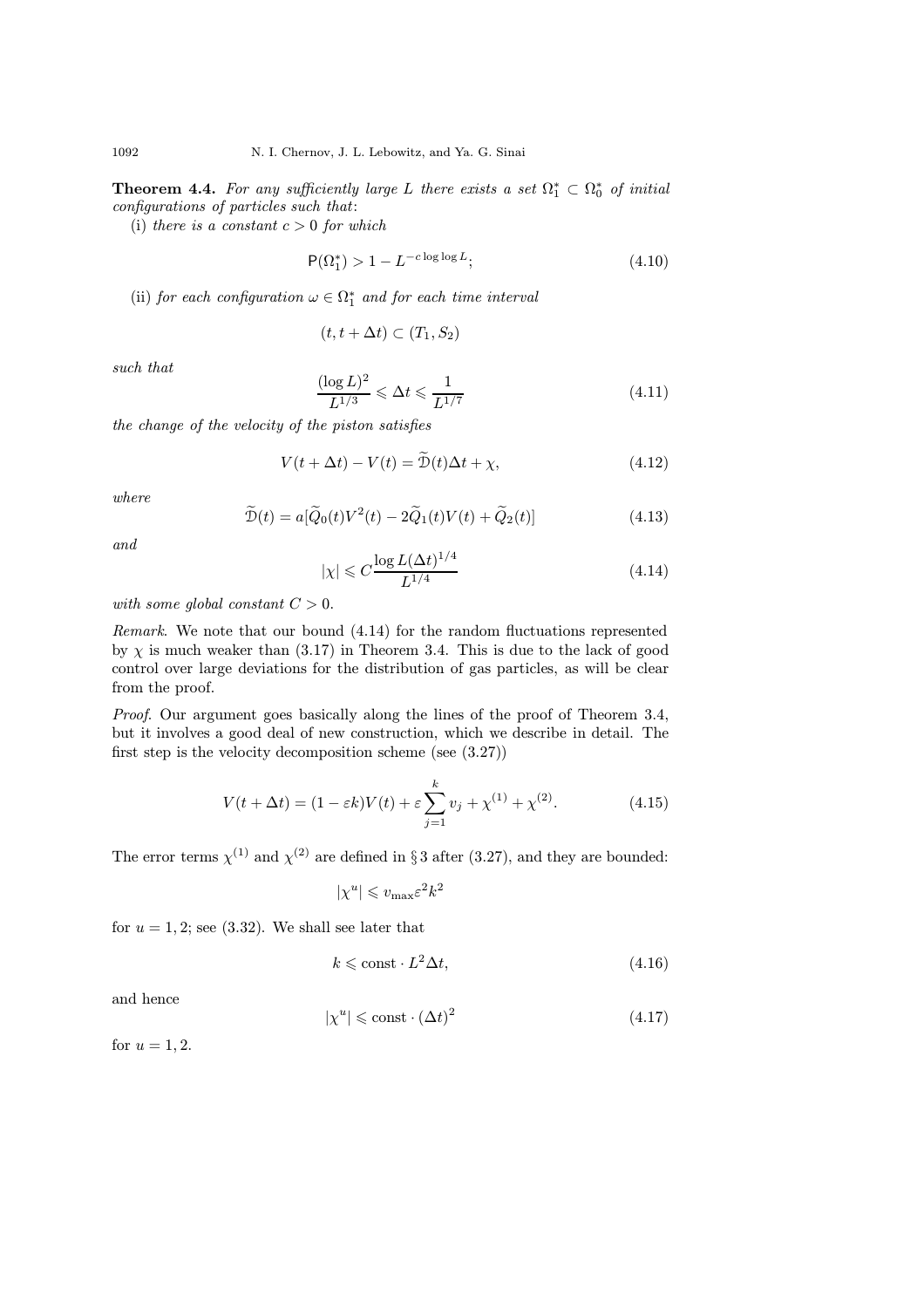Next, we need a crude upper bound  $\delta V$  for the possible fluctuations of the piston velocity  $V(s)$  during the interval  $(t, t + \Delta t)$ , as defined by (3.28). One bound can easily be derived from (4.15):

$$
\delta V \leq 2v_{\text{max}}\varepsilon k \leq \text{const} \cdot \Delta t. \tag{4.18}
$$

We now define two regions  $D_1 = D_1^+ \cup D_1^-$  and  $D_2 = D_2^+ \cup D_2^-$  in the  $(x, v)$ plane by the equations (3.29)–(3.30), where  $v_{\text{min}}$  and  $v_{\text{max}}$  must be replaced by  $v_{1,\text{min}}$  and  $v_{1,\text{max}}$ , respectively. As is explained in § 3, all the particles in  $D_1$  (at time t) necessarily collide with the piston during the interval  $(t, t + \Delta t)$ . All the particles actually colliding with the piston during that interval are contained in  $D_2$ . Therefore,

$$
k_1^{\pm} \leqslant k^{\pm} \leqslant k_2^{\pm},\tag{4.19}
$$

where  $k^{\pm}$ ,  $k_1^{\pm}$ ,  $k_2^{\pm}$  are defined above (3.34). This gives upper and lower bounds for the numbers of colliding particles.

Our next step is to estimate the numbers  $k_i^{\pm}$ ,  $i = 1, 2$ . Since  $k_i^{\pm}$  no longer have a Poisson distribution, we estimate them by using a new approach. Let D be one of the four trapezoids  $D_i^{\pm}$ ,  $i = 1, 2$ , and let  $k_{D,\omega}$  be the (random) number of particles in D at time t. Obviously,  $k_{D,\omega}$  is equal to the number of particles in  $F^{-t}(D)$  at time zero.

We note that the trapezoid D has height  $v_{1,\text{max}} - v_{1,\text{min}} = \text{const}$  and width  $O(\Delta t)$ , and hence its area is bounded:

$$
d_1 \Delta t \leqslant |D| \leqslant d_2 \Delta t,\tag{4.20}
$$

with some constants  $0 < d_1 < d_2 < \infty$ .

Let us examine the region  $F^{-t}(D)$  more closely. Since  $(t, t + \Delta t) \subset (T_1, S_2)$ , it follows from the condition (b) in the definition of  $S_2$  that  $D \subset G_0(t) \cup G_*(t)$ . We set  $D_0 = D \cap G_0(t)$  and  $D_1 = D \cap G_*(t)$ ; then  $F^{-t}(D) = F^{-t}(D_0) \cup F^{-t}(D_1)$ . To emphasize the dependence of the flow  $F^t$  on  $\omega$ , we write  $F^t_{\omega}$  for  $F^t$ . The part  $F_{\omega}^{-t}(D_0)$  is obtained by a simple linear transformation of  $D_0$  (because of the absence of collisions of particles in  $D_0$  with the piston), and hence it is actually independent of  $\omega$ . The part  $F_{\omega}^{-t}(D_1)$  is also obtained by pulling the domain  $D_1$ back in time, but one collision with the piston occurs along the way. Since the position and velocity of the piston are random, the domain  $F_{\omega}^{-t}(D_1)$  depends on  $\omega$ . Hence, the domain  $D_{\omega} := F_{\omega}^{-t}(D)$  depends on  $\omega$ . The initial number  $k_{D,\omega}$  of particles in a randomly selected domain  $D_{\omega}$  certainly need not be a Poisson random variable.

To estimate  $k_{D,\omega}$  we fix some  $\Delta t$  satisfying (4.11) and construct finitely many domains  $D_n \subset G$ ,  $1 \leq n \leq N_*$ , which have the following property. For every  $\omega \in \Omega_0^*$ , every  $t \in (T_1, S_2 - \Delta t)$ , and every trapezoid D defined above there are two domains  $D_{n'}$  and  $D_{n''}$  such that

$$
D_{n'} \subset F_{\omega}^{-t}(D) \subset D_{n''}
$$
\n
$$
(4.21)
$$

and the area of the difference is relatively small:

$$
|D_{n''} \setminus D_{n'}| \leqslant \chi^{(3)}|D_{\omega}|,\tag{4.22}
$$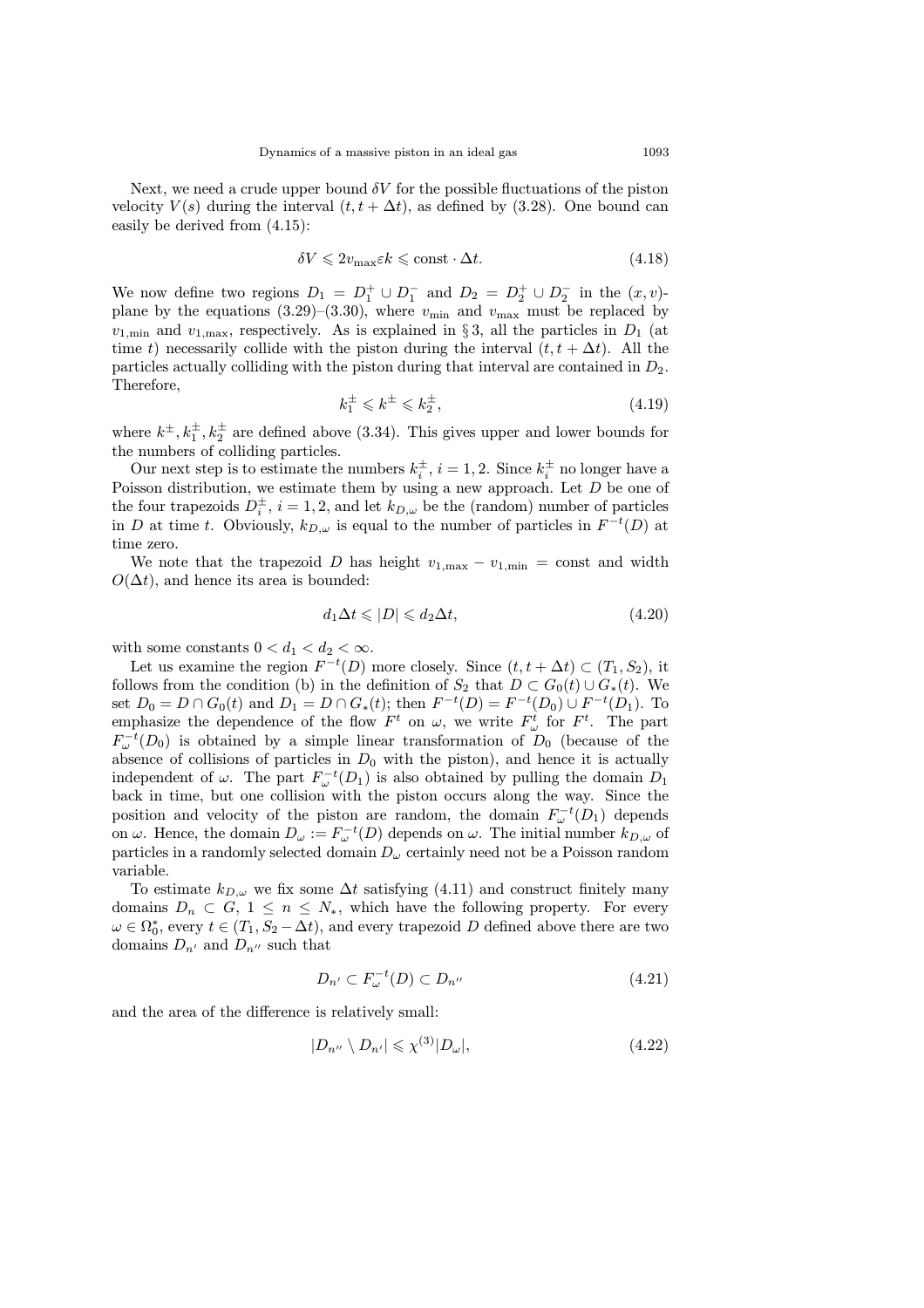where  $\chi^{(3)} \to 0$  as  $L \to \infty$ . We say that  $D_{n'}$  and  $D_{n''}$  approximate  $D_{\omega}$  'from inside' and 'from outside', respectively. We denote the collection of domains  $D_n$ for a given  $\Delta t$  by

$$
\mathcal{C} = \mathcal{C}_{\Delta t} = \{D_n\}_{n=1}^{N_*}.
$$

We postpone the construction of the  $D_n$  for a moment and derive an immediate result from the above approximation. The inclusion (4.21) implies that

$$
k_{n',\omega} \leqslant k_{D,\omega} \leqslant k_{n'',\omega},\tag{4.23}
$$

where  $k_{n,\omega}$  is the (random) number of particles in the domain  $D_n$  at time zero. Since  $D_n$  is fixed (independent of  $\omega$ ) for each n, the random variable  $k_{n,\omega}$  does have a Poisson distribution, with mean value

$$
\lambda_n := L^2 \int_{D_n} p(x, v, 0) \, dx \, dv.
$$

According to Lemma A.2,

$$
P(\omega : |k_{n,\omega} - \lambda_n| > B\sqrt{\lambda_n}) \leq 2\varepsilon^{-cB^2}
$$
\n(4.24)

for any  $B < b\sqrt{\lambda_n}$ , where  $b > 0$  is a constant and  $c = c(b) > 0$  is another constant. We shall specify the value of  $B = B_{\Delta t}$  below (one value for all the  $D_n$  in  $\mathcal{C}_{\Delta t}$ ). In view of (4.20) it is enough to require that

$$
B_{\Delta t} < L\sqrt{\Delta t}.\tag{4.25}
$$

Then we define  $\Omega_1^*(\Delta t)$  as the set of configurations  $\omega \in \Omega_0^*$  satisfying

$$
|k_{n,\omega} - \lambda_n| \le B_{\Delta t} \sqrt{\lambda_n} \quad \text{for} \quad 1 \le n \le N_*.
$$
 (4.26)

Then by (4.24) we have

$$
\mathsf{P}(\Omega_0^* \setminus \Omega_1^*(\Delta t)) \leq 2N_* e^{-cB_{\Delta t}^2}.
$$
\n(4.27)

Next, for all  $\omega \in \Omega_1^*(\Delta t)$  the bounds (4.23) and (4.26) imply that

$$
\lambda_{n'} - B_{\Delta t} \sqrt{\lambda_{n'}} \leq k_{D,\omega} \leq \lambda_{n''} + B_{\Delta t} \sqrt{\lambda_{n''}}.
$$
\n(4.28)

Furthermore, let us consider the quantity

$$
\lambda_{D,\omega} = L^2 \int_{F_{\omega}^{-1}(D)} p(x, v, 0) \, dx \, dv = L^2 \int_D p(x, v, t) \, dx \, dv.
$$

By  $(4.21)$ , we have

$$
\lambda_{n'}\leqslant \lambda_{D,\omega}\leqslant \lambda_{n''}.
$$

It follows from (4.22) that

$$
(1 - c\chi^{(3)})\lambda_{D,\omega} \le \lambda_{n'} \le \lambda_{n''} \le (1 + c\chi^{(3)})\lambda_{D,\omega}
$$
\n(4.29)

for some constant  $c > 0$  (determined by  $\pi_{\text{max}}$ ,  $\pi_{\text{min}}$ ,  $v_1$ , and  $v_2$  in (P3)).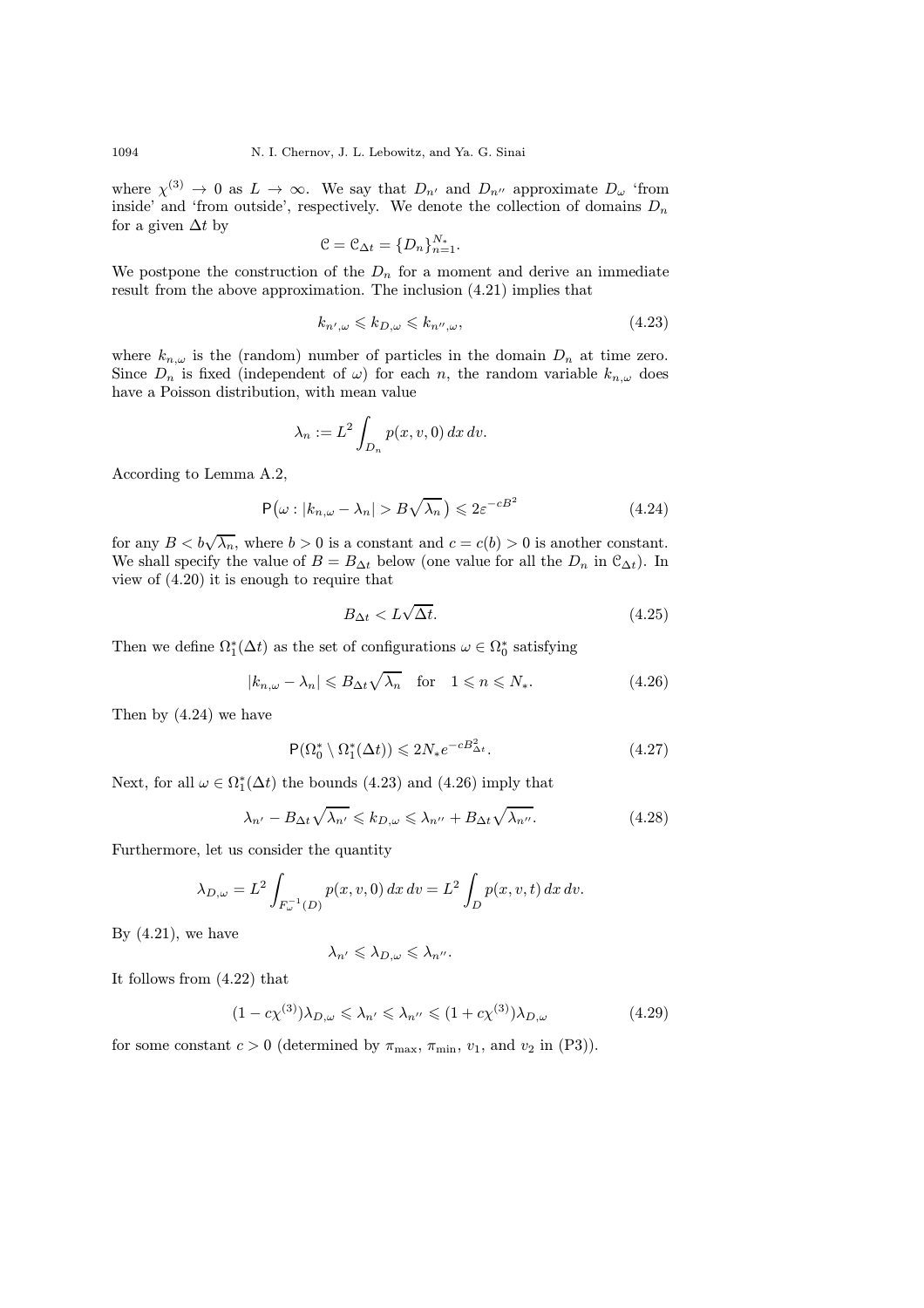Let us consider the deterministic quantity

$$
\widetilde{\lambda}_D = L^2 \int_D \widetilde{p}(x, v, t) \, dx \, dv.
$$

It follows easily from Lemma 4.2 and the properties of  $\tilde{p}(x, v, t)$  that

$$
|\lambda_{D,\omega} - \widetilde{\lambda}_D| \leqslant CL^{-1} \log L \widetilde{\lambda}_D \tag{4.30}
$$

with some constant  $C > 0$ . Combining (4.29) and (4.30), we arrive at the relations

$$
(1 - \chi^{(4)})\widetilde{\lambda}_D \leq \lambda_{n'} \leq \lambda_{n''} \leq (1 + \chi^{(4)})\widetilde{\lambda}_D
$$
\n(4.31)

with

$$
\chi^{(4)} = \text{const} \cdot (\chi^{(3)} + L^{-1} \log L). \tag{4.32}
$$

The bounds (4.28) and (4.31) give the desired estimate for the number  $k_{D,\omega}$ .

We now construct the domains  $D_n$  that approximate the domains  $D_{\omega} = F_{\omega}^{-t}(D)$ for all  $\omega \in \Omega_0^*$  and all trapezoids D defined above. We first fix an  $\omega \in \Omega_0^*$  and a trapezoid D. Let us now construct two special domains  $D', D''$  that approximate  $D_{\omega} = F_{\omega}^{-t}(D)$  from inside and from outside, that is,  $D' \subset D_{\omega} \subset D''$ .

The domain  $D_{\omega}$  is obtained by pulling D back in time. We consider its 'trajectory'  $D_s^- = F_{\omega}^{s-t}(D)$  for  $0 < s < t$ . Thus,  $D_0^- = D_{\omega}$  and  $D_t^- = D$ . Let us examine the shape of the domain  $D_s^-$  and how it changes as s runs from t down to 0. We recall that the trapezoid  $D$  is adjacent to the piston at time  $t$  (it is about to run into the piston at that time). As s goes from t downward, the domain  $D_s^-$  comes off the piston and travels to a wall (as in a movie running backward). During that period, the map  $F_{\omega}^{-(t-s)}$  restricted to D is linear, and hence  $D_s^-$  is still a trapezoid. Since the velocities of points  $(x, v) \in D$  vary (from  $v_{1,\text{min}}$  to  $v_{1,\text{max}}$ ), the trapezoid  $D_s^$ becomes 'skewed', namely, its 'outer' edge  $|v| = v_{1,\text{max}}$  moves toward the wall faster than the other edge  $|v| = v_{1,\text{min}}$ . By the time it reaches the wall,  $D_s^-$  becomes a long slanted trapezoid stretched by a distance  $O(L)$  along the x axis. Every vertical line (parallel to the v axis) intersects  $D_s^-$  along a segment of length  $O(\Delta t/L)$ . As s goes farther down, a collision with the wall occurs, and a new part of  $D_s^-$  appears directly across the x axis, moving now toward the piston. The shape of this part is also that of a long narrow trapezoid whose vertical 'thickness' is  $O(\Delta t/L)$ . Eventually it moves all the way (along a distance  $O(L)$ ) from the wall to the piston and contacts the piston at some time  $s_* = s_*(D)$ ; see Fig. 5. We note that, so far,  $D_s^$ is completely independent of  $\omega$ .



Figure 5. The domain  $D_s^-$ . The arrows show its motion as s decreases. The 'outgoing' part of  $D_s^-$ , as it comes off the piston, is shown on the right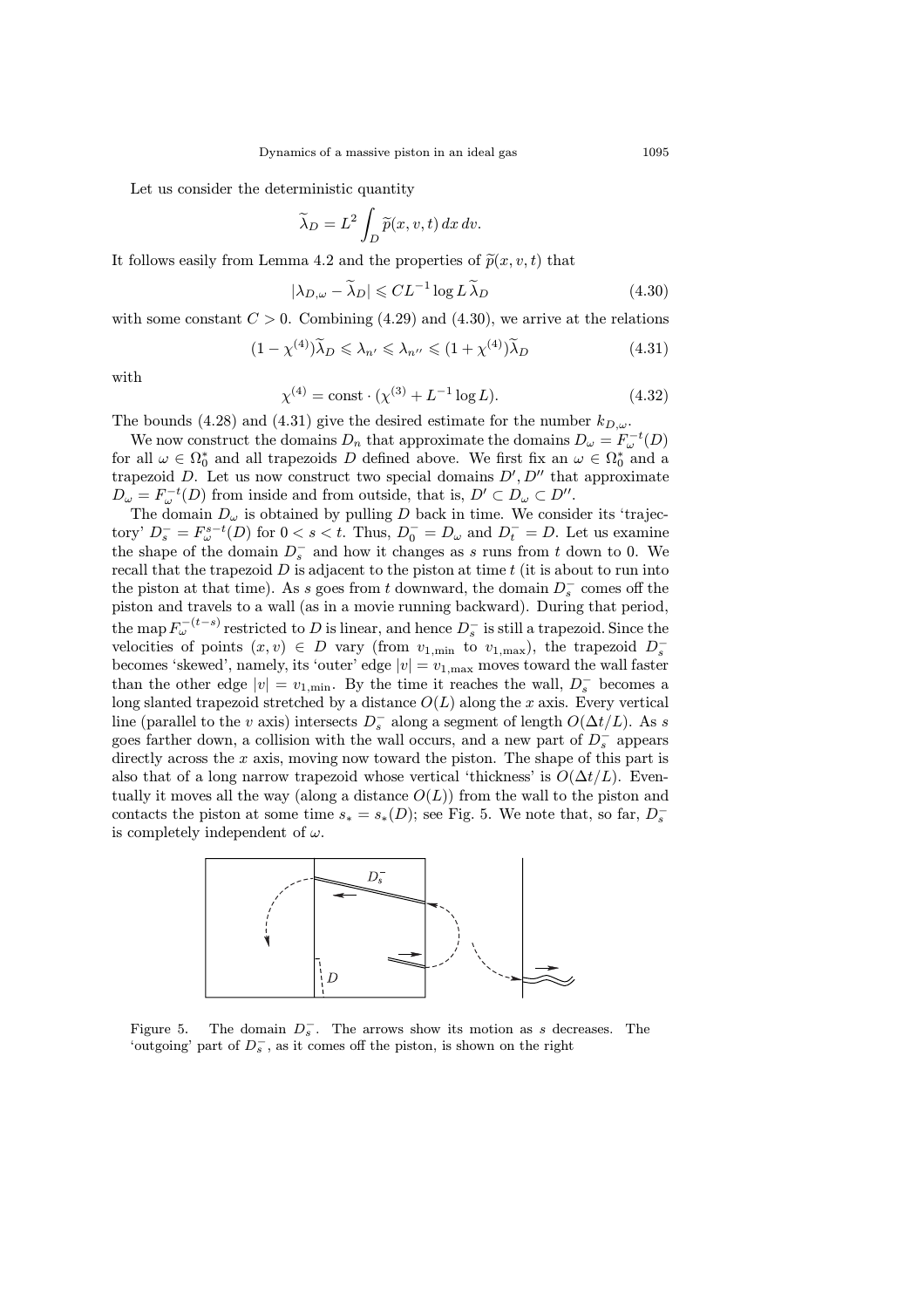After the collision with the piston, a new part of  $D_s^-$  appears across the x axis, coming off the piston and moving back to the wall. This is the most interesting part; it is determined by the piston position and velocity, and hence it actually depends on  $\omega$ . We recall that the part of  $D_s^-$  running into the piston before the collision (the 'incoming' part) is a narrow trapezoid bounded by two almost horizontal lines with slope  $O(1/L)$  lying a distance  $O(\Delta t/L)$  apart. We call them the upper and lower boundaries of  $D_s^-$ . The part of  $D_s^-$  coming off the piston after the collision (the 'outgoing' part) also has upper and lower boundaries (due to the reversal of velocities at collision, although the upper boundary after the collision is the image of the lower boundary before the collision, and vice versa); see Fig. 5. The boundaries of the outgoing part of  $D_s^-$  are quite irregular and depend on  $\omega$ . It is they that need careful approximation.

The shape of the outgoing boundary of  $D_s^-$  is determined by the piston velocity  $V(u)$  during the interval  $s < u < s_*$ . Since the collision between  $D_s^-$  and the piston occurs during the zero-recollision interval  $(s_* < T_1)$ , we can apply the results of §3. By Theorem 3.7 the piston velocity behaves like a Hölder-continuous<sup>3</sup> function:

$$
|V(u+h) - V(u)| \leqslant CL^{-1} \log L \sqrt{h} =: d_h \tag{4.33}
$$

for all  $h \in (L^{-2}, 1)$ . We consider only h satisfying  $L^{-a_1} < h < L^{-a_2}$  with some  $0 < a_2 < a_1 < 2$ . Note that in this case

$$
Ld_h/h \to \infty \quad \text{and} \quad d_h/h \to 0 \tag{4.34}
$$

as  $L \to \infty$ .

Let us consider the upper boundary of the outgoing domain  $D_s^-$  after the collision. It is a continuous curve that can be parameterized by the collision time (or, in other words, the contact time between  $D_s^-$  and the piston), denoted by u. This gives a parametric curve  $(x_s(u), v_s(u))$  with parameter  $u \in (s, s_*)$ . In particular,

$$
F^{w}(x_s(u), v_s(u)) = (x_{s+w}(u), v_{s+w}(u))
$$

for  $s < u < s_*$  and  $w \le u - s$ , and the point

$$
F^{u-s}(x_s(u), v_s(u)) = (x_u(u), v_u(u))
$$

is the endpoint of the upper boundary of  $D_u^-$ , that is,  $x_u(u) = X(u)$  is the piston coordinate at time u.

Claim 1. For each  $u \in (0, s_* - h)$  and all sufficiently large L

$$
|x_{u+h}(u+h) - x_u(u)| \le B\varepsilon_0 h \tag{4.35}
$$

and

$$
|v_{u+h}(u+h) - v_u(u)| \leq 3d_h. \tag{4.36}
$$

<sup>&</sup>lt;sup>3</sup>For any  $d > 0$ , d-dense sets in the space of Hölder-continuous functions were constructed by Kolmogorov and Tikhomirov [\[16\],](#page-80-0) and our constructions here are in the same spirit.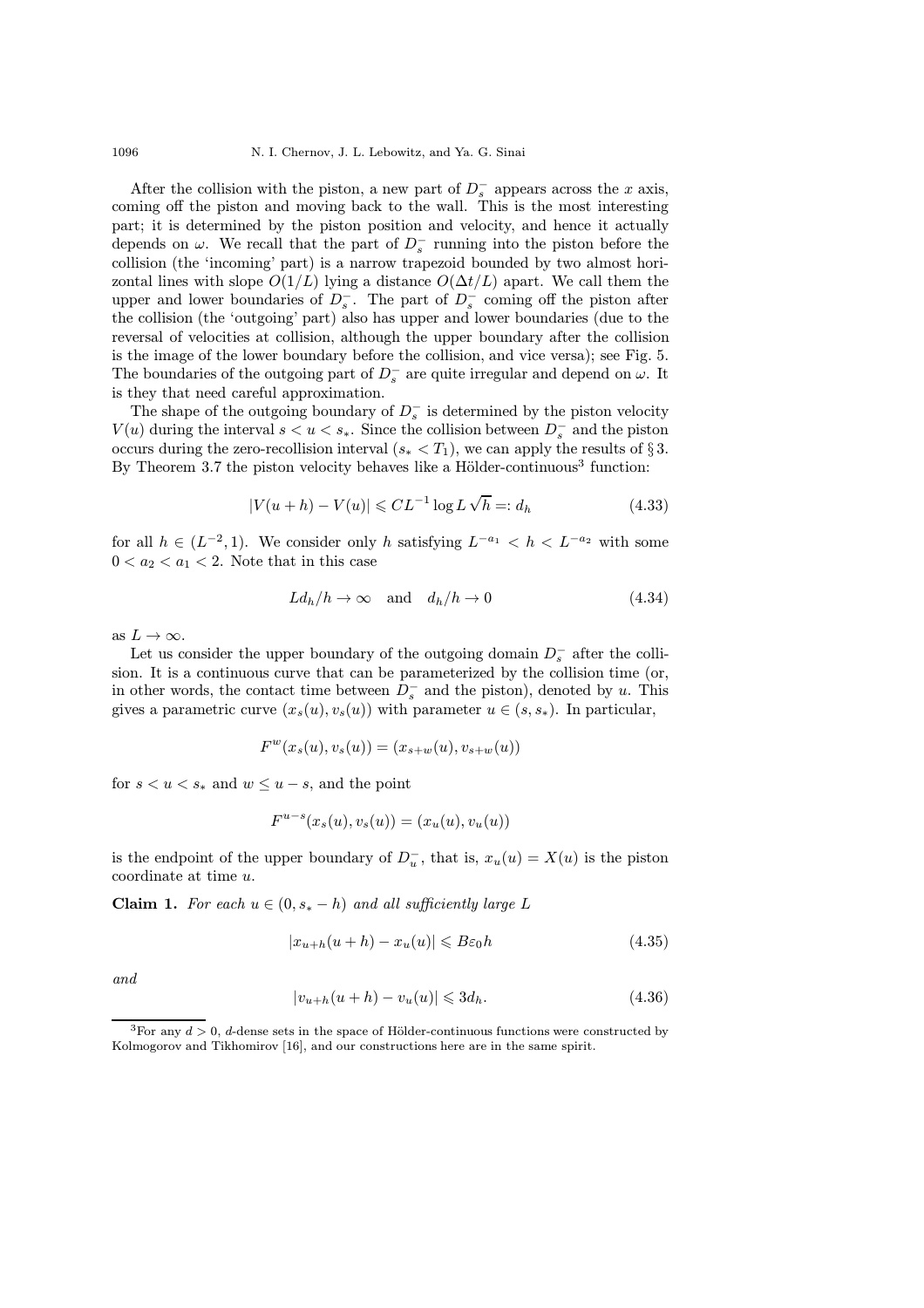*Proof.* The first bound means that  $|X(u + h) - X(u)| \leq B\varepsilon_0 h$  and follows from (3.44). To prove the second inequality we use the collision rule

$$
v_u(u) = -v_u^{-}(u) + 2V(u),
$$

where  $v^-_u(u)$  is the v coordinate of the lower boundary of the incoming part of  $D_u$  where it contacts the piston (at time u). Similarly,

$$
v_{u+h}(u+h) = -v_{u+h}^-(u+h) + 2V(u+h).
$$

Since the lower boundary of the incoming part of  $D_s^-$  is a straight line with slope  $O(1/L)$ , and the piston velocity is bounded, we have

$$
|v_{u+h}^-(u+h) - v_u^-(u)| \leqslant \text{const} \cdot h/L \leqslant d_h,
$$

where the last bound follows from (4.34). This and (4.33) imply (4.36).  $\Box$ 

We now fix some  $h$  satisfying

$$
(\Delta t/L)^{1/2} \leqslant h \leqslant 2(\Delta t/L)^{1/2}.\tag{4.37}
$$

With our restrictions (4.11) on  $\Delta t$ , this implies that  $L^{-2/3} \leq h \leq L^{-4/7}$ , and hence (4.34) holds. We also note that

$$
d_h/(\Delta t/L) \to 0 \quad \text{as} \quad L \to \infty,\tag{4.38}
$$

and therefore  $d_h$  is much less than the 'thickness' of the domain  $D_s^-$ .

Next we take a lattice in the  $(x, v)$ -plane with x-spacing rh and v-spacing rd<sub>h</sub>, where  $r > 0$  is a sufficiently small constant (for example,  $r = B\varepsilon_0/10$ ). The lattice sites are

$$
(x_i, v_j) = (rhi, rd_hj), \qquad i, j \in \mathbb{Z}.
$$
\n
$$
(4.39)
$$

We are now ready to define the boundary of the domain  $D' \subset D_0^- = F_{\omega}^{-t}(D)$ approximating  $D_0^-$  from inside. We start with the upper boundary of the outgoing part of  $D_0^-$ . It is parameterized as  $(x_0(u), v_0(u))$  (see above), with  $0 < u < s_*$ . We consider the discrete parameter values  $u_k = kh, k = 0, 1, \ldots, [s_*/h]$ . For each such k we consider the point

$$
F^{kh}(x_0(kh), v_0(kh)) = (x_{kh}(kh), v_{kh}(kh)).
$$

This is the endpoint of the upper boundary of  $D_{kh}^-$ , and therefore  $x_{kh}(kh) = X(kh)$ is the piston coordinate at time  $kh$ . Now we pick a lattice site  $(4.39)$  closest to the point  $(x_{kh}(kh), v_{kh}(kh))$  and lying on the same side of the piston as the domain  $D_{kh}^-$ ; denote this site by  $(x_k^s, y_k^s)$ . Next, we adjust this site by moving it down (along the v axis) the fixed distance  $10d_h$  and we obtain the adjusted point  $(x_k^a, v_k^a)$ ,

$$
x_k^a = x_k^s, \qquad v_k^a = v_k^s - 10d_h. \tag{4.40}
$$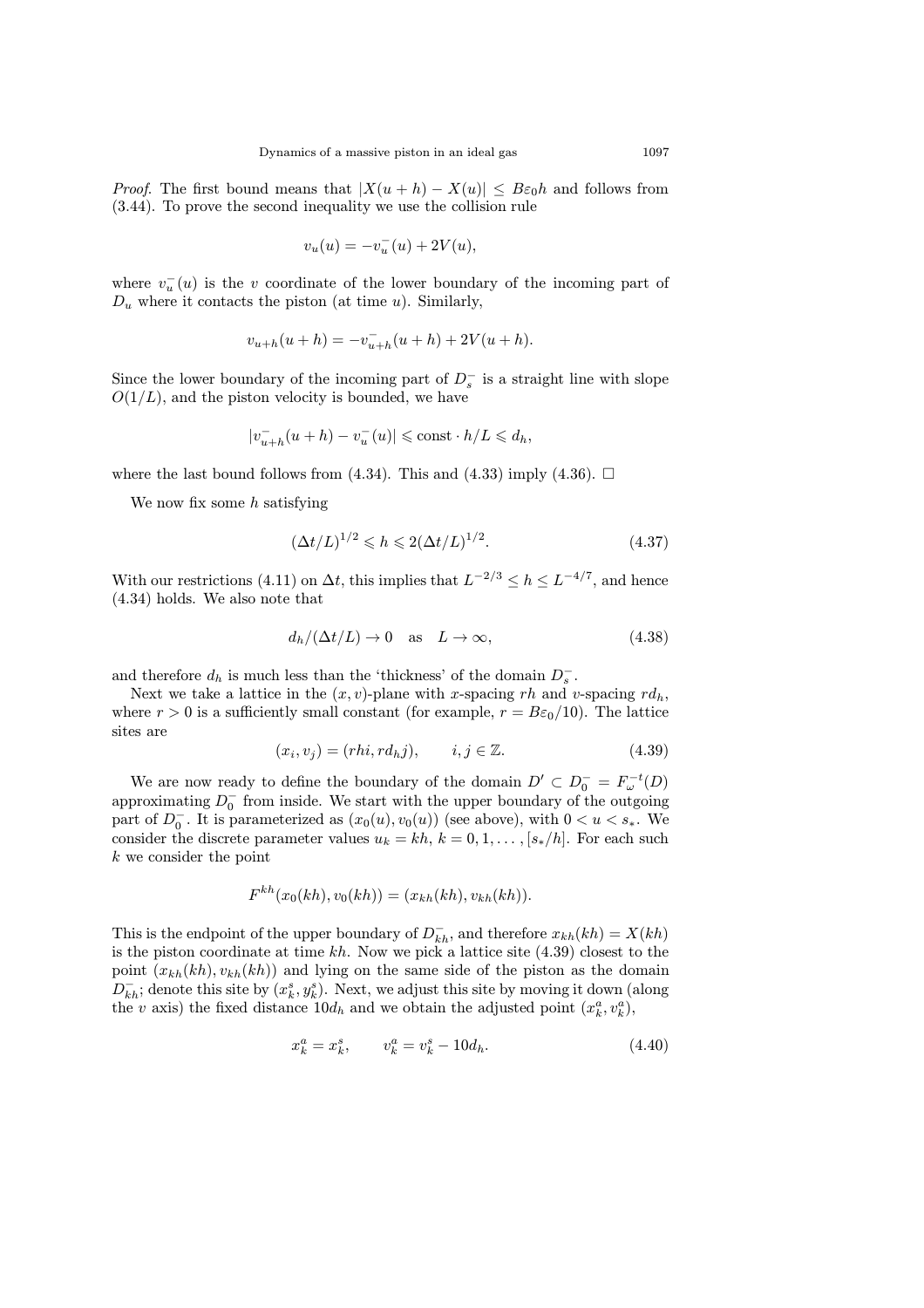1098 N. I. Chernov, J. L. Lebowitz, and Ya. G. Sinai

We note that Claim 1 (together with the smallness of  $r$ ) implies that

$$
|x_k^a - x_{k+1}^a| = |x_k^s - x_{k+1}^s| \le 2B\varepsilon_0 h \tag{4.41}
$$

and

$$
|v_k^a - v_{k+1}^a| = |v_k^s - v_{k+1}^s| \leq 4d_h. \tag{4.42}
$$

Next, let

$$
(x_k^0, v_k^0) := F^{-kh}(x_k^a, v_k^a).
$$

We join the points  $(x_k^0, v_k^0)$  and  $(x_{k+1}^0, v_{k+1}^0)$  by a straight line segment, say,  $L_k$ . Then the upper boundary of the domain D' is made up of the segments  $L_k$ ; in other words, it is the union

$$
\bigcup_{k=0}^{[s_*/h]-1} L_k.
$$

Claim 2. The upper boundary of D' lies completely inside the domain  $D_0^-$  =  $F_\omega^{-t}(D).$ 

*Proof.* It is enough to show that each link  $L_k$  lies inside  $D_0^-$ . It is easy to see that the map  $F^{kh}$  restricted to the link  $L_k$  is a linear map, and the image  $L_k^a := F^{kh}(L_k)$ is a straight line segment joining the points

$$
(x_k^a, v_k^a)
$$
 and  $F^{-h}(x_{k+1}^a, v_{k+1}^a) = (x_{k+1}^a - v_{k+1}^a h, v_{k+1}^a)$ .

We denote by

$$
|L_k^a|_x = |x_{k+1}^a - x_k^a - v_{k+1}^a h|, \qquad |L_k^a|_v = |v_{k+1}^a - v_k^a|
$$

the lengths of the projections of  $L_k^a$  on the x and v axes, respectively. We note that  $v_{1,\min} - B\varepsilon_0 \leq |v_{k+1}^a| \leq v_{1,\max} + B\varepsilon_0$ . Hence, (4.35) implies that

$$
(v_{1,\min} - 2B\varepsilon_0)h \leqslant |L_k^a|_x \leqslant (v_{1,\max} + 2B\varepsilon_0)h,
$$

that is,  $|L_k^a|_x$  is of order h. By (4.36),  $|L_k^a|_v < 3d_h$ . Thus, for the slope of  $L_k^a$ we have  $O(d_h/h) \to 0$  by (4.34). Therefore,  $L_k^a$  is almost a horizontal segment. The inequality (4.36) shows that the upper boundary  $(x_{kh}(u), v_{kh}(u))$  of  $D_{kh}^-$  for  $kh \le u \le kh + h$ , which lies directly above  $L_k^a$ , oscillates in the v direction by less than  $3d_h$ . The adjustment (4.40) then ensures that the segment  $L_k^a$  lies entirely below the upper boundary of the domain  $D_{kh}^-$ . Moreover, (4.38) implies that  $D_{kh}^$ is much 'thicker' than the distance between its upper boundary and  $L_k^a$ , and hence  $L_k^a$  lies entirely inside that domain. Thus,  $L_k = F^{-kh}(L_k^a)$  lies entirely inside  $D_0^- = F^{-kh}(D_{kh}^-)$ , proving our claim.  $\Box$ 

It is also clear from the above argument that the segment  $L_k^a$  is at a distance  $<$  20 $d_h$  below the actual upper boundary of  $D_{kh}^-$ , and therefore the area between them is bounded by const $\cdot hd_h$ . Hence, the total area between the upper boundaries of  $D_0^-$  and  $D'$  is bounded by

$$
const \cdot hd_h \cdot (s_*/h) \leqslant const \cdot Ld_h.
$$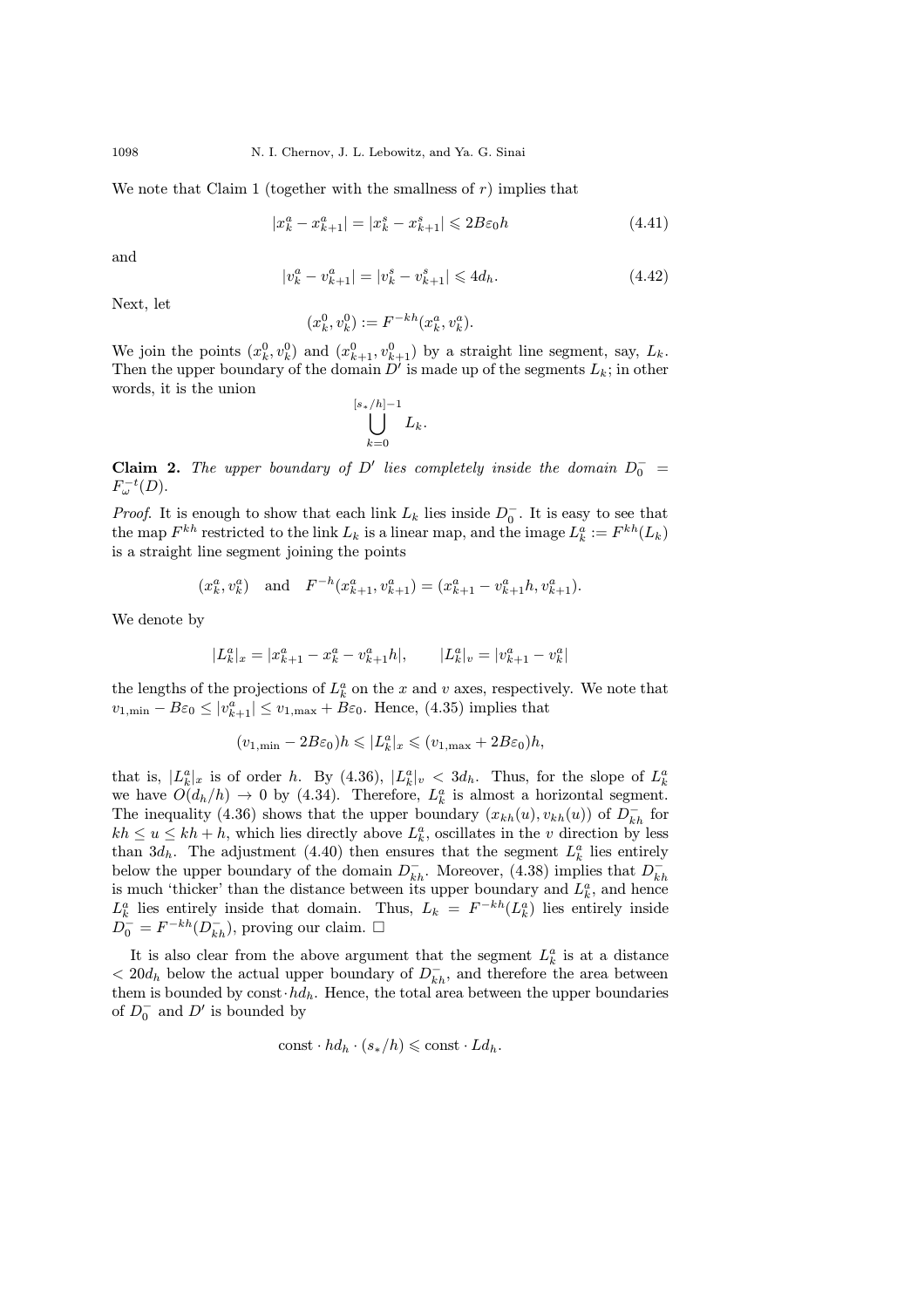In the same way we construct the lower boundary of the new domain  $D'$ . The only difference is that we adjust the selected sites of the lattice (4.39) by moving them up, so that the segments joining them are inside  $D_0^-$  again. The upper and lower parts of the boundary give us a new domain approximating the outgoing part of  $D_0^-$  after the collision with the piston, that is, the part  $F^{-t}(D \cap G_*(t))$ . We note that this part may itself experience one collision with the wall (during the interval  $(0, s_*)$ , and then it consists of two connected components lying across the x axis.

It remains to approximate the 'good' part of  $F_{\omega}^{-t}(D) = D_0^-$  which has not interacted with the piston, that is, the part  $F_{\omega}^{-t}(D \cap \tilde{G}_0(t))$ . This part, as described above, consists of one or two trapezoids bounded by two almost horizontal straight lines a distance  $O(\Delta t/L)$  apart. This is an easy task. We simply replace the upper (lower) boundary of the domain  $F^{-t}(D \cap G_0(t))$  by a polygonal line joining some sites of the lattice (4.39), picked one on each vertical line  $x = x_i$  crossing the domain  $D_s^-$  and lying inside (outside) this domain and no farther than  $d_h$  from the original boundary (recall that  $r$  in (4.39) is very small, so the above choice is possible). This gives the boundary of  $D'$ . We note that, if we enumerate the selected sites consecutively (say, from left to right) and call them  $(x_k^s, y_k^s)$ , then the neighbouring sites again satisfy  $(4.41)$ – $(4.42)$ .

The complicated construction described above produces a domain  $D' \subset D_{\omega}$  $F_{\omega}^{-t}(D)$  such that

$$
|D_{\omega} \setminus D'| \le \text{const} \cdot d_h L = \text{const} \cdot \log L \sqrt{h}.\tag{4.43}
$$

In a completely similar way we construct another domain  $D''$  that approximates  $D_{\omega}$  from outside and satisfies

$$
|D'' \setminus D_{\omega}| \le \text{const} \cdot d_h L = \text{const} \cdot \log L \sqrt{h}
$$
 (4.44)

(we just need to adjust the sites along the upper boundary by moving them up and the sites along the lower boundary by moving them down in such a way that the new boundaries are completely outside  $D_{\omega}$ ). Since  $|D| = O(\Delta t)$ , the inequalities  $(4.43)–(4.44)$  imply that

$$
|D'' \setminus D'| \leqslant \text{const} \cdot \log L \sqrt{h} \, (\Delta t)^{-1} |D|,
$$

and hence we obtain (4.22) with

$$
\chi^{(3)} = \text{const} \cdot \log L \sqrt{h} \left(\Delta t\right)^{-1}.\tag{4.45}
$$

We note that  $\chi^{(3)} \to 0$  as  $L \to \infty$  due to our choice of h in (4.37) and to the restrictions on  $\Delta t$  in (4.11).

Our domains D' and D'' are constructed around  $D_{\omega}$ , and hence they depend on  $\omega$ . However, the boundaries of  $D'$  and  $D''$  are polygonal lines whose vertices are selected from the sites of the fixed lattice (4.39). Therefore, the total number  $N_*$ of distinct domains D' and D'' is finite. Let us estimate  $N_*$ .

First, the total number of sites of the lattice (4.39) in the relevant area  $0 < x < L$ ,  $|v| < v_{1,\text{max}}$  is

$$
K_1 = \text{const} \cdot (L/h) \cdot (2v_{\text{max}}/d_h) \leq \text{const} \cdot L(hd_h)^{-1}.
$$
 (4.46)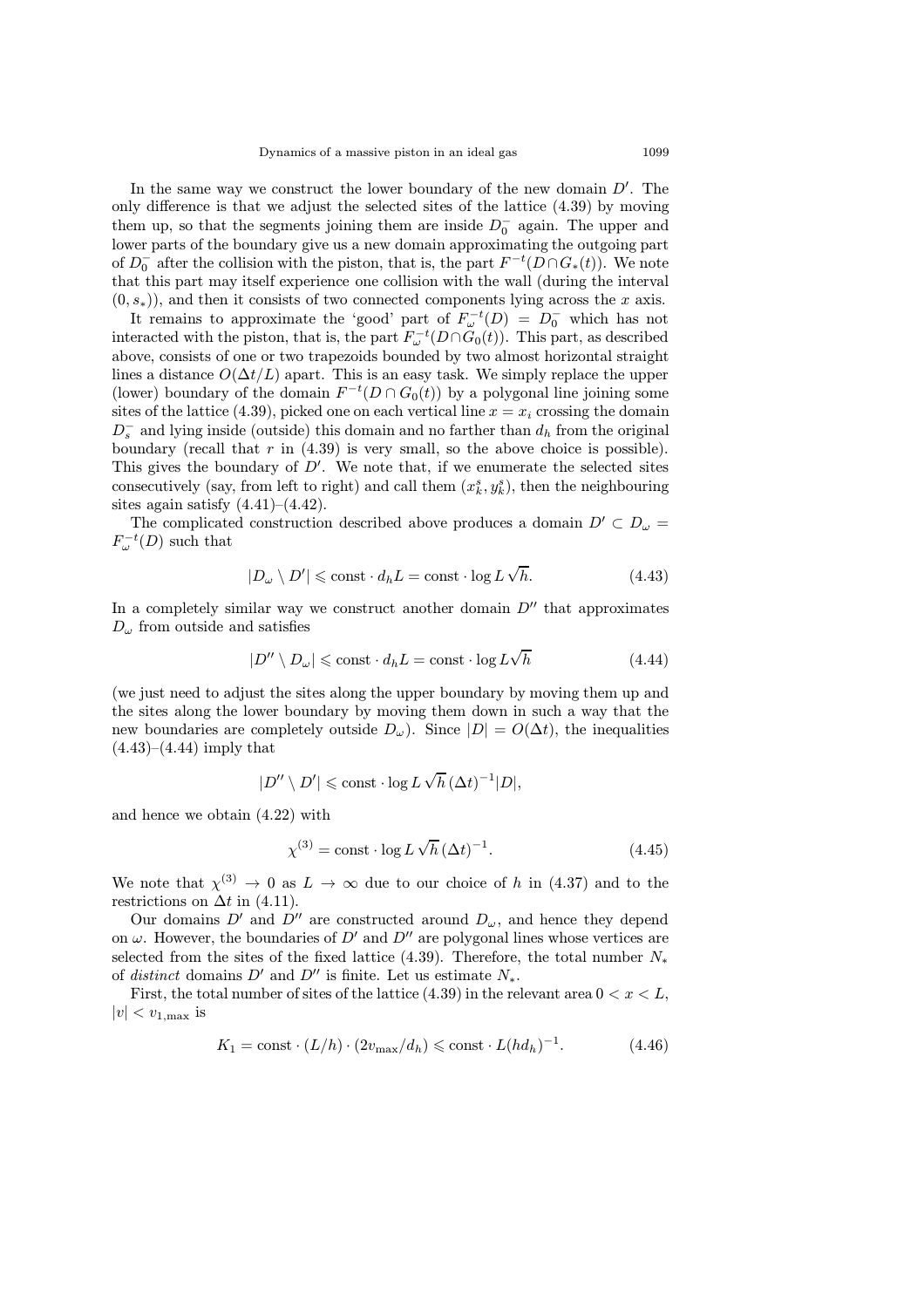We recall that the domain  $D_0 = F^{-t}(D)$  consists of at most four connected components. The part  $F^{-t}(D \cap G_*(t))$ , or the outgoing part of  $D_0$  created after the collision with the piston, consists of at most two components. And the part  $F^{-t}(D \cap G_0(t))$  consists of at most two components, which are regular trapezoidal regions. Then the upper (lower) part of the boundary of  $D'$  ( $D''$ ) consists of at most four disjoint polygonal lines constructed on lattice sites (4.39). In each polygonal line, the first point can be constructed from any of the  $K_1$  sites of the lattice; see (4.46). But the other points are constructed consecutively, and each point must be constructed from a site selected from

$$
K_0 := \frac{4B\varepsilon_0}{r} \cdot \frac{8}{r} = \text{const}
$$
\n
$$
(4.47)
$$

nearest neighbours of the previously selected site, according to (4.41), (4.42). It is also clear that each polygonal line has at most

$$
M := \text{const} \cdot L/h
$$

links (vertices). Therefore, the total number of ways to construct one polygonal line does not exceed  $K_1 K_0^M$ . The total number of ways to construct the entire boundary of  $D'$  ( $D''$ ) is then less than  $K_1^8 K_0^{8M}$ . This gives an upper bound for the number of distinct domains  $D'$  ( $D'$ ),

$$
N_* \leqslant K_1^8 K_0^{8M} \leqslant \text{const} \cdot L^8 (hd_h)^{-8} e^{\text{const} \cdot L/h}.
$$

Of course, the exponential factor is dominant here and can absorb all the others.

We now set the value of  $B_{\Delta t}$  in (4.25)–(4.28),

$$
B_{\Delta t} = c_7 \sqrt{L/h},\tag{4.49}
$$

where the constant  $c_7 > 0$  is sufficiently small. Then (4.27) and (4.48) imply that

$$
\mathsf{P}(\Omega_0^* \setminus \Omega_1^*(\Delta t)) \le \text{const} \cdot e^{-c_8 L/h} \tag{4.50}
$$

with some constant  $c_8 > 0$ . We recall that h satisfies (4.37), and hence

$$
\mathsf{P}(\Omega_0^* \setminus \Omega_1^*(\Delta t)) \leq \text{const} \cdot e^{-\text{const} \cdot L^{3/2}(\Delta t)^{-1/2}}.
$$

Next, since  $\Delta t$  satisfies (4.11), we have

$$
\mathsf{P}(\Omega_0^* \setminus \Omega_1^*(\Delta t)) \le \text{const} \cdot e^{-\text{const} \cdot L^{11/7}}.\tag{4.51}
$$

Moreover, by  $(4.49)$  and  $(4.37)$ 

$$
B_{\Delta t} \leqslant c_7 L^{3/4} (\Delta t)^{-1/4},
$$

which implies (4.25) since  $\Delta t \gg L^{-1/3}$ .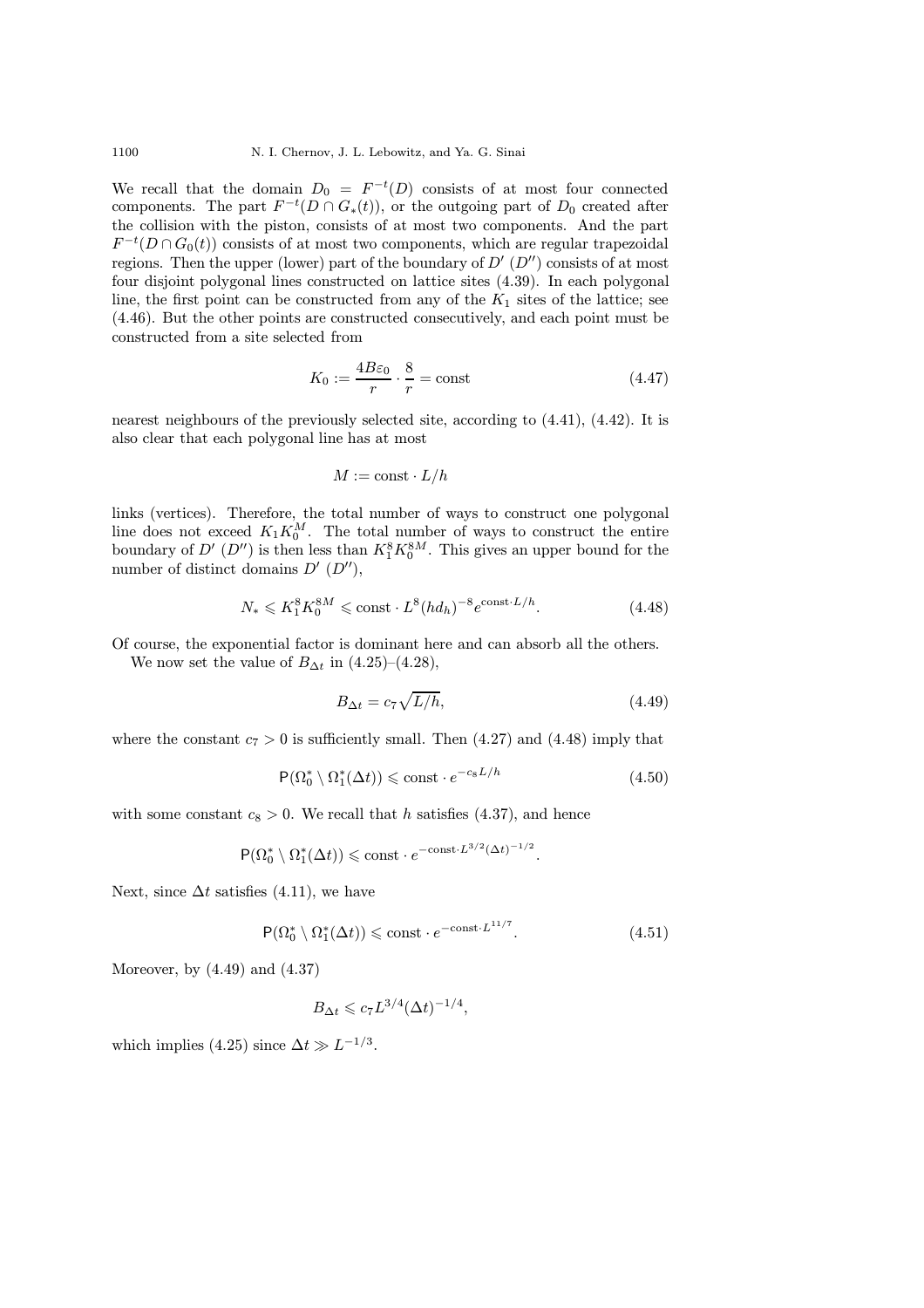Next, for each  $\omega \in \Omega_1^*(\Delta t)$ , each  $t \in (T_1, S_2 - \Delta t)$ , and any trapezoid D defined above, the number  $k_{D,\omega}$  of particles in D satisfies (4.28)–(4.32) with  $\chi^{(3)}$  given by  $(4.45)$  and h given by  $(4.37)$ , and hence

$$
k_{D,\omega} = \lambda_D + \chi_{D,\omega},
$$

with

 $|\chi_{D,\omega}| \leqslant \mathrm{const} \cdot (B_{\Delta t} L)$  $\sqrt{\Delta t} + L^2 \log L \sqrt{\frac{2}{L}}$  $\overline{h} + L \log L) \leqslant \mathrm{const} \cdot L^{7/4} \log L \, (\Delta t)^{1/4}.$ 

We note that  $\tilde{\lambda}_D = O(L^2 \Delta t)$ , and therefore  $|\chi_{D,\omega}| \ll \tilde{\lambda}_D$  for all  $\Delta t$  satisfying (4.11). Incidentally, this easily implies a rough bound  $k_{D,\omega} \leq 2\widetilde{\lambda}_D \leq \text{const} \cdot L^2 \Delta t$ , which justifies (4.16), and hence (4.18).

Further, using (4.19) and applying the above estimates to each  $k_i^{\pm}$ ,  $i = 1, 2$ , we have

$$
k = L^2 \int_{D_1} \widetilde{p}(x, v, t) \, dx \, dv + \chi'
$$

with

$$
|\chi'| \le \text{const} \cdot [L^{7/4} \log L \, (\Delta t)^{1/4} + L^2 \delta V \Delta t].
$$

In a similar way we can estimate the other random factor in the main decomposition formula (4.15), which is

$$
Z = \sum_{j=1}^{k} v_j,
$$

and obtain

$$
Z = L^2 \int_{D_1} v \, \widetilde{p}(x, v, t) \, dx \, dv + \chi''
$$

with the same upper bound for  $\chi''$  as for  $\chi'$ .

Use of the smoothness properties of the function  $\tilde{p}(x, v, t)$  described above (4.9) gives (cf. (3.38)–(3.40))

$$
\int_{D_1} \widetilde{p}(x, v, t) dx dv = (\widetilde{Q}_1(t) - \widetilde{Q}_0(t)) \Delta t + \chi^{(4)},
$$
  

$$
\int_{D_1} v \widetilde{p}(x, v, t) dx dv = (\widetilde{Q}_2(t) - \widetilde{Q}_1(t)) \Delta t + \chi^{(5)},
$$

where

$$
|\chi^{(u)}| \leqslant \mathrm{const} \cdot [(\Delta t)^2/L + \delta V \Delta t]
$$

for  $u = 4, 5$ .

Therefore, we obtain

$$
V(t + \Delta t) - V(t) = \mathcal{D}(t)\Delta t + \chi \tag{4.52}
$$

with

$$
|\chi| \le \text{const} \cdot \left[L^{-1/4} \log L(\Delta t)^{1/4} + \delta V \Delta t + (\Delta t)^2\right].\tag{4.53}
$$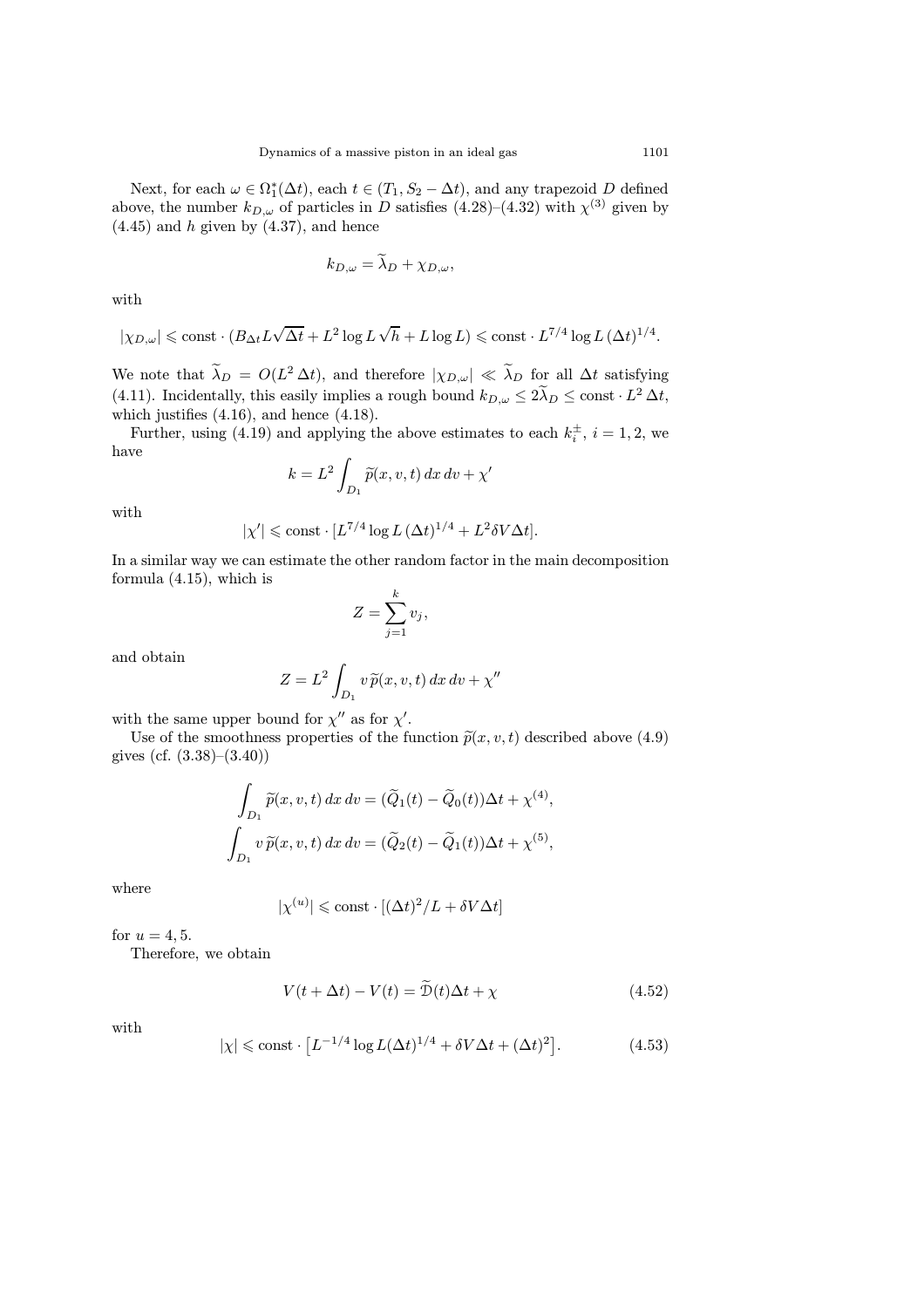We recall that  $\delta V = O(\Delta t)$  by (4.18). It is now easy to check that the second and third terms are much less than the first. This proves  $(4.12)$ – $(4.14)$  but does not yet prove Theorem 4.4, because we have (arbitrarily) fixed a value of  $\Delta t$ , and our set  $\Omega_1^*$  depends on  $\Delta t$ .

Actually, for our main purpose it is enough to prove Theorem 4.4 for just one value of  $\Delta t$ , namely for  $\Delta t = 1/L^{1/7}$ , as we will see later. But with a little extra effort we can prove our theorem for all  $\Delta t$  satisfying (4.11). We do that next. Let us divide the interval (4.11) into subintervals of length  $e^{-L}$ . That is, we fix a finite collection of points  $(\Delta t)_n = ne^{-L}$  for  $n = n_1, \ldots, n_2$  with  $n_1 = L^{-1/3}(\log L)^2 e^L$ and  $n_2 = L^{-1/7}e^L$ . Then we define

$$
\Omega_1^* = \bigcap_{n=n_1}^{n_2} \Omega_1^*((\Delta t)_n).
$$

The bound (4.51) implies that

$$
\mathsf{P}(\Omega_0^* \setminus \Omega_1^*) \leqslant \mathrm{const} \cdot e^{L - \mathrm{const} \cdot L^{11/7}},
$$

which is obviously sufficient to maintain the bound (4.10).

Now for any  $\Delta t$  satisfying (4.11) we find a  $(\Delta t)_n$  such that  $|\Delta t - (\Delta t)_n| \le e^{-L}$ . For any  $\omega \in \Omega_1^* \subset \Omega_1^*((\Delta t)_n)$  we have all the above estimates with  $\Delta t$  replaced by  $(\Delta t)_n$ . This replacement causes only an exponentially small error  $e^{-L}$  in our estimates, and does not spoil our bounds, which are all polynomial in L. This completes the proof of Theorem 4.4.  $\Box$ 

The next theorem is an analogue of Theorem 3.5.

**Theorem 4.5.** If  $\varepsilon_0 > 0$  is small enough, then the following assertions hold for all sufficiently large L, for each configuration  $\omega \in \Omega_1^*$ , and for all  $t \in (T_1, S_2)$ .

(i) There is a constant  $B > 0$  such that

$$
|V(t)| < B\varepsilon_0; \tag{4.54}
$$

(ii) There is a constant  $C_0 > 0$  such that

$$
|V(t) - V_0(t)| < C_0 L^{-1/7} \log L,\tag{4.55}
$$

where  $V_0(t)$  is defined by

$$
V_0(t) = \frac{\widetilde{Q}_1(t) - \sqrt{\widetilde{Q}_1^2(t) - \widetilde{Q}_0(t)\widetilde{Q}_2(t)}}{\widetilde{Q}_0(t)}
$$
(4.56)

whenever  $\widetilde{Q}_0(t) \neq 0$  and by

$$
V_0(t) = \frac{\tilde{Q}_2(t)}{2\tilde{Q}_1(t)}\tag{4.57}
$$

otherwise.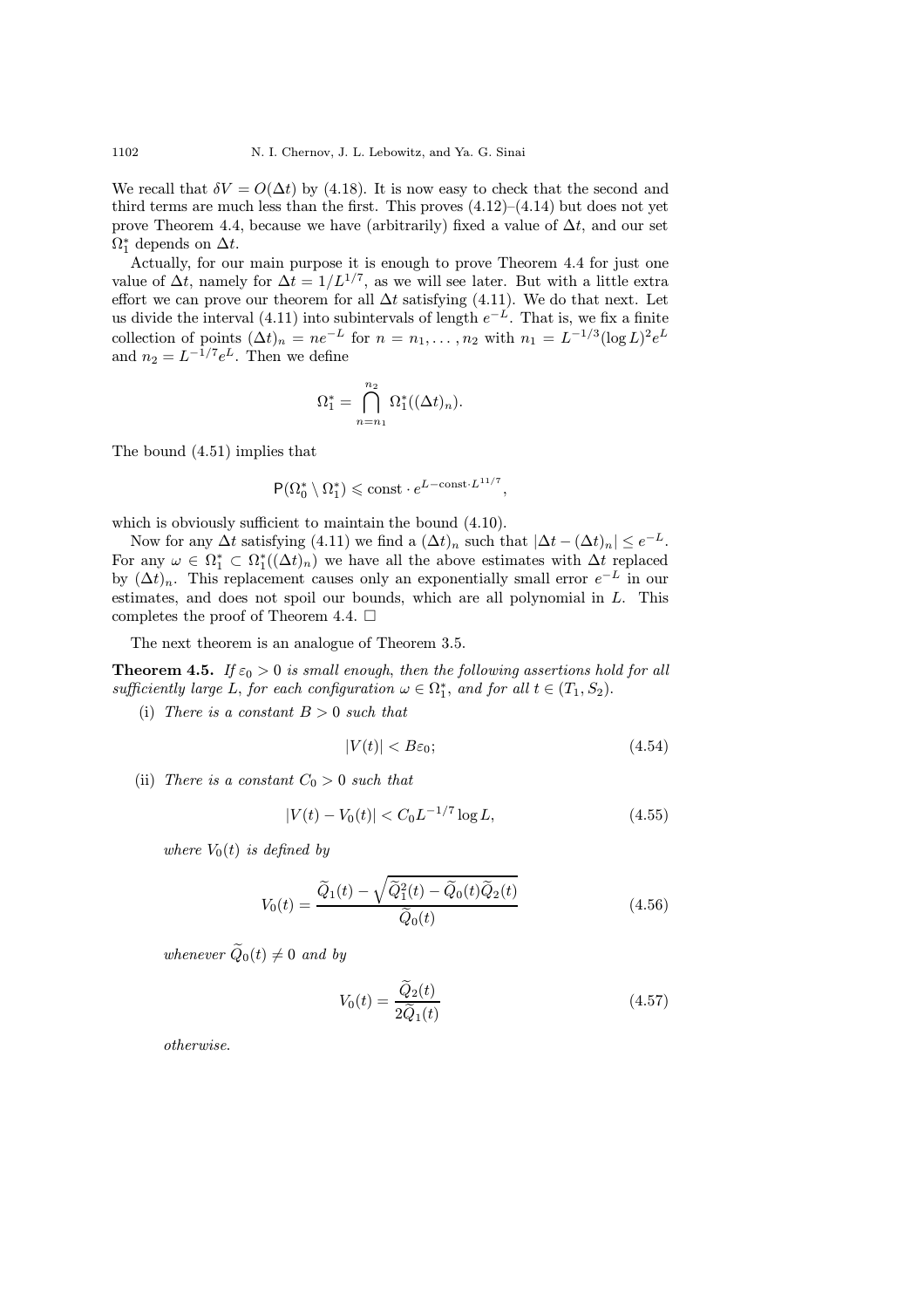Proof. This proof repeats in large part that of Theorem 3.5. The first half, up to the formula (3.59), can be copied almost verbatim, except with the replacement of  $S_1$  by  $S_2$ ,  $Q_i$  by  $\widetilde{Q}_i$ , and  $\mathcal{D}$  by  $\widetilde{\mathcal{D}}$ . We omit this part. The rest of the proof requires more substantial modifications, and we give it in detail.

First, we recall that Theorem 3.5 deals with  $t \in (0, S_1)$ . On the interval  $(0, S_1)$ the functions  $Q_i(t)$ ,  $i = 0, 1, 2$ , are independent of  $\omega$ ; they are defined by equations  $(3.9)$ – $(3.12)$ , where  $p(x, v, t)$  is in fact the deterministic density now denoted by  $\tilde{p}(x, v, t)$ . Therefore, for  $t > T_1$  our functions  $\tilde{Q}_i(t)$  are natural extensions of  $Q_i(t)$ beyond the interval  $(0, S_1) = (0, T_1)$ , and they have the same properties; cf. (3.13) and (4.9). Hence, the function  $V_0(t)$  defined by (4.56)–(4.57) for  $t>T_1$  is an extension of the function  $V_0(t)$  defined by  $(3.46)$ – $(3.47)$  on the interval  $(0, T_1)$ .

Next, in the first half of the proof (which we omitted since it is almost the same as the first half of the proof of Theorem 3.5) we must introduce  $t_* < S_2$  as the first time (4.54) fails. We now prove (4.55) for all  $t < t_*$  with some constant  $C_0 > 0$ (independent of the choice of  $B$  in  $(4.54)$ , which is yet to be made).

The bound (3.45) proved for all  $t \leq T_1$  implies that (4.55) holds for at least some  $t>T_1$ . Next, if (4.55) fails for any  $t < t_*$ , then let  $t \in (T_1, t_*)$  be the first time it fails. We denote by

$$
\Delta_0 = L^{-1/7}
$$

the maximal allowed time increment in Theorem 4.4. Let  $s = t - \Delta_0$ . Due to Theorem 4.4,

$$
V(t) = V(s) + \mathcal{D}(s)\Delta_0 + \chi \tag{4.58}
$$

with

$$
|\chi| \leqslant CL^{-1/4} \log L(\Delta_0)^{1/4} = CL^{-2/7} \log L.
$$

Due to the analogue of (3.58) obtained in the first half of the proof of the theorem,

$$
V_0(t) = V_0(s) + \chi_0 \tag{4.59}
$$

with

$$
|\chi_0| \leqslant \frac{E_0 \varepsilon_0 \Delta_0}{L} = \frac{E_0 \varepsilon_0}{L^{8/7}}.
$$

For brevity, let  $U(s) = V(s) - V_0(s)$  for all s. Subtracting (4.59) from (4.58) gives

$$
U(t) = U(s) + \tilde{\mathcal{D}}(s)\Delta_0 + \chi'
$$
\n(4.60)

with  $\chi' = \chi - \chi_0$ , and hence for large L

$$
|\chi'| \leqslant 2CL^{-2/7} \log L. \tag{4.61}
$$

Without loss of generality we can assume that  $U(t) > 0$ . Since (4.55) fails at time t, we have

$$
U(t) \geqslant C_0 L^{-1/7} \log L. \tag{4.62}
$$

Let us consider two cases. If  $U(s) \leq 0$ , then by the analogue of (3.59)

$$
U(t) \leqslant |\widetilde{\mathcal{D}}(s)|\Delta_0 + |\chi'| \leqslant E_2|U(s)|\Delta_0 + |\chi'| \ll L^{-1/7}\log L
$$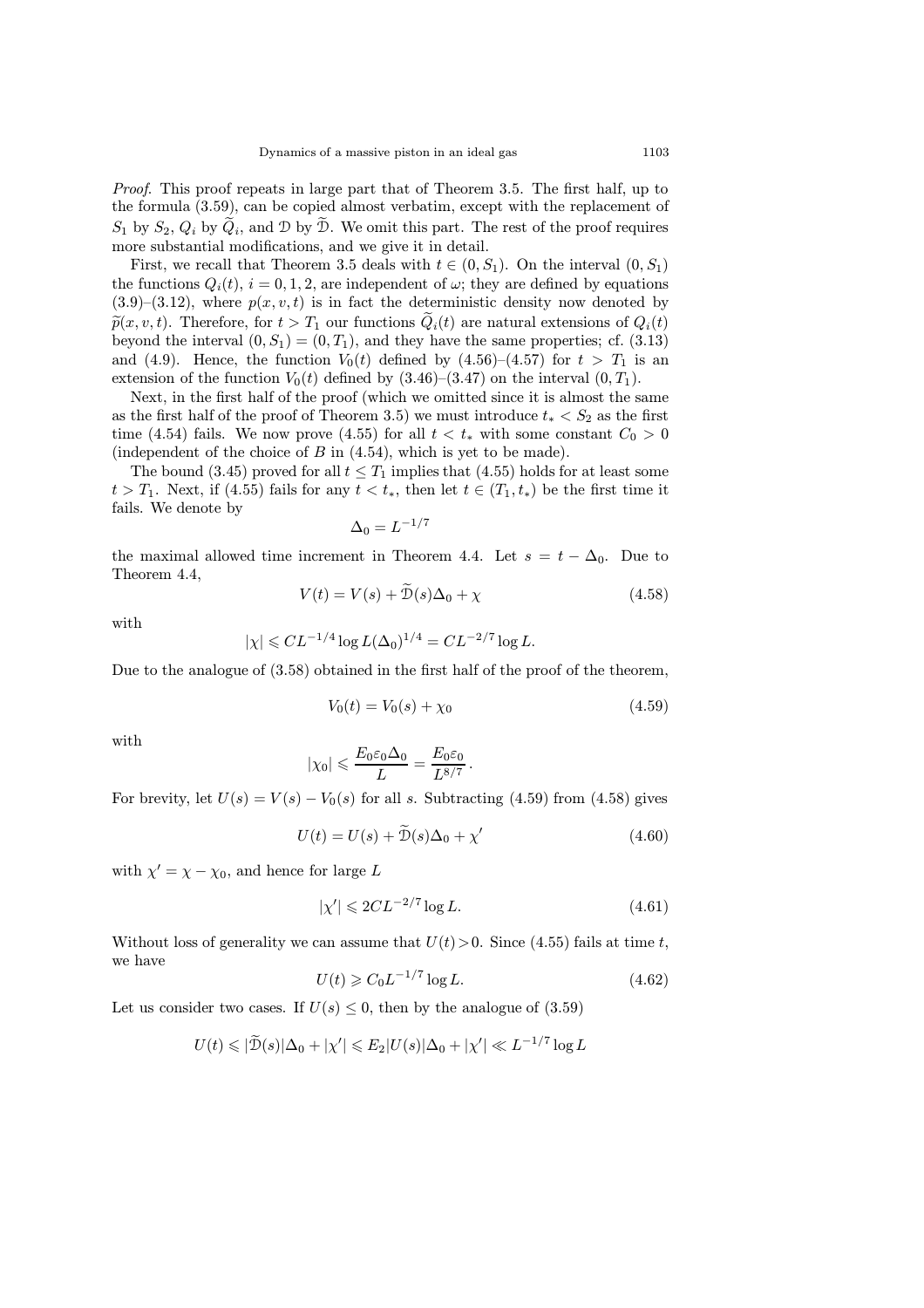for large L, which contradicts (4.62). If  $U(s) > 0$ , then, again due to (4.60) and the analogue of (3.59),

$$
U(t) < U(s)[1 - E_1 \Delta_0] + \chi',
$$

and hence

$$
U(s) > \frac{U(t) - \chi'}{1 - E_1 \Delta_0} > (U(t) - \chi')(1 + E_1 \Delta_0) > U(t) + U(t)E_1 \Delta_0 - 2\chi'. \tag{4.63}
$$

Now, if  $C_0$  in (4.55) is large enough, say  $C_0 = 3C/E_1$ , then  $U(t)E_1\Delta_0 > 2\chi'$  by  $(4.62)$  and  $(4.61)$ . This fact and  $(4.63)$  imply that  $U(s) > U(t)$ , and therefore  $(4.55)$ fails at an earlier time  $s < t$ , a contradiction. Hence, (4.55) is proved for all  $t < t_*$ and  $C_0 = 3C/E_1$ .

Lastly, the remaining part of the proof of Theorem 3.5 can be repeated verbatim, concluding the proof of Theorem 4.5.  $\Box$ 

Let us finally prove the convergence as  $L \to \infty$  of the random trajectory of the piston to the solution  $Y(t/L)$ ,  $W(t/L)$  of the hydrodynamic equations described in § 2 for all  $t \in (T_1, S_2)$ .

**Theorem 4.6.** If  $\varepsilon_0 > 0$  in (P5) is small enough, then for all large L and all  $\omega \in \Omega_1^*$  there is a constant  $C > 0$  for which

$$
|Y_L(\tau,\omega) - Y(\tau)| \leqslant \frac{C \log L}{L^{1/7}}\tag{4.64}
$$

and

$$
|W_L(\tau,\omega) - W(\tau)| \leqslant \frac{C \log L}{L^{1/7}} \tag{4.65}
$$

for all  $\tau$  such that  $\min{\tau_1, T_1/L} < \tau < \min{\tau_2, S_2/L}$ . Moreover,

$$
T_2 - S_2 \leqslant C\varepsilon_0 L \tag{4.66}
$$

and

$$
\tau_2 - S_2/L \leqslant C\varepsilon_0. \tag{4.67}
$$

The fluctuations of the function  $S_2 = S_2(\omega)$  for  $\omega \in \Omega_1^*$  are bounded by

$$
\sup_{\omega,\omega'\in\Omega_1^*} |S_2(\omega) - S_2(\omega')| \leqslant \frac{C \log L}{L^{1/7}}.
$$
\n(4.68)

*Proof.* According to (2.29), the deterministic function  $Y(\tau)$  satisfies

$$
dY(\tau)/d\tau = F(Y,\tau), \qquad Y(0) = 1/2. \tag{4.69}
$$

Theorems 3.7 and 4.5 imply that for all  $\omega \in \Omega_1^*$  the random trajectory satisfies

$$
\partial Y_L(\tau,\omega)/\partial \tau = F(Y,\tau) + \chi(\tau,\omega), \qquad Y_L(0,\omega) = 1/2,\tag{4.70}
$$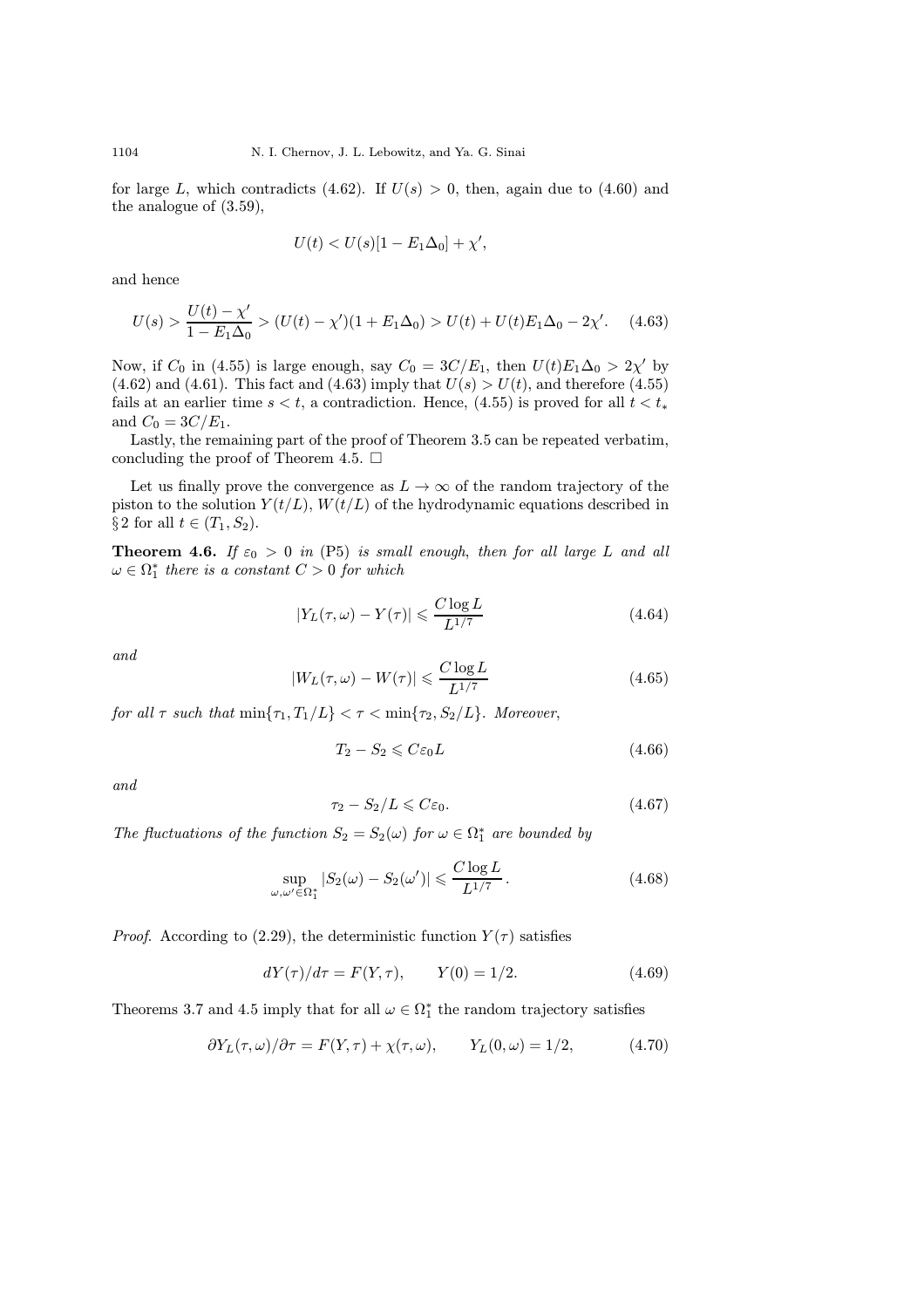with some

$$
|\chi(\tau,\omega)| < \frac{C\log L}{L^{1/7}}\,.
$$

We recall that  $|\partial F(Y,\tau)/\partial Y| \leq \kappa$ ; see (2.30). Therefore, the difference

$$
Z_L(\tau, \omega) := Y_L(\tau, \omega) - Y(\tau)
$$

satisfies

$$
|Z'_L(\tau,\omega)| \leq \kappa |Z_L(\tau,\omega)| + \frac{C \log L}{L^{1/7}}
$$

and  $Z_L(0, \omega) = 0$ . Use of the standard Gronwall inequality in differential equations (see, for example, Lemma 2.1 in [\[26\]\)](#page-81-0) gives

$$
|Z_L(\tau,\omega)| \leqslant \frac{C \log L}{\kappa L^{1/7}} \big( e^{\kappa \tau} - 1 \big)
$$

and

$$
|Z_L'(\tau,\omega)| \leqslant \frac{C \log L}{L^{1/7}} e^{\kappa \tau}
$$

for all  $\tau < S_2/L$ , which imply (4.64) and (4.65).

Next, (4.65) enables us to apply Proposition 4.1 with  $\Delta = CL^{-1/7} \log L$  and thus prove (4.66). We now employ the same argument as in the proof of Theorem 3.8. By (4.65), the random fluctuations of the piston velocity are bounded by  $CL^{-1/7}$  log L. Hence, the random fluctuations of the velocities of particles that have had one or two collisions with the piston are bounded by  $4CL^{-1/7}$  log L. The random fluctuations of the positions of both piston and particles at every moment of time  $t < \min\{\tau_2 L, S_2\}$  are bounded by the same quantities (possibly with a different value of C) in the coordinate  $y = x/L$ . This implies (4.68) in the same way as for (3.92) in Theorem 3.8. We can now apply Proposition 4.1 to the deterministic dynamics constructed in §2 with the same result, and thus prove (4.67).  $\Box$ 

The estimate (4.68) shows that the limit

$$
\tau_{**}:=\lim_{L\to\infty}S_2(\omega)/L
$$

does not depend on  $\omega \in \Omega_1^*$ . We have  $|\tau_{**} - 2/v_{\text{max}}| \leq \text{const} \cdot \varepsilon_0$ , due to (4.67) and the estimates in Lemma 2.9.

The convergence claimed in Theorem 1.2 is now proved on the interval  $(0, \tau_{**}),$ but generally  $\tau_{**} < \tau_*$  with  $\tau_* - \tau_{**} = O(\varepsilon_0)$ , so we may still be  $O(\varepsilon_0)$  short of our target value  $\tau_*$ . To extend our results all the way to  $\tau_*$ , we need to redefine more accurately  $S_2$  and the neighbourhood  $\mathfrak{X}_1$  introduced by (4.4). We need to set

$$
\mathcal{X}_1(t) = \{(x, v) \in G^+(t) : x = X(t) + 0, v < 0\}
$$
  

$$
\cup \{(x, v) \in G^+(t) : x = X(t) - 0, v > 0\}.
$$
 (4.71)

The domain  $G^+(t) = F^t(G^+)$  is random (it depends of  $\omega$ ), that is, we must write  $G^+(t) = G^+(t, \omega)$ , and this is why we could not adopt the above definition of  $\mathcal{X}_1(t)$ earlier and opted for the cruder definition (4.4). But now, as we have just shown in the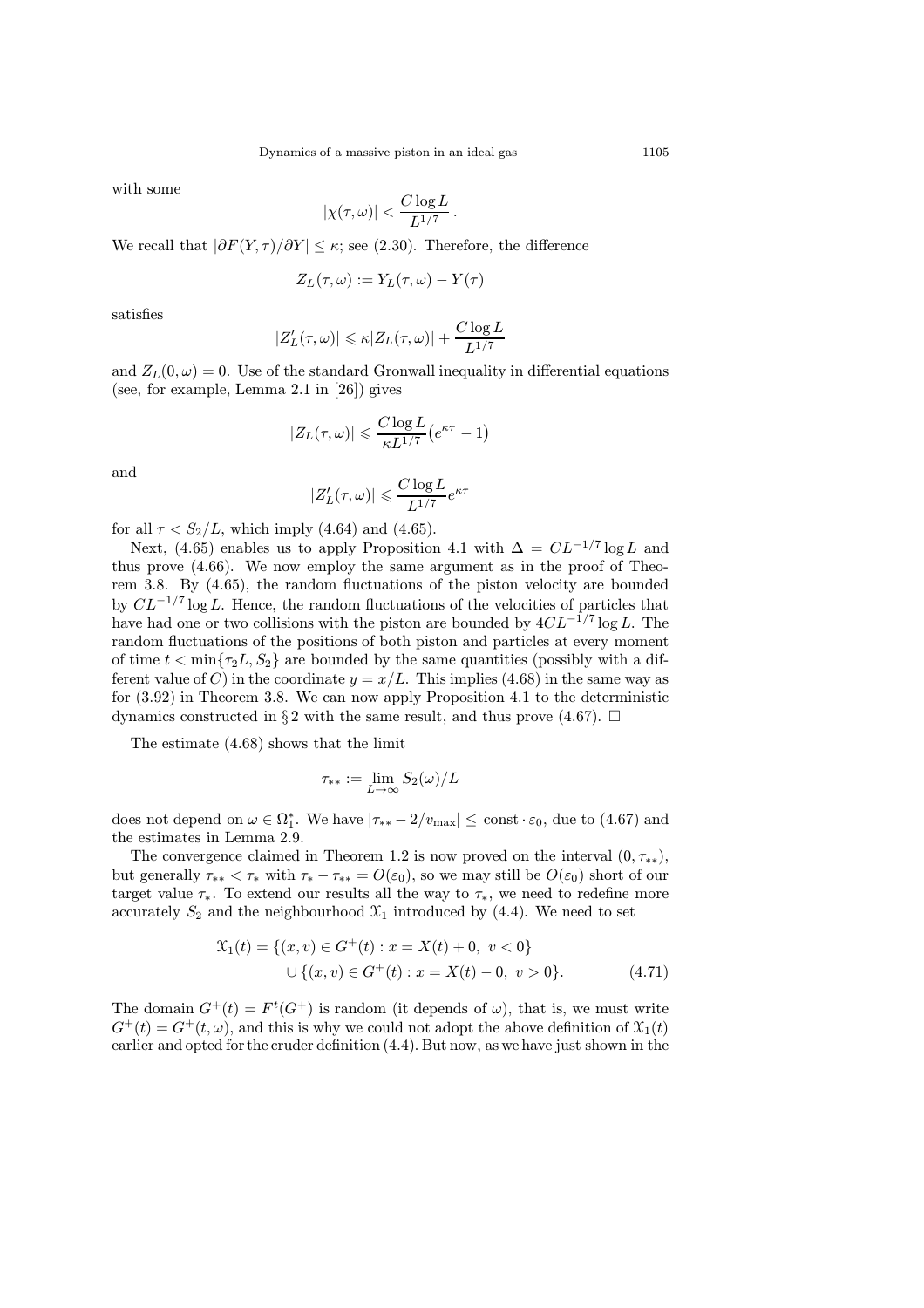proof of Theorem 4.6, the random fluctuations of the velocities and positions (in the y coordinate) of the particles and the piston are bounded by const $\cdot L^{-1/7} \log L$ . Hence, at every time  $t < \min\{\tau_2 L, S_2\}$  all the domains  $G^+(t, \omega)$  are close to each other, namely, the distance between  $G^+(t, \omega)$  and  $G^+(t, \omega')$  in the Hausdorff metric on the coordinate plane y, v is bounded for  $\omega, \omega' \in \Omega_1^*$  by const  $\cdot L^{-1/7} \log L$ . For the same reason, every domain  $G^+(t,\omega)$  is  $O(L^{-1/7} \log L)$ -close in the Hausdorff metric to the deterministic domain  $\mathcal{G}^+(t/L)$  defined in §2. Hence, we can easily make  $G^+(t)$  in (4.71) independent of  $\omega$ , say, by taking the union

$$
G^+(t) = \bigcup_{\omega \in \Omega_1^*} G^+(t, \omega). \tag{4.72}
$$

It is important to note that all the gas particles colliding with the piston at time  $t$ for every  $\omega \in \Omega_1^*$  are in the  $\mathfrak{X}_1$  defined by (4.71), (4.72). With this new definition of  $\mathfrak{X}_1$  replacing (4.4) and with  $S_2$  changed accordingly, we have

$$
\lim_{L\to\infty}|S_2/L-\tau_*|=0,
$$

which follows from the  $O(L^{-1/7} \log L)$ -closeness of the random dynamics to the deterministic dynamics in the  $(y, v)$ -plane. Thus, we have extended all our results to the interval  $(0, \tau_*)$ .

## § 5. Beyond the second recollision

The main goal of our analysis in  $\S 3$  and  $\S 4$  is to prove that under suitable initial conditions the random fluctuations in the motion of a massive piston in a closed container filled with an ideal gas are small and vanish in the thermodynamic limit. However, we are able to control those fluctuations effectively only as long as the surrounding gas of particles can be described by a Poisson process, that is, during the zero-recollision interval  $0 < \tau < \tau_1$ . In that case the random fluctuations are bounded by const  $\cdot L^{-1}$  log L; see Theorem 3.8. Up to the logarithmic factor, this bound is optimal, according to Theorem 1.1 due to Holley.

During the one-recollision interval  $\tau_1 < \tau < \tau_*$ , the situation is different. The probability distribution of gas particles that have experienced one collision with the piston is no longer a Poisson process, it has intricate correlations. We can only show that the random fluctuations remain bounded by  $L^{-1/7}$ ; see Theorem 4.6. Our bound is possibly far from optimal, but numerical experiments discussed below demonstrate that the random fluctuations actually grow during the one-recollision interval and beyond.

At present we do not know whether our methods or results can be extended beyond the critical time  $\tau_*$ , and this remains an open question. However, we emphasize that our Theorem 4.6 is the first rigorous treatment of the evolution of a piston in an ideal gas in which most or all of the particles experience more than one collision with the piston.

In order to understand what happens beyond the critical time  $\tau_*$ , and in particular whether the random fluctuations grow or remain small, we undertook experimental and heuristic studies of the piston dynamics on a large time scale. Below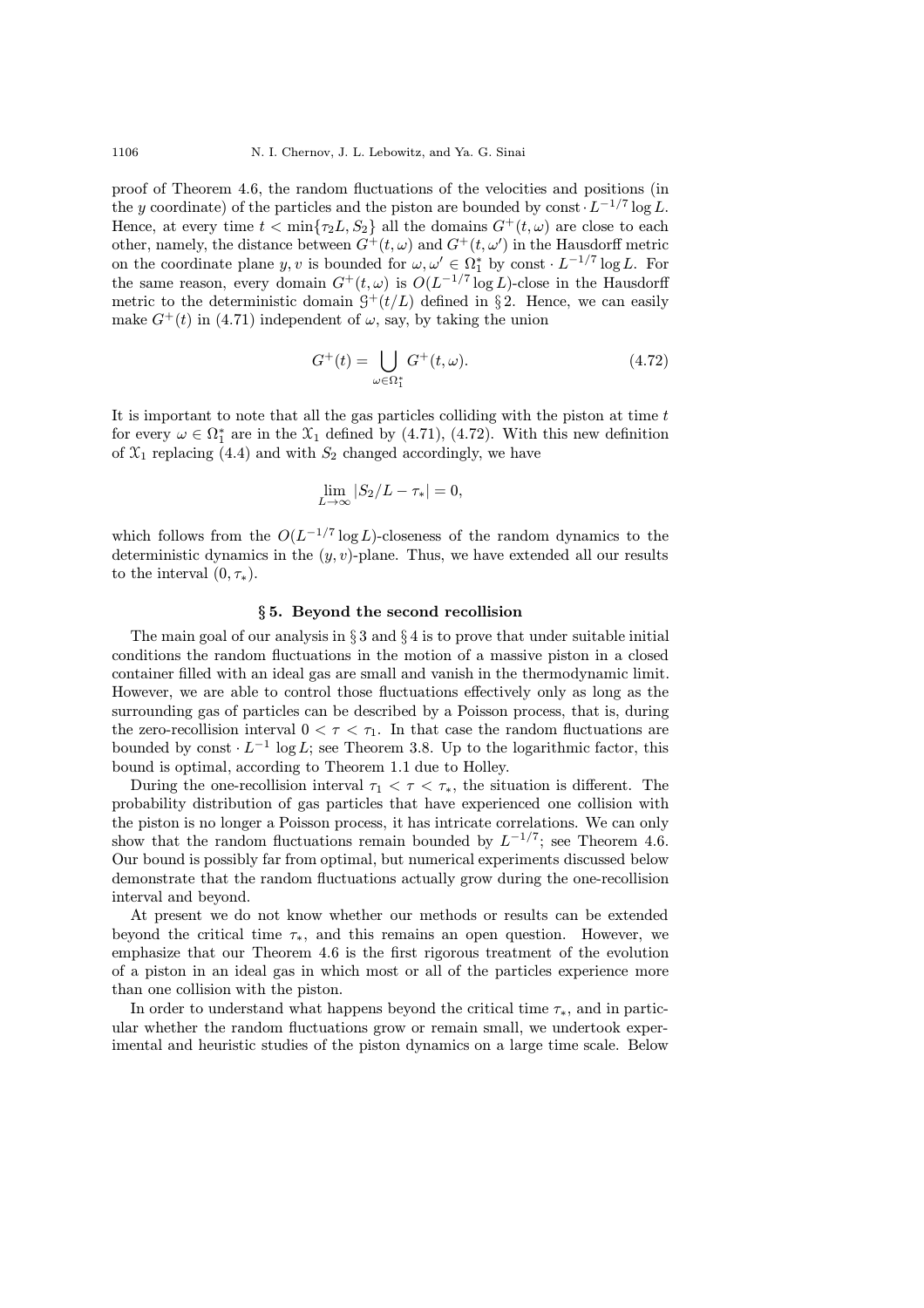we describe our findings and discuss further research in this direction. A detailed account of our work can be found in [\[4\].](#page-80-0)

We set the initial density of the gas to

$$
\pi_0(y, v) = \pi_0(|v|) = \begin{cases} 1 & \text{if } 0.5 \le |v| \le 1, \\ 0 & \text{elsewhere.} \end{cases}
$$
(5.1)

It satisfies our requirements (P1)–(P5); in particular,  $v_{\rm min} = 0.5$  and  $v_{\rm max} = 1$ , and most importantly  $\varepsilon_0 = 0$ . Therefore, by Corollary 2.13, the solution of the hydrodynamic equations is trivial:  $Y(\tau) \equiv 0.5$ ,  $W(\tau) \equiv 0$ , and  $\pi(y, v, \tau) \equiv \pi_0(y, v)$ for all  $\tau > 0$ .

To generate an initial configuration of particles, we used a random number gen-erator described in [\[23\].](#page-80-0) For our density  $(5.1)$ , the x and v coordinates of all the particles are independent random variables uniformly distributed in their ranges  $0 < x < L$  and  $v_{\text{min}} \leq |v| \leq v_{\text{max}}$ . Our computer program first selects the number N of particles according to the Poisson law with mean  $L<sup>3</sup>$  and then generates all  $(x_i, v_i), 1 \leq i \leq N$ , independently according to their uniform distributions. The parameter L varied in our simulations from  $L = 30$  to  $L = 300$ . For  $L = 300$  the system contains  $\approx L^3 = 27,000,000$  particles.

Once the initial data is generated randomly, the program computes the dynamics by using the elastic collision rules  $(1.2)$ – $(1.3)$ . All calculations were performed in double precision, with coordinates and velocities of all particles stored and computed individually.

Fig. 6 presents a typical trajectory of the piston. Here  $L = 100$ . The position and time are measured in the hydrodynamic variables  $Y = X/L$ ,  $0 < Y < 1$ , and  $\tau = t/L$ .



Figure 6. The piston coordinate Y as a function of the time  $\tau$ . Here  $L = 100$ ,  $N = 1,000,229$ 

Initially, the piston barely moves about its stationary point  $y = 0.5$ . Then, at times  $\tau$  between 3 and 5, the random vibrations of the piston grow and become quite visible on the  $y$  scale, but for a short while they look random, like a trajectory of a Brownian motion. After that the piston starts travelling back and forth along the y axis in a more regular manner, making excursions farther and farther away from the stationary point  $y = 0.5$ . Very soon, at  $\tau = \tau_{\text{max}} \approx 8$ , the swinging motion of the piston reaches its maximum,  $(\Delta Y)_{\text{max}} = \max |Y_L(\tau) - 0.5| \approx 0.1$ .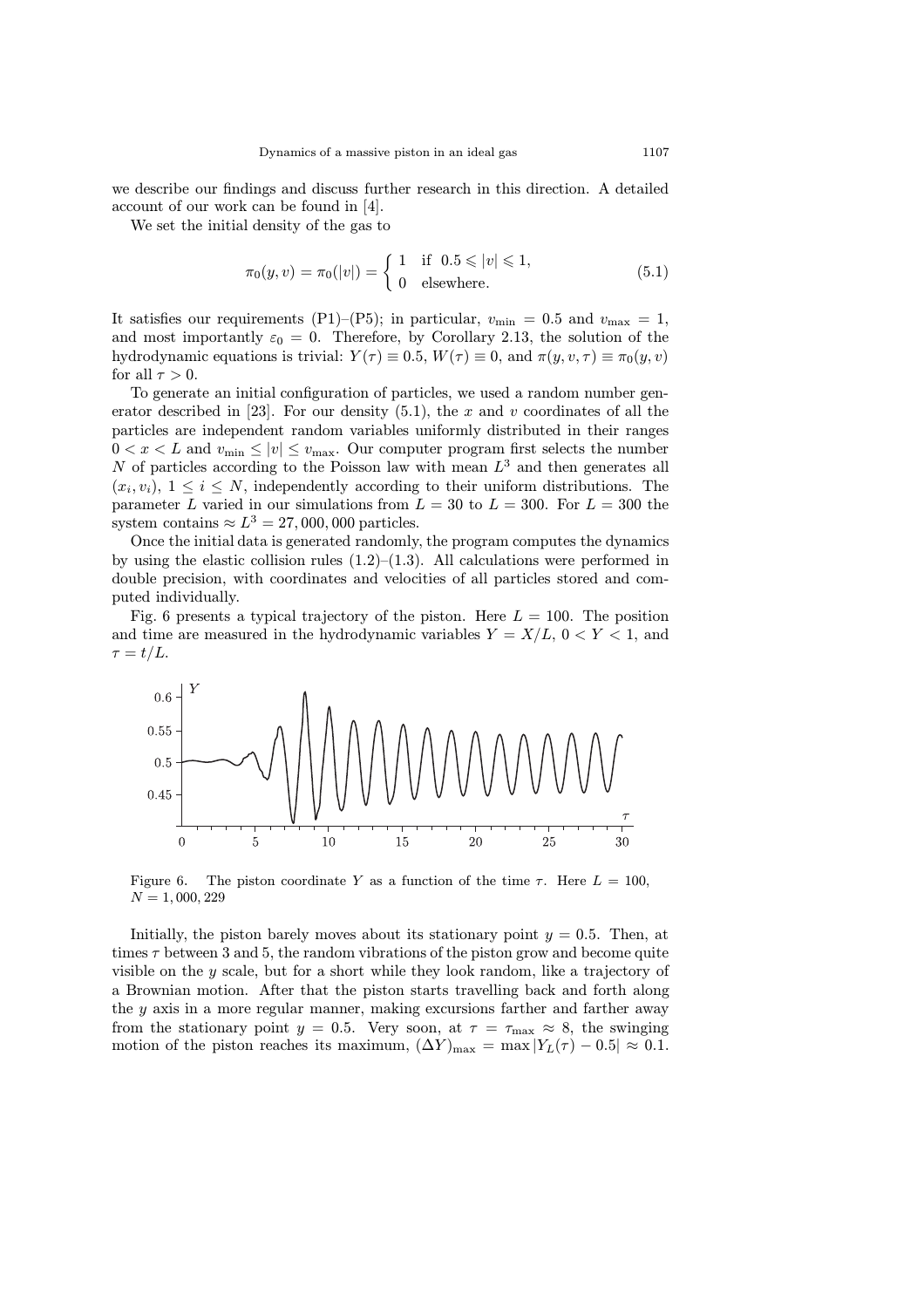

Figure 7. The piston velocity W as a function of the time  $\tau$ . The same run as in Fig. 6

Then the oscillations of the piston dampen in size and seem to stabilize at an amplitude  $A \approx 0.04$ . At the same time the trajectory of the piston smoothes out and enters an oscillatory mode with period  $\tau_{\text{per}} \approx 1.63$ . The velocity  $W(\tau)$  of the piston follows similar patterns; see Fig. 7.

Both the coordinate and velocity of the piston continue almost perfect harmonic oscillations for a long time with the same period  $\tau_{\text{per}} \simeq 1.63$  (this is independent of L), but the amplitudes of both  $Y(\tau)$  and  $W(\tau)$  are slowly decreasing; see Fig. 8.



Figure 8. The piston coordinate Y in the intervals  $(30, 35)$ ,  $(100, 105)$ ,  $(250, 255)$ , and (900, 905). The same run as in Figs. 6 and 7

The oscillations of the piston with decaying amplitude can be described approximately in the interval  $20 < \tau < 1000$  by

$$
Y(\tau) \approx A e^{-\lambda(\tau - 20)} \sin \omega(\tau - \alpha)
$$
 (5.2)

with  $A = 0.046$  and some constant  $\lambda > 0$ . Correspondingly,  $W = dY/d\tau$  in the same interval  $20 < \tau < 1000$  has the form

$$
W(\tau) \approx -\lambda Y(\tau) + Ae^{-\lambda(\tau - 20)} \omega \cos \omega(\tau - \alpha)
$$
  
=  $Ae^{-\lambda(\tau - 20)}[-\lambda \sin \omega(\tau - \alpha) + \omega \cos \omega(\tau - \alpha)]$   
=  $A_1 e^{-\lambda(\tau - 20)} \sin \omega(\tau - \beta)$  (5.3)

with  $A_1 = A\sqrt{\omega^2 + \lambda^2}$  and some  $\beta$  related to  $\alpha$ .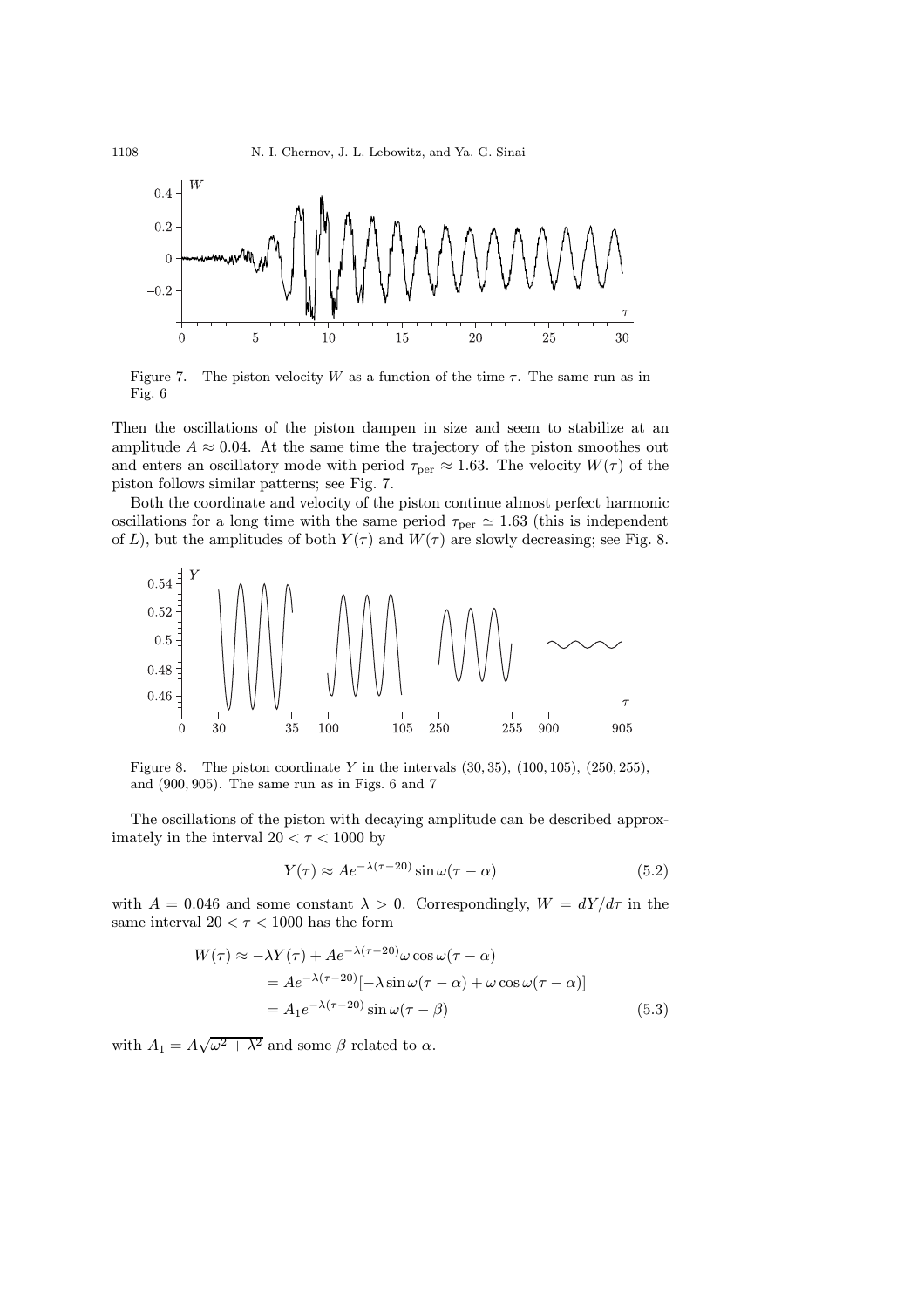To check how well our prediction (5.2) agrees with the experimental data, we computed the amplitude  $A(\tau)$  as a function of time  $\tau$  by fitting a sine function  $Y(\tau) = A \sin \omega(\tau - \alpha)$  'locally' on the interval  $(\tau - 5, \tau + 5)$  for each  $\tau$ . Fig. 9 shows  $A(\tau)$  on the logarithmic scale, which looks almost linear on the interval  $30 < \tau < 800$ .

We used a least squares fit to estimate  $\lambda = 0.00264$  for the run shown in Figs. 6–9. Since  $\lambda$  is small, the oscillations really die out very slowly. The 'halflife' time (the time it takes to reduce the amplitude by a factor of two) is  $\tau_{1/2}$  =  $\lambda^{-1}$  log 2 ≈ 263. The parameter  $\lambda$ , and hence  $\tau_{1/2}$ , depend on the system size L. We estimated numerically that  $\tau_{1/2} \sim L^{1.3}$ , and hence  $\lambda \sim L^{-1.3}$ .



Figure 9. The amplitude  $A(\tau)$  on the logarithmic scale: the experimental curve (bold) and a linear fit (thin). The same run as the one shown in Figs. 6, 7, and 8

The key characteristics of the piston trajectory described above, in particular,  $(\Delta Y)_{\text{max}}$ ,  $W_{\text{max}}$ , A, and  $\tau_{\text{per}}$ , appear to be independent of L. Even for  $L = 300$ (the largest system tested experimentally) the piston experiences large oscillations very similar to the ones shown in Figs. 6 and 7. Some other quantities, such as  $\tau_{1/2}$ and the related  $\lambda$ , depend in a systematic way on  $L$ .

But most importantly, the time  $\tau_{\text{max}}$  of the largest oscillations and the related time  $\tau_c$  of the onset of instability (see below) seem to slowly grow with L, very likely as  $log L$ . To understand this, we looked into the mechanism of the buildup of random fluctuations of the piston position and velocity displayed in Figs. 6 and 7. To this end, we plotted the histogram of the (empirical) density of gas particles in the  $(y, v)$ -plane at various times  $0 < \tau < 30$ ; see samples in Fig. 10. The initial density (at time zero) is almost uniform over the domain  $0 < x < L$  and  $v_{\text{min}} \leq |v| \leq v_{\text{max}}$  (variations in the initial configuration always exist, because it is generated randomly). Then for  $0 < \tau < 1$  the piston experiences random collisions with particles and acquires a speed of order  $M^{-1/2} = O(1/L)$ ; see Theorem 1.1. These small fluctuations of the piston velocity result in bigger changes of the velocities of the particles which leave the piston after collisions according to the rule (1.3). In particular, the outgoing particles on the right-hand side of the piston have velocities in the interval  $(v_{\min} + 2W(\tau), v_{\max} + 2W(\tau))$  while those on the left-hand side of the piston have velocities in the interval  $(-v_{\min} + 2W(\tau), -v_{\max} + 2W(\tau)).$ Hence, the region in the  $(y, v)$ -plane where the density of the particles is positive is no longer a rectangle with straight sides, and now its boundaries are curves whose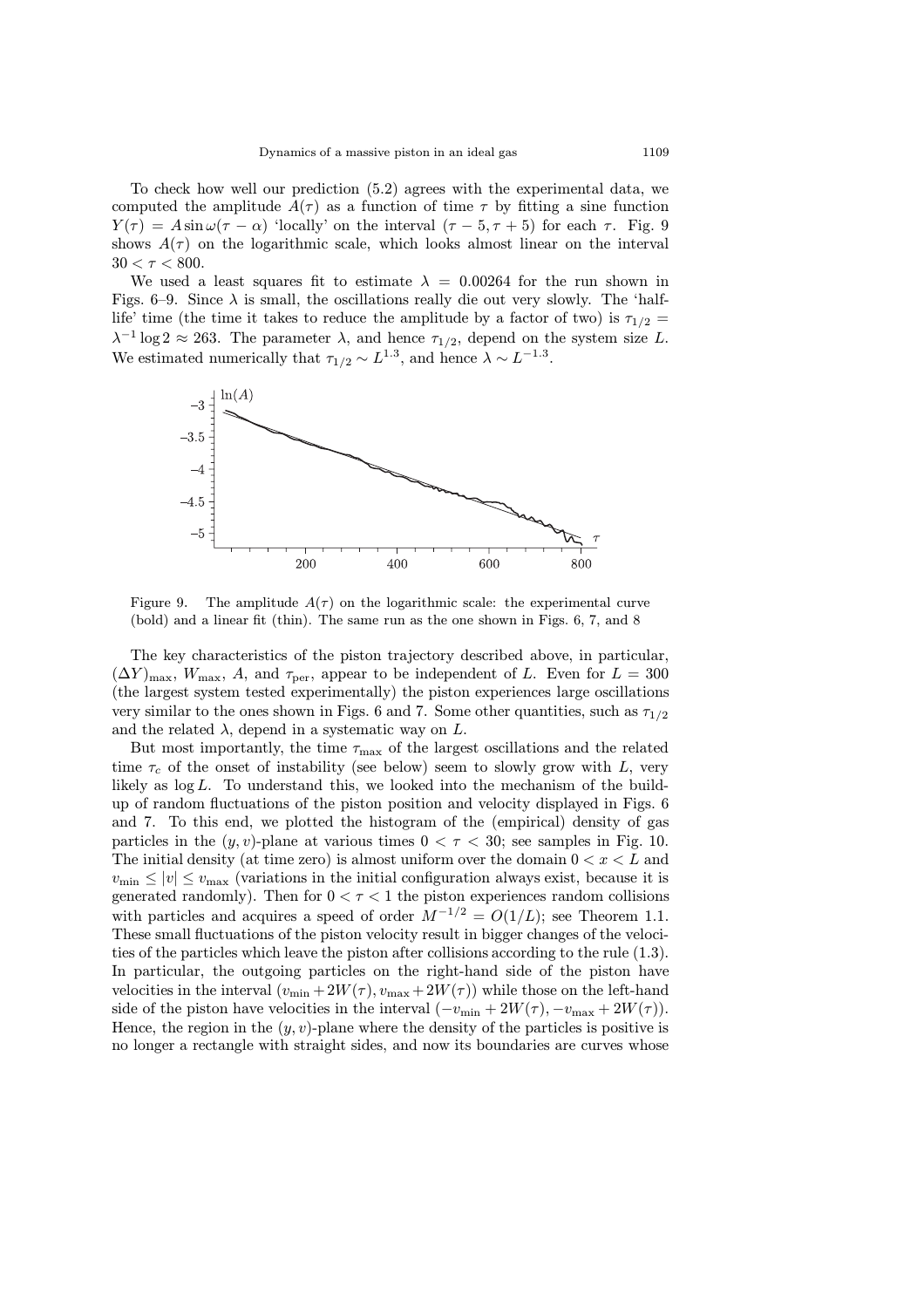shape nearly repeats the graph of the randomly evolving piston velocity  $W(\tau)$ . While the variations of order  $O(1/L)$  of these boundary curves may seem small, it is crucial that on opposite sides of the piston they go in opposite directions. Indeed, when  $W(\tau) > 0$ , the outgoing particles on the right-hand side accelerate and those on the left-hand side slow down. The opposite happens for  $W(\tau) < 0$ .



Figure 10. Six snapshots of the empirical gas density (in the  $(x, v)$ -plane) at times  $\tau = 0, 2.3, 4.2, 5.9, 7.4, \text{ and } 18.6$ 

Next, the particles that have collided with the piston travel to the wall and come back to the piston. Their densities are now less regular than they were initially, namely, the regions in the  $(x, v)$ -plane in which the density is positive are curvilinear domains. When the particles hit the piston, they shake it back and forth more forcefully than before, because the velocities of the incoming particles on the opposite sides of the piston are now negatively correlated. When particles on the right-hand side are fast, those on the left-hand side are slow, and vice versa. The fluctuations of the gas densities on the different sides of the piston thus 'cooperate' to push the piston harder, with 'double' force. This produces a resonance-type effect destabilizing the piston dramatically, and the velocity of the piston  $W(\tau)$ experiences larger fluctuations than before. The velocities of the newly outgoing particles go up and down in opposite direction again, on a greater scale than before.

As time goes on, the above phenomenon repeats over and over, with larger and larger fluctuations of the gas and piston velocities, until the distribution of gas particles completely breaks down. For  $L = 100$  two large clusters of particles are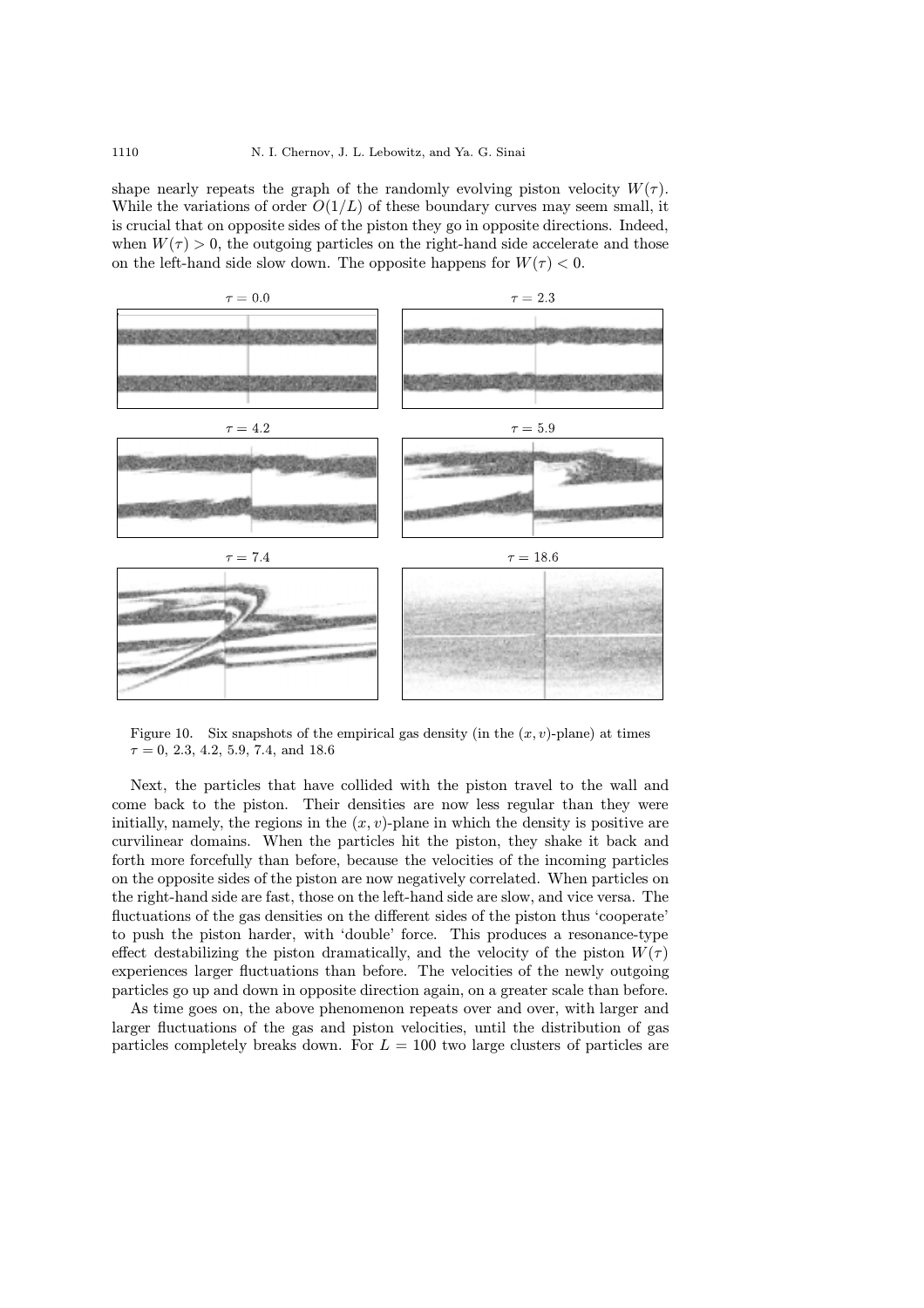formed at times  $\tau \sim 10$ , one on each side of the piston. When one cluster bombards the piston, the other moves away from it and hits the wall, and then they exchange roles. The clusters have sizes of about  $0.3-0.5$  in the y direction, and the particle velocities range from about 0.2 to just over 1. The average velocity is about 0.5–0.6, and so the clusters hammer the piston periodically with period 1.6–2.0, which is close to the experimentally determined period of piston oscillations; see above.

Fig. 10 shows six snapshots of the empirical density of gas particles taken at different times. At  $\tau = 0$  the gas fills (almost uniformly) two rectangles  $\{(y, v) :$  $0.5 < |v| < 1, 0 < y < 1$ . At  $\tau = 2.3$  one can see some ripples on the boundaries of these rectangles. At time  $\tau = 4.2$  the irregularities grow, and by  $\tau = 5.9$  the rectangular shape has broken down. Two large clusters of particles are formed, both in the upper half-plane  $v > 0$ , that is, at that time both clusters move to the right (one toward the piston, the other away from it). The density later undergoes strange formations ( $\tau = 7.4$ ), but eventually smoothes out and enters a slow process of convergence to the Maxwellian distribution ( $\tau = 18.6$ ) described below.

The above analysis suggests that the fluctuations of the piston velocity roughly increase by a constant factor during each time interval of length one. Indeed, the initial random fluctuations  $W_a \sim O(1/L)$  result in additional changes of the velocities of the outgoing particles by  $2W_a$ . When those particles come back to the piston (in a time  $\Delta \tau \approx 1$ ), they kick its velocity to the level of  $2W_a$ . Then the newly outgoing particles acquire an additional velocity  $4W_a$ , and so on. Over each time interval of length one the fluctuations double in size. This is an obvious oversimplification of the real dynamics, but it leads to a reasonable conjecture:

$$
W_a(\tau) \approx \frac{CR^{\tau}}{L},\tag{5.4}
$$

where  $W_a(\tau)$  are typical fluctuations of the piston velocity at time  $\tau$  and  $C, R > 0$ are constants.



Figure 11. The value  $\tau_c$  as a function of  $\log(W_cL)$ : experimental points and a linear fit

We tested the above formula numerically as follows. Let  $W_c > 0$  be some preset critical value of the piston speed and let  $\tau_c = \inf\{\tau > 0 : |W(\tau)| > W_c\}$  be the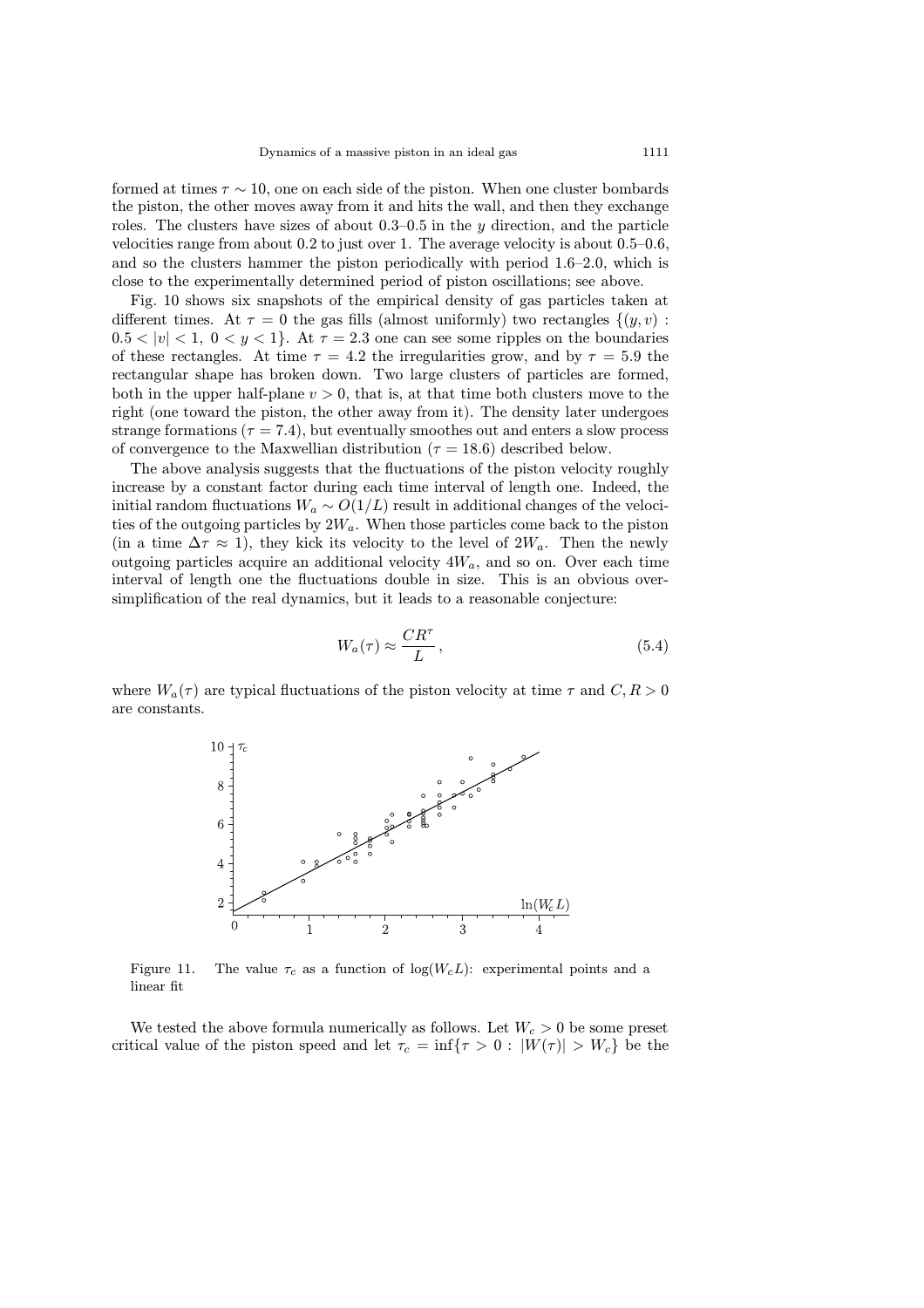(random) time when  $W_c$  is first exceeded. This time plays the role of the 'onset' of large fluctuations of the piston velocity. One would expect (by (5.4)) that

$$
\tau_c \approx \frac{\log(W_c L/C)}{\log R},\tag{5.5}
$$

that is,  $\tau_c$  grows as  $\log L$  if L increases.

We found  $\tau_c$  experimentally for  $W_c = 0.1$  and  $W_c = 0.15$  and checked that (5.5) agreed well with the data; see Fig. 11. By a least squares fit we estimated  $C = 0.45$ and  $R = 1.6$ .

To summarize our experimental observations, we conclude that the random fluctuations of the density function  $p_L(y, v, \tau)$  and the piston coordinate  $Y_L(\tau)$  grow exponentially in time  $\tau$ , and at times  $\tau \sim \log L$  they become large even on a macroscopic scale. At that point the evolution of the system deviates far from the solution of the hydrodynamic equations  $(H1)$ – $(H4)$ , and they become completely separated afterwards.

Interestingly, our observations do not indicate that the convergence  $(1.12)$ – $(1.13)$ claimed in Theorem 1.2 fails on any interval of time. In fact, if the random fluctuations behave like  $CR^{\tau}/L$  as predicted by (5.4), then (1.12)–(1.13) must hold as  $L \to \infty$  on every finite interval  $(0, \tau_*)$ . However, a rigorous proof of this would be a very challenging task.

Next, we also examined numerically and heuristically how the system behaves asymptotically as  $\tau \to \infty$ . On physical grounds [\[1\],](#page-80-0) we expect the system to approach thermal equilibrium (see  $\S$ 1), that is, the velocity distribution of gas particles must converge to a Maxwellian distribution.

We used the Kolmogorov–Smirnov statistical test to verify the convergence of the velocity distribution to a normal law. At any given time  $\tau > 0$  let

$$
F_{\tau}(u) = \#\{i : v_i < u\}/N
$$

be the empirical (cumulative) distribution function of particle velocities. For the corresponding normal distribution function  $\Phi(x)$  we compute

$$
D_{\tau} = \sup_{-\infty < u < \infty} |F_{\tau}(u) - \Phi(u)|.
$$

We initially have  $D_0 \approx 0.245$  for our choice of  $\pi_0(v)$  in (5.1). If the velocities  $v_i$ were independent normal random variables, then  $D_{\tau}$  would be of order  $O(1/\sqrt{N})$ , and the product  $D_{\tau}\sqrt{N}$  would have a certain limit distribution; see, for example, [\[22\].](#page-80-0) In particular, it is known that  $P(D_\tau \sqrt{N} > 1) \approx 0.2$ . Using this fact, we opted to define the time of convergence to equilibrium by

$$
\tau_{\text{eq}} = \inf \{ \tau > 0 : D_{\tau} \sqrt{N} < 1 \}. \tag{5.6}
$$

We estimated  $\tau_{eq}$  for different values of L and found that  $\tau_{eq} \approx aL^b$  with some constants  $a, b > 0$ . By a least squares fit to experimental points we found  $a = 0.18$ and  $b = 2.47$ . √

The plot of the product  $S = D_{\tau}$ N versus  $\tau$  is given in Fig. 12 (for a particular run with  $L = 40$ . It shows that, after an initial sharp drop over the period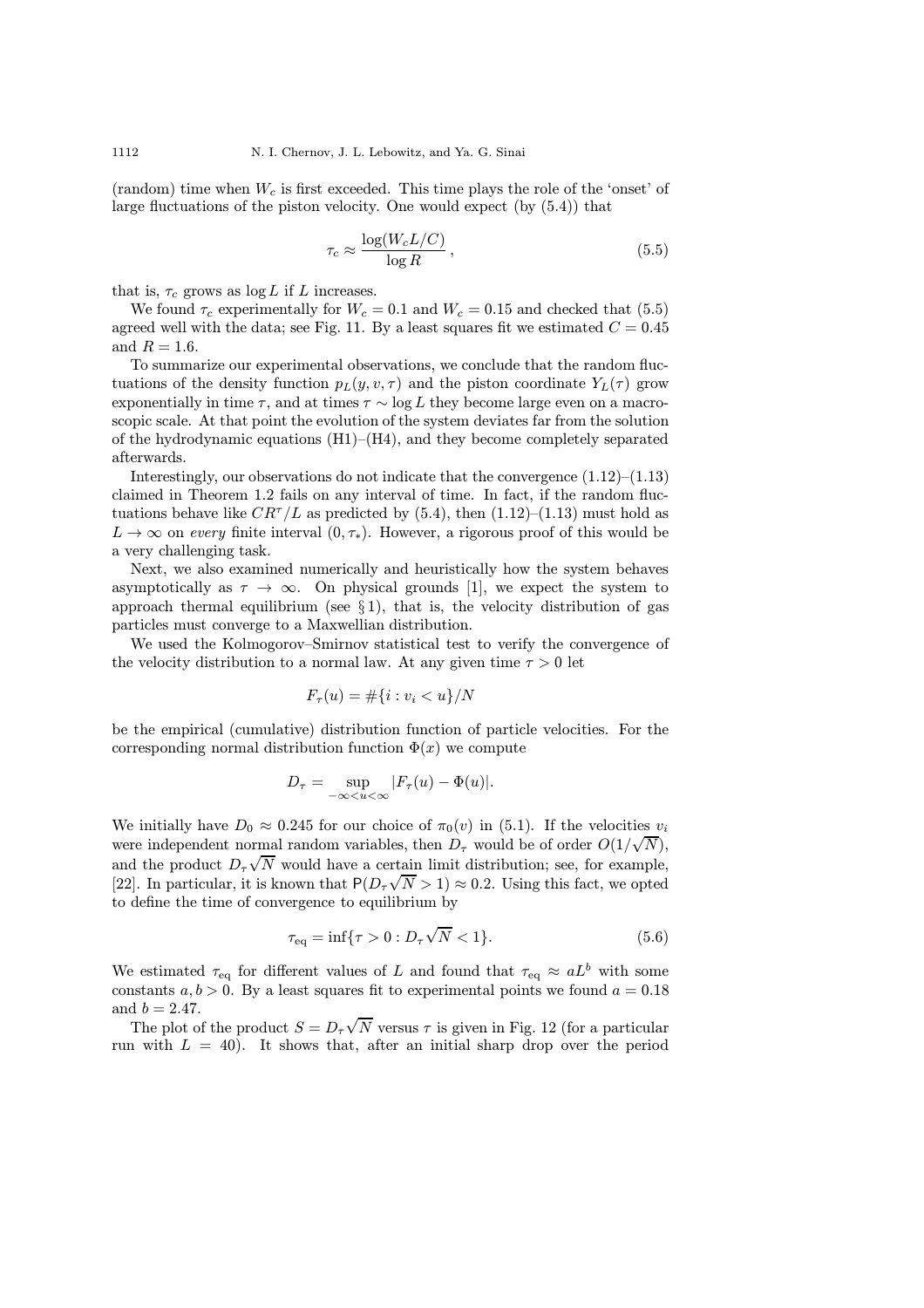$0 < \tau < 20$ , the statistic S decreases exponentially in  $\tau$ . Another commonly used (and popular among experimentalists) statistic to measure closeness to a normal distribution is

$$
S'=3-\frac{M_4}{M_2^2}\,,
$$

where  $M_2$  and  $M_4$  are the second and the fourth sample moments of the empirical velocity distribution, respectively. Fig. 12 shows that  $S'$  converges to zero in a similar way (for the same run with  $L = 40$ ).



Figure 12. log S (thick line) and log S' (thin line) as functions of  $\tau$ 

The convergence to a thermal equilibrium can also be justified mathematically. If one fixes three integrals of motion, namely, the total energy  $E$  and the numbers  $N_L$  and  $N_R$  of particles in the left and right compartments, then the dynamics can be reduced to a billiard system in a high-dimensional polyhedron by standard techniques, as we show next.

Let  $\{x_i\}, i = 1, \ldots, N_R$ , be the x-coordinates of the particles to the right of the piston, and  $\{x_i\}, i = -1, \ldots, -N_L$ , those to the left of it (ordered arbitrarily). We piston, and  $\{x_i\}$ ,  $i = -1, \ldots, -N_L$ , those to the left of it (ordered arbitrarity). We set  $x_0 = X\sqrt{M}$ , where X is the coordinate of the piston and M is its mass. Then the configuration space of the system (in the coordinates  $x_i$ ,  $-N_L \leq i \leq N_R$ ) is a polyhedron  $Q \subset \mathbb{R}^{N+1}$  (we recall that  $N = N_L + N_R$ ) defined by inequalities

$$
0 \leqslant x_{-N_L}, \ldots, x_{-1} \leqslant x_0/\sqrt{M} \leqslant x_1, \ldots, x_{N_R} \leqslant L.
$$

It is known that the dynamics of our mechanical system corresponds to the billiard dynamics in Q; see [\[6\].](#page-80-0) That is, the configuration point  $q \in Q$  moves freely and experiences perfectly elastic reflections at the boundary  $\partial Q$ . The velocity vector

$$
\mathbf{p} = \dot{\mathbf{q}} = \{v_{-N_L}, \dots, v_{-1}, V\sqrt{M}, v_1, \dots, v_{N_R}\}
$$

has constant length, since  $\|\mathbf{p}\|^2 = 2E = \text{const.}$  Therefore, the phase space of the billiard system is  $\mathcal{M} = Q \times S_{\rho}^{N}$ , where  $S_{\rho}^{N}$  is the N-dimensional sphere of radius  $ρ = \sqrt{2E}.$ 

The billiard system has the Liouville invariant measure  $\mu$  on  $\mathcal{M}$ , which is the product of a uniform measure on the polyhedron Q and a uniform (Lebesgue)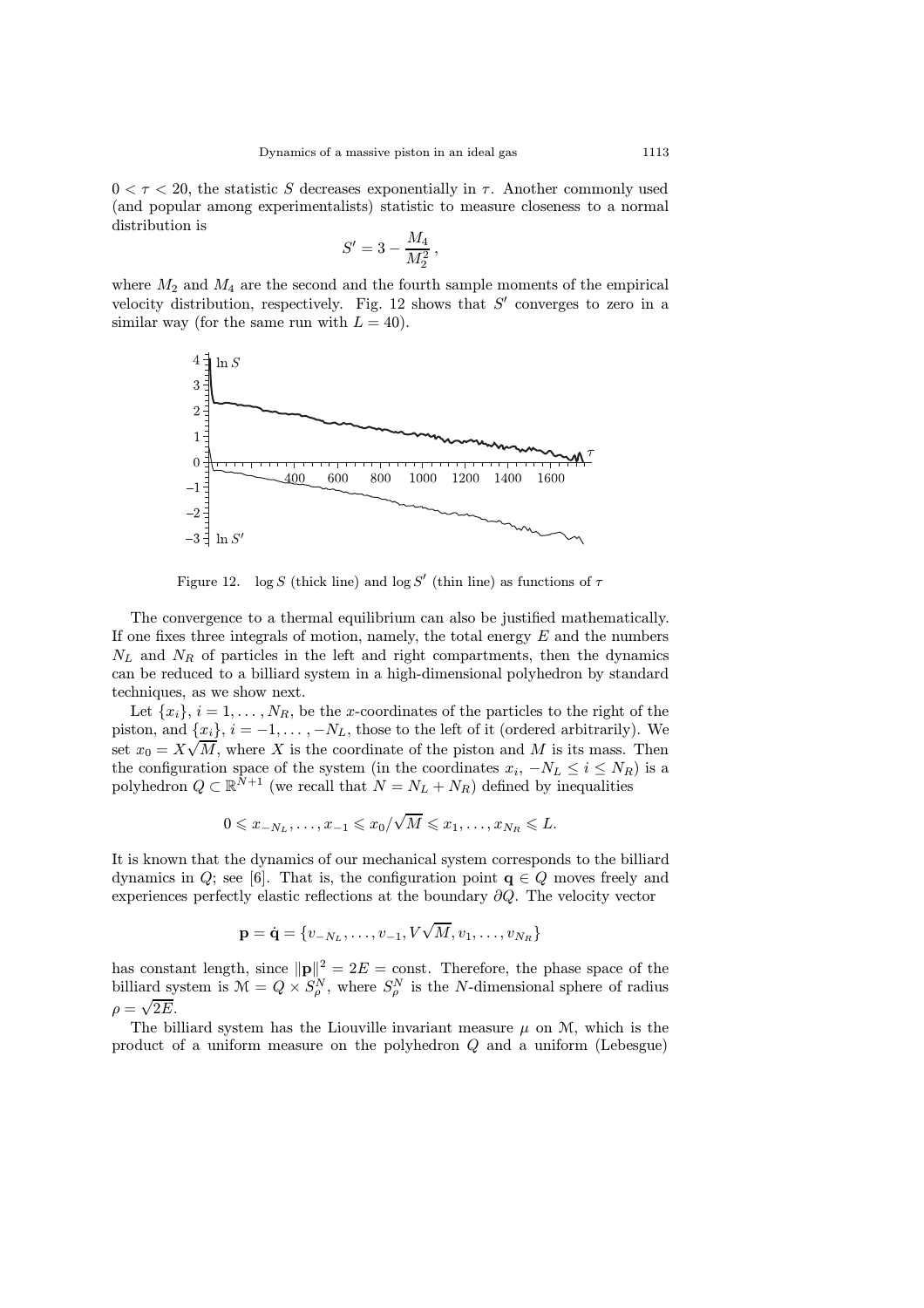measure on the sphere  $S_{\rho}^N$ , that is,  $d\mu = dq dp$ . The properties of billiard dynamics depend heavily on the curvature of the boundary  $\partial Q$ . In our case Q is a polyhedron, and hence its boundary consists of flat sides with zero curvature. A prototype of such systems is a billiard ball in a polygon. The following assertion is well known (see, for example, [\[5\]\)](#page-80-0).

Fact. For billiards in polygons and polyhedra (and hence for our mechanical model of a piston in the ideal gas) all Lyapunov exponents vanish, and so does the measuretheoretic (Kolmogorov–Sinai) entropy.

Systems with zero Lyapunov exponents and zero entropy are not regarded as truly chaotic, but they may still be ergodic. In fact, billiards in generic polygons are ergodic [\[14\].](#page-80-0) Moreover, for many non-ergodic polygons the phase space is foliated by invariant subsurfaces on which the dynamics is ergodic.

Even though there are no similar results, to our knowledge, for billiards in highdimensional polyhedra, one can expect that they have similar properties. That is, they are generically ergodic or become ergodic after trivial reductions. In our case, the billiard ball in  $Q$  is perhaps ergodic for typical values of  $M$ , or else the phase space is foliated by invariant submanifolds on which the dynamics is ergodic, and those submanifolds fill M sufficiently densely. In the latter case, one could hardly distinguish experimentally between such a non-ergodic system and a truly ergodic one.

Hence, we can assume that our system is ergodic or very close to ergodic in the above sense. Then almost every trajectory eventually behaves according to the invariant measure  $\mu$ , independently of the initial state. In particular, for any initial gas density and velocity distribution (given by the function  $\pi_0(y, v)$ ; see § 1) the hydrodynamic regime for a finite  $L$  is valid only on a finite interval of time, and the system eventually relaxes to a thermal equilibrium. We expect in fact that in terms of the 'macroscopic' variables, say, the one-particle distribution function, the system relaxes to an effective equilibrium in the time  $\tau_{eq}$  defined by (5.6), which is much less than the exponentially long time (with respect to  $L$ ) required for the ergodic theorem. Thus, the real question is how this time depends on L. According to our earlier discussion,  $\tau_c \sim \log L$  and  $\tau_{\text{eq}} \sim L^{5/2}$ .

At equilibrium, the distributions of coordinates  $x_i$  and velocities  $v_i$  are determined by the Liouville measure  $\mu$ , which is uniform in the phase space. Its marginal measures, that is, the projections on lower-dimensional subspaces, are physically interesting (and only they are observable). The marginal measures of the velocities are approximately normal for large N.

In particular, each individual velocity  $v_i$  converges in distribution to a Maxwellian (that is, normal) random variable with zero mean and variance  $2E/N = \text{const.}$ The same holds for the 'piston' component of the velocity,  $\dot{x}_0 = V \sqrt{M}$ , and hence the piston velocity  $V$  is normally distributed with zero mean and standard deviation const $\sqrt{M} = \text{const}/L$  as  $L \to \infty$ . In our case V has the standard deviation  $\sqrt{7/24}/L \approx 0.5/L$ . This conclusion agrees well with Holley's theorem (Theorem 1.1) and our numerical data.

The equilibrium distribution of the piston coordinate  $X$  is also determined by the projection of the uniform measure  $dq$  on Q on the  $x_0$  axis. Before we do that, let us get rid of M in the definition of both  $Q$  and  $x_0$ . A simple change of variable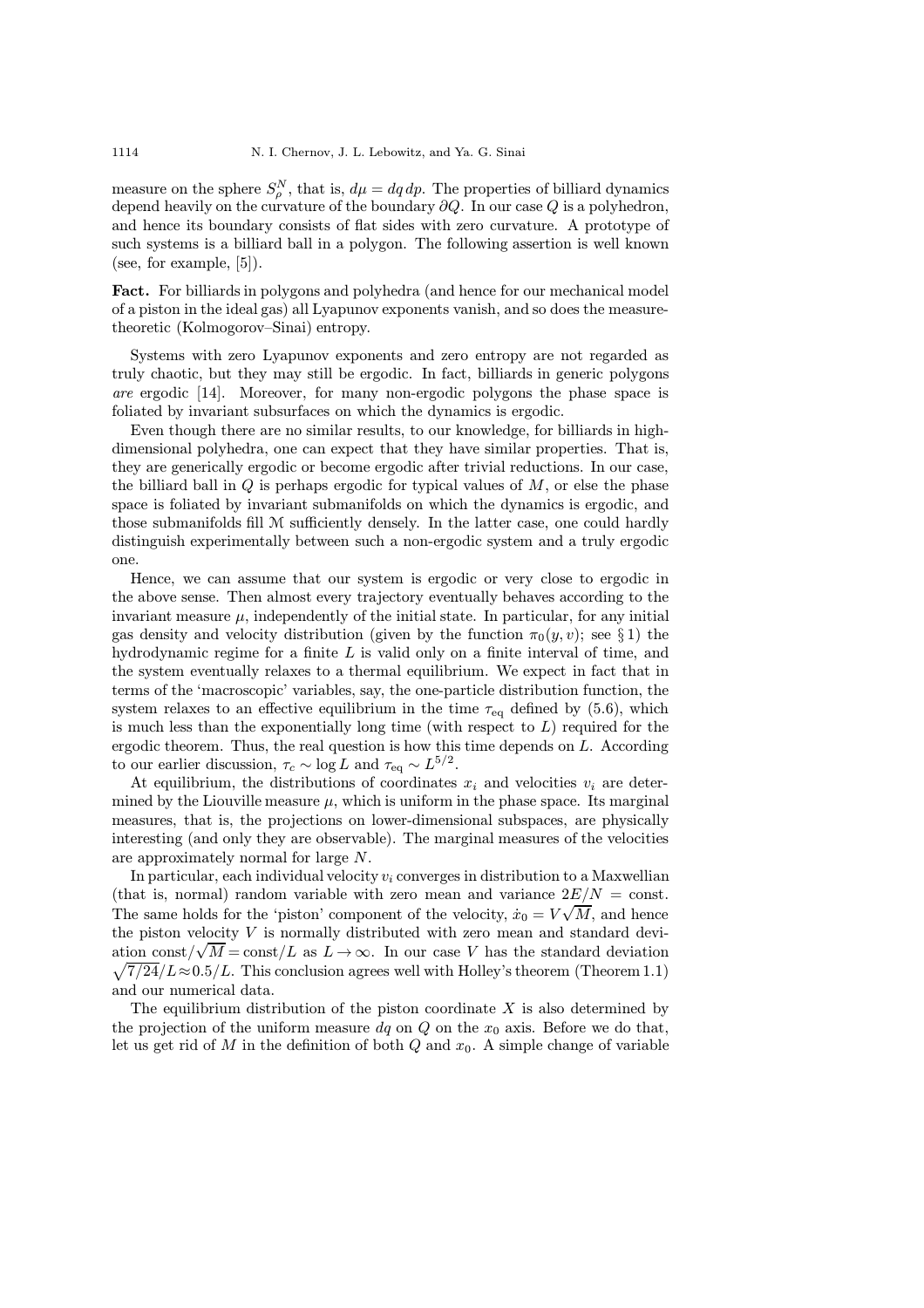$X=x_0/$ √  $M$  allows us to redefine  $Q$  by

$$
0 \leqslant x_{-N_L}, \ldots, x_{-1} \leqslant X \leqslant x_1, \ldots, x_{N_R} \leqslant L.
$$

Furthermore, rescaling  $Y = X/L$  and  $y_i = x_i/L$  gives a simpler definition of Q:

$$
0\leqslant y_{-N_L},\ldots,y_{-1}\leqslant Y\leqslant y_1,\ldots,y_{N_R}\leqslant 1.
$$

This is a variation of the so-called Brownian bridge. 'Integrating away' the variables  $y_i$  gives us for Y the equilibrium density

$$
f(Y) = cY^{N_L}(1 - Y)^{N_R} \tag{5.7}
$$

for  $0 < Y < 1$ , where c is a normalizing factor that can be computed explicitly:

$$
c^{-1} = \int_0^1 Y^{N_L} (1 - Y)^{N_R} dY = \frac{N_L! N_R!}{(N_L + N_R + 1)!}.
$$
 (5.8)

Asymptotically as  $L \to \infty$  we have  $N_L \sim L^3/2$  and  $N_R \sim L^3/2$ . We assume for simplicity that  $N_L = N_R = N/2$  and write  $K = N/2$ ; then

$$
c = \frac{(2K+1)!}{(K!)^2} \simeq \frac{2 \cdot 4^K \sqrt{K}}{\sqrt{\pi}}.
$$

Let  $z = (Y - 0.5)\sqrt{8K}$ . Then the density of z is given asymptotically by

$$
f(z) = \frac{c}{\sqrt{8K}} \left( 0.5 + \frac{z}{\sqrt{8K}} \right)^K \left( 0.5 - \frac{z}{\sqrt{8K}} \right)^K
$$

$$
= \frac{c}{4^K \sqrt{8K}} \left( 1 - \frac{z^2}{2K} \right)^K \approx \frac{1}{\sqrt{2\pi}} e^{-z^2/2}.
$$

Thus, Y is asymptotically Gaussian with mean 0.5 and variance  $(4N)^{-1} = (4L^3)^{-1}$ . Therefore, in equilibrium

$$
|Y - 0.5| \sim \frac{1}{2L\sqrt{L}} \sim \frac{1}{2\sqrt{N}}.
$$

We note that this estimate is independent of the piston mass.

Next, by using (5.7) one can easily compute the probability that the piston coordinate Y deviates from its mean value 0.5 by a fixed amount  $d > 0$ , say  $d = 0.1$ : this probability is  $\langle \text{const} \cdot e^{-aN} \text{ with some } a = a(d) > 0$ . Therefore, we have observed experimentally a very rare event whose probability is exponentially small in  $N$ . If we started with an equilibrium state, then such an observation would be practically impossible. But we started with a state described by the density (5.1), which itself has a probability less than const  $\cdot e^{-bN}$ ,  $b > 0$ , with respect to the equilibrium measure  $\mu$ . So we have only observed how one highly improbable initial state evolved to another highly improbable state along its (very slow) transformation to an equilibrium state. It would be interesting to understand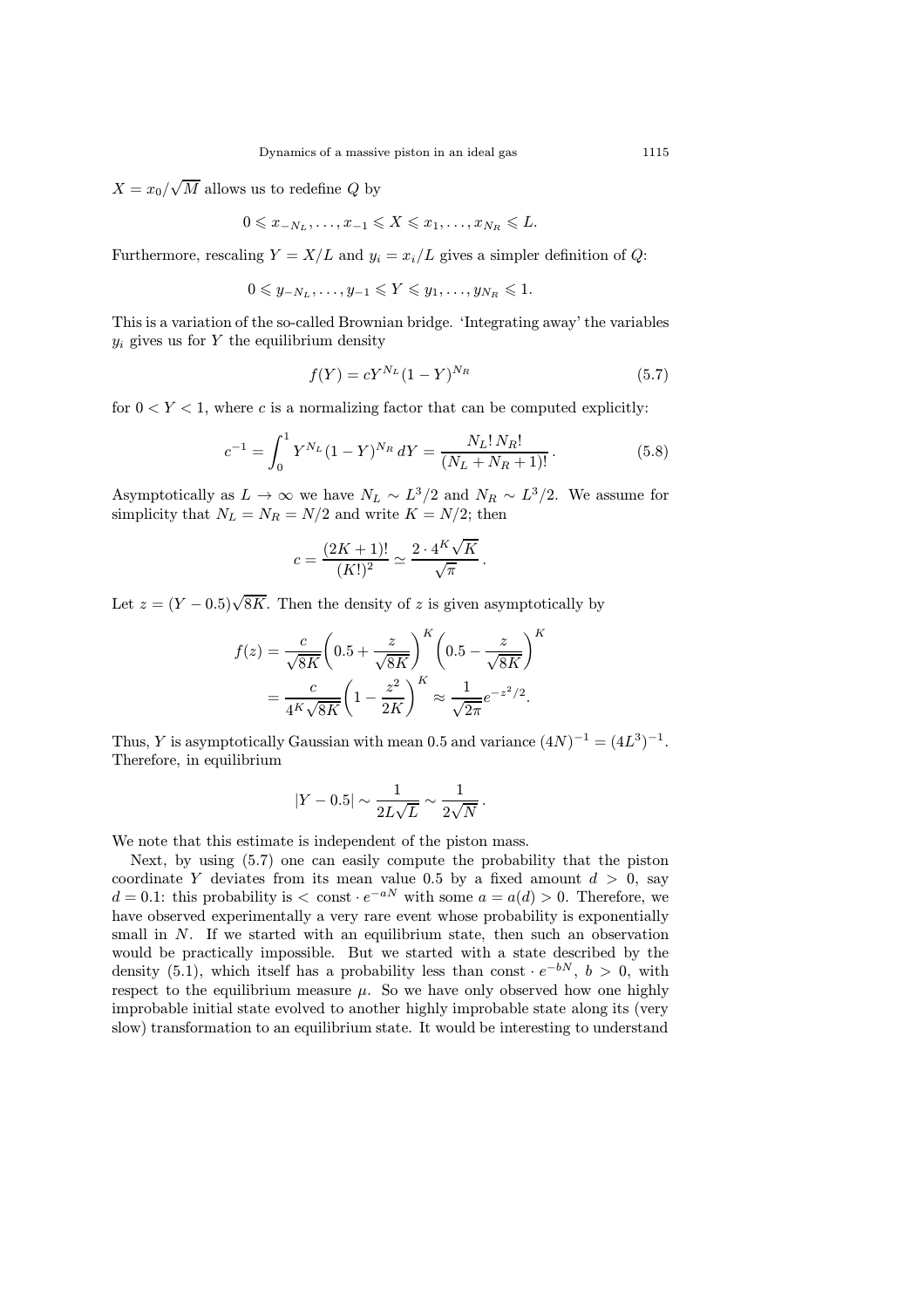why the system 'chooses' such a strange evolution to equilibrium, that is, why, starting with a state described by a 'double-peaked' distribution (5.1), the system behaves as a damped harmonic oscillator over an extended time interval, with initial oscillations as large as 1/10 of the system size.

We are currently working on this problem and shall report results in a separate paper [\[2\].](#page-80-0) Below we outline our program and mention some preliminary findings. For simplicity we assume that  $\pi_0(y, v) = \pi_0(|v|)$  and  $X(0) = L/2$ ,  $V(0) = 0$ . Corollary 2.13 ensures that the hydrodynamic equations have the trivial solution  $Y(\tau) \equiv 0.5, W(\tau) \equiv 0$ , and  $\pi(y, v, t) \equiv \pi_0(y, v)$  for all  $\tau > 0$ . Since the initial configuration of particles is generated randomly from a Poisson process with density  $\pi_0(y, v)$ , the 'actual' (empirical) density of the particles, such as the one shown on Fig. 10 at  $\tau = 0$ , does not coincide exactly with  $\pi_0(y, v)$ . The random fluctuations of the empirical density are typically of order  $O(1/L)$ . Hence, the 'actual' initial distribution of particles can be thought of as a small perturbation of the function  $\pi_0(y, v) = \pi_0(|v|)$  and can be written as  $\pi_0(|v|) + \varepsilon \pi_1(y, v)$  with  $\varepsilon = 1/L$  and some (random) function  $\pi_1(y, v)$  of order one.

We conjecture now that the evolution of the mechanical system closely follows the solutions of the hydrodynamic equations  $(H1)$ – $(H4)$  with a perturbed initial density  $\pi_0(|v|) + \varepsilon \pi_1(y, v)$  rather than the stationary solution corresponding to the unperturbed density  $\pi_0(|v|)$ . This accounts for significant differences between the behaviour of the mechanical system and the stationary solution if the latter is unstable. In particular, two trajectories which are initially  $\varepsilon$ -close (in our case  $\varepsilon = 1/L$ ) can deviate from each other exponentially fast in time  $\tau$ , and look completely different at times  $\tau \sim -\log \varepsilon = \log L$ . This would be in agreement with our experimental observations and the estimate (5.5) of the time  $\tau_c \sim \log L$  of the onset of 'instability'.

To test our conjecture, we solved the hydrodynamic equations (H1)–(H4) numerically starting with a perturbed initial density obtained by adding to (5.1) a function ε-small in the  $L^1$  metric (with  $ε ≈ 0.01$ ). We found that the corresponding solution resembled strikingly well the evolution of the mechanical system described above. In particular, the coordinate and velocity of the piston followed large nearly harmonic oscillations during the interval  $10 < \tau < 30$ . The corresponding plots of the piston position and velocity along the perturbed solutions of  $(H1)–(H4)$  were almost indistinguishable from our Figs. 6 and 7. Hence, the behaviour of the mechanical system can be traced to that of the perturbed solutions of the hydrodynamic equations, and the instability of the latter becomes an important issue.

When we were finishing the present paper, we received a message from E. Caglioti and E. Presutti, who (a) proved that the solutions of the hydrodynamic equations  $(H1)$ – $(H4)$  are stable when the function  $\pi_0(|v|)$  is monotonically non-increasing in |v|, that is,  $\pi_0(|v|) \leq 0$ , and (b) suggested that they might be unstable for our class of non-monotone functions  $\pi_0(|v|)$ . We checked the suggestion (b) for our particular density (5.1) and found that it was indeed correct; we proved that small perturbations grow exponentially in  $\tau$ .

Conversely, when we simulated the particle dynamics with a non-increasing initial density  $\pi_0(|v|)$ , the oscillations essentially disappeared (to this end, we tried a uniform 'flat' function given by  $\pi_0(|v|) = 1$  for  $|v| \le v_{\text{max}}$  and a triangular one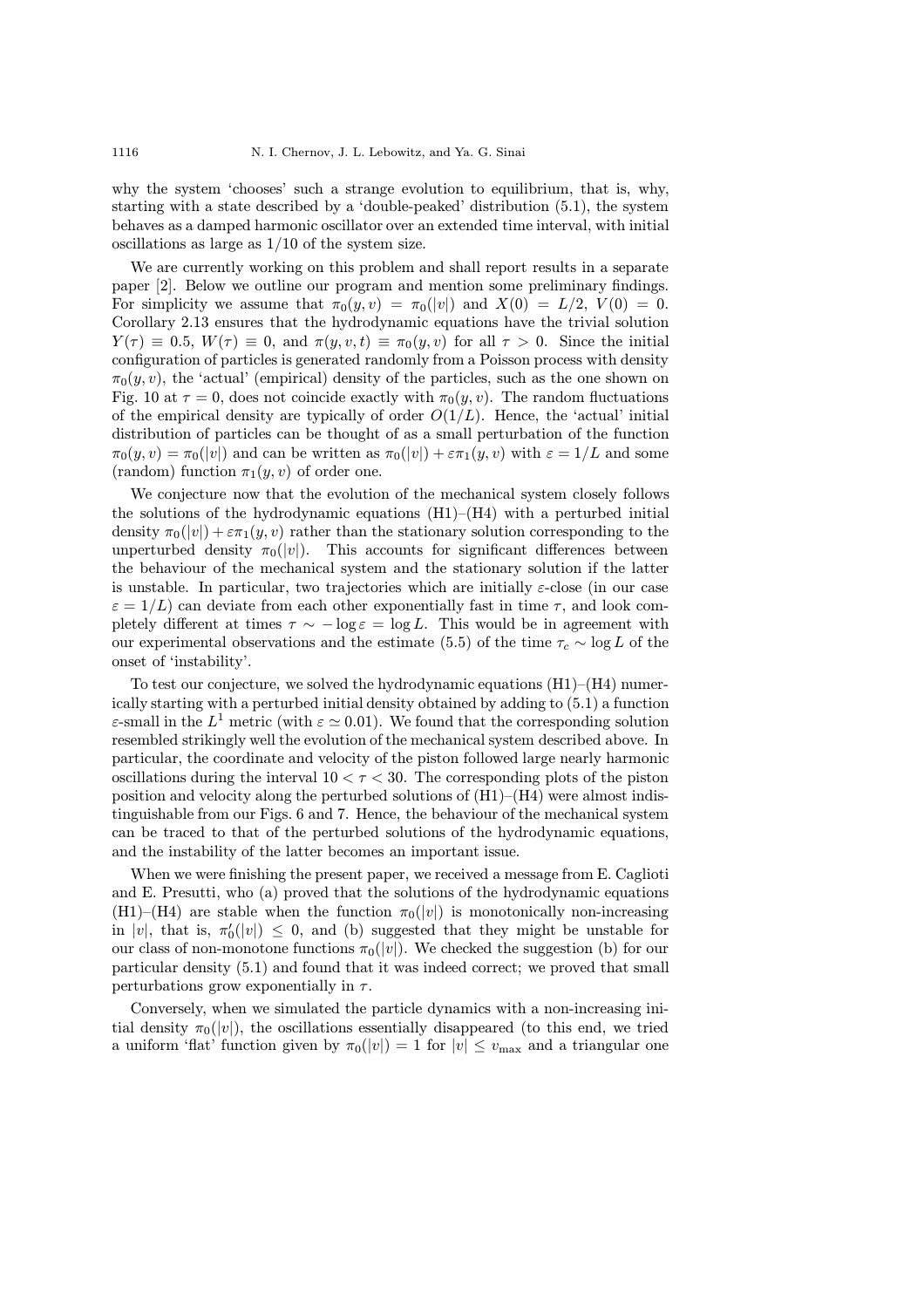$\pi_0(|v|)=1 - |v|/v_{\text{max}}$ . On the other hand, the particle velocity distribution still approached a Maxwellian distribution, albeit at a somewhat slower pace.

Finally, we describe some other open problems related to the piston dynamics.

1. It is clear that recollisions of gas particles with the piston have a very 'destructive' effect on the dynamics in the system. However, we need to distinguish between two types of recollisions.

We say that a recollision of a gas particle with the piston is *long* if the particle hits a wall  $x = 0$  or  $x = L$  between the two consecutive collisions with the piston. Otherwise a recollision is said to be short. Long recollisions require some time, as the particle has to travel all the way to a wall, bounce off it, and then travel back to the piston before it hits it again. Short recollisions can occur in rapid succession.

We have imposed the velocity cutoff (P4) in order to avoid any recollisions for at least some initial period of time (which we called the zero-recollision interval). More precisely, the upper bound  $v_{\text{max}}$  guarantees the absence of long recollisions. Without it, we would have to deal with arbitrarily fast particles that dash between the piston and the walls many times in any interval  $(0, \tau)$ . On the other hand, the lower bound  $v_{\text{min}}$  was assumed to exclude short recollisions.

However, there are good reasons to believe that short recollisions may not be so destructive for the piston dynamics. Indeed, let a particle experience two or more collisions with the piston in rapid succession (that is, without hitting a wall in between). This can occur in two cases: (i) the particle's velocity is very close to that of the piston, or (ii) the piston's velocity changes very rapidly. The latter should be very unlikely, since the deterministic acceleration of the piston is very small; cf. Theorem 2.12c. In case (i), the recollisions should have very little effect on the velocity of the piston according to the rule  $(1.2)$ , so that they may be safely ignored, as it was done already in some earlier studies [\[13\], \[8\].](#page-80-0)

We therefore expect that our results can be extended to velocity distributions without a cutoff from zero, that is, allowing  $v_{\text{min}} = 0$ .

2. In our paper, L plays a dual role: it parameterizes the mass of the piston  $(M \sim L^2)$ , and it represents the length of the container  $(0 \le x \le L)$ . This duality comes from our assumption that the container is a cube.

However, our model is essentially one-dimensional, and the mass  $M$  of the piston and the length of the interval  $0 \leq x \leq L$  can be treated as two independent parameters. In particular, we can assume that the container is infinitely long in the x direction (in other words, this  $L$  is infinite), but the mass of the piston is still finite and given by  $M \sim L^2$  (this L is the size of the container in the y and z directions). In this case there are no recollisions with the piston, as long as its velocity remains small. Hence, our zero-recollision interval is effectively infinite. As a result, Theorem 1.2 can be extended to arbitrarily large times. More precisely, for any  $T > 0$  we can prove the convergence in probability:

$$
\mathsf{P}\bigg(\sup_{0\leq \tau\leqslant T}|Y_L(\tau,\omega)-Y(\tau)|\leqslant C_T\frac{\log L}{L}\bigg)\to 1
$$

and

$$
\mathsf{P} \biggl ( \sup_{0 \leqslant \tau \leqslant T} \vert W_L(\tau,\omega) - W(\tau) \vert \leqslant C_T \frac{\log L}{L} \biggr ) \to 1
$$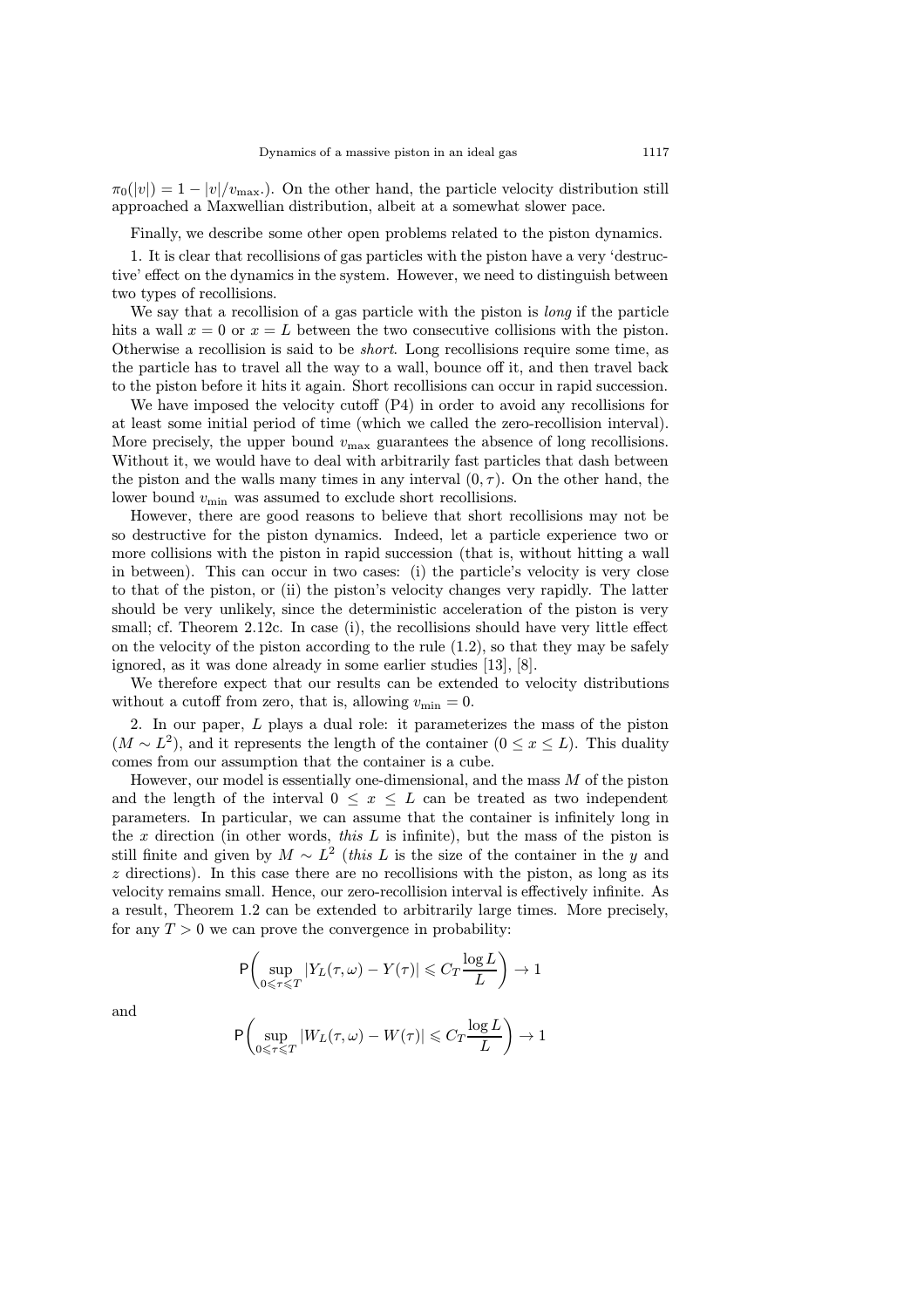as  $L \to \infty$ , where  $C_T > 0$  is a constant, and  $Y(\tau)$  and  $W(\tau) = \dot{Y}(\tau)$  are the solutions of the hydrodynamic equations described in § 2.

3. Along the same lines as above, we can assume that the container is ddimensional with  $d \geq 4$ . Then the mass of the piston and the density of the particles are proportional to  $L^{d-1}$  rather than  $L^2$ .

When d is large, the gas particles are very dense in the  $(x, v)$ -plane. This leads to a much better control over fluctuations of the particle distribution and the piston trajectory. During the zero-recollision interval, for example, the piston trajectory is  $L^{-(d-1)/2}$ -close to its deterministic trajectory. This is an easy modification of the results of our  $\S 3$ . During the one-recollision interval, the piston trajectory is  $L^{-(2d-5)/7}$ -close to its deterministic trajectory. This can be shown with the methods developed in § 4 but requires some extra work. Moreover, the methods and results of that section can be extended to the k-recollision interval  $(\tau_k, \tau_{k+1})$ for any  $k \geq 1$ . It can be shown that there is a  $d_k \geq 3$  such that for all  $d \geq d_k$  we have

$$
\mathsf{P}\Big(\sup_{\tau_k < \tau < \tau_{k+1}} |W_L(\tau,\omega) - W(\tau)| \leqslant L^{-b}\Big) \to 1
$$

as  $L \to \infty$ , where  $b > 0$  depends on k and d. However, this extension requires quite different methods, which are beyond the scope of this article. The upshot is that a high-dimensional piston is more stable than a lower-dimensional one.

It would be interesting to investigate other modifications of our model that lead to more stable regimes. For example, let the initial density  $\pi_0(y, v)$  of the gas depend on the factor  $a = \varepsilon L^2$  in such a way that  $\pi_0(y, v) = a^{-1} \rho(y, v)$ , where  $\rho(y, v)$ is a fixed function. Then the particle density grows as  $a \to 0$ . This is another way to increase the density of the particles, but without changing the dimension. One may expect better control over random fluctuations in this case, too.

Acknowledgements. We thank J. Piasecki, C. Gruber, E. Lieb, M. Mansour, V. Yahot, and N. Simanyi for many illuminating discussions and valuable suggestions.

## Appendix

In this section we derive various probabilistic estimates of the distribution of gas particles and their velocities. The number  $K = N_D$  of particles in any domain D in the  $(x, v)$ -plane at time  $t = 0$  is a Poisson random variable, and we need bounds for its large deviations. Perhaps some of our estimates are known in probability theory, but we include proofs for the sake of completeness.

**Lemma A.1.** Let K be a Poisson random variable with parameter  $\lambda > 0$ . Then for any  $A > \lambda$ 

$$
\mathsf{P}(K > A) \leqslant e^{A - \lambda - A \log(A/\lambda)}
$$

and for any  $A < \lambda$ 

$$
\mathsf{P}(K < A) \leqslant e^{A - \lambda - A \log(A/\lambda)}.
$$

*Proof.* The moment generating function of  $K$  is

$$
\varphi_K(t) = \mathsf{E}(e^{tK}) = e^{\lambda(e^t - 1)}.
$$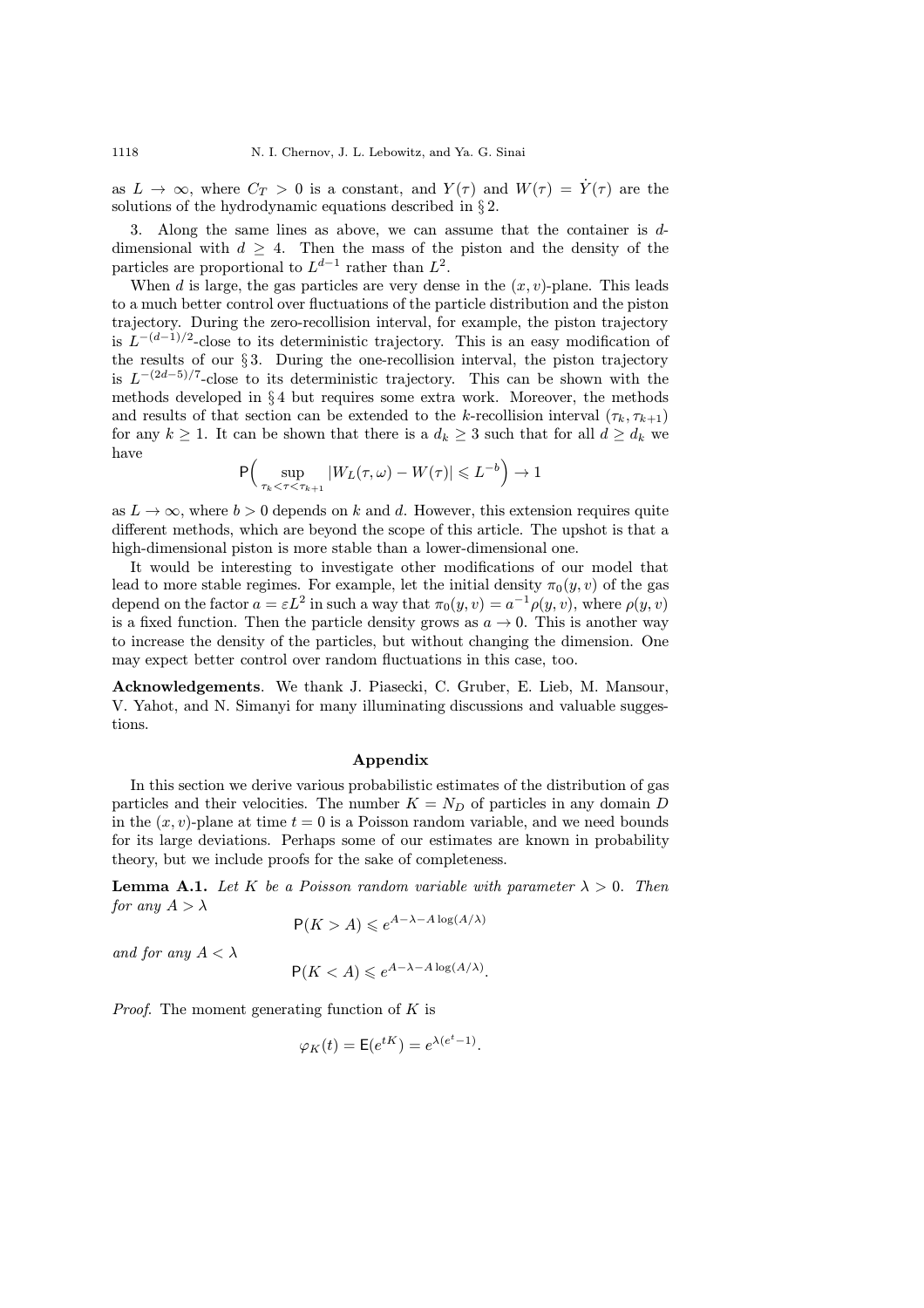First, let  $A > \lambda$ . Then, obviously, for all  $t > 0$ 

 $\varphi_K(t) \geqslant e^{At} P(K > A).$ 

Hence, for all  $t > 0$ 

$$
\mathsf{P}(K > A) \leq e^{\lambda(e^t - 1) - At}.
$$

The expression on the right-hand side takes its minimum at

$$
t = \log(A/\lambda) > 0.
$$

This proves the first part of the lemma.

Now let  $A < \lambda$ . Then for all  $t < 0$ 

$$
\varphi_K(t) \geqslant e^{At} \mathsf{P}(K < A).
$$

Hence, for all  $t < 0$ 

$$
\mathsf{P}(K < A) \leqslant e^{\lambda(e^t - 1) - At}.
$$

The expression on the right-hand side takes its minimum at

$$
t = \log(A/\lambda) < 0.
$$

This proves the second part.  $\Box$ 

**Lemma A.2.** Let K be a Poisson random variable with parameter  $\lambda > 0$ . For any **Lemma A.2.** Let  $K$  be a Poisson random variable  $\delta$  b > 0 there is a c > 0 such that for all  $0 < B < b\sqrt{\lambda}$ 

$$
\mathsf{P}(|K - \lambda| > B\sqrt{\lambda}) \leqslant 2e^{-cB^2}.
$$

Proof. A direct application of the previous lemma gives

$$
P(|K - \lambda| > B\sqrt{\lambda}) \leq 2e^{-B^2 g(q)},
$$
\n(A.1)

where

$$
g(q) = \frac{(1+q)\log(1+1) - q}{q^2} = \frac{\int_0^q \log(1+s) \, ds}{2 \int_0^q s \, ds} \tag{A.2}
$$

and  $q = B/\sqrt{\lambda}$  in (A.1). By direct inspection one can verify that the function  $g(q)$  is a positive and strictly monotonically decreasing function on the interval  $0 < q < \infty$ . We complete the proof by setting  $c = g(b)$ .  $\Box$ 

**Lemma A.3.** Let  $\lambda_0 > 0$  and  $a > 0$ . Then for all sufficiently large  $L > 0$  and every Poisson random variable K with parameter  $\lambda \geq \lambda_0$ 

$$
\mathsf{P}(|K - \lambda| > a\sqrt{\lambda}\log L) \leqslant L^{-d\log\log L},
$$

where  $d = a\sqrt{\lambda_0}/2$ .

*Proof.* Using (A.1) with  $B = a \log L$  gives

$$
\mathsf{P}(|K - \lambda| > a\sqrt{\lambda} \log L) \leqslant 2e^{-(a\log L)^2 g(a\log L/\sqrt{\lambda_0})},
$$

with  $g(q)$  defined by (A.2). We note that for large L

$$
g\left(\frac{a\log L}{\sqrt{\lambda_0}}\right) \sim \frac{\sqrt{\lambda_0}\log\log L}{a\log L}.
$$

This completes the proof.  $\square$ 

Remark. In most of our applications  $\lambda$  is large, of order  $\lambda \sim L^b$  with some  $b > 0$ . Hence, the factor  $\log L$  is small compared with  $\sqrt{\lambda}$ .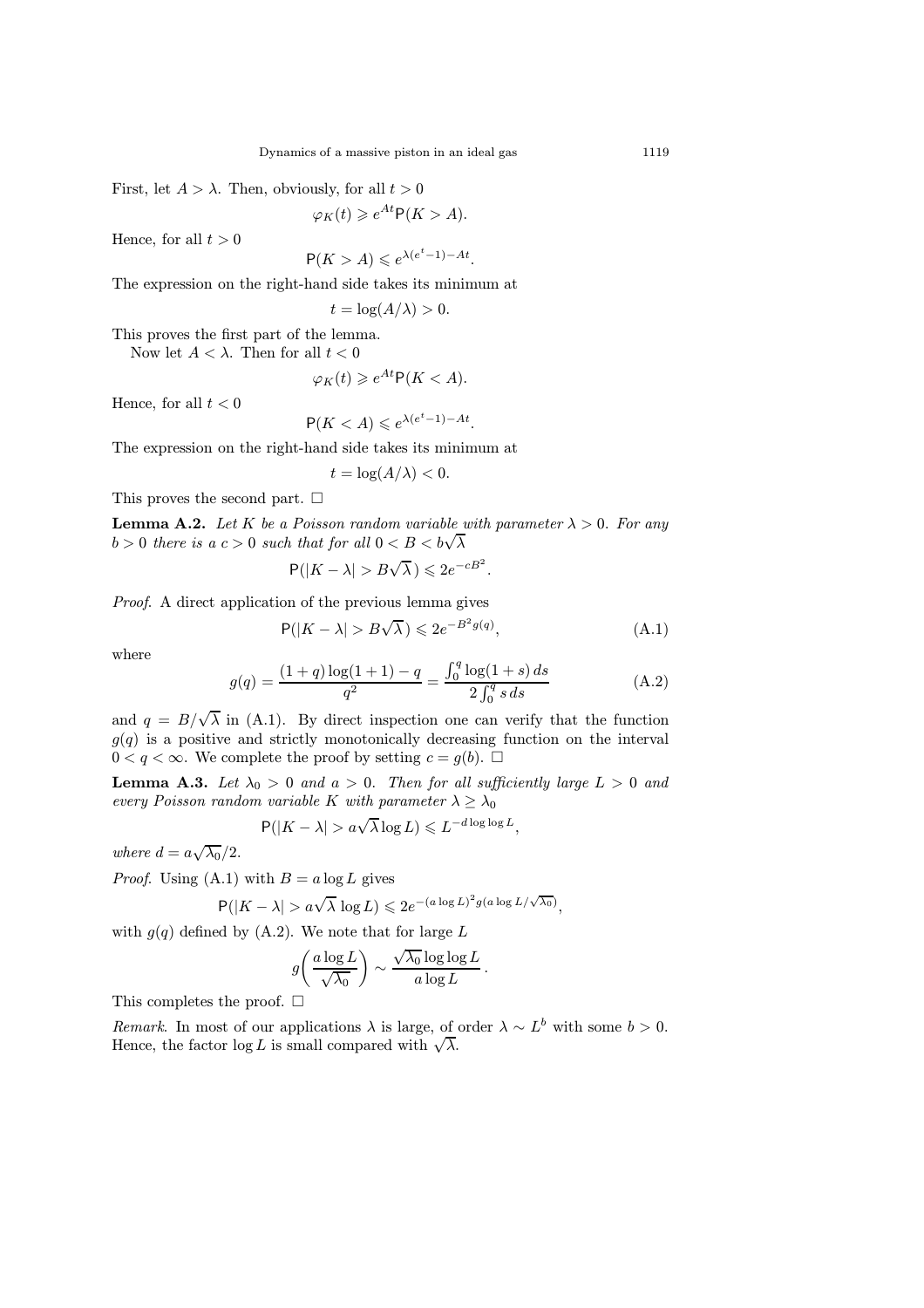**Corollary A.4.** Let  $\lambda_0 > 0$  and  $a > 0$ . Let K be a Poisson random variable with parameter  $\lambda \leq \lambda_0$ . Then for all sufficiently large  $L > 0$ 

$$
\mathsf{P}(K > a \log L) \leqslant L^{-d \log \log L},
$$

where  $d = a/2$ .

*Proof.* The case  $\lambda = \lambda_0$  follows easily from the previous lemma. And if  $\lambda < \lambda_0$ , then the event  $K > a \log L$  is even less likely than for  $\lambda = \lambda_0$ .  $\Box$ 

Next, we need to study another random variable related to a Poisson process. For any domain  $D$  in the  $(x, v)$ -plane we consider the sum of the velocities

$$
Z = Z_D = \sum_{(x,v)\in D} v
$$

of the particles in D at time 0. We assume that  $D \subset \{v_{\min} < v < v_{\max}\}\$  (the case  $D \subset \{-v_{\text{max}} < v < -v_{\text{min}}\}$  is completely symmetric and analogous). By projecting  $D$  on the  $v$  axis we obtain a Poisson process on the interval

$$
I=(v_{\min},v_{\max})
$$

with density

$$
\pi(v) = L^2 \int_{D \cap \{u=v\}} p_L(x, u) dx.
$$

The random variable Z can now be described as follows.

We consider a one-dimensional Poisson process with density  $\pi(v)$  on the interval I. This means that for any subinterval  $J \subset I$  the number  $N_J$  of points in J is a Poisson random variable with mean

$$
\mathsf{E}(N_J) = \int_J \pi(v) \, dv.
$$

Each realization  $\omega$  of this process is a finite subset of I. Let us consider the random variable

$$
Z(\omega) = \sum_{v \in \omega} v.
$$

We call Z an *integrated Poisson random variable*.

If we fix a large  $n \geq 1$  and partition I into small intervals

$$
\Delta_i = I \cap \left[ \frac{i}{n}, \frac{i+1}{n} \right),
$$

 $i = 0, 1, 2, \ldots$ , then we can obviously bound Z by

$$
\sum_{i} \frac{i}{n} N_{\Delta_i} \leqslant Z < \sum_{i} \frac{i+1}{n} N_{\Delta_i},\tag{A.3}
$$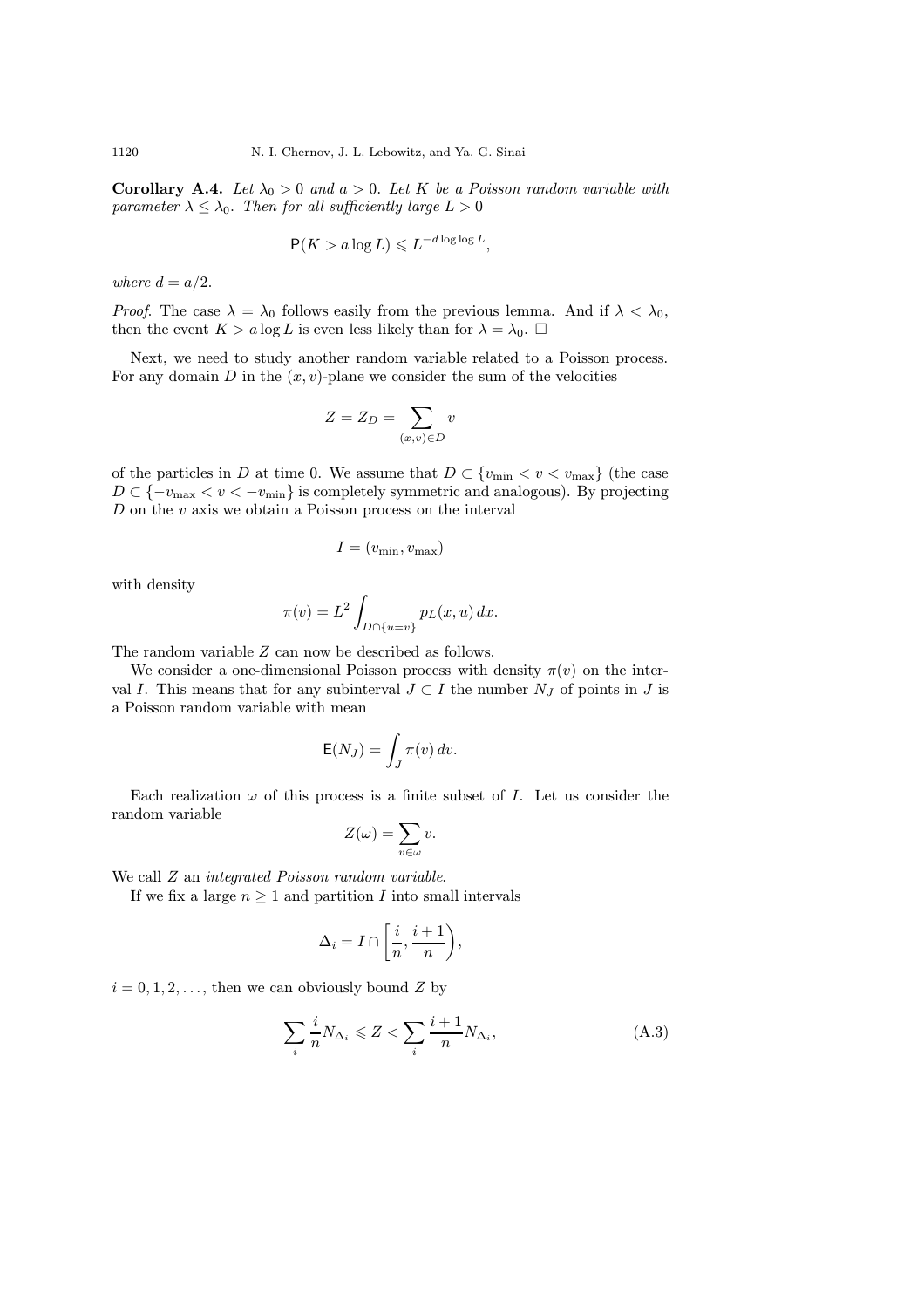where  $N_{\Delta_i}$  is the number of points of the process in the interval  $\Delta_i$ . We note that the  $N_{\Delta_i}$  are independent Poisson random variables with parameters

$$
\lambda_i = \mathsf{E}(N_{\Delta_i}) = \int_{\Delta_i} \pi(v) \, dv.
$$

Therefore, the moment generating function  $\varphi_Z(t) = \mathsf{E}(e^{tZ})$  of Z is bounded by

$$
\exp\biggl[\sum_i \lambda_i (e^{t\frac{i}{n}} - 1)\biggr] \leqslant \mathsf{E}(e^{tZ}) < \exp\biggl[\sum_i \lambda_i (e^{t\frac{i+1}{n}} - 1)\biggr].
$$

Taking the limit as  $n \to \infty$ , we obtain

$$
\varphi_Z(t) = \mathsf{E}(e^{tZ}) = \exp\left[\int_I (e^{tv} - 1)\pi(v) dv\right].\tag{A.4}
$$

By using (A.3), it is also easy to find the mean value

$$
E(Z) = \mu_Z = \int_I v\pi(v) dv \tag{A.5}
$$

and the variance

$$
D(Z) = \sigma_Z^2 = \int_I v^2 \pi(v) \, dv.
$$
 (A.6)

We note that Z is connected with the Poisson random variable  $K = N_I$  with parameter

 $\lambda_Z =$ I  $\pi(v)$  dv.

In particular, we have

$$
v_{\min} K \leqslant Z \leqslant v_{\max} K,\tag{A.7}
$$

and hence

$$
v_{\min}\lambda_Z \leqslant \mu_Z \leqslant v_{\max}\lambda_Z. \tag{A.8}
$$

We also have

$$
v_{\min}^2 \lambda_Z \leqslant \sigma_Z^2 \leqslant v_{\max}^2 \lambda_Z. \tag{A.9}
$$

The random variable Z admits bounds for large deviations similar to the ones we found for Poisson random variables.

**Lemma A.5.** For any  $b > 0$  there is a  $c > 0$  (determined by b,  $v_{\min}$ , and  $v_{\max}$ ) such that for any integrated Poisson random variable Z and all  $0 < B < b\sigma_Z$ 

$$
\mathsf{P}(|Z - \mu_Z| > B\sigma_Z) \leqslant 2e^{-cB^2}.
$$

*Proof.* For brevity, we write  $\mu = \mu_Z$  and  $\sigma = \sigma_Z$ . We claim that

$$
P(Z > \mu + B\sigma) \leqslant e^{-cB^2} \tag{A.10}
$$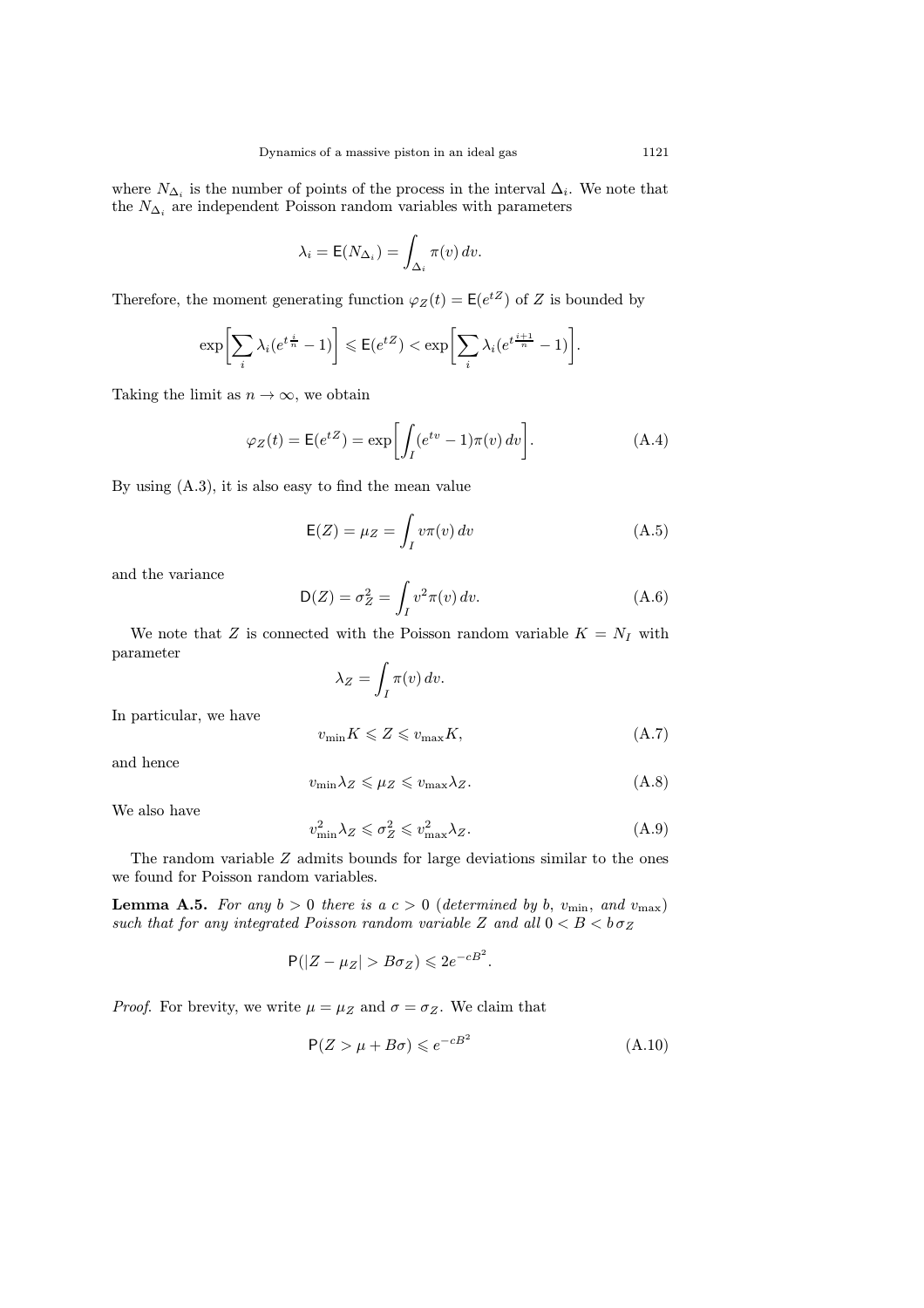(the same bound for  $P(Z < \mu - B\sigma)$  can be proved in a similar way, as in Lemma A.1). For all  $t > 0$  we have

$$
\varphi_Z(t) \geqslant e^{(\mu + B\sigma)t} \mathsf{P}(Z > \mu + B\sigma),
$$

and hence

$$
P(Z > \mu + B\sigma) \leq \exp\left[\int_I (e^{tv} - 1)\pi(v) dv - (\mu + B\sigma)t\right].
$$

We substitute  $t = Bs/\sigma$  with  $s > 0$  to be chosen later and we expand  $e^{tv}$  in a Taylor series,

$$
\mathsf{P}(Z > \mu + B\sigma) \leqslant \exp\bigg[\int_{I}\bigg(\sum_{n=1}^{\infty} \frac{(Bsv)^n}{\sigma^n n!}\bigg) \pi(v) \, dv - \frac{Bs\mu}{\sigma} - B^2s\bigg].
$$

The first two terms with  $n = 1$  and  $n = 2$  give

$$
\int_{I} \frac{Bsv}{\sigma} \pi(v) \, dv = \frac{Bs\mu}{\sigma}
$$

by  $(A.5)$  and

$$
\int_I \frac{(Bsv)^2}{2\sigma^2} \pi(v) dv = \frac{B^2 s^2}{2}
$$

by (A.6), respectively.

Therefore,

$$
\mathsf{P}(Z > \mu + B\sigma) \leqslant \exp\bigg[-B^2\bigg(s - \frac{s^2}{2} - s^2\sum_{n=3}^{\infty} \frac{(Bs/\sigma)^{n-2}\int_I v^n \pi(v)\,dv}{n!\,\sigma^2}\bigg)\bigg].
$$

Assuming that  $B/\sigma < b$  and using (A.6) gives

$$
\sum_{n=3}^{\infty} \frac{(Bs/\sigma)^{n-2} \int_I v^n \pi(v) \, dv}{n! \, \sigma^2} < \sum_{k=1}^{\infty} \frac{(sb)^k v_{\text{max}}^{k+2}}{k! \, v_{\text{min}}^2} < \frac{v_{\text{max}}^2}{v_{\text{min}}^2} (e^{sbv_{\text{max}}} - 1).
$$

For sufficiently small s we now choose

$$
c:=s-\frac{s^2}{2}-s^2\frac{v_{\max}^2}{v_{\min}^2}(e^{sbv_{\max}}-1)>0.
$$

This proves (A.10), and hence the lemma.  $\square$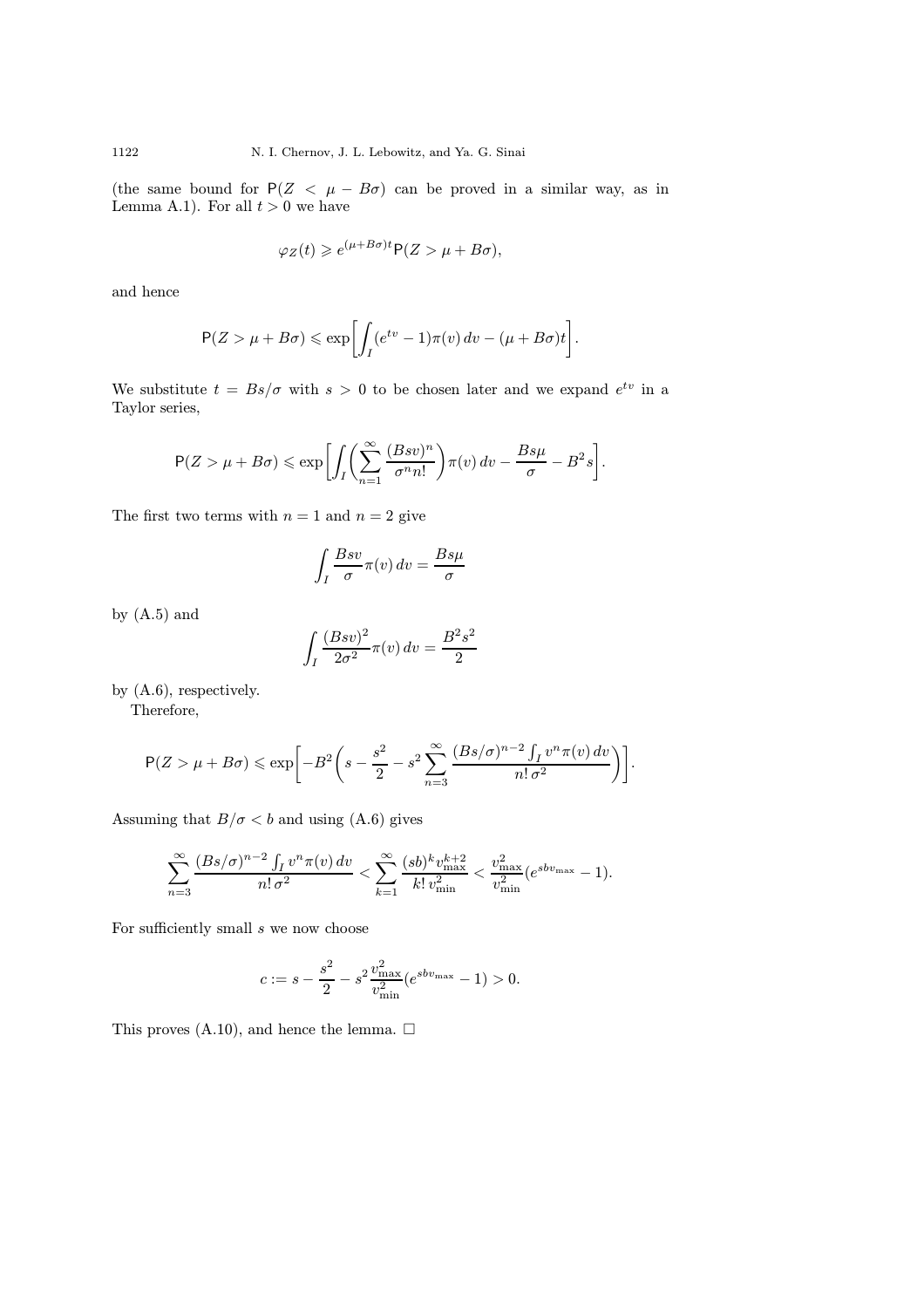**Lemma A.6.** Let  $\lambda_0 > 0$ . For all sufficiently large  $L > 0$  and any integrated Poisson random variable Z with  $\lambda_Z \geq \lambda_0$ 

$$
P(|Z - \mu_Z| > \sigma_Z \log L) \leqslant L^{-d \log \log L},
$$

where  $d > 0$  is a constant determined by  $\lambda_0$ ,  $v_{\min}$ , and  $v_{\max}$ . Proof. Let

$$
b = \frac{2v_{\text{max}}}{v_{\text{min}}^2}.
$$

If  $\log L < b\sigma_Z$ , then the result follows easily from the previous lemma.

We now assume that

$$
\log L \geqslant b\sigma_Z. \tag{A.11}
$$

Using the inequalities  $(A.8)$  and  $(A.9)$  gives

$$
\lambda_Z \leqslant \frac{\sigma_Z^2}{v_{\text{min}}^2} \leqslant \frac{(\log L)^2}{b^2 v_{\text{min}}^2},
$$

and hence

$$
\mu_Z \leqslant v_{\text{max}} \lambda_Z \leqslant \frac{v_{\text{max}} (\log L)^2}{b^2 v_{\text{min}}^2} \tag{A.12}
$$

and

$$
\mu_Z \leqslant v_{\text{max}} \lambda_Z \leqslant \frac{v_{\text{max}}}{v_{\text{min}}^2} \sigma_Z^2. \tag{A.13}
$$

Multiplying (A.12) and (A.13) and taking the square root gives

$$
\mu_Z \leqslant \frac{v_{\text{max}}}{bv_{\text{min}}^2} \sigma_Z \log L = \frac{1}{2} \sigma_Z \log L. \tag{A.14}
$$

Therefore, since  $Z$  is a positive random variable, we have

$$
P(|Z - \mu_Z| > \sigma_Z \log L) = P(Z > \mu_Z + \sigma_Z \log L) \leq P(Z > \sigma_Z \log L).
$$

Moreover, combining  $(A.14)$  with  $(A.11)$  and  $(A.9)$  gives

$$
\frac{1}{2}\sigma_Z \log L = \frac{v_{\text{max}}}{bv_{\text{min}}^2} \sigma_Z \log L \geqslant \frac{v_{\text{max}}}{v_{\text{min}}^2} \sigma_Z^2 \geqslant v_{\text{max}} \lambda_Z
$$

and, by (A.9),

$$
\frac{1}{2}\sigma_Z \log L \geq \frac{1}{2}v_{\min}\sqrt{\lambda_Z} \log L.
$$

Since  $Z \le v_{\text{max}} K$  by (A.7), we have

$$
P(Z > \sigma_Z \log L) \le P\left(Z > v_{\max}\lambda_Z + \frac{1}{2}v_{\min}\sqrt{\lambda_Z} \log L\right)
$$
  

$$
\le P\left(K > \lambda_Z + \frac{v_{\min}}{2v_{\max}}\sqrt{\lambda_Z} \log L\right).
$$

The result now follows from Lemma A.3.  $\Box$ 

Corollary A.7. Let  $\lambda_0 > 0$ , and let Z be an integrated Poisson random variable with  $\lambda_Z \leq \lambda_0$ . Then for all sufficiently large  $L > 0$ 

$$
\mathsf{P}(Z>\log L)\leqslant L^{-d\log\log L},
$$

where  $d > 0$  is determined by  $\lambda_0$ ,  $v_{\min}$ , and  $v_{\max}$ .

This follows immediately from Corollary A.4.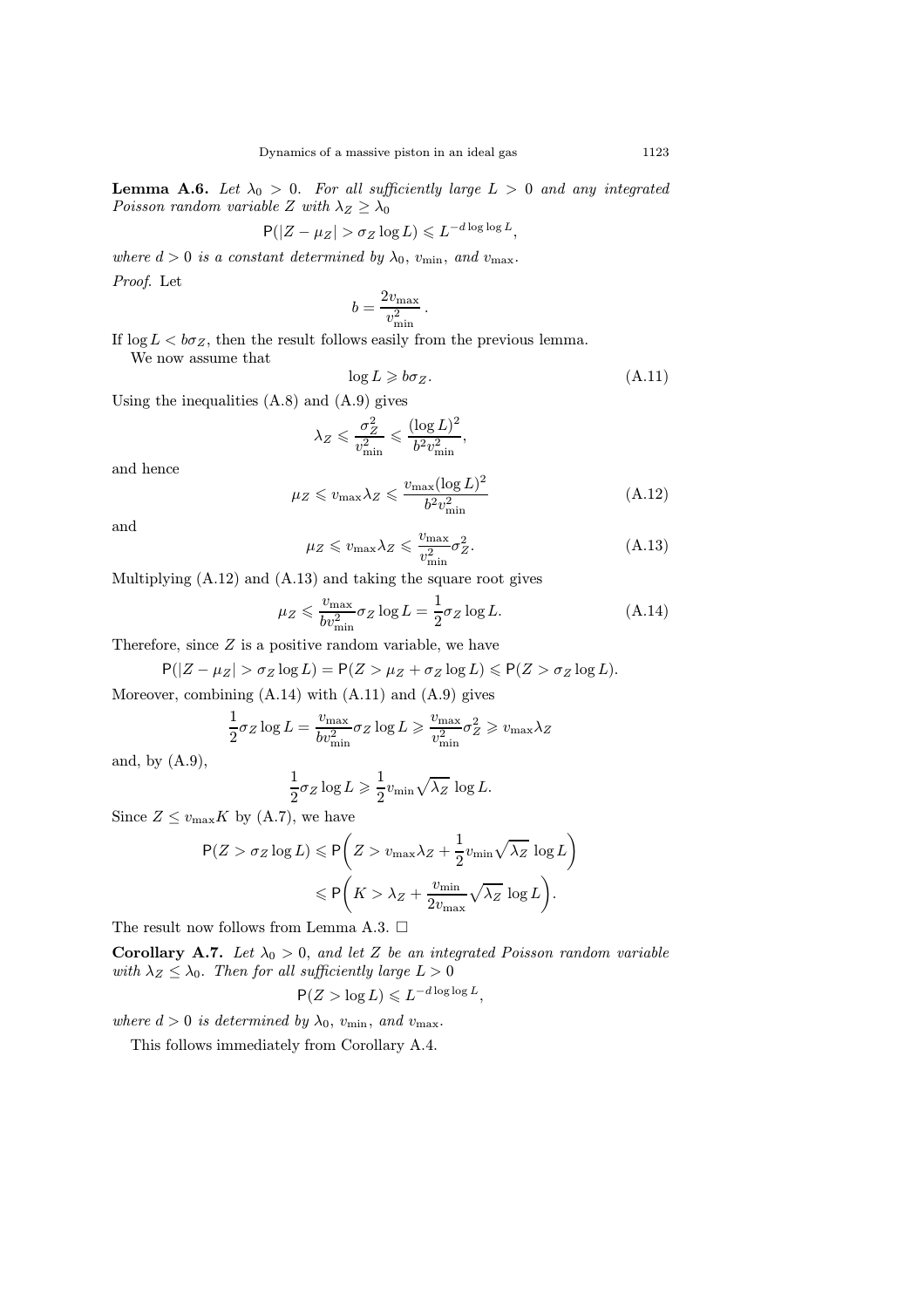## Bibliography

- [1] L. Boltzmann, "Reply to Zermelo's remarks on the theory of heat", Ann. Phys. 57 (1896), 773, reprinted and translated as Chap. 8 in S. G. Brush, Kinetic Theory, Pergamon, Oxford 1996.
- [2] E. Cagliotti, N. Chernov, and J. L. Lebowitz, "Stability of solutions of hydrodynamic equations describing the scaling limit of a massive piston in an ideal gas", [www.math.uab.edu/chernov/papers/pubs.html.](www.math.uab.edu/chernov/papers/pubs.html)
- [3] H. B. Callen, Thermodynamics, Wiley, New York 1963, Appendix C.
- [\[4\] N. Chernov and J. L. Lebowitz, "Dynamics of a massive piston in an ideal gas: Oscillatory](http://dx.doi.org/10.1023/A:1020450228657) motion and approach to equilibrium", J. Statist. Phys. 109 (2002), 507–527.
	- [5] N. Chernov, "Entropy, Lyapunov exponents, and mean-free path for billiards", J. Statist. Phys. 88 (1997), 1–29.
	- [6] I. P. Cornfeld, S. V. Fomin, and Ya. G. Sinai, Ergodic theory, Nauka, Moscow 1980; English transl., Springer-Verlag, New York 1982.
	- [7] B. Crosignani, P. Di Porto, and M. Segev, "Approach to thermal equilibrium in a system with adiabatic constraints", Amer. J. Phys. 64 (1996), 610–613.
	- [8] D. Dürr, S. Goldstein, and J. L. Lebowitz, "A mechanical model of Brownian motion", Comm. Math. Phys. 78 (1981), 507–530.
	- [9] R. Feynman, R. Leighton, and M. Sands, The Feynman lectures in physics, I, Commemorative Issue, Addison–Wesley, Redwood City, CA 1989, Chap. 39.
- [\[10\] C. Gruber, "Thermodynamics of systems with internal adiabatic constraints: time evolution](http://dx.doi.org/10.1088/0143-0807/20/4/303) of the adiabatic piston", European J. Phys. 20 (1999), 259–266.
- [\[11\] C. Gruber and L. Frachebourg, "On the adiabatic properties of a stochastic adiabatic](http://dx.doi.org/10.1016/S0378-4371(99)00237-X) wall: Evolution, stationary non-equilibrium, and equilibrium states", *Phys.* A 272 (1999), 392–428.
- [\[12\] C. Gruber and J. Piasecki, "Stationary motion of the adiabatic piston",](http://dx.doi.org/10.1016/S0378-4371(99)00095-3) *Phys.* A 268 (1999), 412–423.
	- [13] R. Holley, "The motion of a heavy particle in an infinite one-dimensional gas of hard spheres", Z. Wahrscheinlichkeitstheorie und Verw. Gebiete 17 (1971), 181–219.
	- [14] S. Kerckhoff, H. Masur, and J. Smillie, "Ergodicity of billiard flows and quadratic differentials", Ann. of Math. (2) 124 (1986), 293–311.
	- [15] E. Kestemont, C. van den Broeck, and M. Mansour, "The 'adiabatic' piston: and yet it moves", Europhys. Lett. 49 (2000), 143–149.
	- [16] A. N. Kolmogorov and V. M. Tihomirov, "ε-entropy and ε-capacity of sets in function spaces", Uspekhi Mat. Nauk 14:2 (1959), 3–86; English transl., Amer. Math. Soc. Transl. (2) 17 (1961), 277–364.
	- [17] R. Kubo, Statistical mechanics, North-Holland, Amsterdam 1965, see pp. 11–17.
	- [18] L. D. Landau and E. M. Lifshitz, Statistical mechanics, Nauka, Moscow 1976; English transl., Pergamon, Oxford 1980, see pp. 32–41.
	- [19] J. L. Lebowitz, J. Piasecki, and Ya. Sinai, "Scaling dynamics of a massive piston in an ideal gas", Hard Ball Systems and Lorentz Gas (Encyclopaedia Math. Sci., vol. 101), Springer-Verlag, Berlin, 2000, pp. 217–227.
- [\[20\] J. L. Lebowitz, "Stationary non-equilibrium Gibbsian ensembles",](http://dx.doi.org/10.1103/PhysRev.114.1192) Phys. Rev. (2) 114 (1959), 1192–1202.
- [\[21\] E. Lieb, "Some problems in statistical mechanics that I would like to see solved",](http://dx.doi.org/10.1016/S0378-4371(98)00517-2) Phys. A 263 (1999), 491–499.
	- [22] R. Lupton, Statistics in theory and practice, Princeton Univ. Press, Princeton, NJ 1993.
- [\[23\] M. Matsumoto and T. Nishimura, "Mersenne](http://dx.doi.org/10.1145/272991.272995) Twister: A 623-dimensionally equidistributed uniform pseudorandom number generator", ACM Trans. Model. Comput. Simul. 8 (1998), 3–30.
	- [24] E. Nelson, Dynamical theories of Brownian motion, Princeton Univ. Press, Princeton, NJ 1967.
	- [25] J. Piasecki and C. Gruber, "From the adiabatic piston to macroscopic motion induced by fluctuation", Phys. A 265 (1999), 463–472.

<span id="page-80-0"></span>